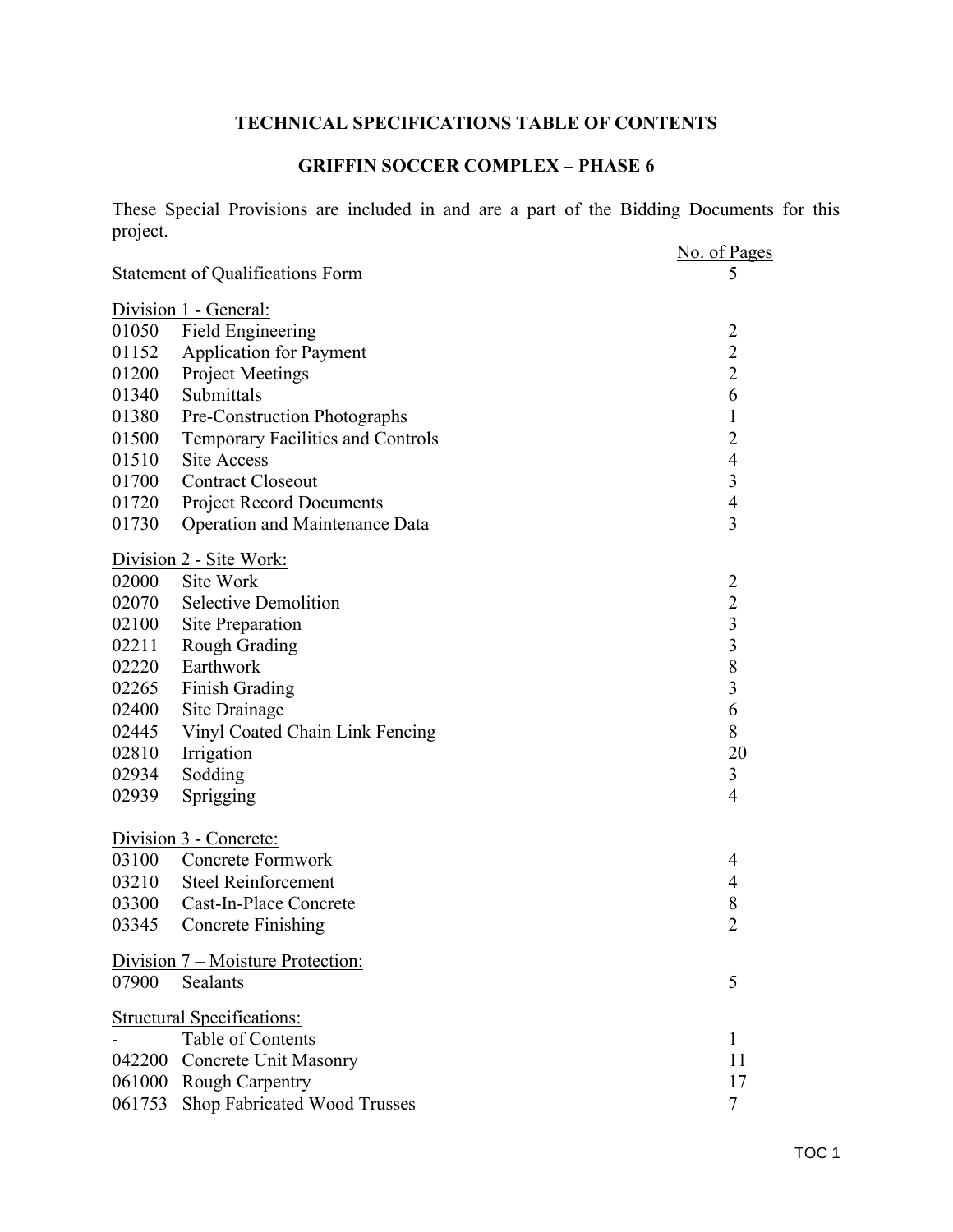#### **STATEMENT OF QUALIFICATIONS GRIFFIN PARK - PHASE 6**

The low bidder will be asked to complete a Statement of Bidder's Qualifications prior to award of the contract. Should the low bidder be found not qualified the next lowest bidder will be asked to complete the Qualifications Statement.

The Owner reserves the right to reject the bid of any Bidder or disapprove any subcontractor who has not been pre-qualified or has previously failed to perform properly, or to complete on time, contracts of similar nature; who is not in a position to perform the contract; or who has habitually and without just cause neglected the payment of bills or otherwise disregarded his obligations to subcontractors, materialmen or employees. In addition, the following elements will be considered: Whether the person or firm involved (1) maintains a permanent place of business; (2) has adequate equipment available to do the work properly and expeditiously; (3) has suitable financial resources to meet the obligations incident to the work; (4) has appropriate technical experience.

Said prime contractor shall have at least five (5) years of experience in projects of similar nature prior to submission of his bid. The Bidder shall offer proof of his qualifications in meeting this standard. For all other contracts, the City reserves the right to consider as unqualified to do the work, any Bidder or subcontractor who does not habitually perform, with his own work forces, the basic work involved.

All questions must be answered. The data must be clear and comprehensive. If it is necessary to give a more complete answer, you may add separate sheets.

The contractor shall have financial stability in order to fulfill all warranty requirements Contractor may be required to provide financial statements.

The following criteria will serve as a guide and will be used by the owner to evaluate the contractor.

- The prime bidder shall have at least five (5) years of experience in projects of a nature similar to the proposed project prior to submission of bids.
- Attest to the fact that the contractor has met the required level of experience per the specifications.

The following criteria will serve as a guide and will be used by the owner to evaluate the sub-contractors.

- The sub-contractors must meet all requirements of the specifications.
- Attest to the fact that the sub-contractor has met the required level of experience per the specifications.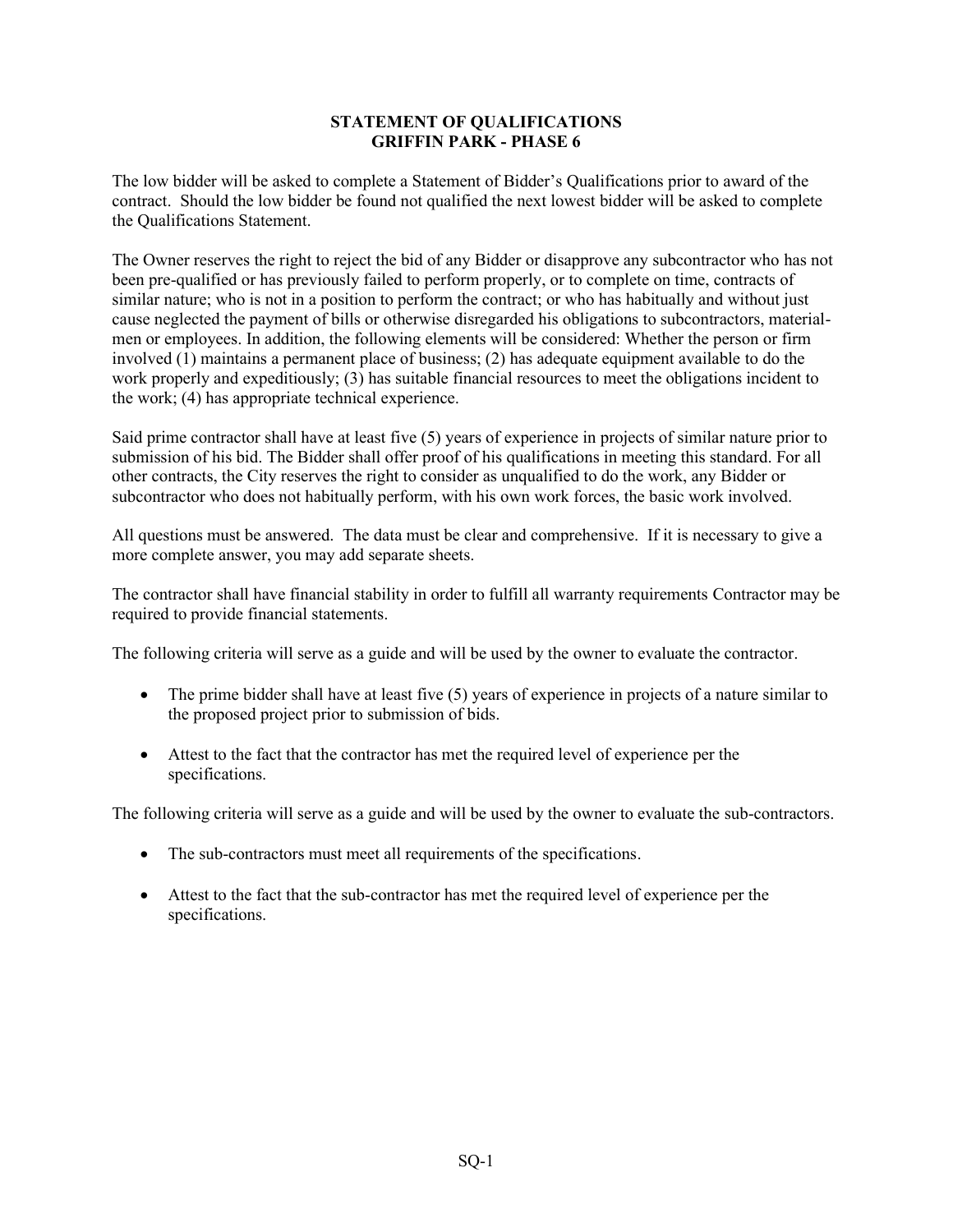### **GENERAL CONTRACTOR'S QUALIFICATIONS STATEMENT**

| 1. Name of Bidder<br><u>Letter</u> and the set of the set of Bidder<br><u>Letter</u> and the set of the set of the set of the set of the set of the set of the set of the set of the set of the set of the set of the set of the set of the |
|---------------------------------------------------------------------------------------------------------------------------------------------------------------------------------------------------------------------------------------------|
| 2. Permanent Main Office Address                                                                                                                                                                                                            |
|                                                                                                                                                                                                                                             |
|                                                                                                                                                                                                                                             |
| 5. How many years have you been engaged in the contracting business under your present firm or trading<br>name?                                                                                                                             |
| 6. General character of work performed by your company__________________________                                                                                                                                                            |
| 7. Have you ever been informed you were not qualified to bid a project?                                                                                                                                                                     |
| 8. Have you ever failed to complete any work awarded to you?                                                                                                                                                                                |

9. Bonding Capacity:

| <b>Total Bonding Capacity</b>         | ۰υ |
|---------------------------------------|----|
|                                       |    |
| <b>Total Currently under Contract</b> |    |
| Total Currently out for Bid or Award  | Φ  |

10. State 5 trade references with whom you do business:

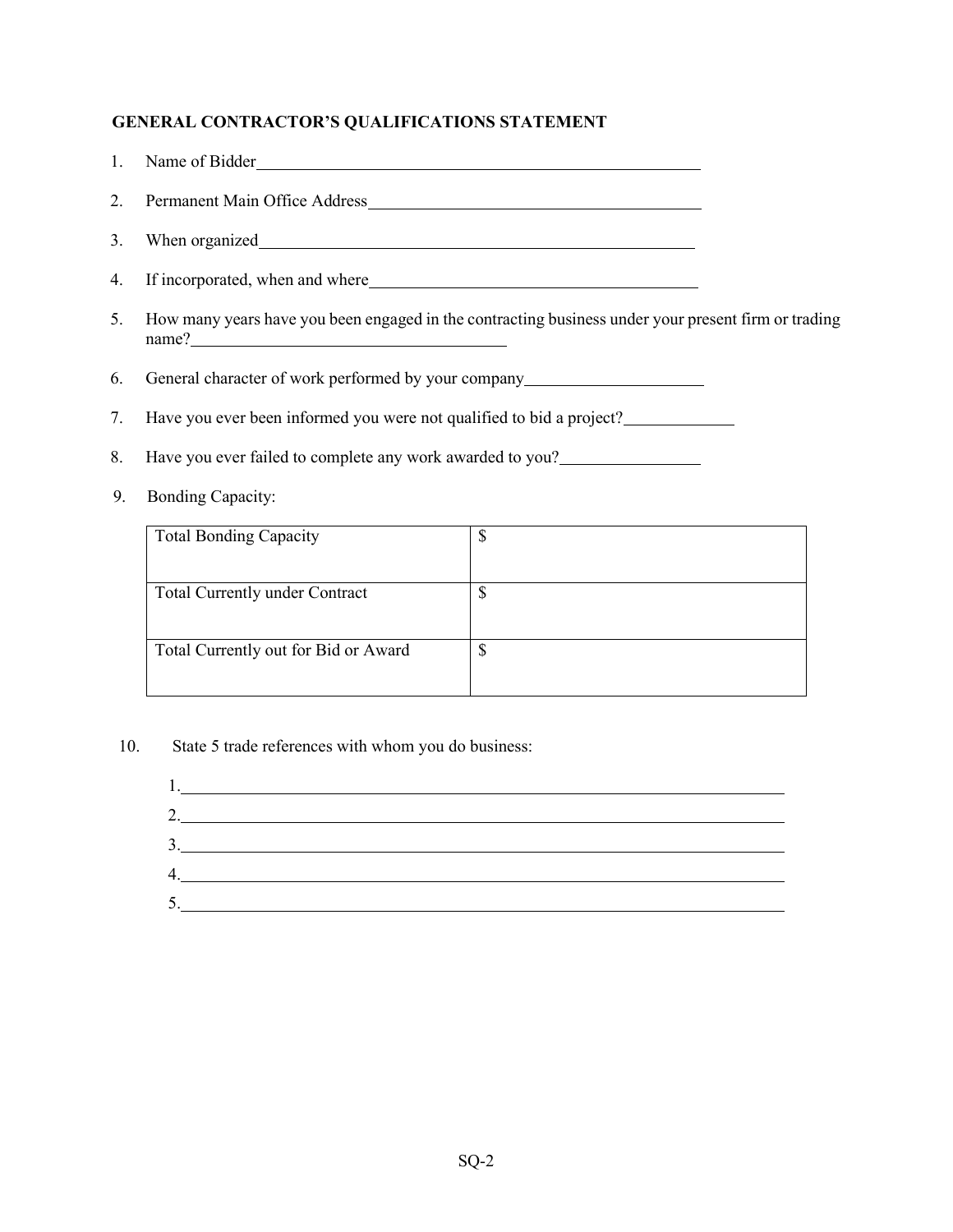### **STATEMENT OF QUALIFICATIONS GENERAL CONTRACTOR GRIFFIN PARK PHASE 6**

11. List three (3) previous projects completed by General Contractor prior to bid submission date involving work of a similar nature to this proposed project. Show job name, contact person, phone number, size, cost, and completion date.

| Project | Owner | Owner Contact | Type    | $\frac{0}{6}$ | Size in | Completion |
|---------|-------|---------------|---------|---------------|---------|------------|
|         |       | Information   | (Prime) | with          | Dollars | Date       |
|         |       |               | or Sub) | own           |         |            |
|         |       |               |         | forces        |         |            |
|         |       |               |         |               |         |            |
|         |       |               |         |               |         |            |
|         |       |               |         |               |         |            |
|         |       |               |         |               |         |            |
|         |       |               |         |               |         |            |
|         |       |               |         |               |         |            |
|         |       |               |         |               |         |            |
|         |       |               |         |               |         |            |
|         |       |               |         |               |         |            |
|         |       |               |         |               |         |            |
|         |       |               |         |               |         |            |
|         |       |               |         |               |         |            |
|         |       |               |         |               |         |            |
|         |       |               |         |               |         |            |
|         |       |               |         |               |         |            |
|         |       |               |         |               |         |            |
|         |       |               |         |               |         |            |
|         |       |               |         |               |         |            |
|         |       |               |         |               |         |            |
|         |       |               |         |               |         |            |

Add additional sheets if necessary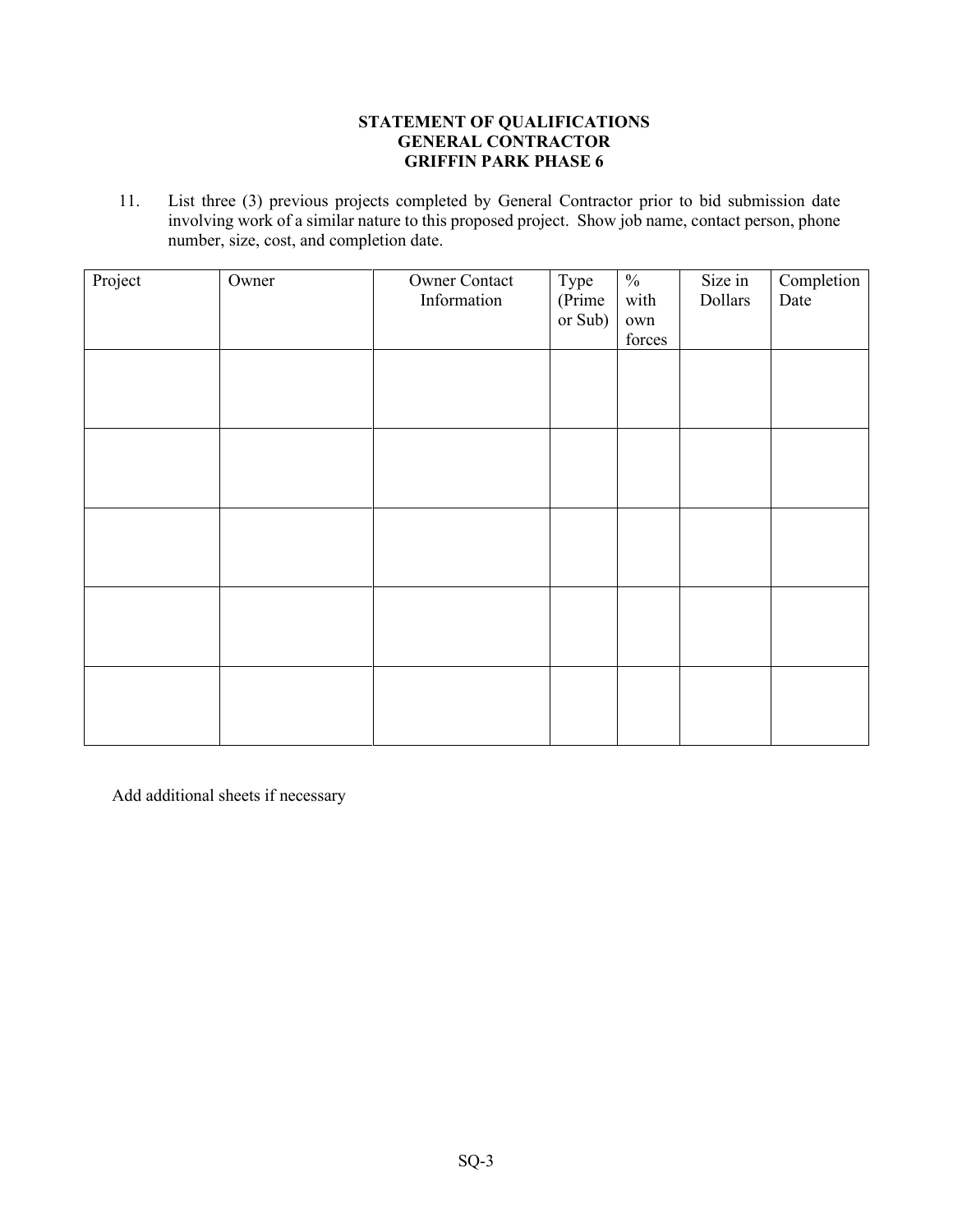- 12. Experience in work similar in importance to this contract.
- 13. Average number of employees on your payroll during the past year:
- 14. Have you ever been declared ineligible to receive awards on contracts from the Federal, State or local Governments?
- 15. If any Bidder feels that any information other than that requested above is pertinent to a determination of bidder's qualifications, such information may be added hereto and submitted together with this statement.

The undersigned will furnish any other information that Owner/Architect may request and the undersigned hereby authorizes request any person, firm or corporation to furnish any information requested by the Owner/Architect in verification of the recitals comprising this statement of Bidder's Qualifications.

Dated at this day of \_\_\_\_\_\_\_\_\_\_\_\_\_ , 202\_\_\_

(Name of Bidder)

By:

Title:

State of: 1

County of: ) SS.

, being duly sworn deposes and says that he is of lawful age and that the answers to the foregoing questions and all statements contained herein are true and correct.

SWORN to before me this day of , 202

Notary Public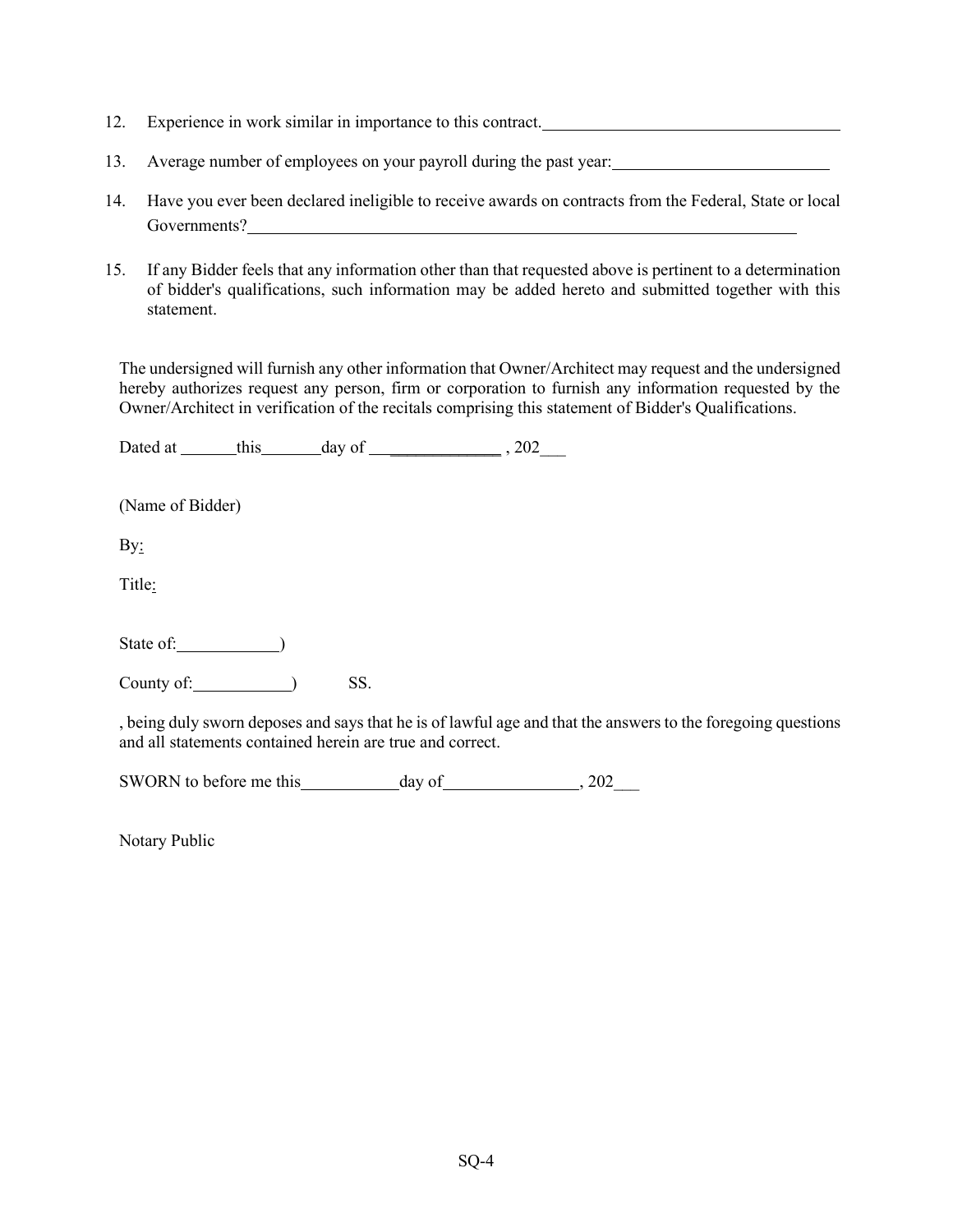### **STATEMENT OF QUALIFICATIONS SUB-CONTRACTOR GRIFFIN PARK - PHASE 6**

1. List three (3) previous projects completed by Sub-Contractor prior to bid submission date involving work of a similar nature to this proposed project. Show job name, contact person, phone number, size, cost, and completion date.

| Project | Owner | Owner Contact | Type    | $\frac{0}{6}$ | Size in | Completion |
|---------|-------|---------------|---------|---------------|---------|------------|
|         |       | Information   | (Prime  | with          | Dollars | Date       |
|         |       |               | or Sub) | own           |         |            |
|         |       |               |         | forces        |         |            |
|         |       |               |         |               |         |            |
|         |       |               |         |               |         |            |
|         |       |               |         |               |         |            |
|         |       |               |         |               |         |            |
|         |       |               |         |               |         |            |
|         |       |               |         |               |         |            |
|         |       |               |         |               |         |            |
|         |       |               |         |               |         |            |
|         |       |               |         |               |         |            |
|         |       |               |         |               |         |            |
|         |       |               |         |               |         |            |
|         |       |               |         |               |         |            |
|         |       |               |         |               |         |            |
|         |       |               |         |               |         |            |
|         |       |               |         |               |         |            |
|         |       |               |         |               |         |            |
|         |       |               |         |               |         |            |
|         |       |               |         |               |         |            |
|         |       |               |         |               |         |            |

Add additional sheets if necessary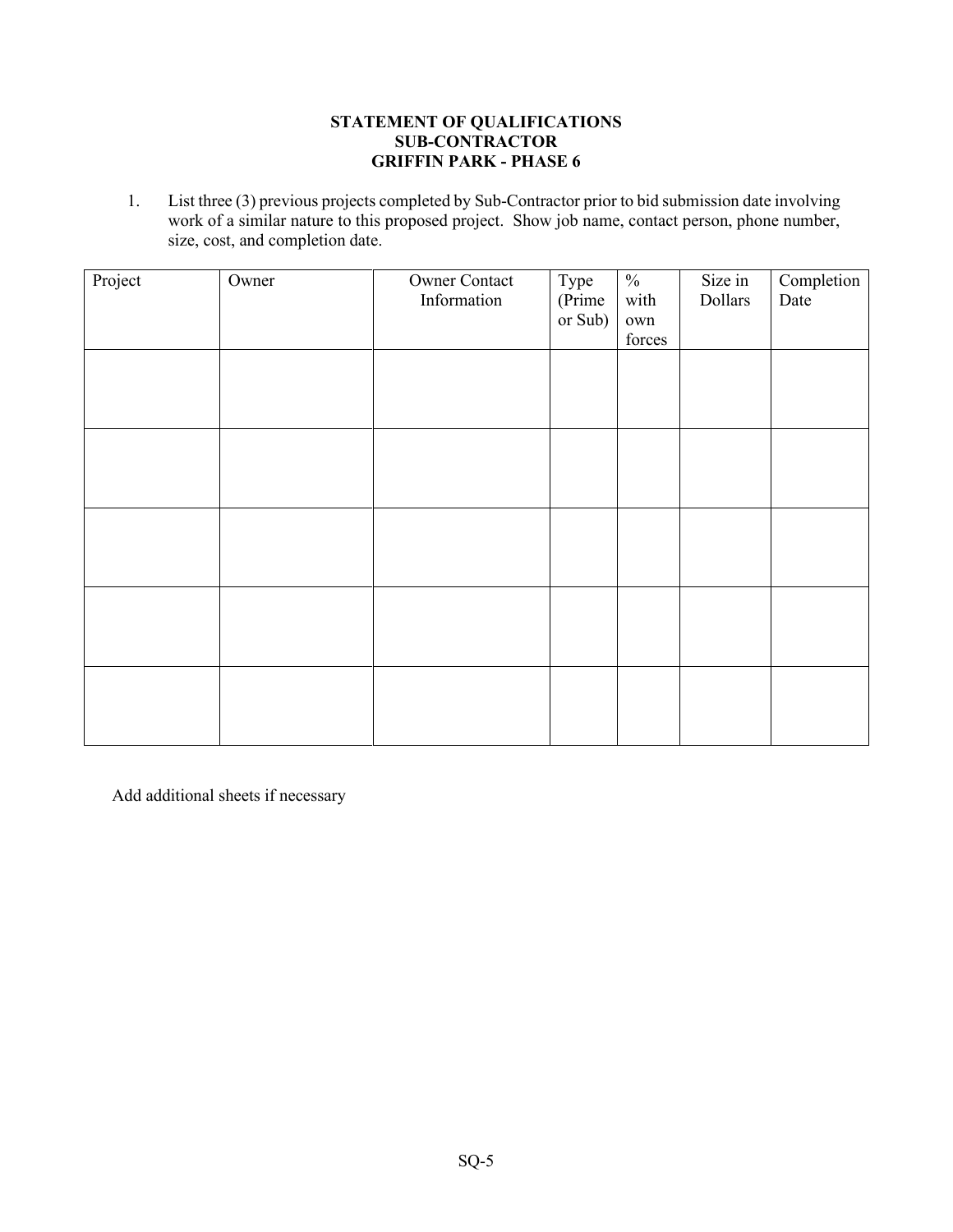### **SECTION 01050 FIELD ENGINEERING**

### **PART I - GENERAL**

### **1.01 REQUIREMENTS INCLUDED**

- A. Provide and pay for field engineering services required for project.
	- 1. Survey work required in execution of project.
	- 2. Civil, structural or other professional engineering services specified, or required to execute Contractor's construction methods.
	- 3. Record drawings.

### **1.02 QUALIFICATIONS OF SURVEYOR OR ENGINEER**

- A. Qualified engineer of registered land surveyor, acceptable to Contractor and Owner.
- B. Registered professional engineer in the State of Oklahoma, of the discipline required for the specific service required.

### **1.03 SURVEY REFERENCE POINTS**

- A. Existing basic horizontal and vertical control points for the project are those designated on drawings.
- B. Locate and protect control points prior to starting site work and preserve all permanent reference points during construction.
	- 1. Make no changes or relocations without prior written notice to Architect and Owner.
	- 2. Report to Architect or Owner's Representative when any reference point is lost or destroyed or requires relocation because of necessary changes in grades or locations.

#### **1.04 PROJECT SURVEY REQUIREMENTS**

- A. Establish a minimum of one permanent bench mark on each site, referenced to data established by survey control points.
	- 1. Record locations with horizontal and vertical data on project record documents.
- B. Establish lines and levels, locate and lay out, by instrumentation and similar appropriate means.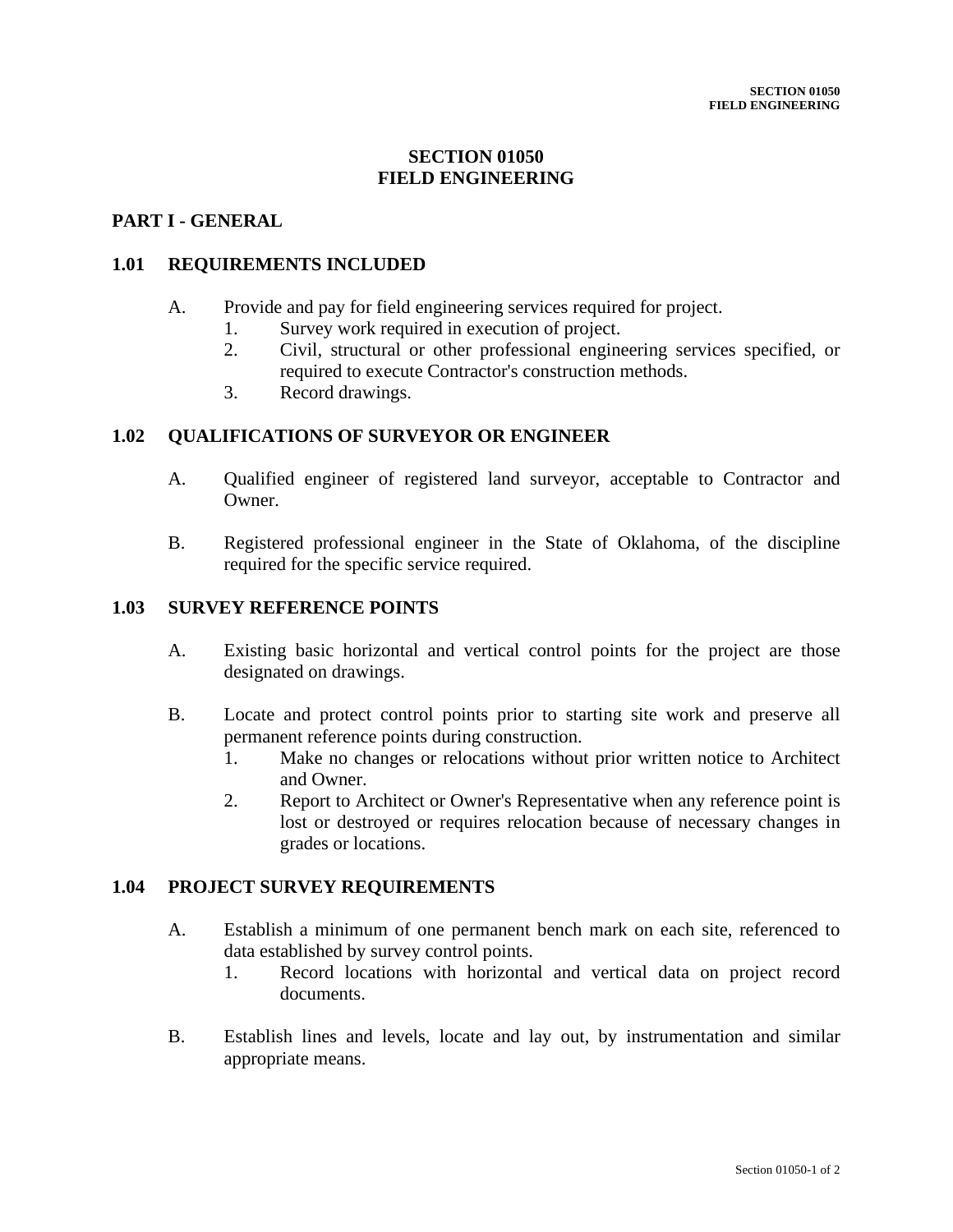- 1. Site improvements:
	- a. Stakes for grading, fill and topsoil placement.
	- b. Utility slopes for invert elevations.
- 2. Batter boards for structures.
- 3. Building foundation, column locations and floor levels.
- 4. Controlling lines and levels required for Divisions 15 and 16.
- C. From time to time, verify layouts by same methods.

### **1.05 RECORDS**

A. Maintain a complete, accurate log of all control and survey work as it progresses.

### **1.06 SUBMITTALS**

- A. Submit name and address of surveyor and professional engineer to Owner's Representative.
- B. Submit certificates signed by registered surveyor certifying that elevations and locations of improvements are in conformance or non-conformance with contract documents.

**PART 2 - PRODUCTS** Not used

# **PART 3 - EXECUTION**

Not used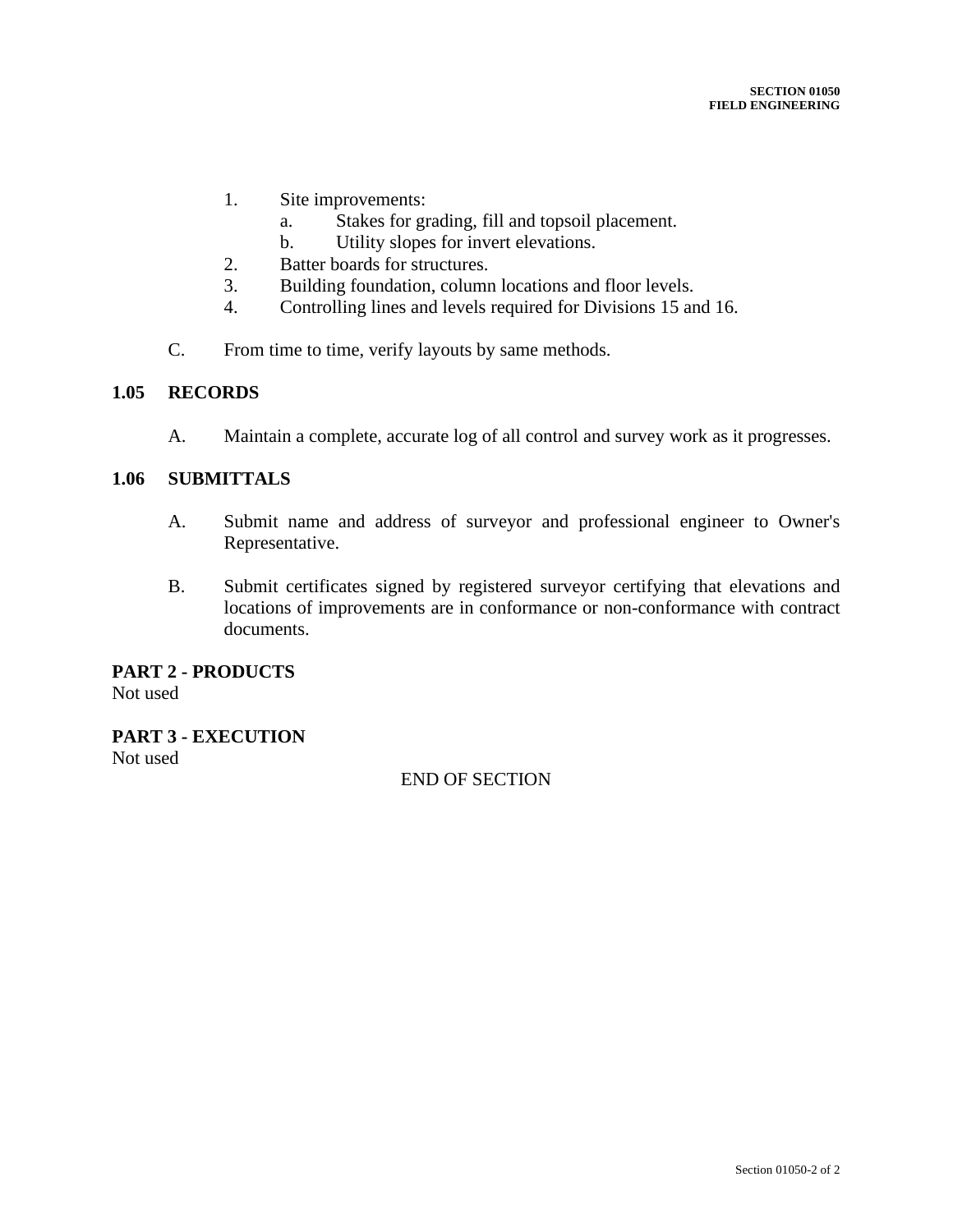# **SECTION 01152 APPLICATION FOR PAYMENT**

### **PART 1 - GENERAL**

### **1.01 DESCRIPTION**

- A. Work included: Comply with procedures described in this Section when applying for progress payment and final payment under the Contract.
- B. Related work:
	- 1. Proposal and contract documents.

### **1.02 QUALITY ASSURANCE**

- A. Prior to start of construction, secure the Architect and Owner's Representative's approval of the schedule of values required to be submitted.
- B. During progress of the work, modify the schedule of values as approved by the Architect or Owner's Representative to reflect changes in the contract sum due to change orders or other modifications of the Contract.
- C. Base requests for payment on the approved schedule of values.

#### **1.03 SUBMITTALS**

- A. Informal submittal: If directed by the Architect:
	- 1. Make an informal submittal of request for payment by filling in, with erasable pencil, pertinent portions of AIA Document G702, "Application and Certificate for Payment", plus continuation sheet or sheets or other form as approved by the Owner.
	- 2. Make this preliminary submittal to the Architect at the last regular job meeting of each month.
	- 3. Revise the informal submittal of request for payment as agreed at the job meeting, initialing all copies.
- B. Formal submittal: Unless otherwise directed by the Architect:
	- 1. Make formal submittal of request for payment by filling in the agreed data, by typewriter or neat lettering in ink, on AIA Document G702, "Application and Certificate for Payment", plus continuation sheet or sheets, or other form as approved by Architect or Owner.
	- 2. Sign and notarize the Application and Certificate for Payment and the City "Uniform Voucher and Invoice for Construction Services".
	- 3. Submit the original of the Application and Certificate of Payment plus three (3) identical copies of the continuation sheet or sheets to the Architect.
	- 4. The Architect will compare the formal submittal with the approved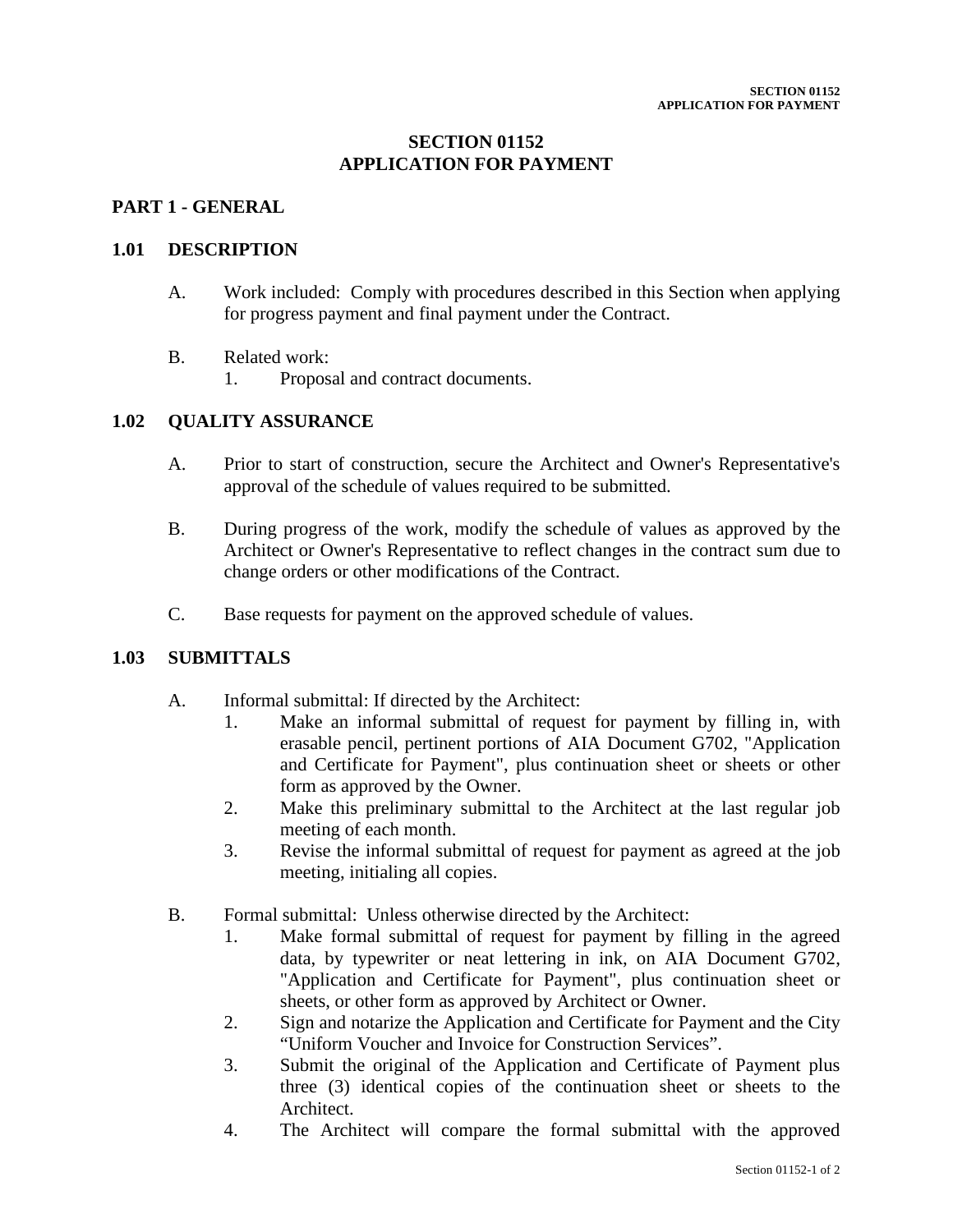informal submittal and, when approved, will sign the Application and Certificate for Payment, make the required copies and distribute:

- a. One original and two copies to Owner;
- b. One copy to Owner's Representative.

# **PART 2 - PRODUCTS**

Not used

# **PART 3 - EXECUTION**

Not used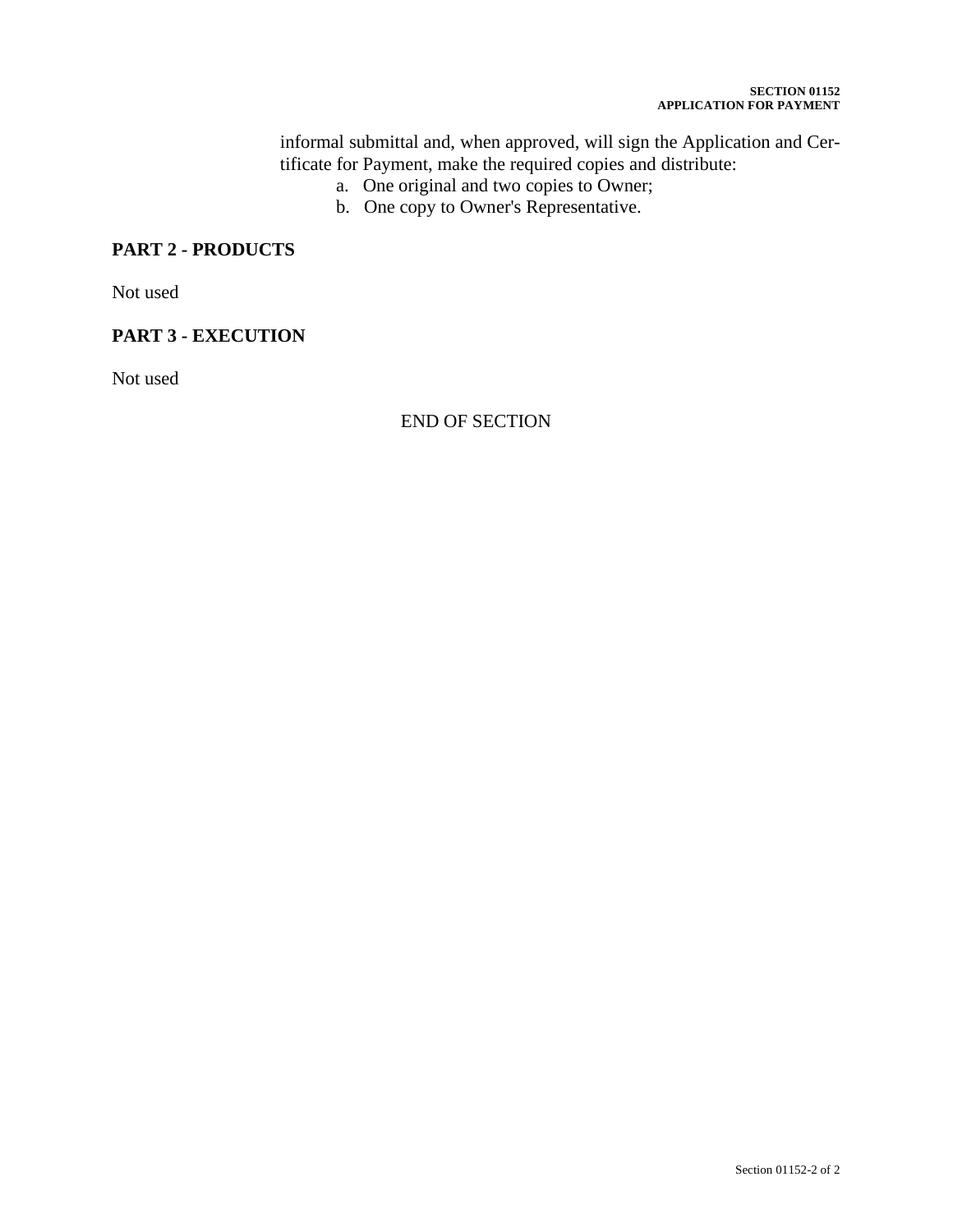# **SECTION 01200 PROJECT MEETINGS**

### **PART 1 - GENERAL**

#### **1.01 DESCRIPTION**

- A. Work included: To enable orderly review during progress of the work and to provide for systematic discussion of problems, the Owner's Representative will conduct project meetings throughout the construction period.
- B. Related work:
	- 1. Documents affecting work of this Section include, but are not necessarily limited to, Proposal and Contract Documents and Sections in Division 1 of these Specifications.
	- 2. The Contractor's relations with his subcontractors and materials suppliers, and discussions relative thereto, are not the Architect or Owner's Representative responsibility and normally are not part of project meetings content.

#### **1.02 QUALITY ASSURANCE**

A. For those persons designated by the Contractor to attend and participate in project meetings, provide required authority to commit the Contractor to solutions agreed upon in the project meetings.

### **1.03 SUBMITTALS**

- A. Job notes:
	- 1. The Compile will compile job notes of each project meeting and will furnish copies to the Architect and to the Owner.
	- 2. Recipients of copies may make and distribute such other copies as they wish.

#### **PART 2 - PRODUCTS**

No products are required in this Section.

#### **PART 3 - EXECUTION**

#### **3.01 MEETING SCHEDULE**

- A. Except as noted below for Pre-construction Meeting, project meetings will be held weekly.
- B. Coordinate as necessary to establish mutually acceptable schedule for meetings.

#### **3.02 MEETING LOCATION**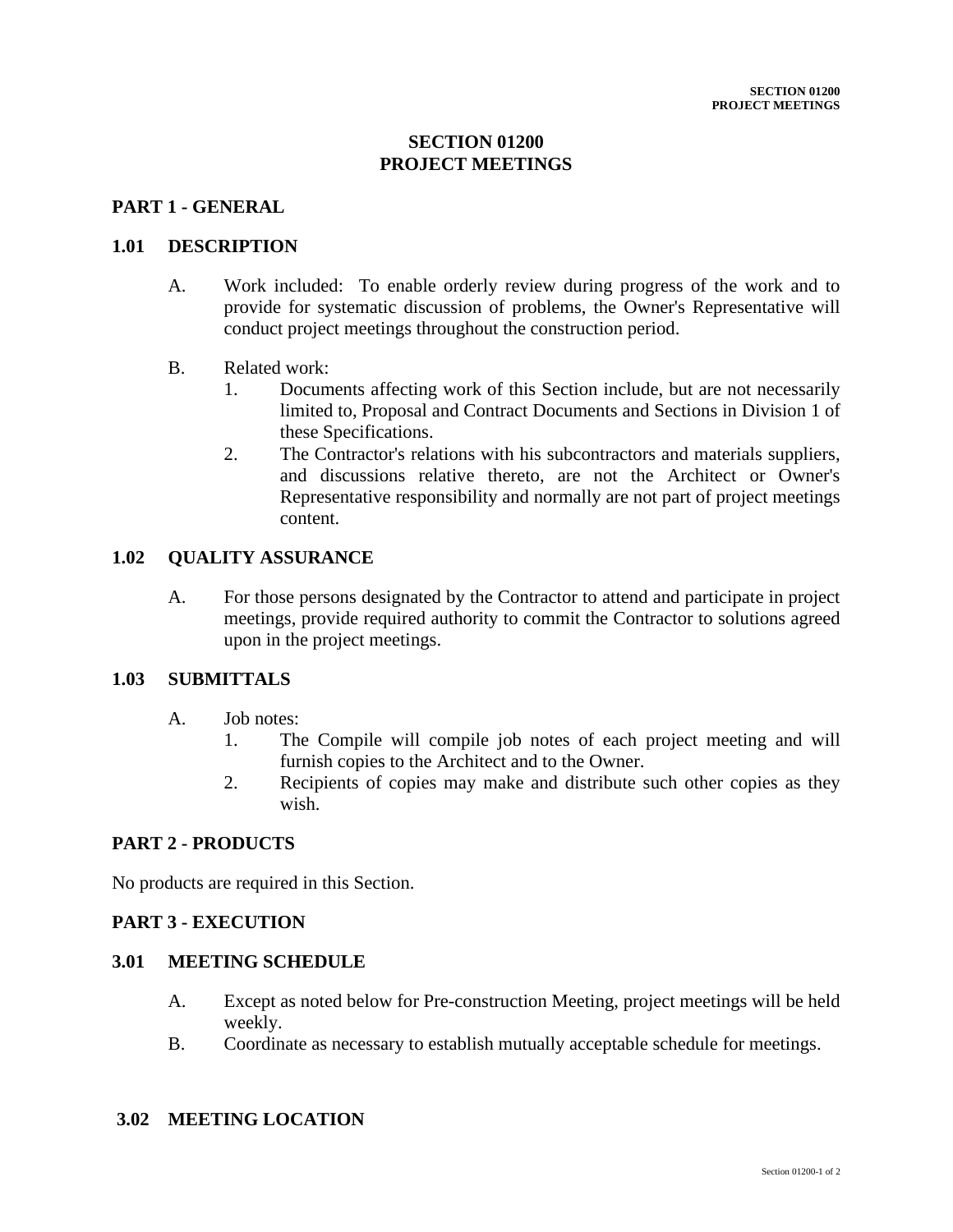A. The Architect and Owner will establish meeting location. To the maximum extent practicable, meetings will be held at the job site.

# **3.03 PRECONSTRUCTION MEETING**

- A. A Pre-construction meeting will be scheduled after issuing the Notice to Proceed.
	- 1. Provide attendance by authorized representatives of the Contractor and major subcontractors.
	- 2. The Owner will advise other interested parties, including the Owner's Representative, and request their attendance.
- B. Minimum agenda: Data will be distributed and discussed on at least the following items.
	- 1. Organizational arrangement of Contractor's forces and personnel, and those of subcontractors, materials suppliers and Architect andOwner's Representative.
	- 2. Channels and procedures for communication.
	- 3. Construction schedule, including sequence of critical work and closing of any facilities.
	- 4. Contract documents, including distribution of required copies of original documents and revisions.
	- 5. Processing of shop drawings and other data submitted to Architect.
	- 6. Rules and regulations governing performance of the work.
	- 7. Procedures for safety and first aid, security, quality control, housekeeping and related matters.
	- 8. Location of underground utilities.
	- 9. Notification procedures for adjacent property owners.

### **3.04 PROJECT MEETINGS**

- A. Attendance:
	- 1. To the maximum extent practicable, assign the same person or persons to represent the Contractor at project meetings throughout progress of the work.
	- 2. Subcontractors, materials suppliers, and others may be invited to attend those project meetings in which their aspect of the work is involved.
- B. Minimum agenda:
	- 1. Review, revise and approve job notes of previous meetings.
	- 2. Review progress of the work since last meeting, including status of submittals for approval.
	- 3. Identify problems which impede planned progress.
	- 4. Develop corrective measures and procedures to regain planned schedule.
	- 5. Complete other current business.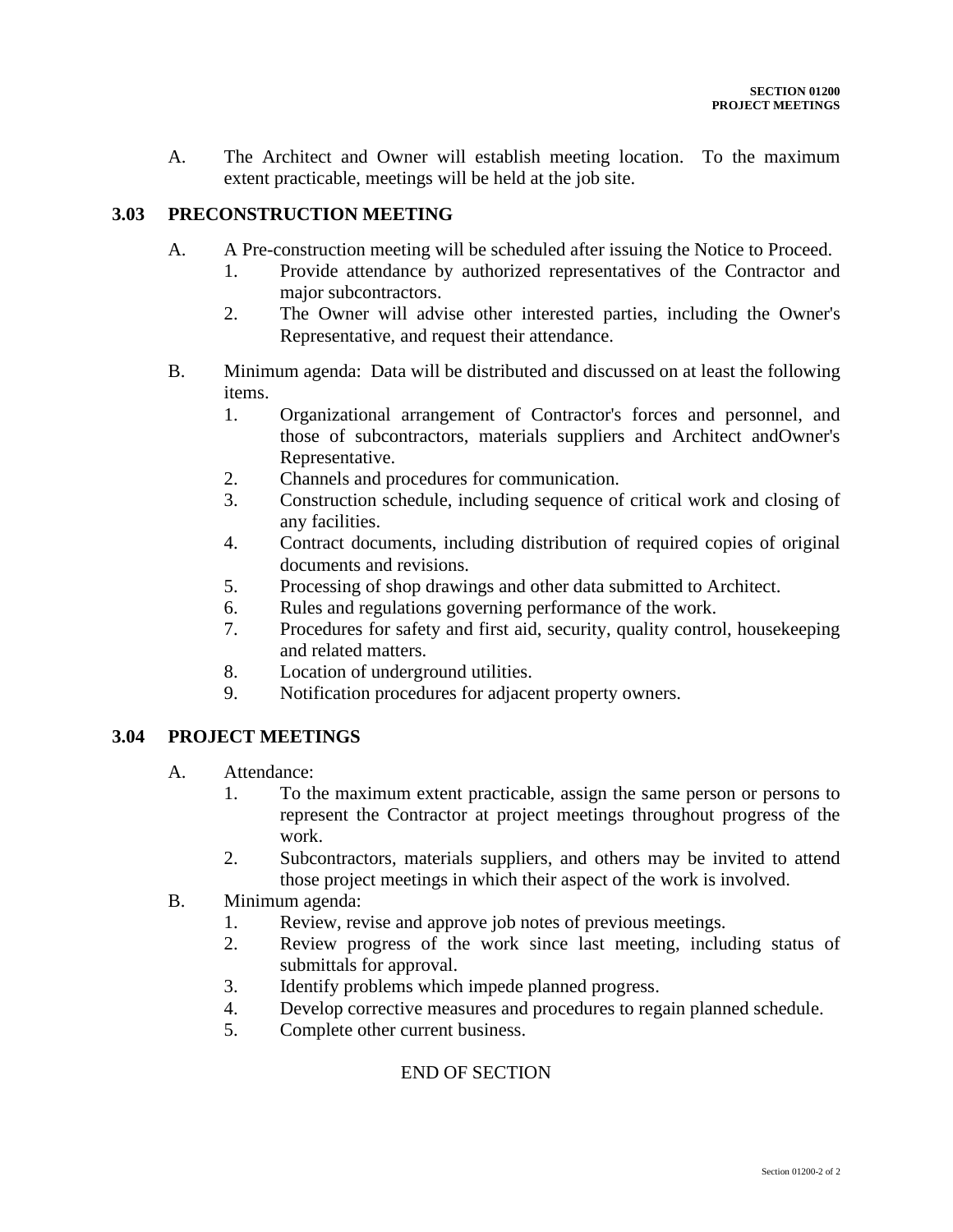### **SECTION 01340 SUBMITTALS**

### **PART 1 - GENERAL**

#### **1.01 REQUIREMENTS INCLUDED**

#### A. Procedures:

- 1. Wherever possible throughout the Contract Documents the minimum acceptable quality of workmanship and materials has been defined by manufacturer's name and catalog number, reference to recognized industry and government standards, or description of required attributes and performance.
- 2. To ensure that the specified products are furnished and installed in accordance with design intent, procedures have been established for advance submittal of design data and for their review by the Owner's Representative and Owner.
- 3. Make all submittals required by the Contract Documents and revise and resubmit as necessary to establish compliance with the specified requirements.
- B. Construction progress schedules.
- C. Schedule of values.
- D. Shop drawings, product data and samples.
- E. Manufacturer's instructions and certificates.
- F. Submittal log.

#### **1.02 RELATED REQUIREMENTS**

 A. Individual requirements for submittals are described in pertinent sections of these Specifications.

| Related work:     |                                                        |
|-------------------|--------------------------------------------------------|
| Section $01410$ : | <b>Testing Laboratory Reports.</b>                     |
| Section $01700$ : | Contract Closeout: Project Record Documents, Operating |
|                   | and Maintenance Data, Warranties and Bonds.            |

#### **1.03 QUALITY ASSURANCE/CONTRACTOR RESPONSIBILITIES**

A. Coordination of submittals: Before each submittal, carefully review and coordinate all aspects of each item being submitted and verify that each item, and the submittal for it, conforms in all respects with the requirements of the Contract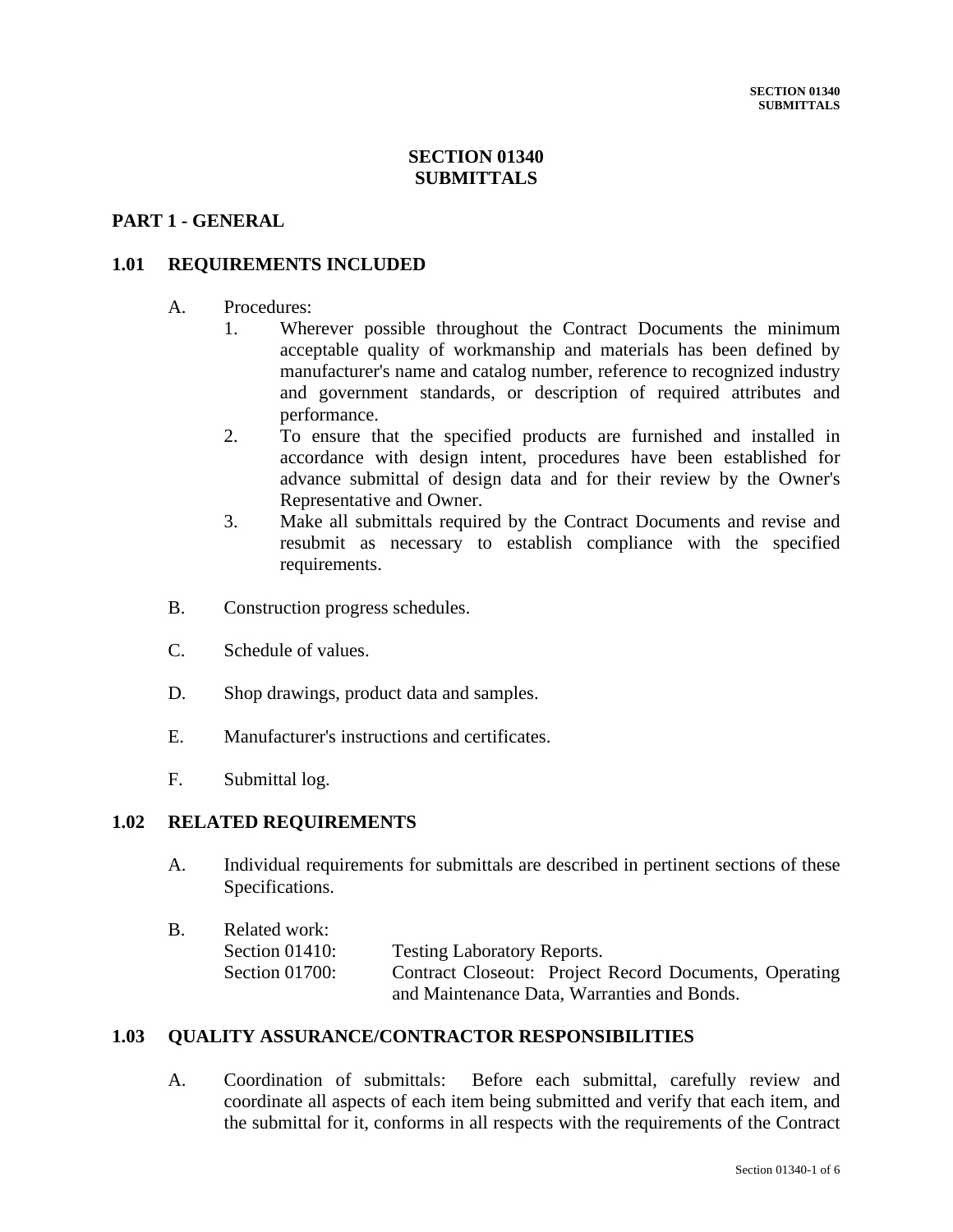Documents. Coordinate with other trades as required. By affixing the Contractor's signature to each submittal, certify that this coordination has been performed.

- B. Grouping of submittals: Unless otherwise specified, make all submittals in groups containing all associated items to ensure that information is available for checking each item when it is received. Partial submittals may be rejected as not complying with the provisions of the Contract Documents and the Contractor shall be strictly liable for all delays so occasioned.
- C. Timing: Make all submittals far enough in advance of scheduled dates for installation to provide all time required for reviews, for securing necessary approvals, for possible revisions and resubmittals, and for placing orders and securing deliveries.
- D. Notify Owner's Representative in writing with submittal of any deviations in submittals from Contract Document requirements.
- E. Do no fabrication or work which requires submittals until accepted by the Architect.

### **1.04 SUBMITTAL SCHEDULE**

- A. Compile a complete and comprehensive schedule of all submittals anticipated to be made during progress of the work. Include a list of each type of item for which Contractor's drawings, shop drawings, certificates of compliance, material samples, guarantees or other types of submittals are required. Adhere to the schedule except when specifically otherwise permitted. Submittal log is for Owner's Representative and Owner to track review.
- B. Coordinate the schedule with all necessary subcontractors and materials suppliers to ensure their ability to adhere. Coordinate as required to ensure the grouping of submittals.
- C. Revise and update the schedule on a monthly basis to reflect conditions and sequences. Promptly submit revised schedules to Architect and Owner's Representative for review and comment.

### **1.05 SCHEDULE OF VALUES**

A. Refer to Section 01370: Schedule of Values.

#### **1.06 SHOP DRAWINGS, PRODUCT DATA AND SAMPLES**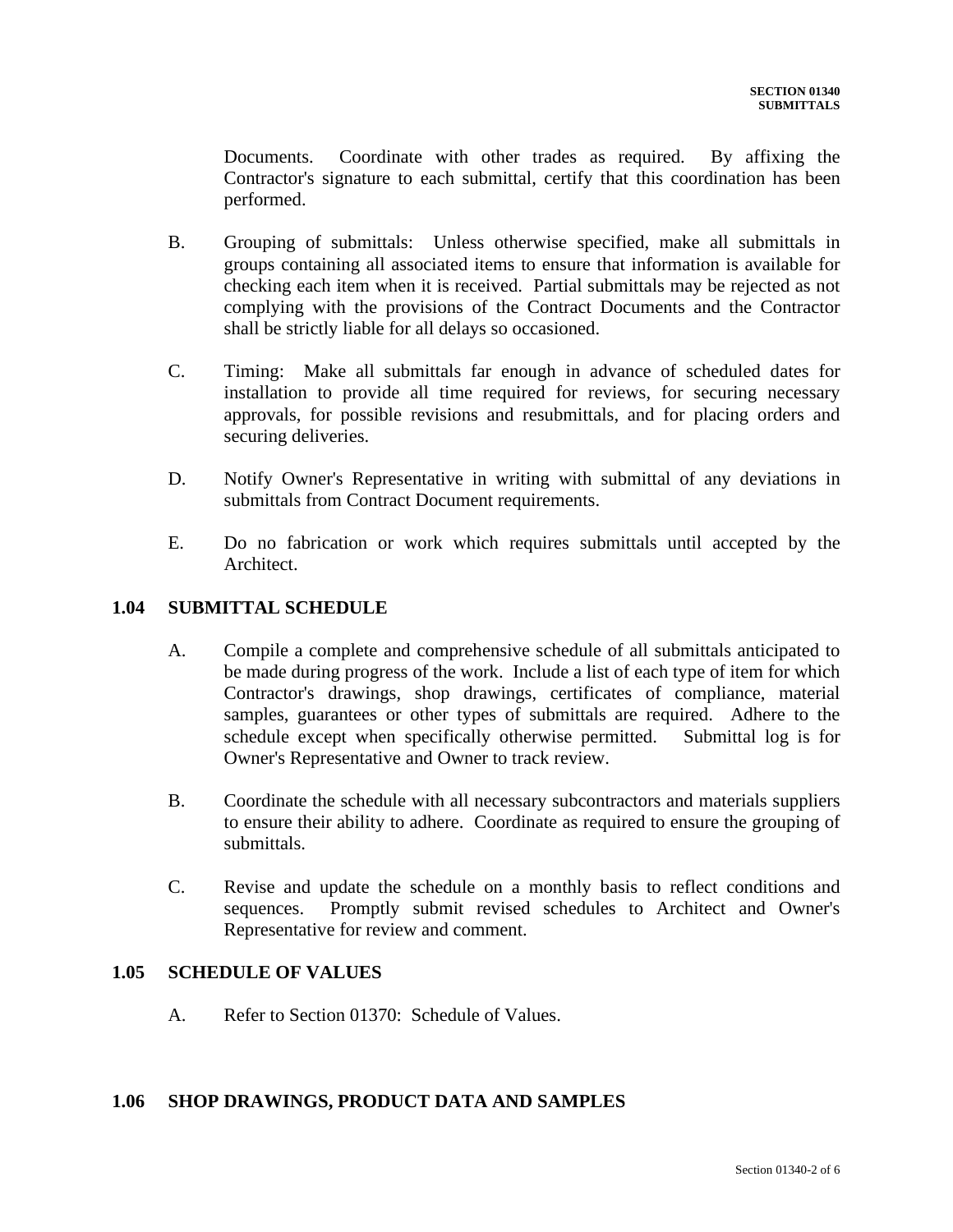- A. Shop Drawings:
	- 1. Present in clear and thorough manner, with details referenced to sheet, detail, schedule or room numbers shown on Contract Drawings. Provide quantity directed by Architect.
- B. Product Data:
	- 1. Preparation: Clearly mark each copy to identify pertinent products or models. Show performance characteristics and capacities, dimensions and clearances required, and wiring or piping diagrams and controls.
	- 2. Modify manufacturer's standard drawings, diagrams and literature to delete information not applicable to work and supplement information specifically applicable to the work.
- C. Samples:
	- 1. Office samples: Provide in quantity and size directed, complete with integrally related parts and attachment devices and illustrating functional characteristics of product and full range of color, texture and pattern.
	- 2. Field samples/mock-ups: Erect at project site at location acceptable to Owner's Representative in size or area specified in other specification sections. Fabricate to be complete and finished. Remove at conclusion of work or when directed.
- D. Make submittals promptly and in such sequence as to cause no delay in work.
- E. Submission Requirements:
	- 1. Quantity required:
		- a. Shop drawings: One (1) unfolded reproducible transparency and four (4) opaque reproductions.
		- b. Submit five (5) index brochures of mechanical and electrical submittals (manufacturer's literature and drawings) for final approval and distribution.
		- c. Product data: Submit five (5) copies each. Complete catalogs will not be acceptable. Manufacturer's regular catalog sheets will be acceptable if they indicate completely all specification requirements. When manufacturer's catalog sheets are submitted, material not directly connected with subject shall be completely lined out. Where drawings cover several sizes or types of construction they shall clearly indicate size or type of construction to be used including a schedule identifying each piece of equipment. Sheets of submittals containing more than five different items of equipment shall be assembled in an index brochure.
	- 2. Submittal contents:
		- a. Submission date and dates of any previous submissions.
		- b. Project title and number.
		- c. Names of Contractor, supplier and manufacturer.
		- d. Identification of product, with specification section number.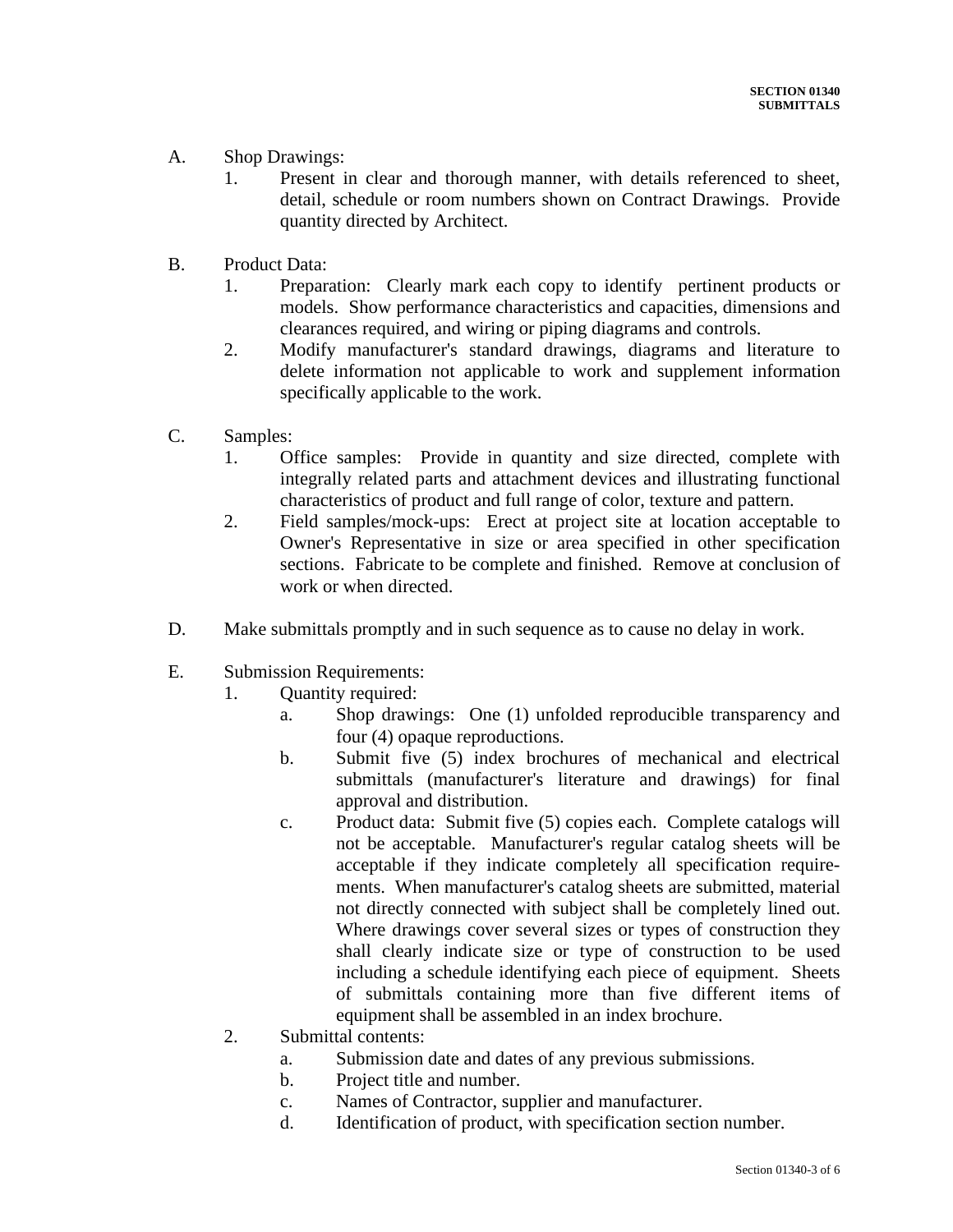- e. Field dimensions, clearly identified as such.
- f. Applicable standards, such as ASTM, Federal Spec numbers, etc.
- g. Relation to adjacent or critical features of work or materials.
- h. Identification of deviations from Contract Documents.
- i. Identification of revisions on resubmittals.
- j. Contractor certification of submittal review, to include product verification, field measurements, quantities, coordination with adjacent equipment structural members, or architectural features, and coordination of information within submittal with requirements of work and Contract Documents. Certification may be by stamp of approval or a letter of transmittal containing a statement to the effect that they have been reviewed. Uncertified submittals will be rejected.
- F. Resubmission Requirements:
	- 1. Make corrections or changes required by Owner's Representative and resubmit until accepted.
	- 2. Shop drawings and product data: Revise and resubmit as specified for initial submittal; indicate any changes which have been made other than those requested by Owner's Representative.
	- 3. Samples: Submit new samples as required for initial submittal.
	- 4. Resubmission of structural shop drawings and product data: Resubmit finalized drawings and product data. File copy to Owner's Representative and Owner; field copy to field office. Resubmit all subsequent changes with changes and dates noted.
- G. Distribution:
	- 1. Distribute reproductions of shop drawings and product data which carry Owner's Representative and Owner's stamp of approval to job site and record documents file, other affected contractors, subcontractors and supplier or fabricator.
	- 2. Distribute samples with Owner's Representative and Owner's stamp of approval as directed by Owner's Representative.

### **1.07 SUBSTITUTIONS AND PRODUCT OPTIONS**

A. Submit in accordance with Section 01350: Substitutions.

#### **1.08 MANUFACTURER'S CERTIFICATES**

A. Submit certificates in accordance with requirements of each specification section.

#### **1.09 PROJECT RECORD DOCUMENTS**

A. Submit in accordance with Section 01720 Project Record Documents.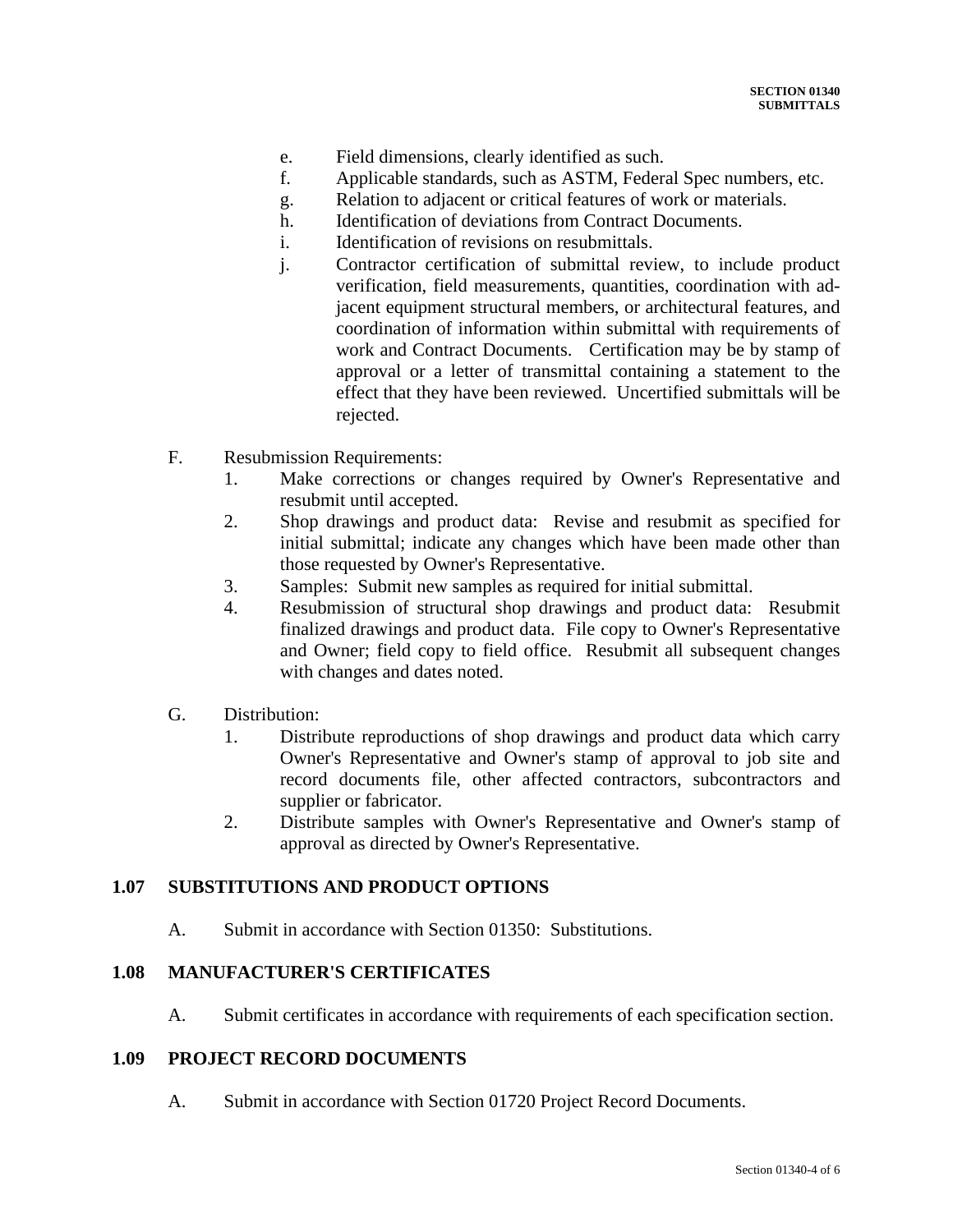### **PART 2 - PRODUCTS**

Not used

### **PART 3 - EXECUTION**

### **3.01 GENERAL PROCEDURES**

- A. Deliver submittals to Owner's Representative.
- B. Transmit each item under Contractor's Standard Letter of Transmittal. Identify project, contractor, subcontractor, major supplier, pertinent drawing sheet and detail number and specification section number as appropriate. Identify deviations from Contract Documents.
- C. Submit initial progress and submittal schedules within 15 days after execution of Contract and schedule of values with first application for payment. Update with each Application for Payment reflecting changes since previous submittal.
- D. Comply with progress schedule for submittals related to work progress.
- E. After Owner's Representative and Owner's review of submittal, revise and resubmit as required, identifying changes made since previous submittal.
- F. Distribute copies of review submittals to concerned persons. Instruct recipients to promptly report any inability to comply with provisions.

#### **3.02 OWNER'S REPRESENTATIVE REVIEW**

- A. Owner's Representative duties:
	- 1. Review submittals with reasonable promptness.
	- 2. Affix stamp and initials or signature and indicate re-submittal requirements or approval of submittal.
	- 3. Submit to Owner for approval.
	- 4. Return submittals to Contractor for distribution or for resubmission.
- B. Review by the Owner's Representative and the Owner shall not be construed as a complete check, but only that the general method of construction and detailing is in compliance with the intent of the contract documents. Review shall not relieve the Contractor from responsibility for errors which may exist in the submittal as submitted.
- C. Authority to Proceed: The notations "Approved" or "Approved as Corrected" authorizes the Contractor to proceed with fabrication, purchase, or both, of the items so noted, subject to the revisions, required by the Owner's Representative review comments.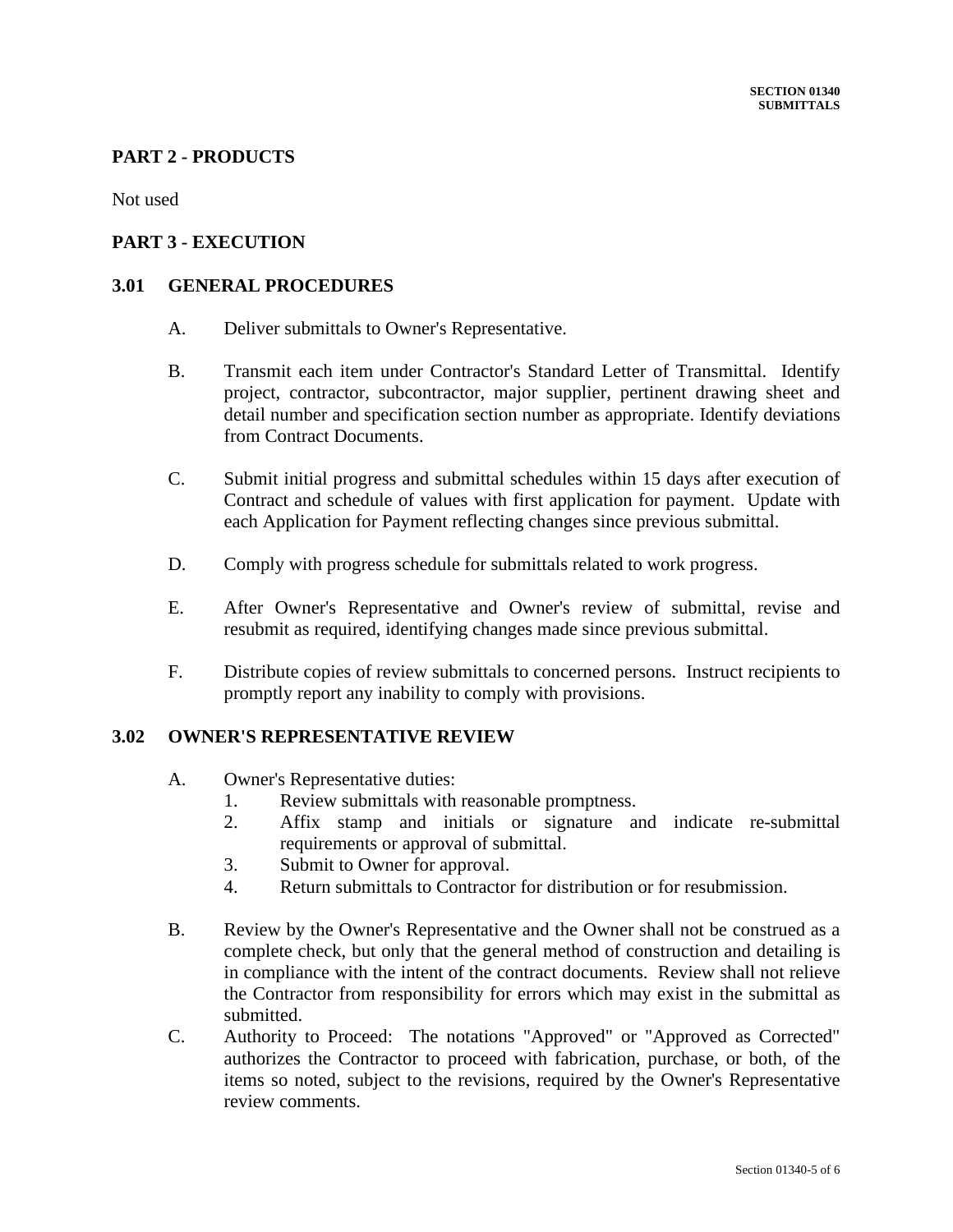- D. Revisions: Make only those revisions directed or approved by the Owner's Representative and Owner.
- E. Revisions after approval: When a submittal has been reviewed by the Owner, resubmittal for substitution of materials or equipment will not be considered unless accompanied by an acceptable explanation as to why the substitution is necessary.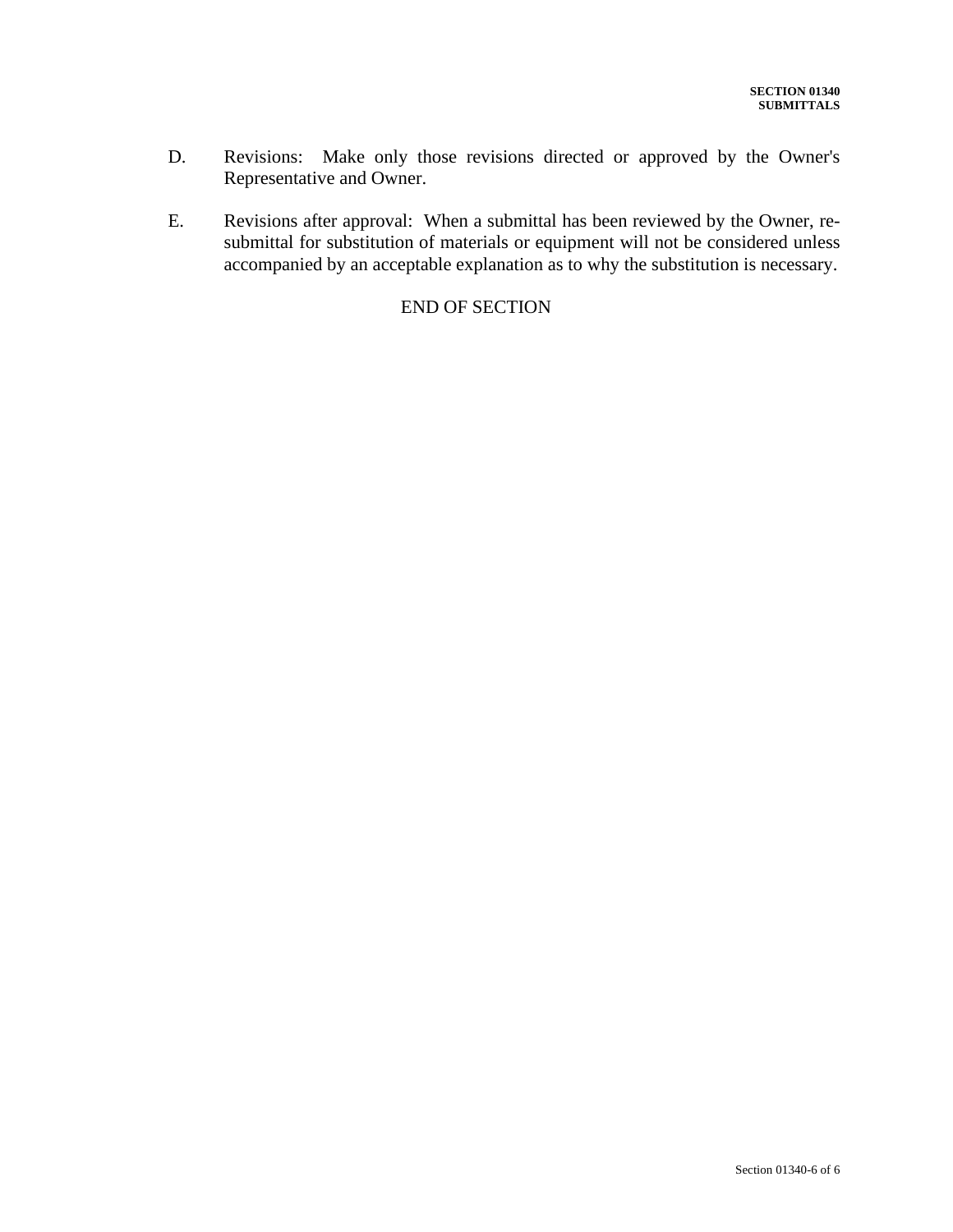# **SECTION 01380 PRE-CONSTRUCTION PHOTOGRAPHS**

# **PART 1 – GENERAL**

### **1.01 DISTRIBUTION**

- A. Work included: Provide pre-construction photographs taken at the job site prior to commencement of work.
- B. Related work:
	- 1. Documents affecting work of this Section include, but are not necessarily limit to, Proposal and Contract Documents and Sections in division 1 of these Specifications.
	- 2. Section 01510: Site Access.

### **1.02 QUALITY ASSURANCE**

A. Digital camera or equal.

### **1.03 SUBMITTALS**

- A. Comply with pertinent provisions of Section 01340.
- B. Except as otherwise directed and paid for, submit one print of each photograph.

### **PART 2 - PRODUCTS**

### **2.01 PRE-CONSTRUCTION PHOTOGRAPHS**

- A. Provide High Resolution color images on flash drive to Landscape Architect.
- B. File should indicate:
	- 1. Job name.
	- 2. Location from which photographed.
	- 3. Date of photograph.
- C. Retain the images for at least two years following date of substantial completion.
- D. Do not allow images to be issued for any other purpose without specific written approval from the Owner.

### **PART 3 - EXECUTION**

### **3.01 PRE-CONSTRUCTION PHOTOGRAPHY**

- A. Except as otherwise specifically approved by the Owner's Representative make the photographs prior to the commencement of work.
- B. Any existing damage on the site to work that is scheduled to remain shall be documented or it will be the contractor's responsibility to repair the work in question.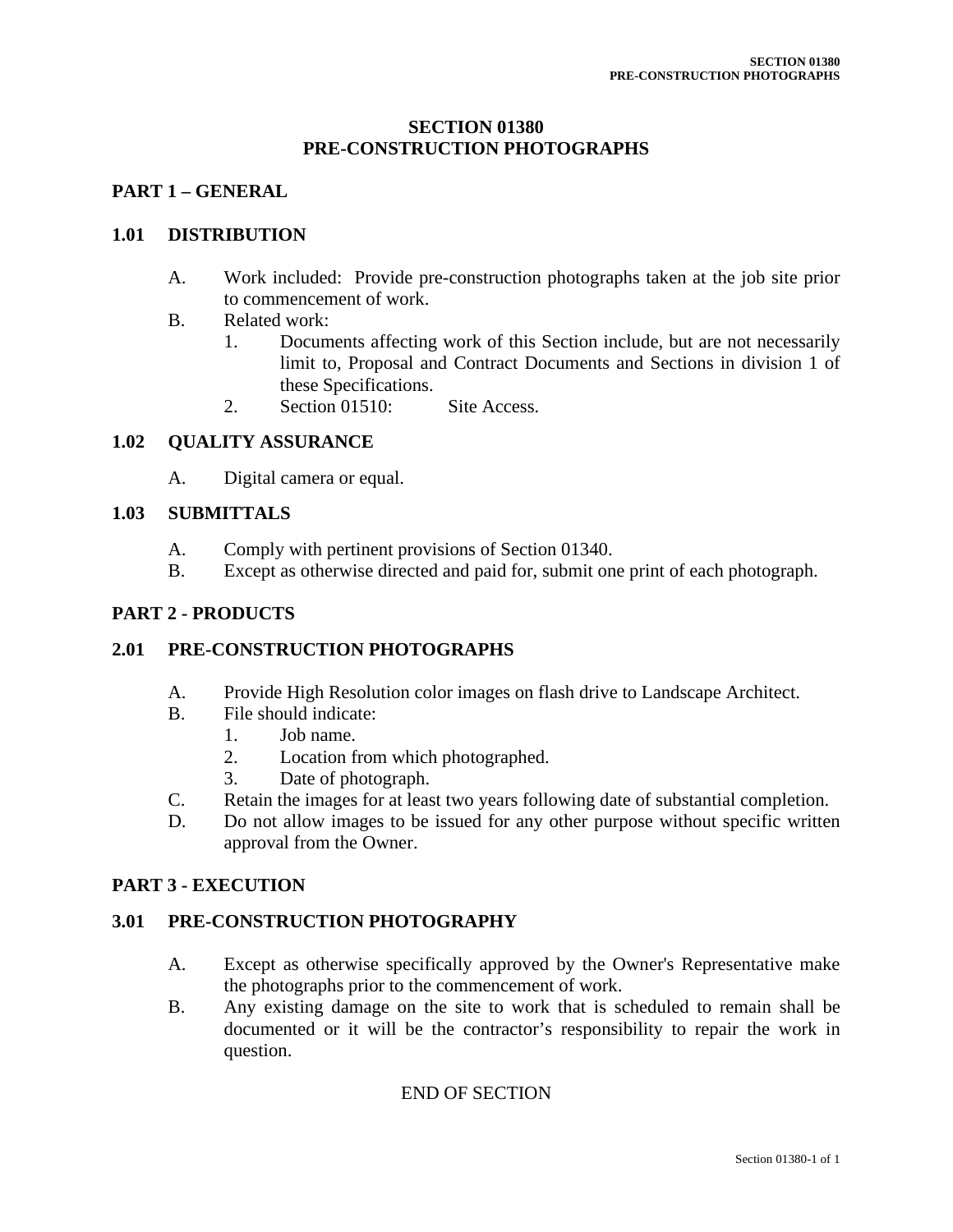# **SECTION 01500 TEMPORARY FACILITIES AND CONTROLS**

# **PART 1 - GENERAL**

### **1.01 DESCRIPTION**

- A. Work included: Provide temporary facilities and controls needed for the work including, but necessarily limited to:
	- 1. Temporary utilities such as heat, water, electricity and telephone;
	- 2. Field office for Contractor's personnel;
	- 3. Sanitary facilities;
	- 4. Enclosures such as tarpaulins, barricades and canopies;
	- 5. Temporary fencing of the construction site;
	- 6. Project sign.
- B. Related work:
	- 1. Documents affecting work of this Section include, but are not necessarily limited to, Proposal and Contract Documents and Sections in Division 1 of these Specifications.
	- 2. Except that equipment furnished by Subcontractors shall comply with requirements pertinent safety regulations, such equipment normally furnished by the individual trades in execution of their own portions of the work are not part of this Section.
	- 3. Permanent installation and hookup of the various utility lines shall be in accordance with local building codes.

### **1.02 PRODUCT HANDLING**

A. Maintain temporary facilities and controls in proper and safe condition throughout progress of the work.

### **PART 2 - PRODUCTS**

#### **2.01 UTILITIES**

- A. Water:
	- 1. Provide as necessary temporary piping and water supply and, upon completion of the work, remove such temporary facilities.

### B. Electricity:

- 1. Provide necessary temporary wiring and, upon completion of the work, remove such temporary facility.
- 2. Provide and pay for electricity used in construction.
- C. Heating: Provide and maintain heat necessary for proper conduct of operations needed in the work.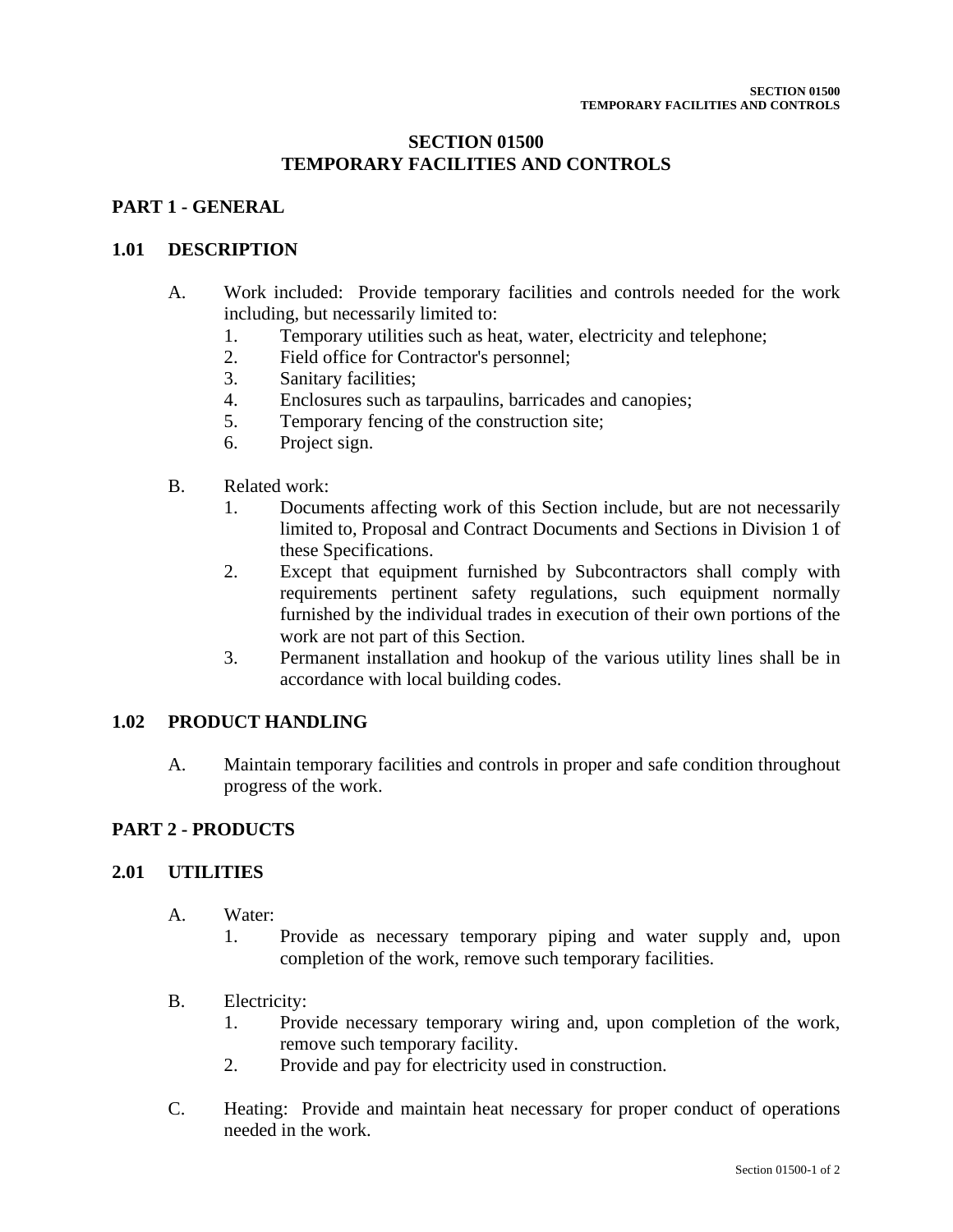- D. Telephone and Fax:
	- 1. Contractor and superintendent to have cellular telephones accessible during normal business hours.
	- 2. Contractor to maintain telephone and fax service at the Contractor's primary office to receive job correspondence. On-site fax not required.

### **2.02 FIELD OFFICES AND SHEDS**

- A. Contractor's facilities:
	- 1. Contractor shall provide a field office building and sheds adequate in size and accommodation for Contractor's offices, supply and storage.
	- 2. Within the Contractor's facilities, provide enclosed space, for holding project meetings. Furnish with table, chairs and utilities. This is required unless Owner agrees to have meeting in alternate location.
- B. Sanitary facilities:
	- 1. Provide temporary sanitary facilities in the quantity required for use by all personnel.
	- 2. Maintain in a sanitary condition at all times.

#### **2.03 ENCLOSURES**

A. Provide and maintain for the duration of construction all scaffolds, tarpaulins, canopies, warning signs, steps, platforms, bridges and other temporary construction necessary for proper completion of the work in compliance with pertinent safety and other regulations.

### **2.04 TEMPORARY FENCING**

A. Provide and maintain for the duration of construction a temporary safety barricade of design and type needed to prevent entry onto the work by the public.

### **PART 3 - EXECUTION**

#### **3.01 MAINTENANCE AND REMOVAL**

- A. Maintain temporary facilities and controls as long as needed for safe and proper completion of the work.
- B. Remove such temporary facilities and controls as rapidly as progress of the work will permit, or as directed by the Architect or Owner's Representative.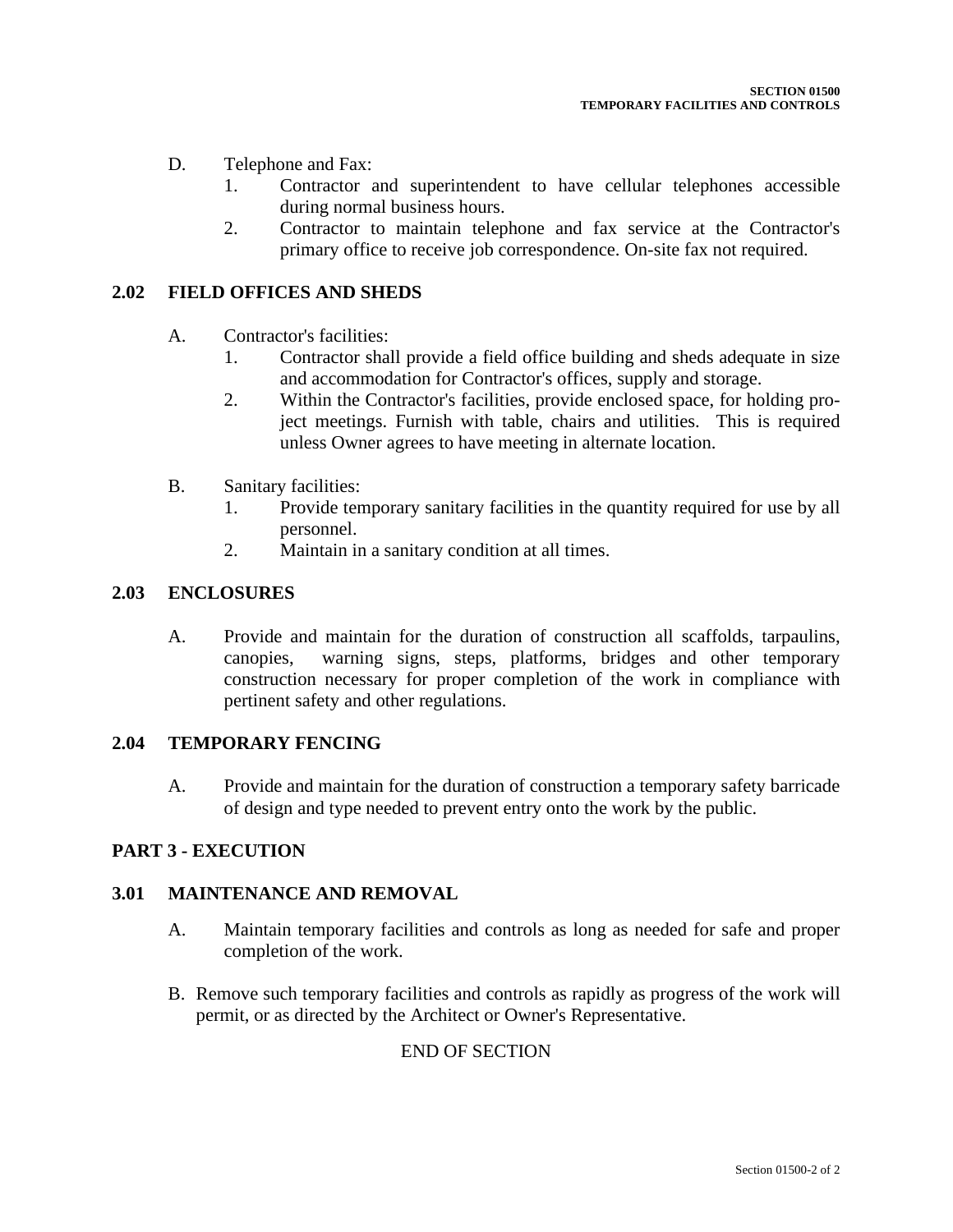### **SECTION 01510 SITE ACCESS**

### **PART 1 - GENERAL**

#### **1.01 REQUIREMENTS**

A. Work included: this information applies to situations in which a Contractor or his representatives including, but not limited to, suppliers, subcontractors, employees and field engineers enter upon The Project property.

| <b>Related work:</b> |                                       |
|----------------------|---------------------------------------|
| Section 02000:       | Site Work.                            |
| Section 02070:       | Selective Demolition.                 |
| Section 02100:       | Site Preparation.                     |
| Section 02220:       | Excavating, Backfilling & Compacting. |
|                      |                                       |

### **1.02 QUALITY ASSURANCE**

- A. Upon approval by Owner for access, notify all pertinent personnel regarding requirements of this information.
- B. Require that all personnel who will enter upon property certify their awareness of and familiarity with the requirements of the Owner.
- C. Tree protection in accordance with Section 02100.

#### **1.03 SUBMITTALS**

- A. Maintain an accurate record of the names and identification of all persons entering upon Park property and permit periodic review of record by Owner and/or Owner's Representative.
- B. Pre-construction photographs per Paragraph 1.07.

#### **1.04 TRANSPORTATION FACILITIES**

- A. Vehicle and equipment access:
	- 1. Provide protection for curbs, sidewalks, roads, parking, utilities and amenities over which trucks and equipment pass to reach work areas.

## Contractor's vehicles:

Limit the access of vehicles belonging to employees and all other vehicles entering upon Park property to use only the access route shown on the drawings. Do not permit vehicles to park on any other area of the property except in the areas so designated at the pre-construction meeting.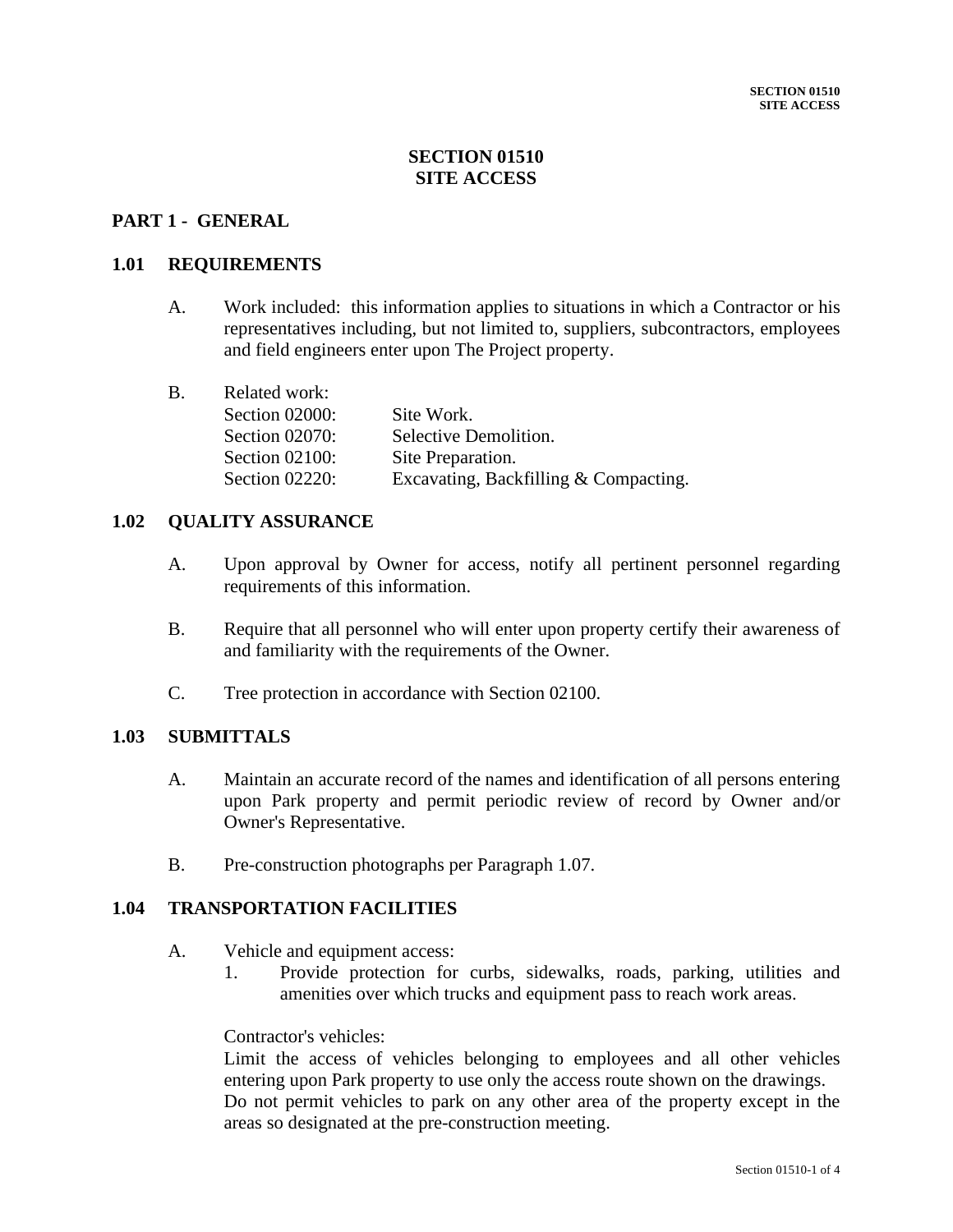#### **1.05 NOTIFICATION BY CONTRACTOR**

A. The Contractor shall notify the Owner, in writing, two weeks in advance of any proposed construction activity on Owner's property. Said notice does not constitute authority to proceed with work in the Park. Official notice of approval will be at the discretion of the Owner.

### **1.06 PROTECTION AND RESTORATION OF PROPERTY AND LANDSCAPE**

- A. The Contractor shall be responsible for the preservation of all property and shall protect carefully from disturbance or damage all said property witnessed or otherwise referenced their location and shall not move any item until directed.
- B. The Contractor shall be responsible for all damage or injury to property of any character, during the prosecution of the work, resulting from any act, omission, neglect, or misconduct in his manner or method of executing the work, or at any time due to defective work or materials.
- C. The Contractor shall consult with the Owner regarding his work activities and shall install any and all barriers, warning signs, fencing, property protection, access control or other devices to the satisfaction of the Owner and needed to provide for public safety and protection of Property.
- D. When or where any direct or indirect damage or injury is done to property by or on account of any act, omission, neglect, or misconduct in the execution of the work or in consequence of the non-execution thereof by the Contractor, he shall restore, at his own expense, such property to a condition similar or equal to that existing before such damage or injury was done, by repairing, rebuilding or otherwise restoring as may be directed by the Owner or he shall make good such damage or injury in an acceptable manner to the Owner.
- E. Tree protection in accordance with Section 02100.
- F. The contractor will work out a mutually acceptable plan with the Owner to provide access to the existing tennis courts and existing parking lot to accommodate league play.

#### **1.07 PRE-CONSTRUCTION PHOTOGRAPHS OR VIDEO**

A. The Contractor shall provide digital photographs or video tapes of the specified work area one day prior to any work starting, but after appropriate construction staking and protection.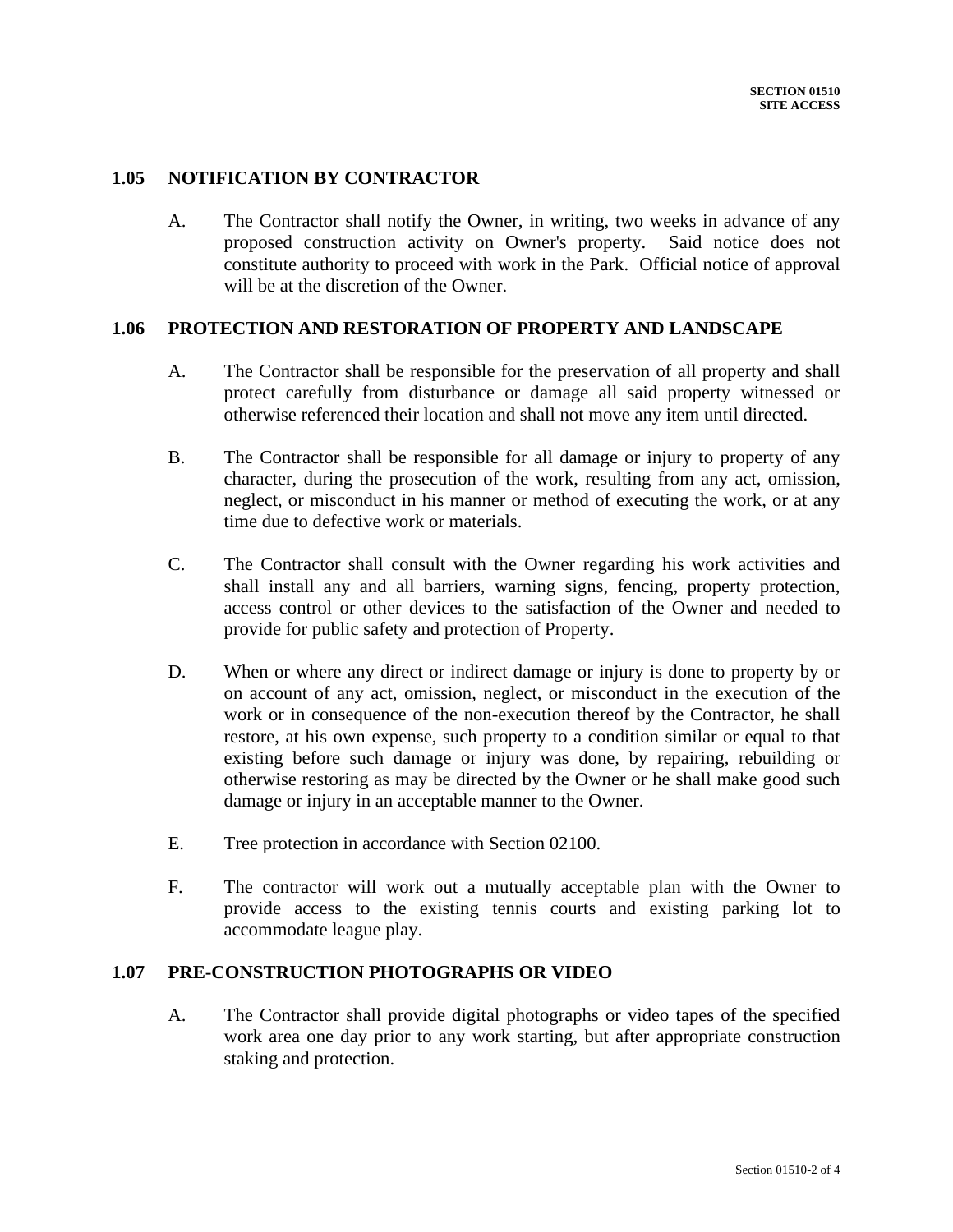- B. Photographs shall be 3" x 5" color prints with information on the back of each print as follows: Show the job name, location of photograph, date of photograph and photographer's name, address and photograph number.
- C. Photographs shall be from a minimum of twenty-four (24) diversified overall views of the work area and of any pertinent Park property within construction limits. Additional photos may be required in unusual or extremely large sites.
- D. Each photograph shall be clear, in focus, with high resolution and sharpness and with minimum distortion.

# **1.08 CLEANING**

- A. Progress cleaning:
	- 1. Daily, and more often if necessary, inspect the site and pick up all scrap, debris, packaging and shipping material. Remove such items from premises weekly.
	- 2. Weekly, and more often if necessary, inspect all materials stored on site, re-stack, tidy, or otherwise arrange in safe condition.
- B. Final cleaning:
	- 1. Completely remove resultant construction debris, particularly any loose rock or stone imported or uncovered during construction.
	- 2. Broom clean paved areas on site.
	- 3. Mow grass areas as directed which had not been under normal maintenance.
	- 4. Repair any areas of turfing that have been damaged by construction operations in accordance with Section 02934 Sodding.
	- 5. Alleviate compacted turf areas if access has been over turf, but no turf has to be placed. Compaction should be alleviated by a coring implement with 6" O.C. minimum coverage of 3" deep. Drag cores until leveled.
	- 6. Often when fences are erected for protection, holes are left when fence posts are pulled. Holes should be filled with appropriate top soil and settled with water to grade.

### **1.09 RECORD DOCUMENTS**

- A. Submit to Owner a complete record drawing clearly indicating all work both concealed and visible.
- B. Information shall be tied to base line control data of the Owner and so noted on the Owner's field books.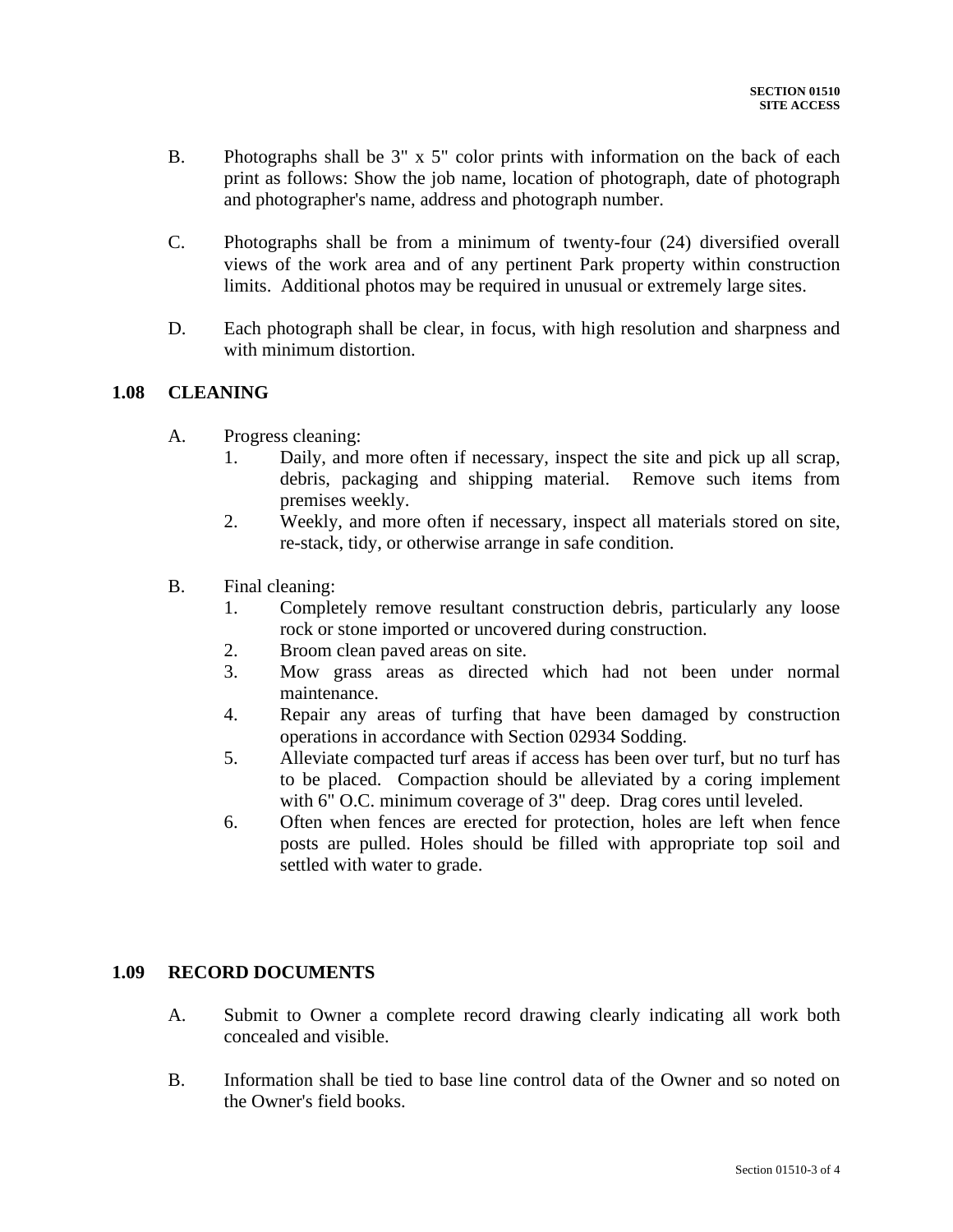### **1.10 FINAL APPROVAL**

- A. Upon the completion of all work a final inspection must be made by the Owner to determine whether the work has been completed in accordance with the contract, plans and/or specifications.
- B. When the work has been so completed the Owner will provide certification of same and forward to appropriate contracting authorities.
- C. Acceptance by Owner shall not restrict or prohibit the rights provided for in regard to latent defects, frauds or such gross mistakes as may amount to fraud or as regards the rights under any warranty guarantee.

### **PART 2 - PRODUCTS**

Not used

# **PART 3 - EXECUTION**

Not used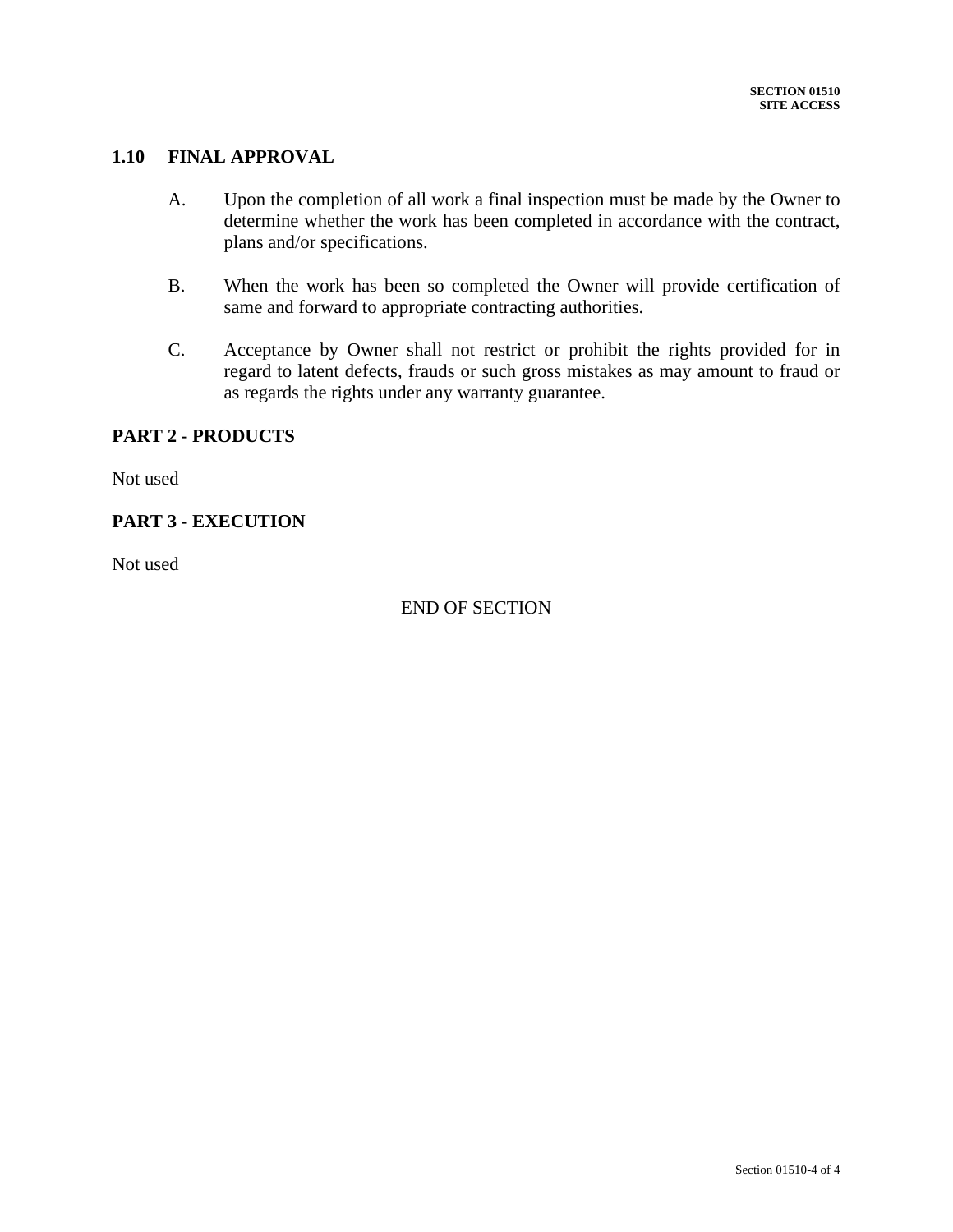### **SECTION 01700 CONTRACT CLOSEOUT**

### **PART 1 - GENERAL**

#### **1.01 DESCRIPTION**

- A. Work included: Provide an orderly and efficient transfer of the completed work to the Owner.
- B. Related work:
	- 1. Proposal and contract documents.

### **1.02 QUALITY ASSURANCE**

A. Prior to requesting inspection by the Owner's Representative, use adequate means to assure that the work is completed in accordance with the specified requirements and is ready for the requested inspection.

### **1.03 PROCEDURES**

- A. Substantial Completion:
	- 1. Contractor:
		- a. Submit written certification through Owner's Representative to the Owner that project is substantially complete in accordance with the construction contract.
		- b. Submit list of major items to be completed or corrected. The failure to include any items on such list does not alter the responsibility of the contractor to complete all work in accordance with the contract documents.
	- 2. Owner's Representative will make an inspection within seven (7) days after receipt of certification together with the Owner.
	- 3. Should Owner's Representative consider that work is substantially complete in accordance with the construction contract:
		- a. Contractor shall prepare a punch list of items to be completed or corrected as determined by the inspection.
		- b. The Owner or the owner's Representative will prepare a Certificate of Substantial Completion and shall submit to the Owner and the Contractor for their written acceptance of the responsibilities assigned to them in such Certificate. The Certificate of Substantial Completion shall contain the following:
			- (1) Date of Substantial Completion;
			- (2) Punch list of items to be completed or corrected.
			- (3) The time within which Contractor shall complete or correct work of listed items.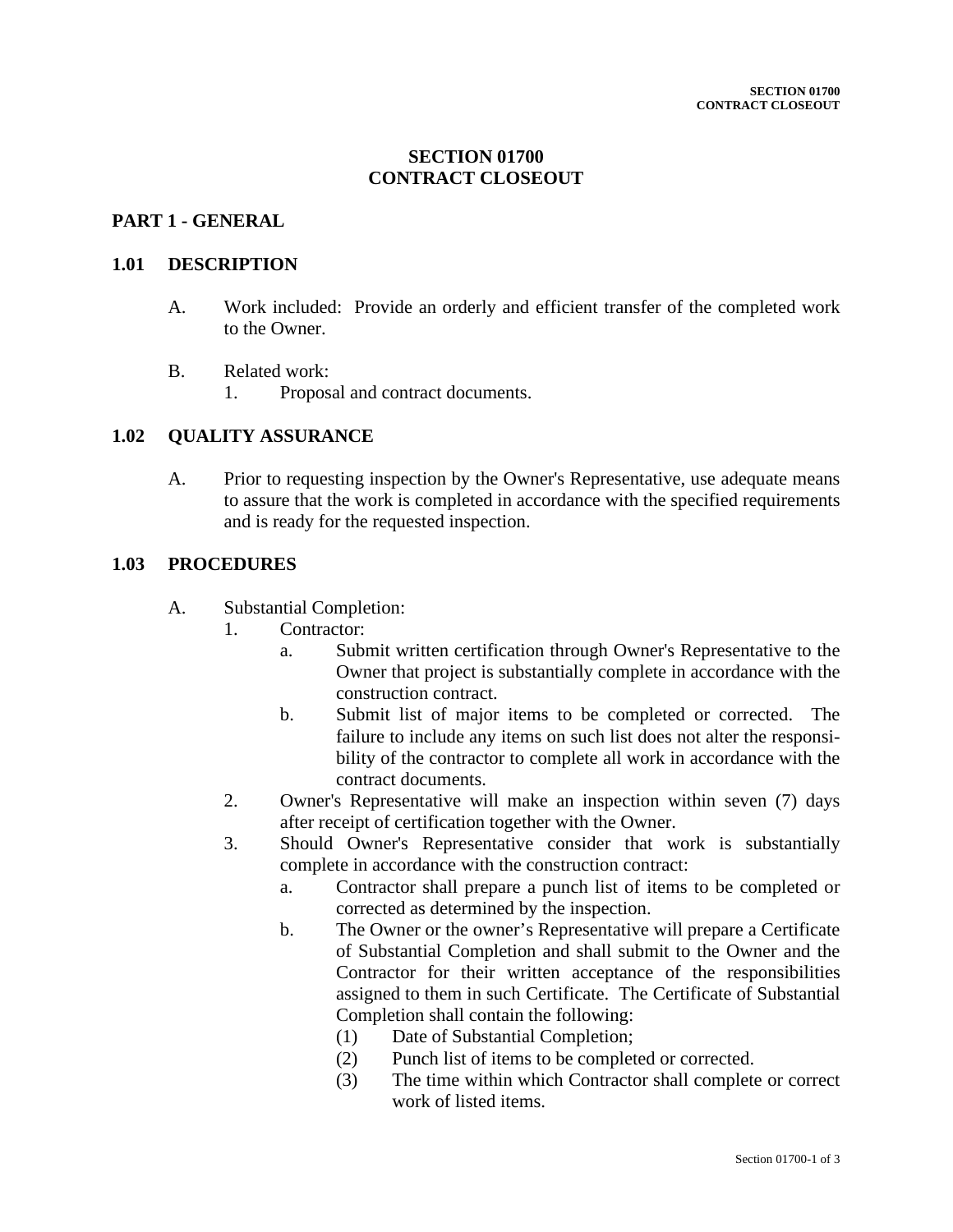- (4) Date and time Owner will assume possession of work or designated portion thereof.
- c. Contractor shall:
	- (1) Complete work listed for completion or correction within the designated time.
	- (2) Refer to Construction Contract for post substantial completion requirements.
- 4. Should Owner's Representative consider that work is not substantially completed:
	- a. He shall immediately notify Contractor in writing stating reasons.
	- b. Contractor: Complete work and send second written notice through Owner's Representative to Owner certifying that the project is substantially complete.
	- c. Owner's Representative will re-inspect work.
- B. Final Completion:
	- 1. Contractor shall submit written certification that:
		- a. Contract documents have been reviewed;
		- b. Project has been inspected for compliance with contract documents.
		- c. Work has been completed in accordance with the construction contract.
		- d. Equipment and systems have been tested in presence of Owner and are operational.
			- (1) Equipment and systems shall be operated in a normal mode for a minimum period of three (3) weeks prior to final inspection.
		- e. Owner's personnel have been instructed in operation of all systems, mechanical, electrical and other equipment.
		- f. Project is completed, ready for final inspection.
	- 2. Owner's Representative will make final inspection within seven (7) days after receipt of certification.
	- 3. Should Owner's Representative consider that work is finally complete in accordance with contract documents, contractor shall submit final Application for Payment.
	- 4. Should Owner's Representative consider that work is not finally complete: a. He shall notify contractor, in writing, stating reasons.
		- b. Contractor shall take immediate steps to remedy the stated deficiencies and send second written notice through Owner's Representative to Owner certifying that work is complete.
		- c. Owner's Representative will re-inspect work.

#### **1.04 REINSPECTION COSTS**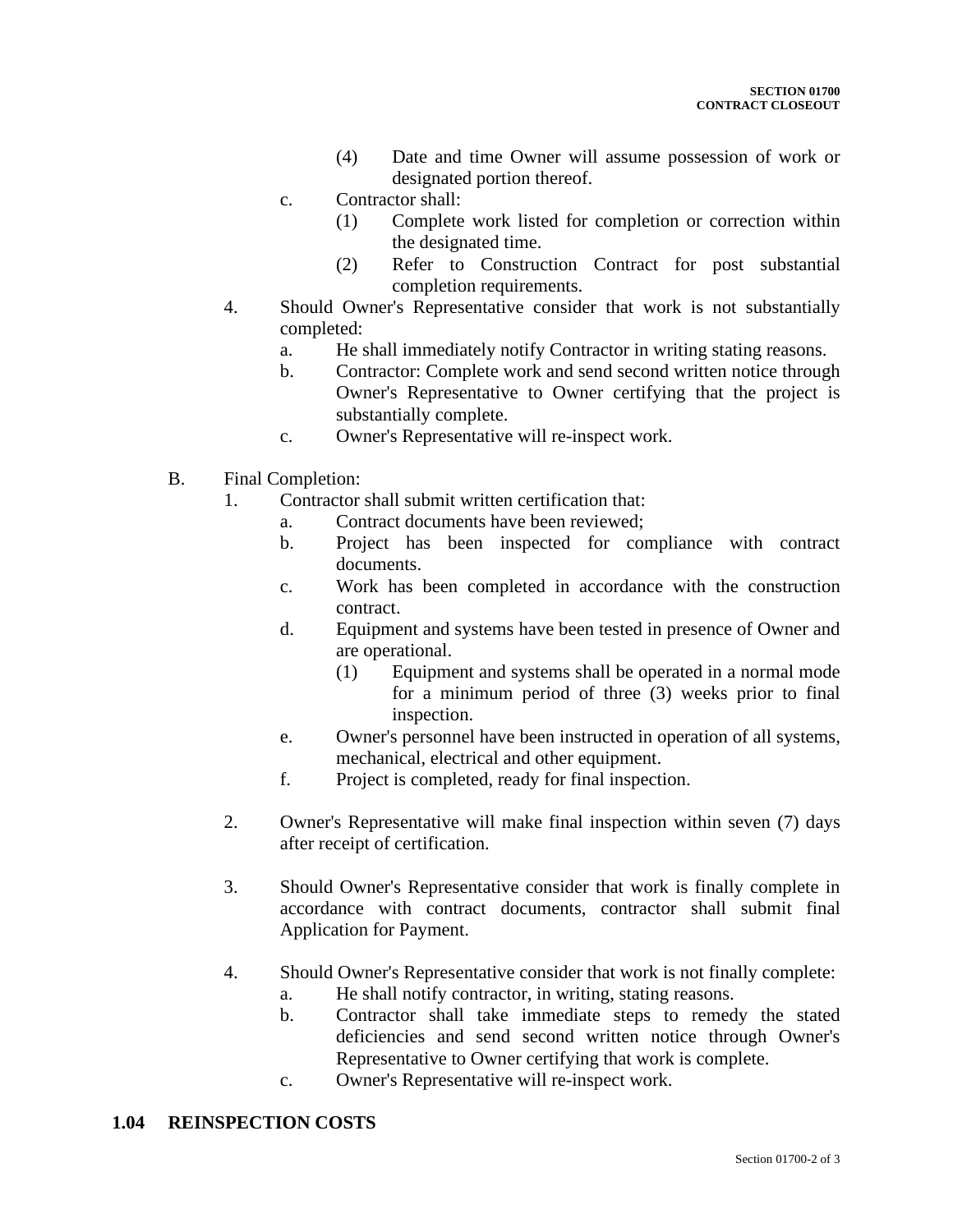A. Should Owner's Representative be required to perform more than two (2) inspections for project substantial completion and project final completion, respectively because of failure of work to comply with original certifications of contractor, the contractor will compensate Owner's Representative for additional services to include time and reimbursable expenses incurred by the Owner's Representative and his consultants. This amount will be deducted from final payment to the Contractor.

### **1.05 RETURN OF CONTRACT DOCUMENTS**

A. Return of Drawings: Drawings, details, sketches and specifications are property of Owner, and are issued to contractor as instruments of service only. If required, contractor shall return same to Owner.

### **PART 2 - PRODUCTS**

Not used

## **PART 3 - EXECUTION**

Not used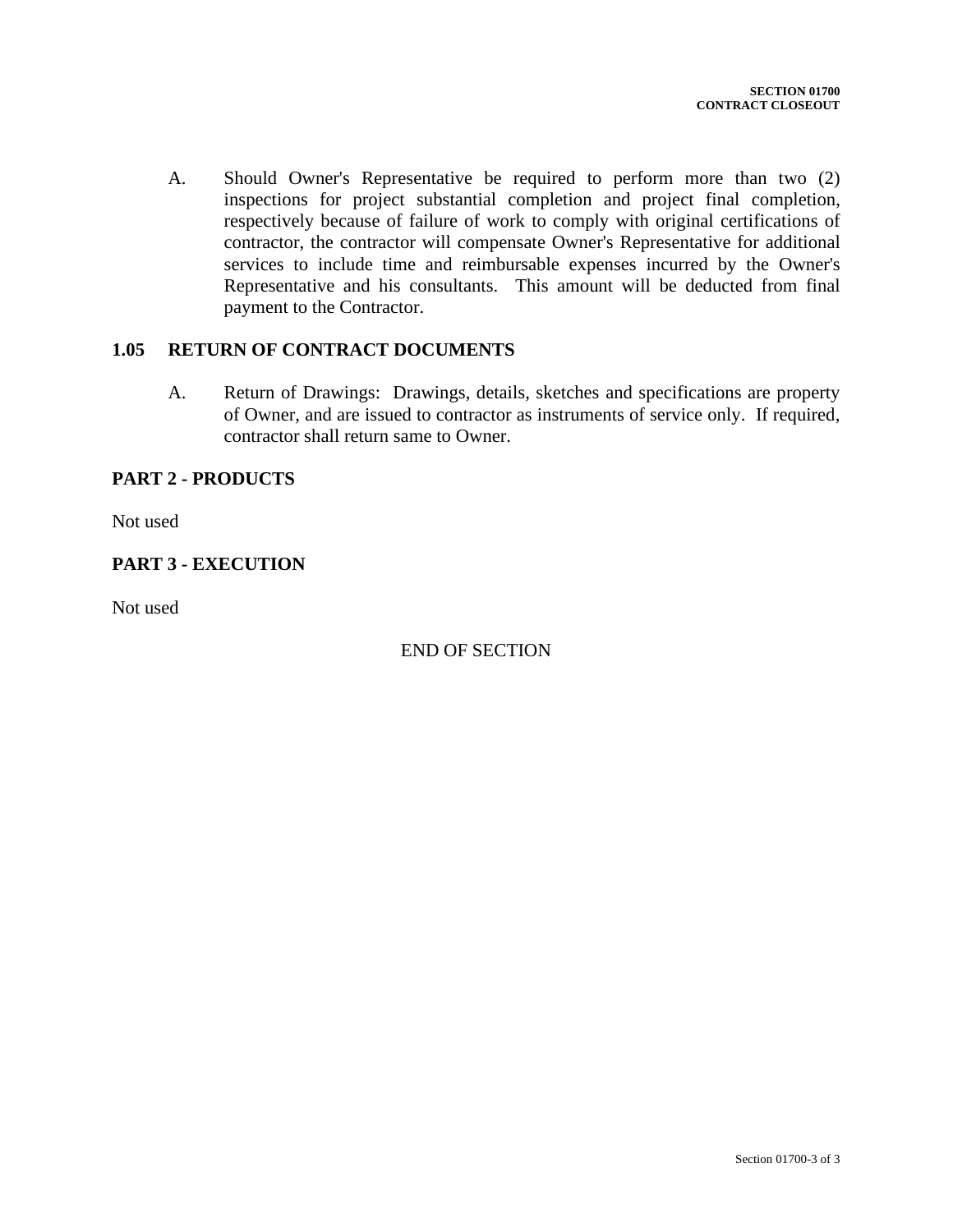# **SECTION 01720 PROJECT RECORD DOCUMENTS**

### **PART 1 - GENERAL**

### **1.01 DESCRIPTION**

- A. Work included:
	- 1. Throughout progress of the work, maintain an accurate record of changes in the Contract Documents as described in Article 3.01 below.
	- 2. Upon completion of the work, transfer the recorded changes to a set of Record Documents, as described in Article 3.02 below.
- B. Related work:
	- 1. Proposal and contract documents.
	- 2. Other requirements affecting Project Record Documents may appear in pertinent other Sections of these Specifications.

#### **1.02 QUALITY ASSURANCE**

- A. Delegate the responsibility for maintenance of Record Documents to one person on the Contractor's staff as approved by the Owner's Representative.
- B. Accuracy of records:
	- 1. Thoroughly coordinate changes within the Record Documents, making adequate and proper entries on each page of Specifications and each sheet of Drawings and other Documents where such entry is required to show the change properly.
	- 2. Accuracy of records shall be such that future search for items shown in the Contract Documents may relay reasonably on information obtained from the approved Project Record Documents.
- C. Make entries within 24 hours after receipt of information that the change has occurred.

### **1.03 SUBMITTALS**

- A. Comply with pertinent provisions of Section 01340.
- B. The Owner's Representative's approval of the current status of Project Record Documents may be a prerequisite to the Owner's Representative approval of requests for progress payment and request for final payment under the Contract.
- C. Prior to submitting each request for progress payment, secure the Owner's Representative's approval of the current status of the Project Record Documents.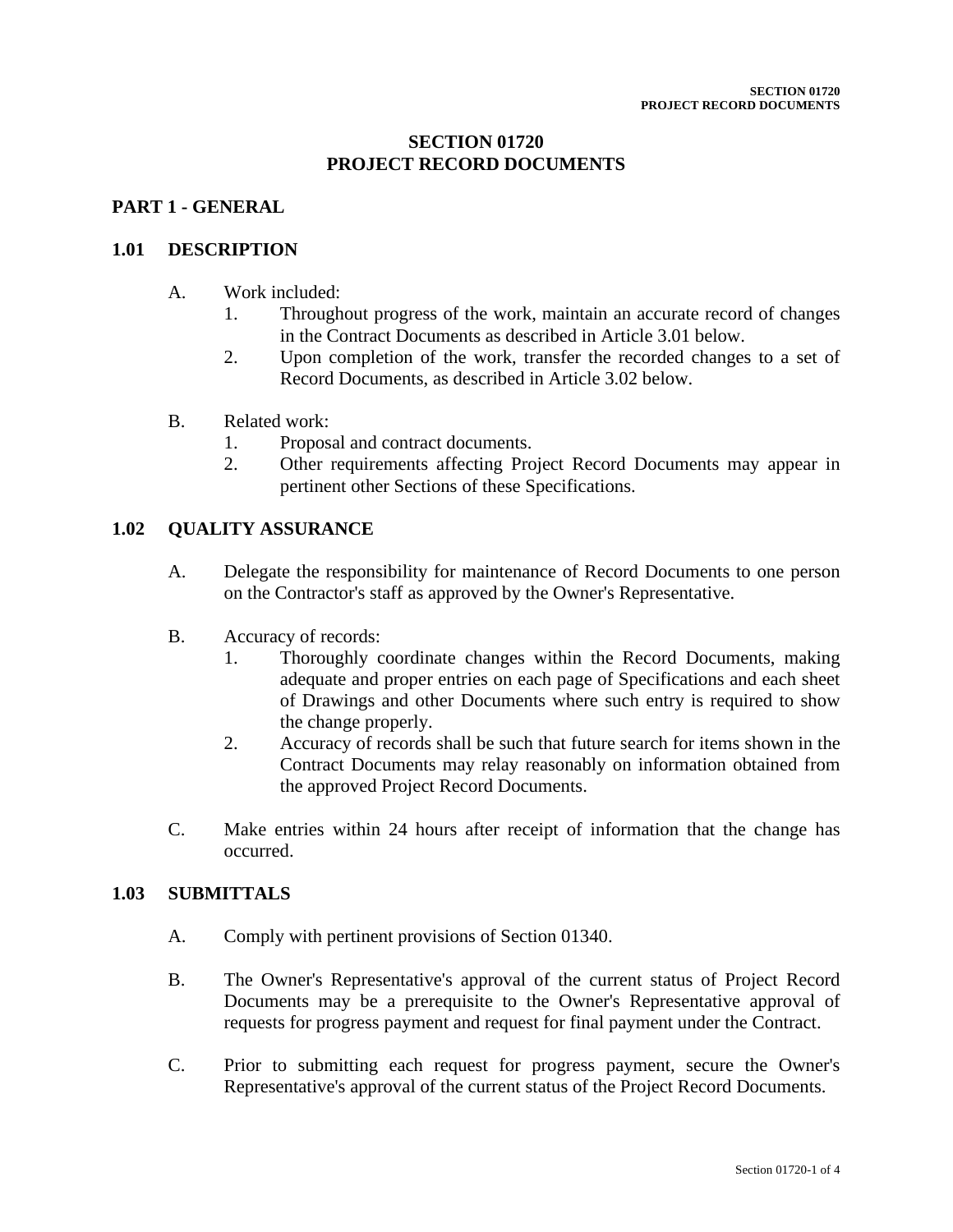D. Prior to submitting request for final payment, submit the final Project Record Documents to the Owner's Representative and secure his approval.

# **1.04 PRODUCT HANDLING**

- A. Maintain the job set of Record Documents completely protected from deterioration and from loss and damage until completion of the work and transfer all recorded data to the final Project Record Documents.
- B. In the event of loss of recorded data, use means necessary to again secure the data to the Owner's Representative's approval.
	- 1. Such means shall include, if necessary in the opinion of the Owner's Representative, removal and replacement of concealing materials.
	- 2. In such case, provide replacements to the standards originally required by the Contract Documents.

### **PART 2 - PRODUCTS**

### **2.01 RECORD DOCUMENTS**

- A. Job set: Promptly following receipt of the Owner Notice to Proceed, secure from the Owner's Representative at no charge to the Contractor one complete set of all Documents comprising the Contract.
- B. Final Record Documents: At the time of completion of the work, deliver all job as-built plans to the Owner's Representative clearly marked and legible.

### **PART 3 - EXECUTION**

### **3.01 MAINTENANCE OF JOB SET**

- A. Immediately upon receipt of the job set described in Paragraph 2.01 above, identify each of the Documents with the title, "RECORD DOCUMENTS - JOB SET."
- B. Preservation:
	- 1. Considering the Contract completion time, the probable number of occasions upon which the job set must be taken out for new entries and for examination, and the conditions under which these activities will be performed, devise a suitable method for protecting the job set to the approval of the Owner's Representative.
	- 2. Do not use the job set for any purpose except entry of new data and for review by the Owner's Representative until start of transfer of data to final Project Record Documents.
	- 3. Maintain the job set at the site of work as that site is designated by the Owner's Representative.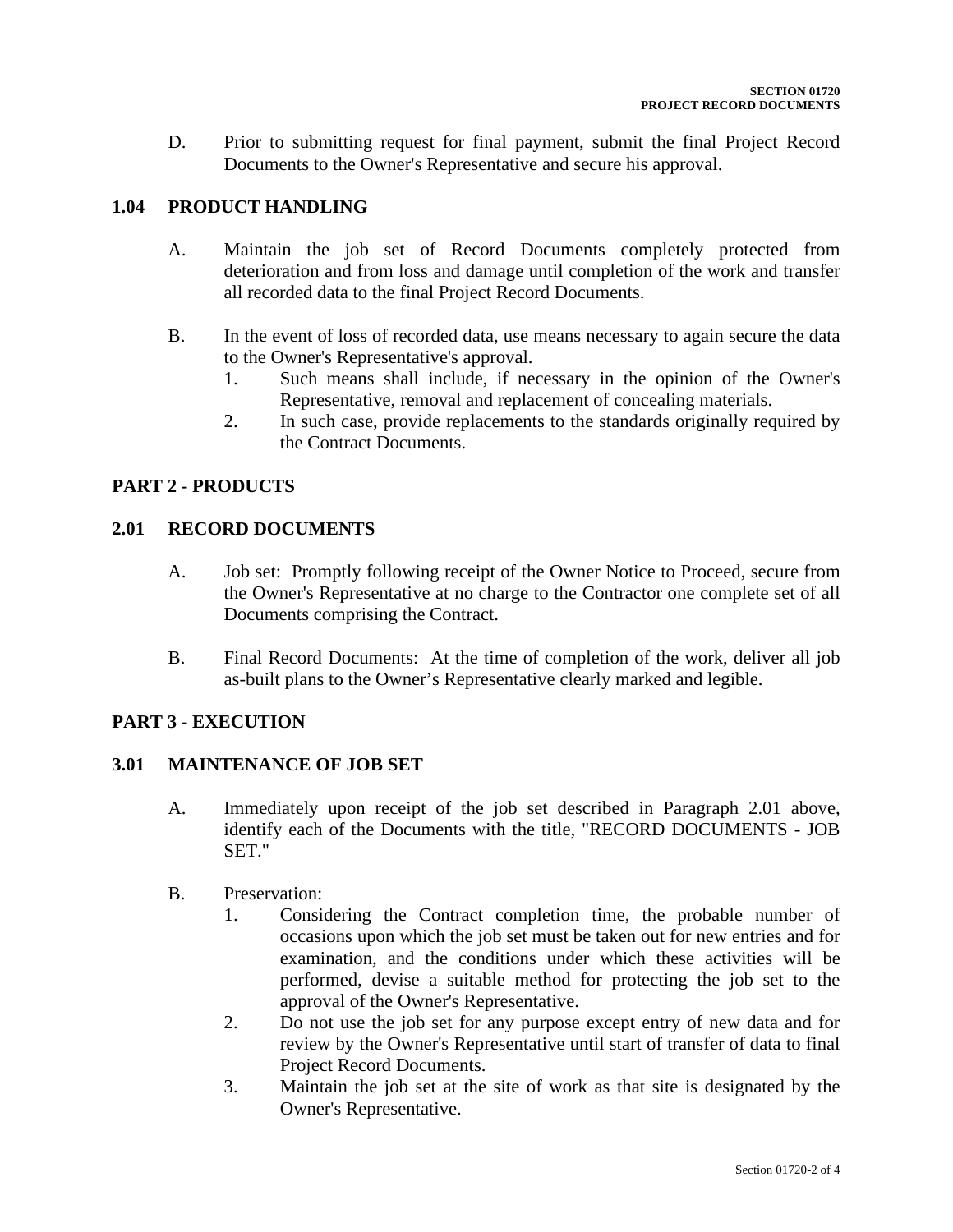- C. Making entries on Drawings:
	- 1. Using an erasable colored pencil (not ink or indelible pencil), clearly describe the change by graphic line and note as required.
	- 2. Date all entries.
	- 3. Call attention to the entry by a "cloud" drawn around the area or areas affected.
	- 4. In the event of overlapping changes, use different colors for the overlapping changes.
- D. Make entries in the pertinent other Documents as approved by the Owner's Representative.
- E. Conversion of schematic layouts:
	- 1. In some cases on the Drawings, arrangements of conduits, circuits, piping, ducts and similar items is shown schematically and is not intended to portray precise physical layout.
		- a. Final physical arrangement is determined by the Contractor, subject to the Owner's Representative's approval.
		- b. However, design of future modifications of the facility may require accurate information as to the final physical layout of items which are shown only schematically on the Drawings.
	- 2. Show on the job set of Record Drawings, by dimension accurate to within one inch, the centerline of each run of items such as are described in subparagraph 3.01 E. 1. above.
		- a. Clearly identify the item by accurate note such as "cast iron drain", "galv. water" and the like.
		- b. Show, by symbol note, the vertical location of the item ("under slab", "in ceiling plenum", "exposed" and the like).
		- c. Make all identification sufficiently descriptive that it may be related reliably to the Specifications.
	- 3. The Owner's Representative may, subject to Owner approval, waive the requirements for conversion of schematic layouts where, in the Owner's Representative's judgement, conversion serves no useful purpose. However, do not rely upon waivers being issued except as specifically issued in writing by the Owner.

### **3.02 FINAL PROJECT RECORD DOCUMENTS**

- A. The purpose of the final Project Record Documents is to provide factual information regarding all aspects of the work, both concealed and visible, to enable future modification of the work to proceed without lengthy and expensive site measurement, investigation and examination.
- B. Approval of recorded data prior to transfer: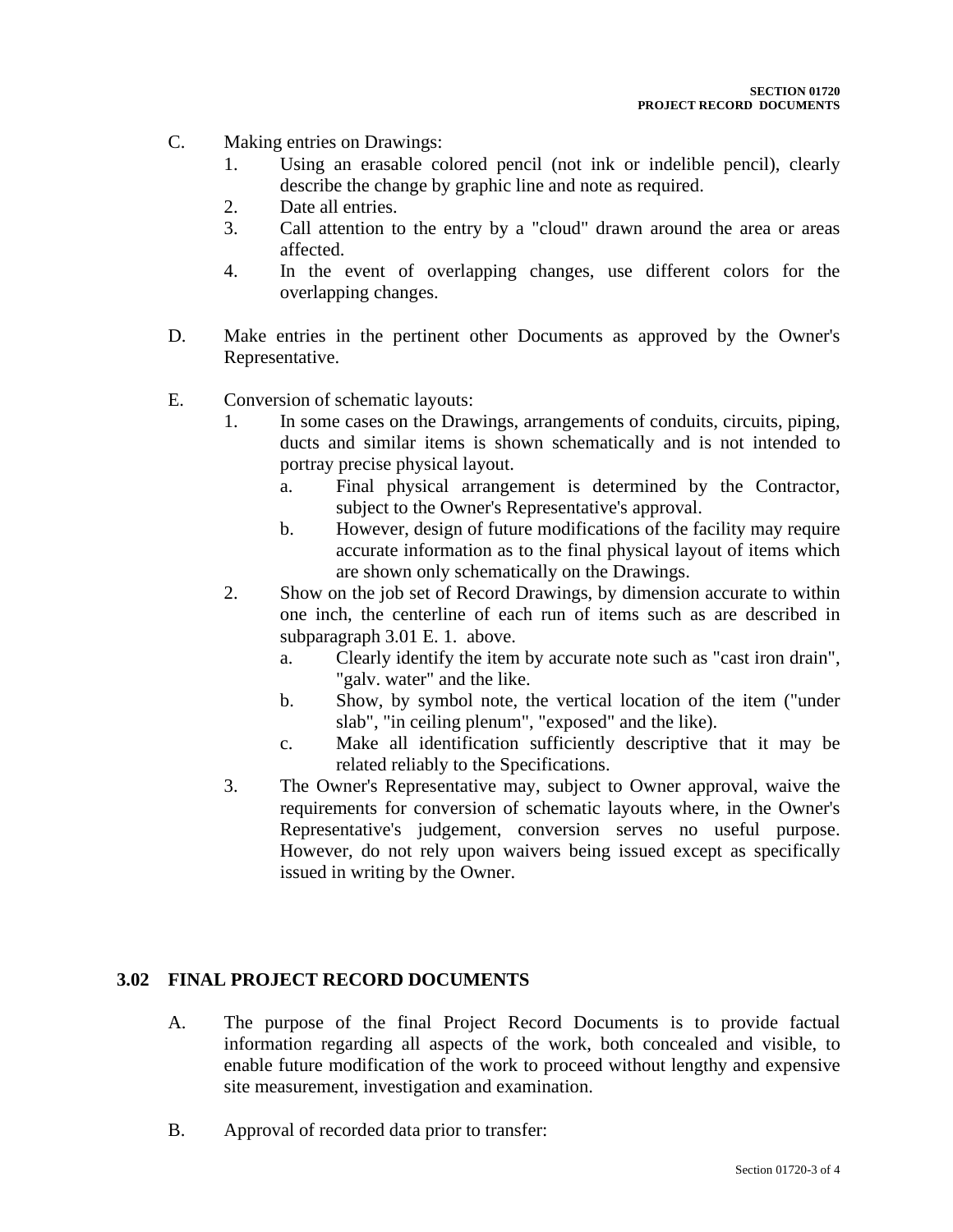- 1. Secure the Owner's Representative's approval that all recorded data is clearly marked and legible.
- 2. Make required revisions requested by the Owner's Representative.
- C. Transfer of data to other Documents:
	- 1. If the Documents other than Drawings have been kept clean during progress of the work, and if entries thereon have been orderly to the approval of the Owner's Representative, the job set of those Documents other than Drawings will be accepted as final Record Documents.
	- 2. If any such Document is not so approved by the Owner's Representative, secure a new copy of that Document from the Owner's Representative at the Owner's Representative's usual charge for reproduction and handling and carefully transfer the change data to the new copy to the approval of the Owner's Representative.
- D. Review and submittal:
	- 1. Submit the completed set of Project Record Documents to the Owner's Representative.
	- 2. Participate in review meetings as required.
- E. Final Record Documents: At the time of completion of the work, deliver all job as-built plans to the Owner's Representative clearly marked and legible. The Owner's Representative will transfer the contractor's information electronically to the original contract documents.
	- 1. The Contractor is responsible for the accuracy of all information contained within the Record Documents. The Owner's Representative is not responsible for the accuracy of the information and is responsible only for entering the information into the original Construction Documents.
	- 2. The Owner's Representative will be responsible for delivering the final Record Documents to the Owner.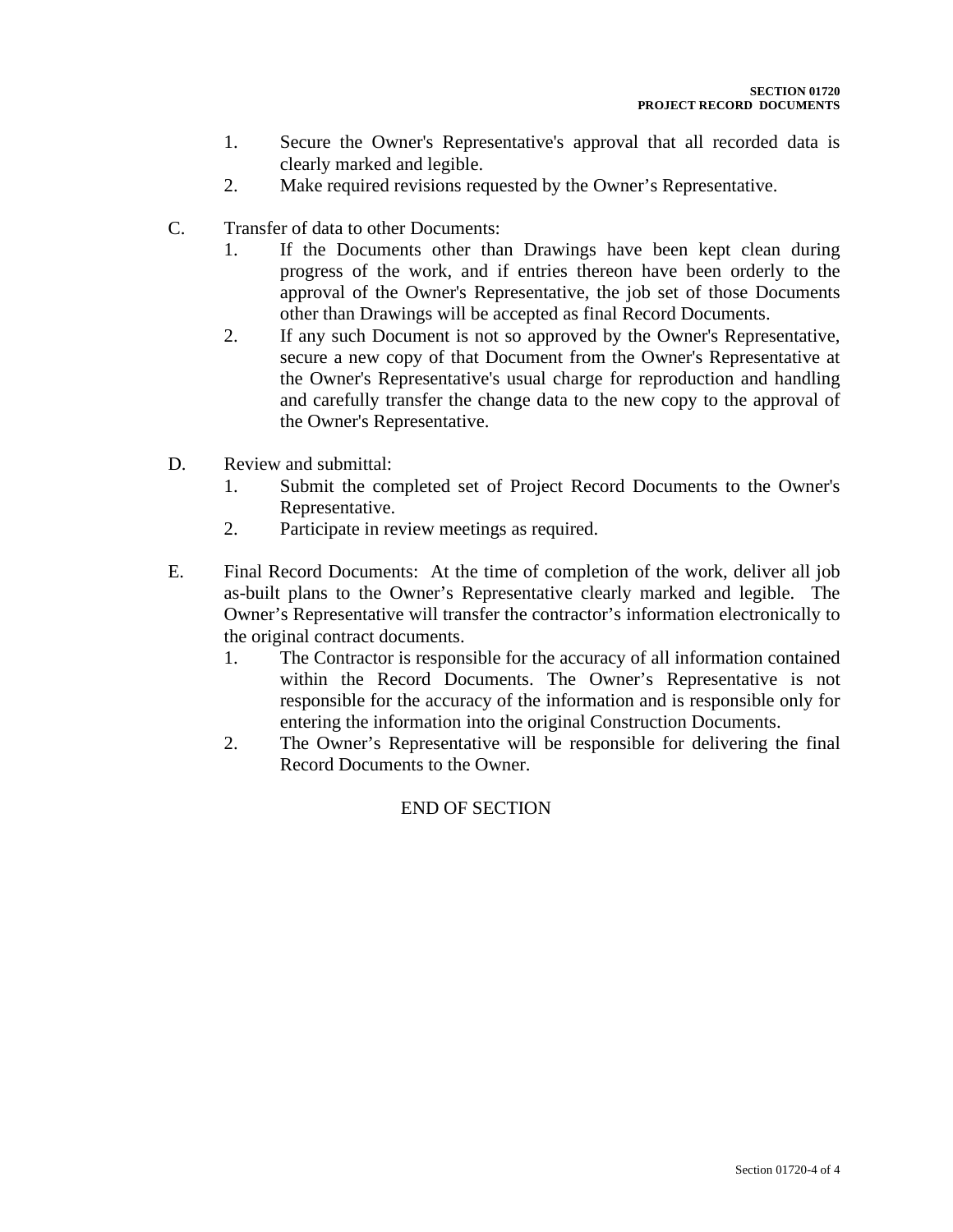### **SECTION 01730 OPERATION AND MAINTENANCE DATA**

# **PART 1 - GENERAL**

### **1.01 DESCRIPTION**

- A. Work included: To aid the continued instruction of operating and maintenance personnel and to provide a positive source of information regarding the products incorporated into the work, furnish and deliver the data described in this Section and in pertinent other Sections of these Specifications.
- B. Related work:
	- 1. Proposal and construction documents.
	- 2. Required contents of submittals also may be amplified in pertinent other Sections of these Specifications.

### **1.02 QUALITY ASSURANCE**

A. In preparing data required by this Section, use only personnel who are thoroughly trained and experienced in operation and maintenance of the described items, completely familiar with the requirements of this Section and skilled in technical writing to the extent needed for communicating the essential data.

## **1.03 SUBMITTALS**

- A. Comply with pertinent provisions of Section 01340.
- B. Submit two copies of a preliminary draft of the proposed Manual or Manuals to the Owner's Representative for review and comments.
- C. Unless otherwise directed in other Sections, or in writing by the Owner's Representative, submit four copies of the final Manual to the Owner's Representative prior to indoctrination of operation and maintenance personnel.

#### **PART 2 - PRODUCTS**

### **2.01 INSTRUCTION MANUALS**

- A. Where instruction Manuals are required to be submitted under other Sections of these Specifications, prepare in accordance with the provisions of this Section.
- B. Format:

|    | Size:  | $8-1/2$ " x 11".                |
|----|--------|---------------------------------|
| 2. | Paper: | White bond, at least 20 lb. Wt. |
| 3. | Text:  | Neatly written or printed.      |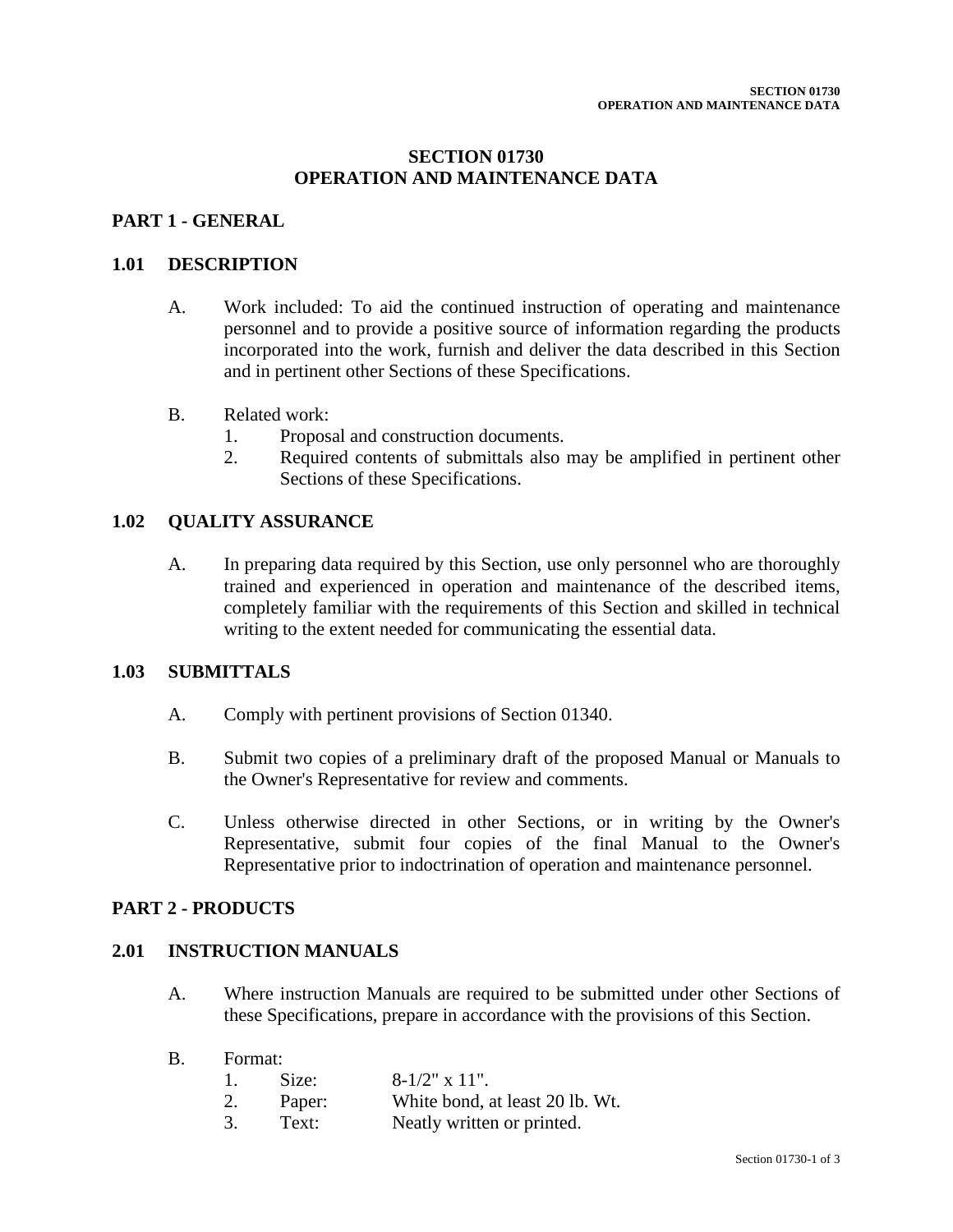- 4. Drawings: 11' in height; bind in with text; foldout acceptable, not to exceed 11x17".
- 5. Flysheets: Separate each portion of the Manual with neatly prepared flysheets briefly describing contents of the ensuing portion; flysheets may be in color.
- 6. Binding: Use heavy-duty plastic or fiberboard covers with binding mechanism concealed inside the Manual; 3-ring binders will be acceptable; all binding is subject to Owner's Representative's approval.
- 7. Measurements:Provide all measurements in U.S. standard units such as feet and inches, lbs, and cfm.
- C. Provide front and back covers for each Manual, using durable material approved by the Owner's Representative and clearly identified on or through the cover with at least the following information:

### **OPERATING AND MAINTENANCE INSTRUCTIONS**

Name and address of work Name of Contractor General Subject of this Manual

\_\_\_\_\_\_\_\_\_\_\_\_\_\_\_\_\_\_\_\_\_\_\_\_\_\_\_\_\_\_\_\_\_\_\_ Owner's Representative

- D. Contents: Include at least the following:
	- 1. Neatly typewritten index near the front of the Manual.
	- 2. For architectural products, applied materials and finishes:
		- a. Manufacturer's data, giving full information on finishes:
			- (1) Catalog number, size, composition.
			- (2) Color and texture designations.
			- (3) Information required for reordering special manufactured products.
			- b. Instructions for care and maintenance:
				- (1) Manufacturer's recommendations for types of cleaning agents and methods.
				- (2) Cautions against cleaning agents and method which are detrimental to product.
				- (3) Recommended schedule for cleaning and maintenance.
			- c. All approved submittals.
	- 3. For moisture protection and weather exposed products:
		- a. Manufacturer's data, giving full information on products.
			- (1) Applicable standards.
			- (2) Chemical composition.
			- (3) Details of installation.
		- b. Instructions for inspection, maintenance and repair.
		- c. All approved submittals.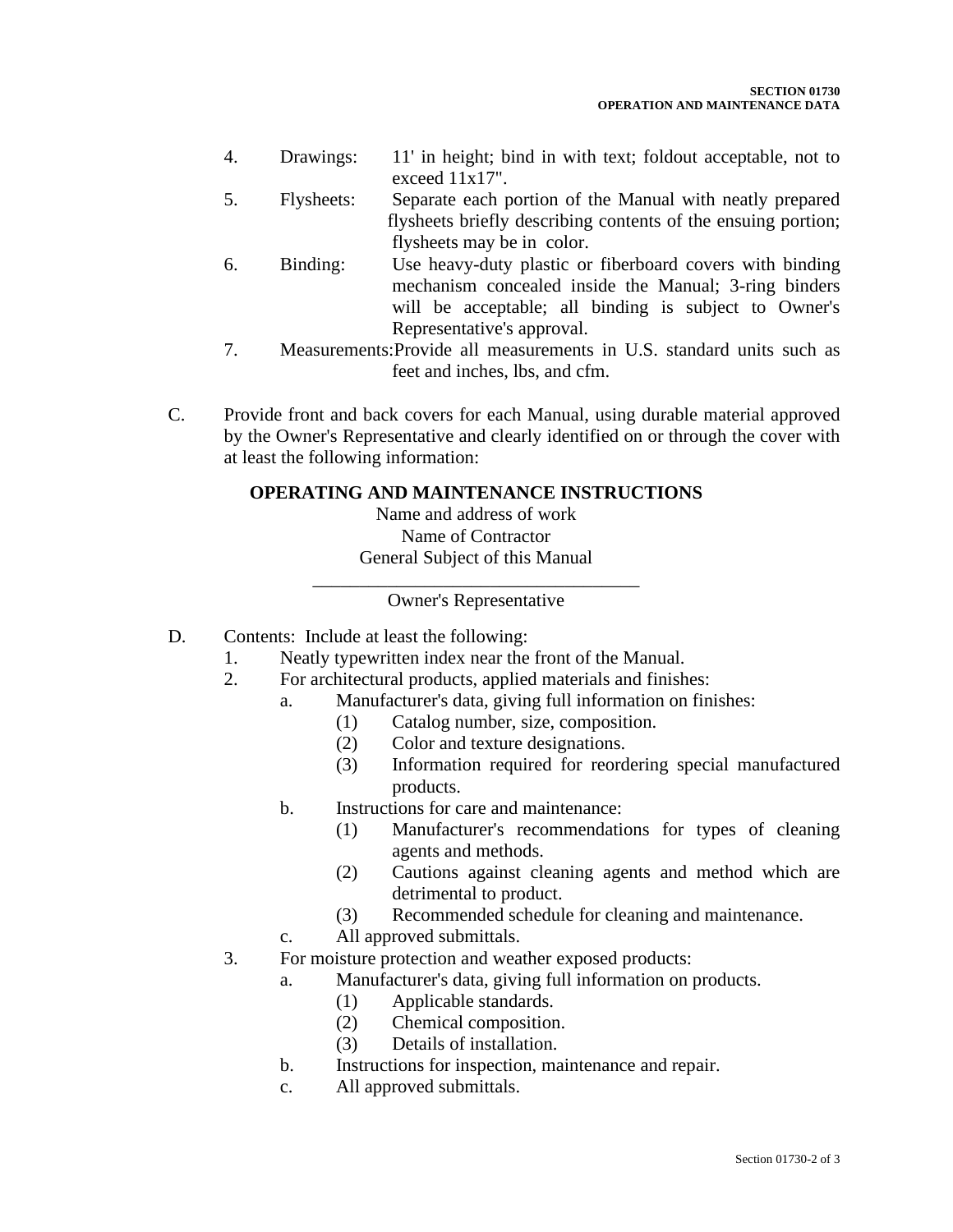- 4. For each electric and electronic system and mechanical system as appropriate:
	- a. Description of system and component parts. Function, normal operating characteristics and limiting conditions. Complete nomenclature and commercial number of replaceable parts.
	- b. Circuit directories of panel boards: Electrical service, controls and communications.
	- c. Operating procedures: Routine and normal operating instructions, sequences required and special operating instructions.
	- d. Maintenance procedures: Routine operations, guide to "trouble-shooting", disassembly, repair and re-assembly and adjustment and checking.
	- e. Manufacturer's printed operating and maintenance instructions.
	- f. List of original manufacturer's spare parts, manufacturer's current prices and recommended quantities to be maintained in storage.
	- g. Other data as required under pertinent sections of specifications.
	- h. All approved submittals.
- 5. Certificate of substantial completion.
- 6. Master list of extended warranty items.

# **PART 3 - EXECUTION**

### **3.01 INSTRUCTION MANUALS**

- A. Preliminary:
	- 1. Prepare a preliminary draft of each proposed Manual.
	- 2. Show general arrangement, nature of contents in each portion, probable number of drawings and their size, and proposed method of binding and covering.
	- 3. Secure the Owner's Representative's approval prior to proceeding.
- B. Final:
	- 1. Complete the Manuals in strict accordance with the approved preliminary drafts and the Owner's Representative's review comments.
- C Revisions:
	- 1. Following the indoctrination and instruction of operation and maintenance personnel, review all proposed revisions of the Manual with the Owner's Representative.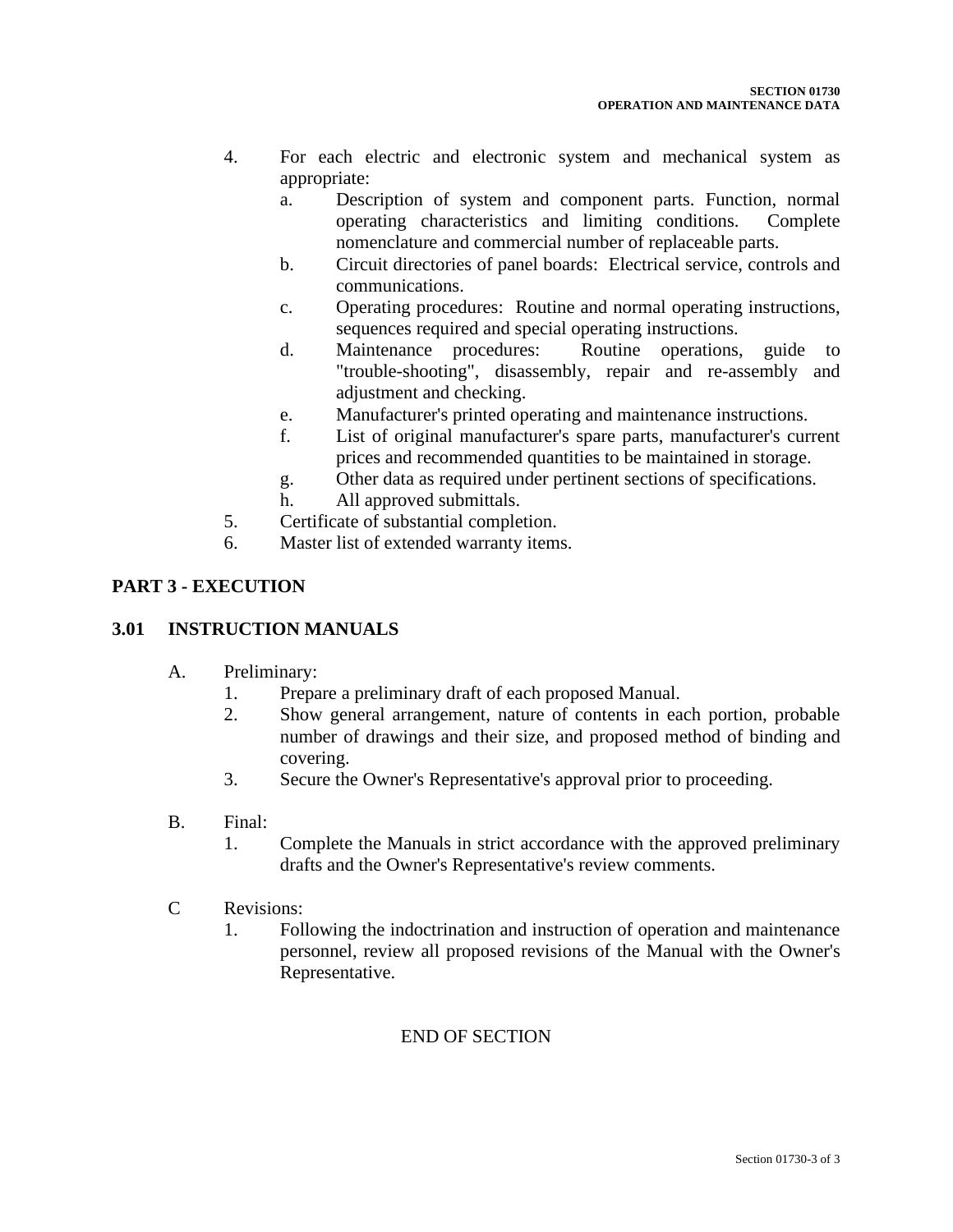# **SECTION 02000 SITE WORK**

### **PART 1 - GENERAL**

### **1.01 DESCRIPTION**

A. These general site work requirements apply to all site work operations. Refer to Division 2 specification sections for specific general, product and execution requirements.

| Related work:     |                                         |
|-------------------|-----------------------------------------|
| Section $01510$ : | Site Access.                            |
| Section 02070:    | Selective Demolition.                   |
| Section $02100$ : | Site Preparation.                       |
| Section $02220$ : | Excavating, Backfilling and Compacting. |
|                   |                                         |

#### **1.02 QUALITY ASSURANCE**

A. Comply with all applicable local, state and federal requirements regarding materials, methods of work and disposal of excess and waste materials.

#### **1.03 PROJECT CONDITIONS**

- A. Locate and identify existing underground and overhead services and utilities within contract limit work areas. Provide adequate means of protection of utilities and services designated to remain. Repair utilities damaged during site work operations at Contractor's expense.
- B. Arrange for disconnection, disconnect and seal or cap all utilities and services designated to be removed before start of site work operations. Perform all work in accordance with the requirements of the applicable utility company or agency involved.
- C. When uncharted or incorrectly charted underground piping or other utilities and services are encountered during site work operations, notify the applicable utility company immediately to obtain procedure directions. Cooperate with the applicable utility company in maintaining active services in operation. If the services are Owner maintained, notify Owner's Representative immediately.
- D. Locate, protect and maintain bench marks, monuments, control points and project engineering reference points. Re-establish disturbed or destroyed items at Contractor's expense.
- E. Perform site work operations and the removal of debris and waste materials to assure minimum interference with streets, walks and other adjacent facilities.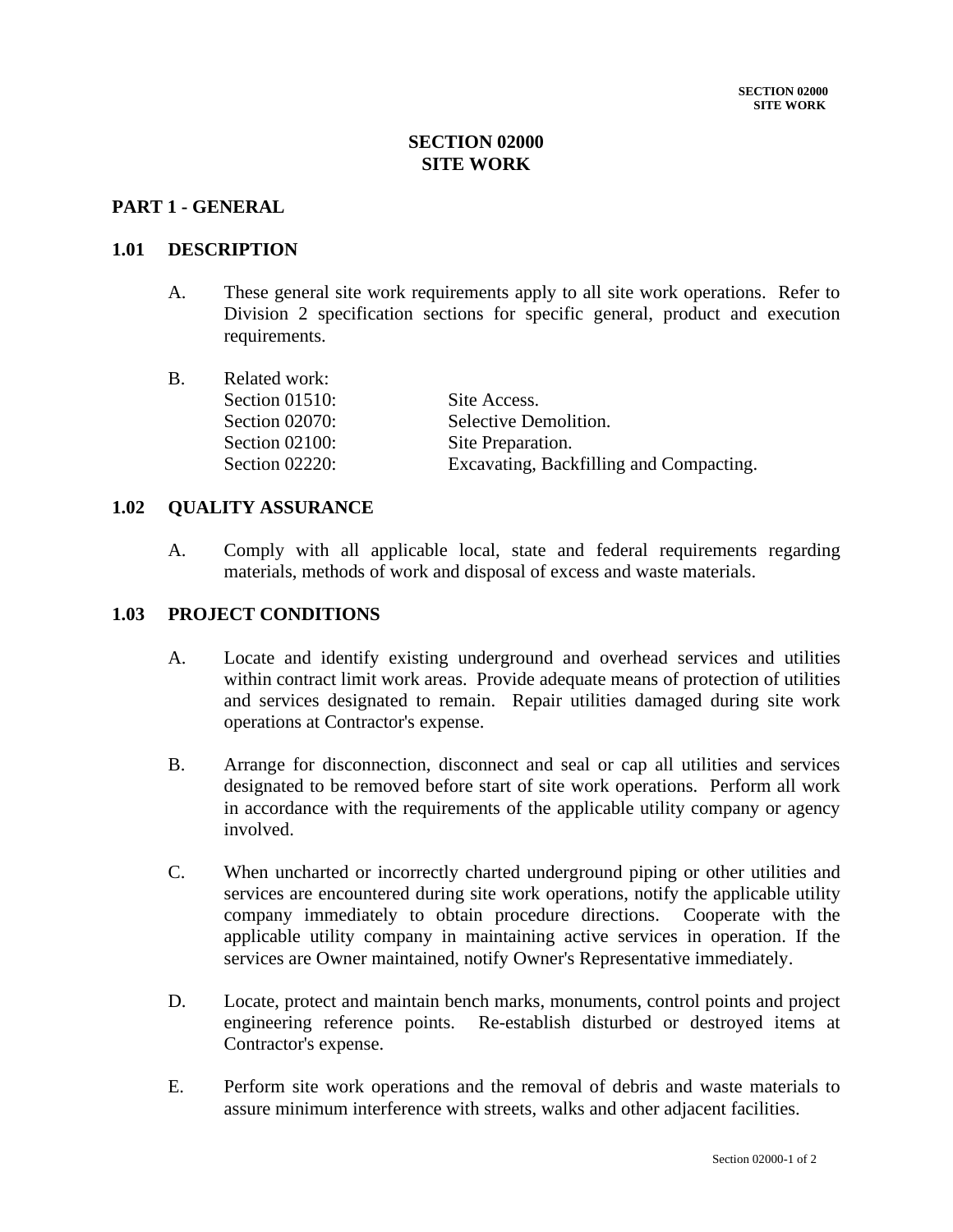- F. Give the owner 24 hour advanced notice to close or obstruct street, walks and adjacent facilities. Provide alternate routes around closed or obstructed traffic ways.
- G. Control dust caused by the work. Dampen surfaces as required. Comply with pollution control regulations of governing authorities.
- H. Protect existing buildings, paving and other services or facilities on site and adjacent to the site from damage caused by site work operations. Cost of repair and restoration of damaged items at Contractor's expense.
- I. Protect and maintain street lights, utility poles and services, traffic signal control boxes, curb boxes, valves and other services, except items designated for removal. Remove or coordinate the removal of traffic signs, parking meters and postal mail boxes with the applicable governmental agency. Provide for temporary relocation when required to maintain facilities and services in operation during construction work.

# **PART 2 - PRODUCTS**

Not used.

## **PART 3 - EXECUTION**

## **3.01 PREPARATION**

- A. Examine the areas and conditions under which site work is performed. Do not proceed with the work until unsatisfactory conditions are corrected.
- B. Consult the records and drawings of adjacent work and of existing services and utilities which may affect site work operations.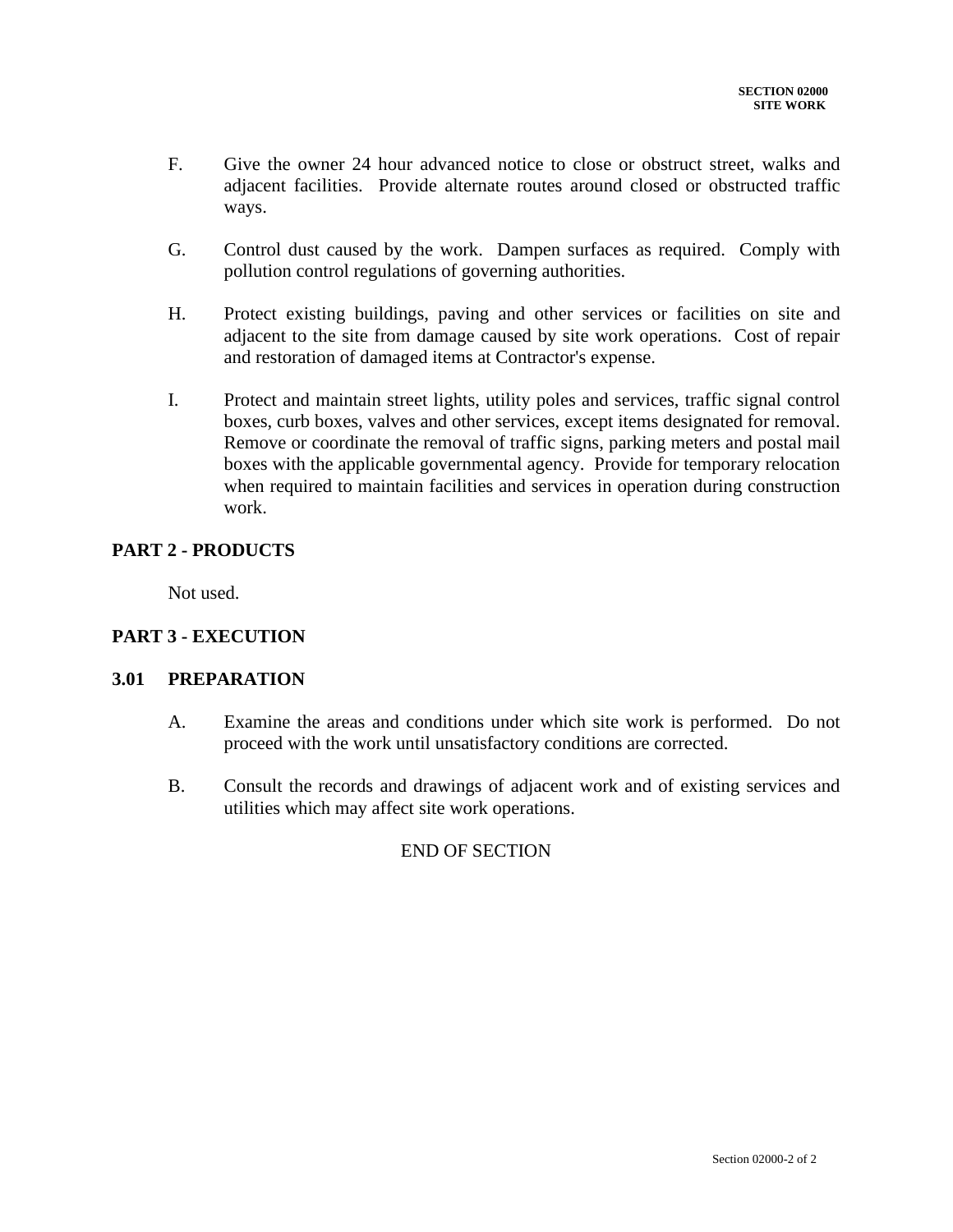#### **SECTION 02070 SELECTIVE DEMOLITION**

# **PART 1 - GENERAL**

#### **1.01 DESCRIPTION**

- A. Work included: Carefully demolish and remove from the site those items scheduled to be demolished and removed.
- B. Related work:
	- 1. Documents affecting work of this Section include, but are not necessarily limited to Proposal and Contract Documents and Sections in Division 1 of these Specifications.
	- 2. Section 01510: Site Access.

#### **1.02 QUALITY ASSURANCE**

A. Use adequate numbers of skilled workmen who are thoroughly trained and experienced in the necessary crafts and who are completely familiar with the specified requirements and the methods needed for proper performance of the work of this Section.

## **PART 2 - PRODUCTS**

Not Used.

## **PART 3 - EXECUTION**

#### **3.01 SURFACE CONDITIONS**

- A. By careful study of the Contract Documents, determine the location and extent of selective demolition to be performed.
- B. Visit the site and verify the extent and location of selective demolition required.
	- 1. Carefully identify limits of selective demolition.
	- 2. Mark interface surfaces as required to enable workmen also to identify items to be removed and items to be left in place intact.
- C. Prepare and follow an organized plan for demolition and removal of items.
	- 1. Shut off, cap and otherwise protect existing public utility lines in accordance with the requirements of the public agency or utility having jurisdiction.
	- 2. Completely remove items scheduled to be so demolished and removed, leaving surfaces clean, solid and ready to receive new materials specified elsewhere.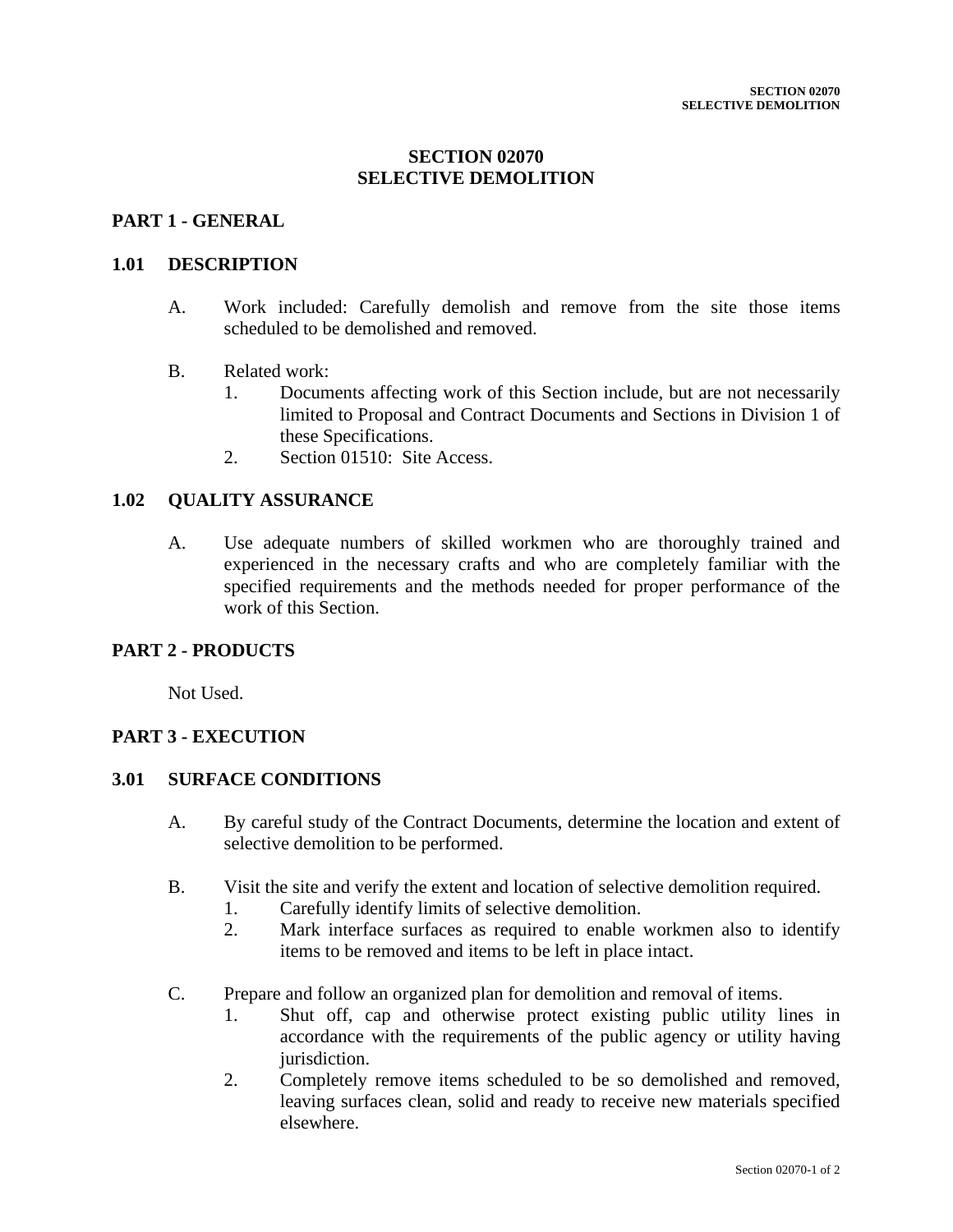- 3. In all activities, comply with pertinent regulations of governmental agencies having jurisdiction.
- D. Demolished material shall be considered to be property of the Contractor and shall be completely removed from the job site unless otherwise specified.
- E. Use means necessary to prevent dust becoming a nuisance to the public, to neighborhoods and to other work being performed on or near the site.

## **3.02 REPLACEMENTS**

A. In the event of demolition of items not so scheduled to be demolished, promptly replace such items to the approval of the Owner at no additional cost to the Owner.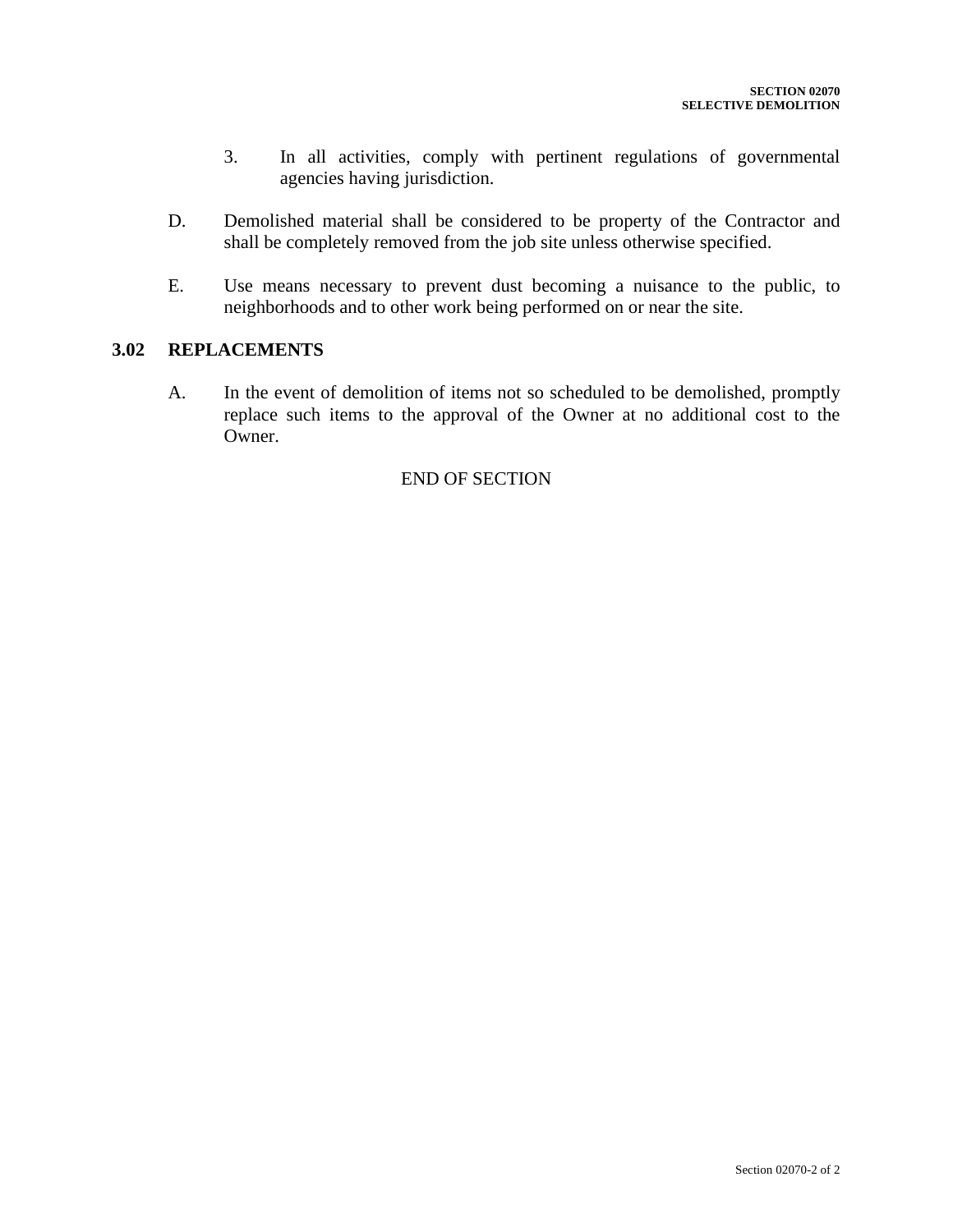# **SECTION 02100 SITE PREPARATION**

# **PART 1 - GENERAL**

#### **1.01 DESCRIPTION**

- A. Perform site preparation work as shown and specified. The work includes:
	- 1. Protecting existing trees to remain.
	- 2. Removing trees and other vegetation.
	- 3. Removing designated site improvements.
- B. Related work: Section 01510: Site Access.

#### **1.02 QUALITY ASSURANCE**

- A. Comply with Section 02000 Site Work requirements.
- B. Notify all contractor employees and subcontractors of provisions of this Section.
- C. Council of Tree and Landscape Appraisers

#### **PART 2 - PRODUCTS**

#### **2.01 MATERIALS**

- A. Materials and equipment: As selected by the contractor except as noted.
- B: Tree protection:
	- 1. Wood fencing, snow fencing.

#### **PART 3 - EXECUTION**

#### **3.01 TREE PROTECTION**

- A. Protect existing trees scheduled to remain against injury or damage, including cutting, breaking or skinning of roots, trunks or branches; smothering by stockpiled construction materials, excavated materials or vehicular traffic within branch spread.
	- 1. Protect designated trees with temporary wood or vinyl snow fence enclosure. Provide a minimum 12'-0" radius from center of tree trunk. Increase enclosure size as directed for large trees up to and including the drip line.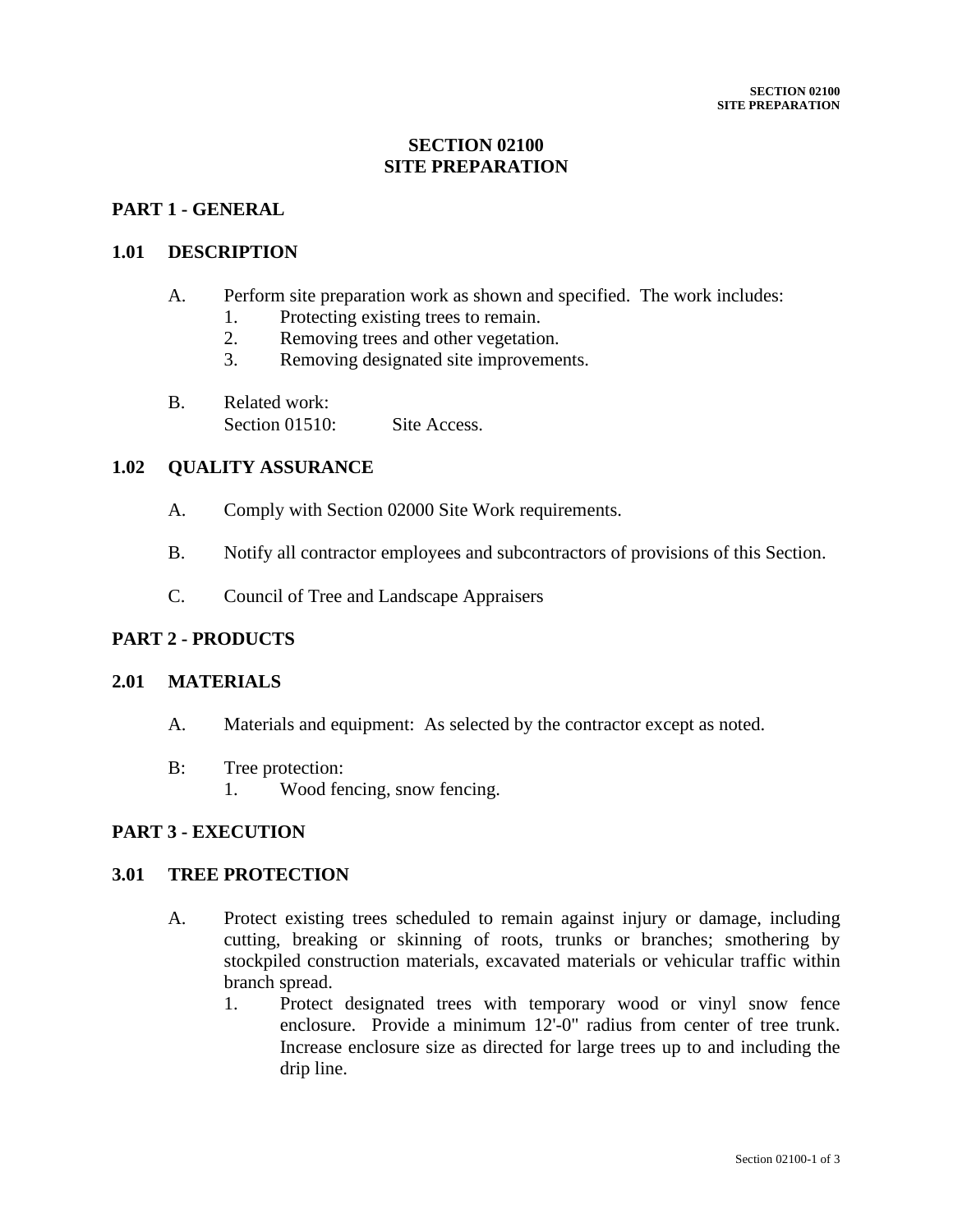- 2. Erect temporary fencing before commencing site preparation work. Maintain fencing during full construction period. Remove temporary fencing when acceptable to Owner's Representative.
- 4. Repair trees scheduled to remain and damaged by construction operations in a manner acceptable to the Owner's Representative. Repair damaged trees promptly to prevent progressive deterioration caused by damage.
- 5. Replace trees scheduled to remain and damaged beyond repair by construction operations as determined by the Owner's Representative with trees of similar size and species of equal dollar value. Cost for tree replacement shall be determined in accordance with the "Guide for Establishing The Value of Trees and Other Plants", published by the Council of Tree and Landscape Appraisers.
- 6. Tree replacement as required by paragraph 5 shall be in accordance with Specification Section 02900 Trees, Plants and Ground Covers.
- 7. Replacement of trees scheduled to remain and damaged by construction operations during construction operations, and securing an opinion as to the tree or plant's health and its value, shall be at contractor's expense.
- 8. Tree loss appraisal shall be in accordance with the "Guide for Establishing the Values of Trees and Other Plants", by the Council of Tree and Landscape Appraisers.

## **3.02 CLEARING**

- A. Locate and suitably identify trees and improvements indicated to remain.
- B. Clear and grub areas within contract limits as required for site and execution of the work.
- C. Remove trees as designated on the plans with the approval of the Owner's Representative.

## **3.03 STRIPPING TOPSOIL**

- A. Strip topsoil to its full depth at all areas to be re-graded, resurfaced or paved within contract limit work area.
- B. Stockpile topsoil in a location acceptable to the Owner's Representative for use in finish grading and preparation of lawns and planting beds.
	- 1. Grade and slope stockpiles for proper drainage and to prevent erosion.
	- 2. No topsoil shall be removed from the site.
- C. Protect all areas which are not to be resurfaced or re-graded and adjacent areas outside of the contract limits from damage due to site preparation work.

#### **3.04 SITE IMPROVEMENTS**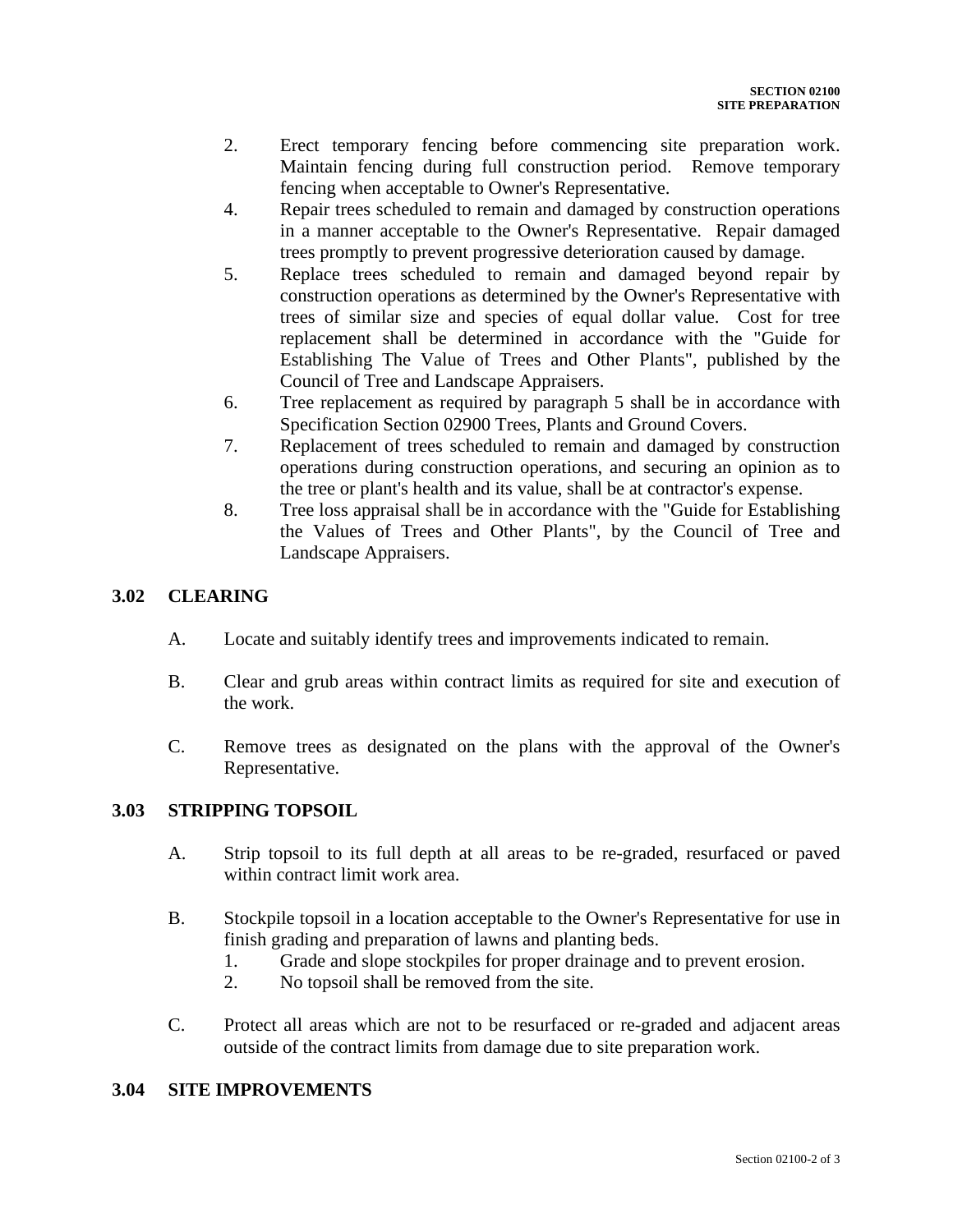# A. Existing Utilities

- 1. Information on the drawings relating to existing utility lines and services is from the best sources presently available. All such information is furnished only for information and is not guaranteed. Excavate test pits as required to determine exact locations of existing utilities.
- 2. Call Okie for utility staking not County owned.
- 3. Call Owner's Representative to coordinate County maintained utility staking.

#### **3.05 DISPOSAL OF WASTE MATERIALS**

- A. Stockpile, haul from site and legally dispose of waste materials and debris. Accumulation is not permitted.
- B. Maintain disposal routes clear, clean and free of debris.
- C. On-site burning of combustible cleared materials is allowed with proper permit and burn pit.

## **3.06 CLEANING**

A. Upon completion of site preparation work, clean area within contract limits, remove tools and equipment. Provide site clear, clean and free of materials and debris and suitable for site work operations.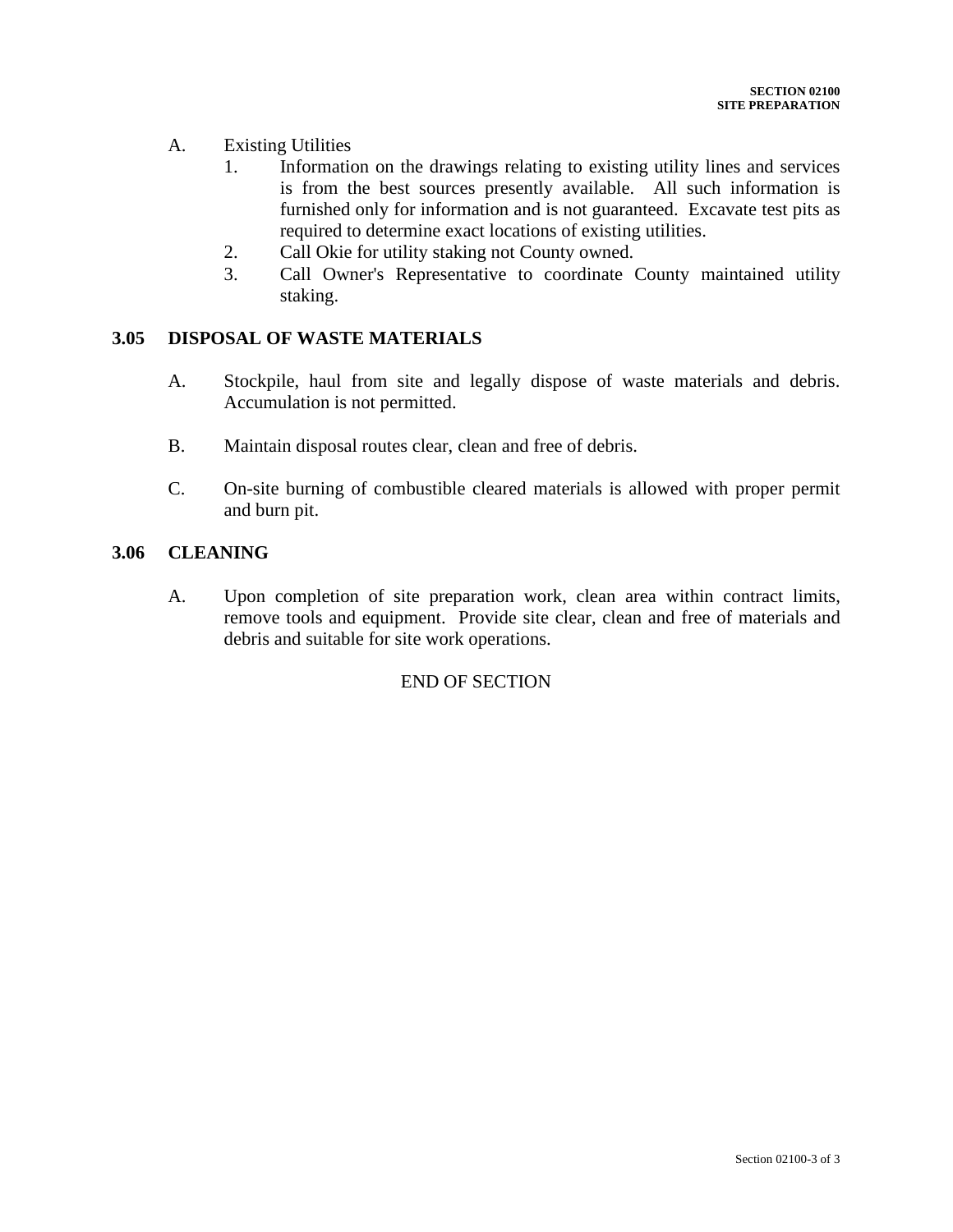# **SECTION 02211 ROUGH GRADING**

## **PART 1 GENERAL**

#### **1.01 SECTION INCLUDES**

- A. Removal and stockpiling of topsoil and subsoil.
- B. Cutting, grading, filling and rough contouring the site.

#### **1.02 RELATED SECTIONS**

- A. Section 01410 Quality Control 01410 Testing Laboratory Services: Testing fill compaction.
- B. Section 021010 Site Preparation.
- C. Section 02220 Excavating, Backfilling & Compaction.
- D. Section 02265 Finish Grading: Finish grading with topsoil to contours.

## **1.03 REFERENCES**

- A. Relations of soils and Soil-Aggregate Mixtures, Using 5.5 lb Rammer and 12 inch Drop.
- B. ANSI/ASTM D 1556 Test Method for Density of Soil in Place by the Sand-Cone Method.
- C. ANSI/ASTM D1557 Test Methods for Moisture-Density Relations of soils and Soil-Aggregate Mixtures Using 10 lb. Rammer and 18 inch Drop.

#### **1.04 QUALITY ASSURANCE**

- A. Grading Contractor: A firm which has at least five (5) years of experience in work of the type and size required by this Section and which is acceptable to the Owner, Owner's Representative, and Landscape Architect.
- B. References: The Grading Contractor must supply three references for work of this type and size with their bid including names, phone numbers and email addresses of contact person(s).
- C. All grading work must be done utilizing an electronic, automatic laser grading system.

## **1.05 PROJECT RECORDS DOCUMENTS**

- A. Submit under provisions of section 01700.
- B. Accurately record actual locations of utilities remaining, by horizontal dimensions, elevations or inverts, and slops gradients.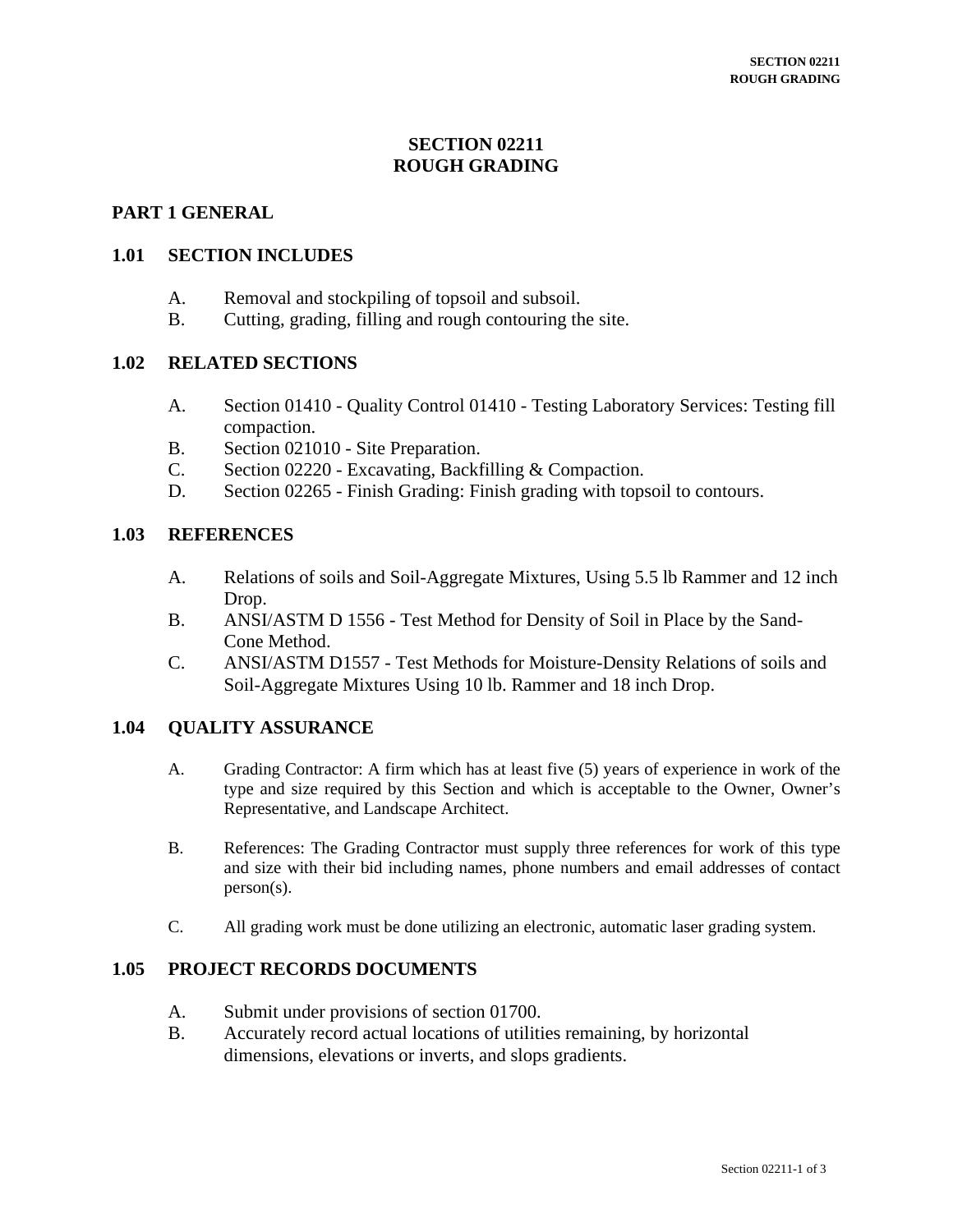# **PART 2 PRODUCTS**

#### **2.01 SOIL MATERIALS**

A. Off-Site Fill: Off-site fill shall be material with plasticity index less than 18 and shall contain at least 15% fines (material passing #200 sieve.)

# **PART 3 EXECUTION**

## **3. 01 EXAMINATION**

- A. Verify site conditions and all underground and above ground utilities.
- B. Verify that survey benchmark and intended elevations for the work are as indicated.

#### **3.02 PREPARATION**

- A. Identify required lines. levels. Contours, and datum.
- B. Identity known underground, above ground, and aerial utilities. Stake and flag locations.
- C. Notify utility company as necessary to remove and relocate utilities.
- D. Protect above and below grade utilities which are to remain.
- E. Protect plant life, lawns, rock outcropping and other features remaining as portion of final landscaping.
- F. Protect bench marks, existing structures, fences, sidewalks, paving, and curbs from excavation equipment and vehicular traffic.

## **3.03 TOPSOIL EXCAVATION**

- A. Excavate topsoil from areas to be further excavated, re-landscaped, or re-graded.
- B. Stockpile in area designated on site. Remove excess topsoil not being reused, from site.
- C. Do not excavate wet topsoil.
- D. Stockpile to depth not exceeding 8 feet. Cover to protect from erosion.

## **3.04 SUBSOIL EXCAVATION**

- A. Excavate subsoil from areas to be further excavated, re-landscaped, or re-graded.
- B. Stockpile in area designated on site. Remove excess subsoil not being reused, from site.
- C. Do not excavate wet subsoil.
- D. Stockpile subsoil to depth not exceeding 8 feet. Cover to protect from erosion.
- E. When excavation through roots is necessary, perform work by hand and cut roots with sharp axe.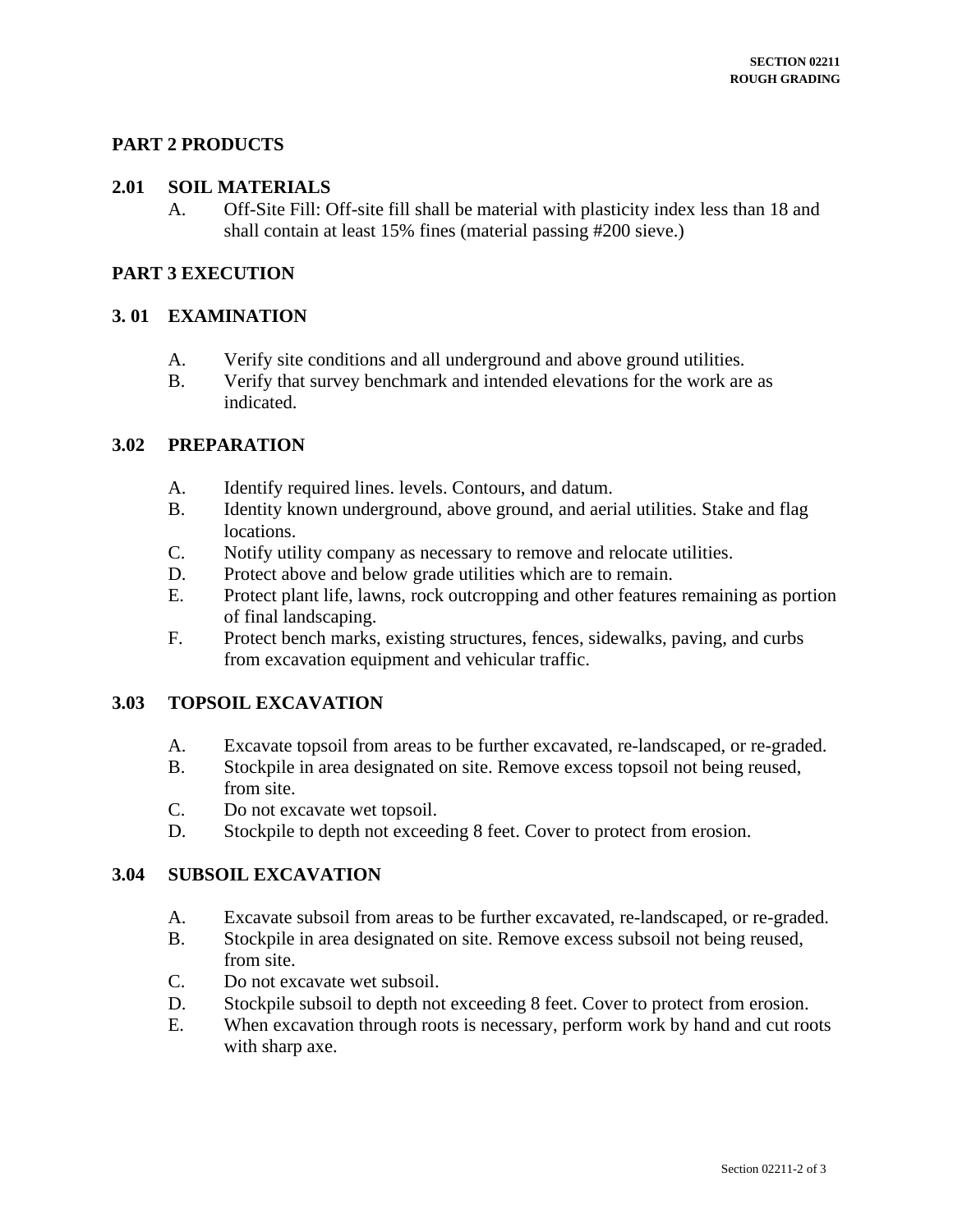## **3.05 FILLING**

- A. Fill areas to contours and elevations with unfrozen materials
- B. Granular Fill: Place and compact materials in continuous layers not exceeding 8 inches compacted depth, compacted to 95 percent.
- C. Subsoil: Place and compact material in continuous layers not exceeding 9 inches compacted depth compacted to 95 percent.
- D. Top Soil: Place and compact material in a continuous layers not exceeding 8 inches compacted depth and do not exceed 85 percent compaction.
- D. Maintain optimum moisture content of fill materials to attain required compaction density.
- E. Slope grade away from building minimum 2 inches in 10 ft, unless noted otherwise.
- F. Make grade changes gradual. Blend slope into level areas.
- G. Remove surplus fill materials from site.

## **3.06 TOLERANCES**

A. Top Surface of Subgrade: Plus or minus 1/10 foot.

## **3. 07 FIELD QUALITY CONTROL**

- A. Field inspection and testing will be performed under provisions of Section 01410.
- B. Tests and analysis of fill materials will be performed in accordance with ANSI/ASTM D698 D1557 and with Section 01410.
- C. Compaction testing will be performed in accordance with ANSI/ASTM D968 and with Section 01410.
- D. If test indicate Work does not meet specified requirements, remove work, replace and retest at no cost to owner.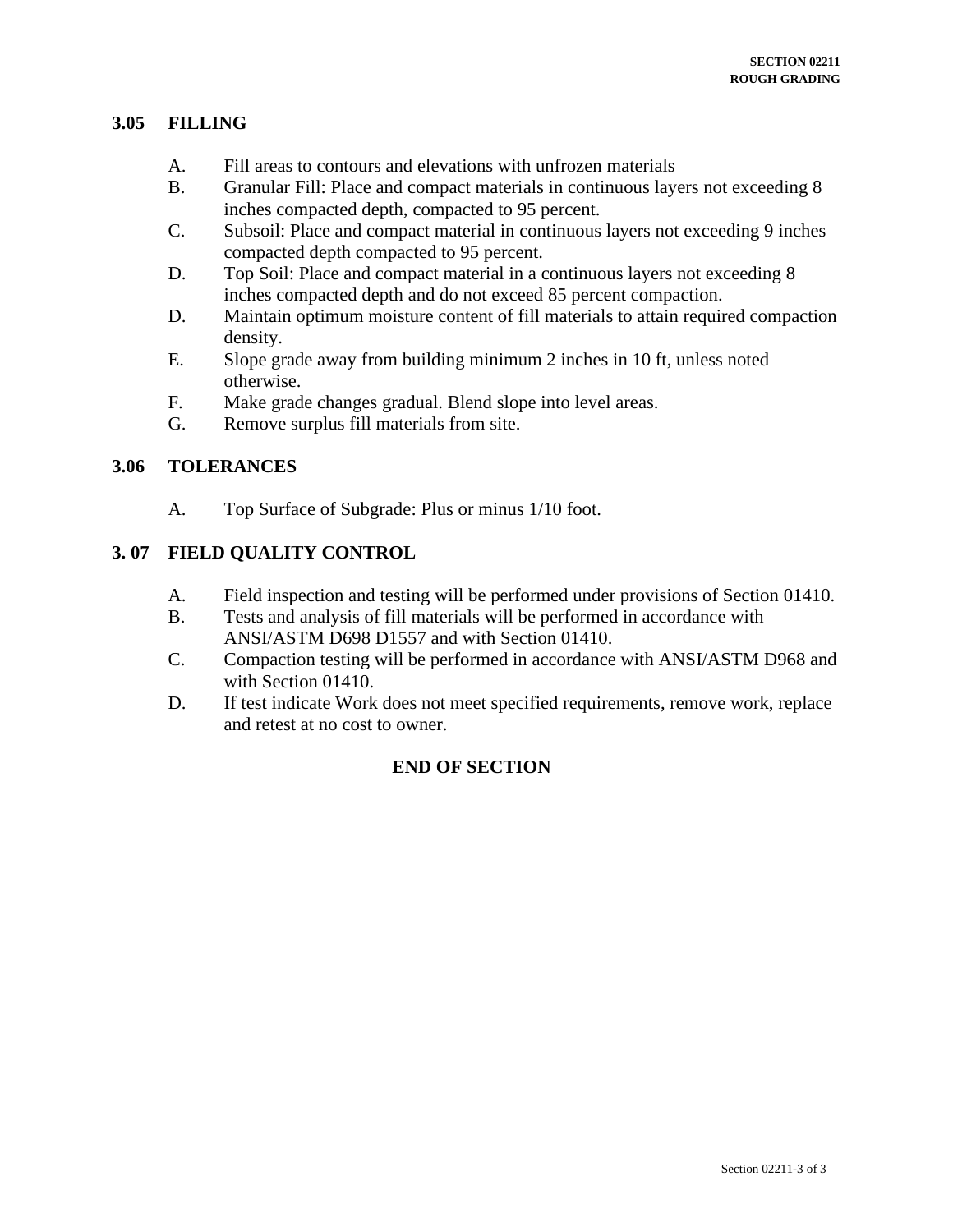## **SECTION 02220 EARTHWORK**

## **PART 1 - GENERAL**

#### **1.01 DESCRIPTION**

- A. Work included: Excavate, backfill, compact and grade the site to the elevations shown on the drawings as specified herein and as needed to meet the requirements of the construction shown in the Contract Documents.
- B. Related work:
	- 1. Documents affecting work of this Section include, but are not necessarily limited to, Proposal and Contract Documents and Sections in Division 1 of these Specifications.
	- 2. Section 01510: Site Access.

#### **1.02 QUALITY ASSURANCE**

- A. Earthwork/Grading Contractor: A firm which has at least five (5) years of experience in work of the type and size required by this Section and which is acceptable to the Owner, Owner's Representative, and Landscape Architect.
- B. References: The Earthwork/Grading Contractor must supply three references for work of this type and size with their bid including names, phone numbers and email addresses of contact person(s).
- C. All earthwork/grading work must be done utilizing an electronic, automatic laser grading system.

# **PART 2 - PRODUCTS**

#### **2.01 SOIL MATERIALS**

- A. Fill and backfill materials:
- 1. Provide soil materials free from organic matter and deleterious substances, containing no rocks or lumps over 6" in greatest dimension and with not more than 15% of the rocks or lumps larger than 2-1/2" in their greatest dimension.
- 2. Fill material is subject to the approval of the Owner's Representative and is that material removed from excavations or imported from off-site borrow areas, predominantly granular, non-expansive soils free from roots and other deleterious matter.
- 3. Do not permit rocks having a dimension greater than 1" in the upper 12" of fill or embankment.
- 4. Where fill material is required to build up a building pad and/or under building slabs, provide select low PI material. Select fill material used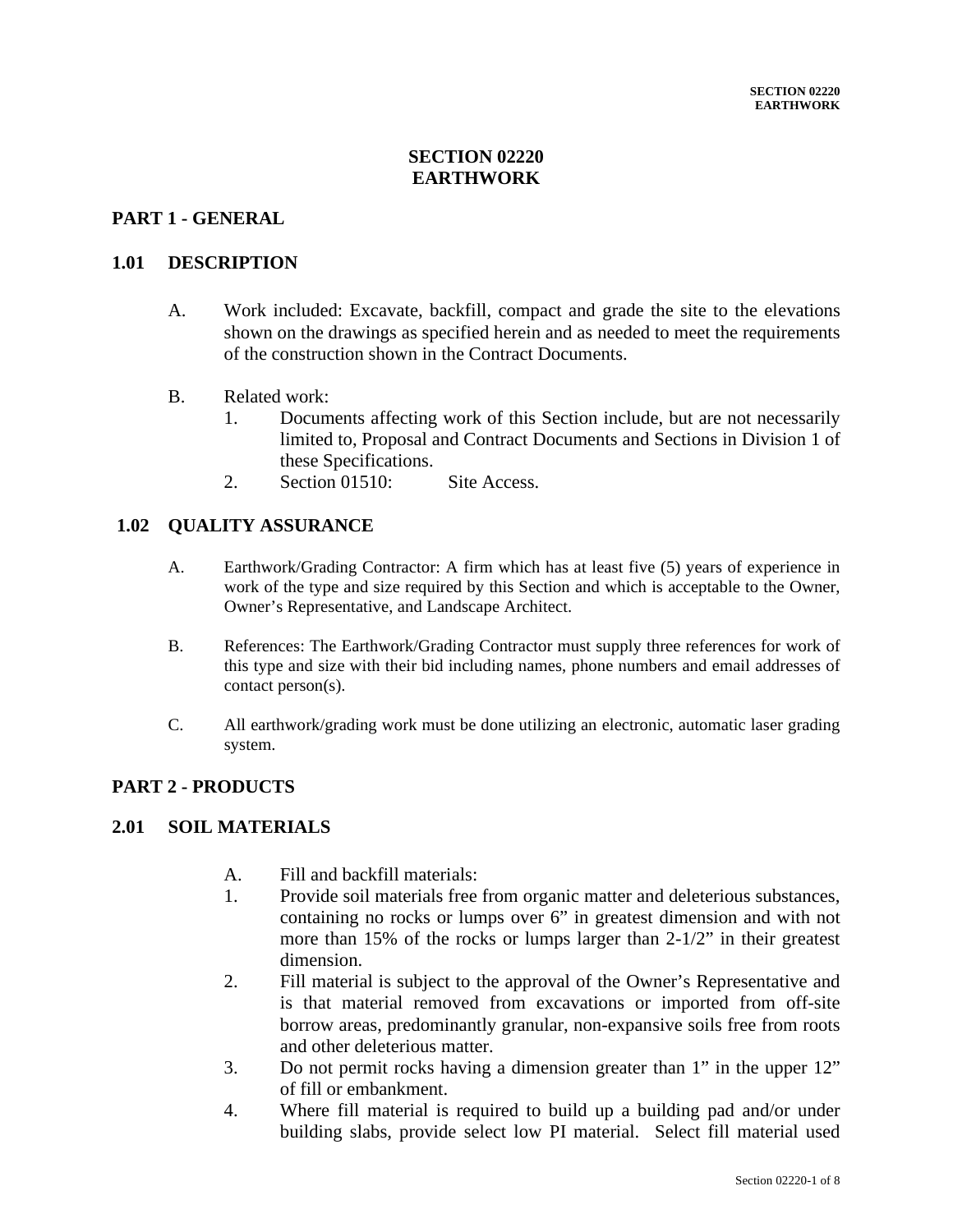should be free of organic or other deleterious matters, have a maximum particle size of three (3) inches, and have a liquid limit less than thirty-five (35) and a plasticity index between six (6) and twelve (12) and consist of sandy clays or clayey sands.

 5. Where granular base is called for under building slabs, provide aggregate complying with requirements of Section 03300 of these Specifications.

# **2.02 TOPSOIL**

- A. Where shown on the drawings or otherwise required, provide topsoil consisting of friable fertile soil of loamy character containing a minimum of 2% decayed organic matter (humus) normal to the region, capable of sustaining healthy plant life and reasonably free from subsoil, roots, heavy or stiff clay, stones larger than 1" in greatest dimension, noxious weeds, sticks, brush, litter and other deleterious matter.
- B. Obtain topsoil from sources within the project limits or provide imported topsoil obtained from sources outside the project limits or from both sources. This is to be supplied at the contractors expense
- C. Topsoil is to installed to a depth of three (3) Inches across all areas.

# **2.03 OTHER MATERIALS**

A. Provide other materials not specifically described but required for complete and proper installation as selected by the Contractor subject to the approval of the Owner's Representative.

## **PART 3 - EXECUTION**

## **3.01 SURFACE CONDITIONS**

- A. Utilities: Refer to Section 2000 Site Work.
- B. Protection of persons and property:
	- 1. Barricade open holes and depressions occurring as part of the work and post warning lights on property adjacent to or with public access.
	- 2. Operate warning lights during hours from dusk to dawn each day and as otherwise required.
	- 3. Protect structures, utilities, sidewalks, pavements and other facilities from damage caused by settlement, lateral movement, washout and other hazards created by operations under this Section.
- C. De-watering:
	- 1. Remove all water, including rain water, encountered during trench and sub-structure work to an approved location by pumps, drains and other approved methods.
	- 2. Keep excavations and site construction area free from water.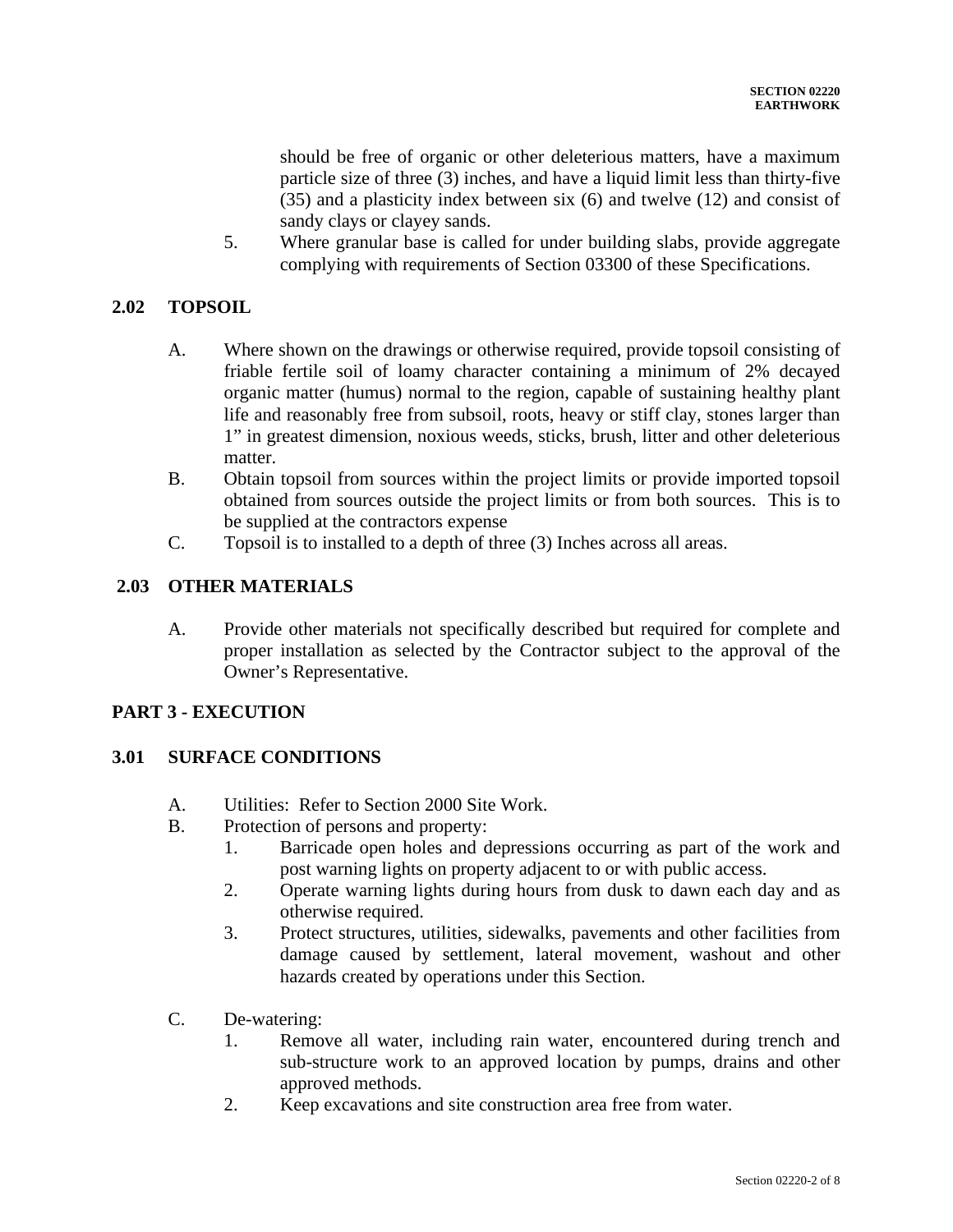- D. Use means necessary to prevent dust becoming a nuisance to the public, to neighbors and to other work being performed on or near the site.
- E. Maintain access to adjacent areas at all times.

# **3.02 EXCAVATING**

- A. Perform unclassified excavating of every type of material encountered within the limits of the work to the lines, grades and elevations indicated and specified herein.
- B. Excavation of rock:
	- 1. Where rocks, boulders, or similar material is encountered and where such material cannot be removed or excavated by conventional earth moving or ripping equipment, take required steps to proceed with the general grading operations of the work and remove or excavate such material by means which will neither cause additional cost to the Owner nor endanger buildings or structures whether on or off the site.
	- 2. Do not use explosives without written permission from the Owner's Representative.
	- 3. The definition of "Rock Excavation" will apply as stated in the "Standard Specifications for Highway Construction", Oklahoma Department of Transportation, edition of 1988 or latest revision.
- C. Excavate and backfill in a manner and sequence that will provide proper drainage at all times.
- D. Borrow:
	- 1. Obtain material required for fill or embankment in excess of that produced within the grading limits of the work from borrow areas selected and paid for by the Contractor and approved by the Owner's Representative.
	- 2. Grade borrow areas upon completion to provide complete surface drainage and to blend with surrounding contours.
	- 3. Contractor is required to excavate sufficient material to construct contours and features as per plans. Payment of all excavation will be paid as a lump sum.
- E. Surplus material:
	- 1. Owner's Representative will direct contractor in the placement of surplus excavated material.
	- 2. Surplus material will be used on the project or stored on site at a location approved be the Owner's Representative.
- F. Swales, ditches and gutters:
	- 1. Cut accurately to the cross sections, grades and elevations shown on the grading plans.
	- 2. Maintain excavations free from detrimental quantities of leaves, sticks, trash and other debris until completion of the work.
	- 3. Swales and ditches shall be smooth in nature to accommodate standard mowing practices and equipment.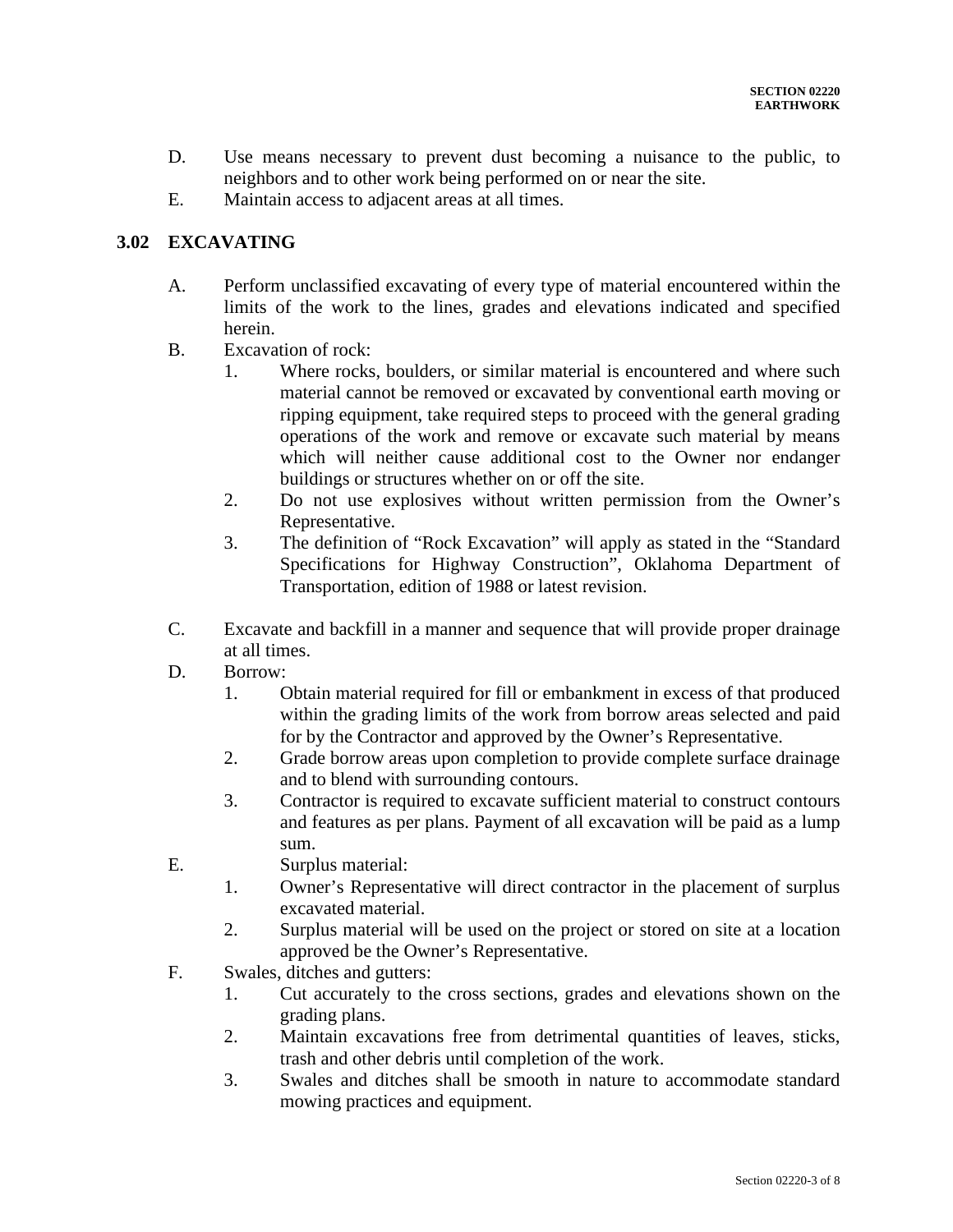- G. Unauthorized excavation:
	- 1. Unauthorized excavation consists of removal of materials beyond indicated sub-grade elevations or dimensions without specific instruction from the Owner's Representative.
	- 2. Under footings, foundations or retaining walls:
		- a. Fill unauthorized excavations by extending the indicated bottom elevation of the footing or base to the excavation bottom without altering the required top elevation.
		- b. When acceptable to the Owner's Representative, lean concrete fill may be used to bring the bottom elevation to proper position.
	- 3. Elsewhere, backfill and compact unauthorized excavations as specified for authorized excavations, unless otherwise directed by the Owner's Representative.
- H. Stability of excavations:
	- 1. Slope sides of excavations to 1:1 or flatter, unless otherwise directed by the Owner's Representative.
	- 2. Shore and brace where sloping is not possible because of space restrictions or stability of the materials being excavated.
	- 3. Maintain sides and slopes of excavations in a safe condition until completion of backfilling.
- I. Excavating for structures:
	- 1. Conform to elevations and dimensions shown within a tolerance of 0.10 ft and extending a sufficient distance from footings and foundations to permit placing and removing concrete formwork, installation of services, other construction required and for inspection.
	- 2. In excavating for footings and foundations, take care not to disturb bottom of excavation:
		- a. Excavate by hand tools to final grade just before concrete is placed.
		- b. Trim bottoms to required lines and grades to leave solid base to receive concrete.
	- 3. Excavate for footings and foundations only after general site excavating, filling and grading are complete.
- J. Cold weather protection:
	- 1. Protect excavation bottoms against freezing when atmospheric temperature is less than 35 degrees F.
- K. Excavating for detention ponds:
	- 1. The exposed sub-grade of pond areas shall be scarified to a minimum depth of 8 inches. Before compaction, the scarified soils shall be adjusted to within a moisture content range of plus or minus 2 percent of optimum moisture content.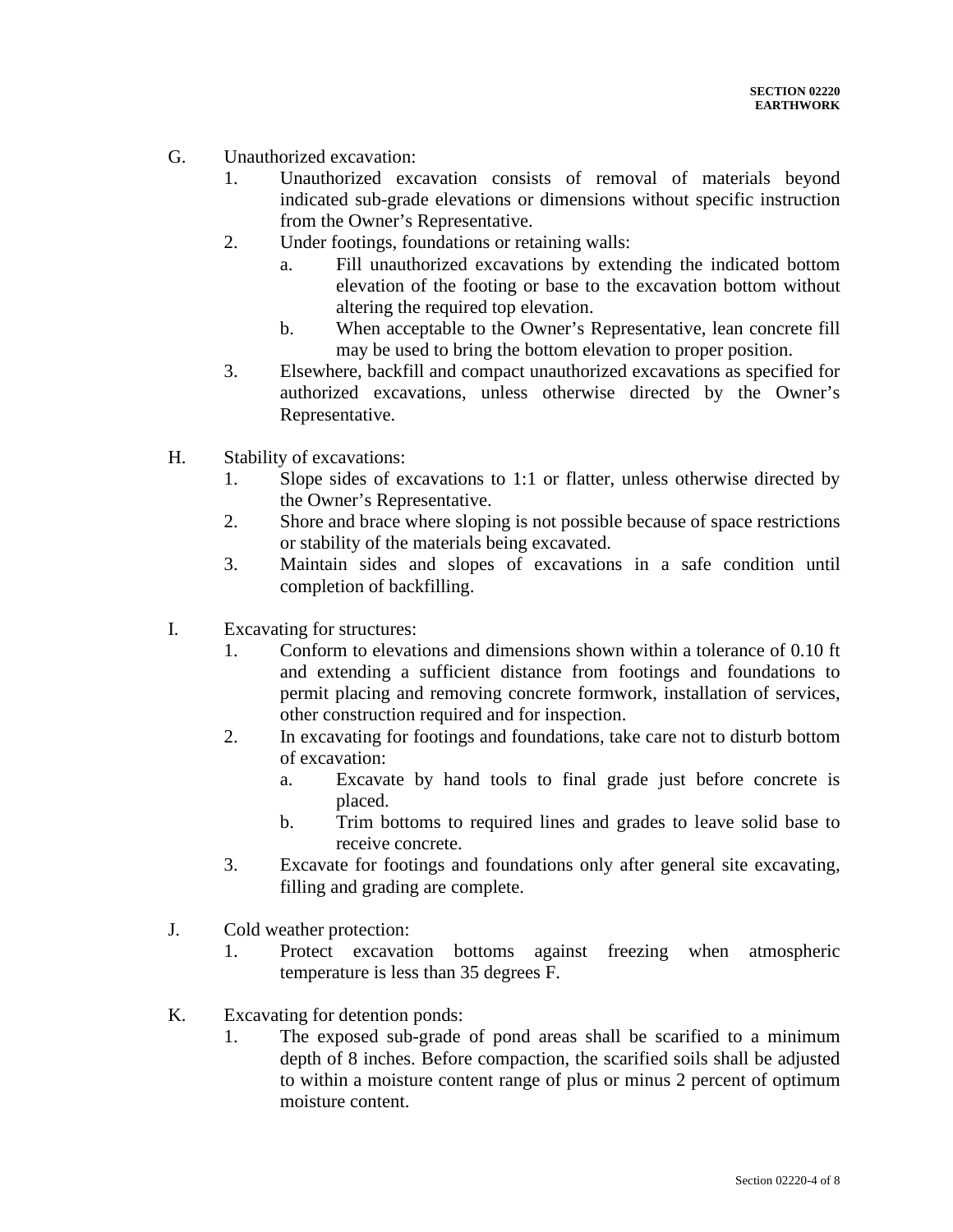# **3.03 FILLING AND BACKFILLING**

- A. General:
	- 1. For each classification listed below, place acceptable soil material in layers to required sub-grade elevations.
	- 2. In excavations:
		- a. Use satisfactory excavated or borrow material.
	- 3. Building pads and/or under building slabs:
		- a. Provide Select low PI material to build up building pad and slab to elevations called out on the drawings. If the material on site is not suitable, the select material will need to be imported from off site.
		- b. Use granular fill, if so called for on the drawings or soils report, complying with aggregate acceptable under Section 03300 of these Specifications.
- B. Ground surface preparation:
	- 1. Remove vegetation, debris, unsatisfactory soil materials, obstructions and deleterious matter from ground surface prior to placement of fills.
	- 2. Plow, strip or break up sloped surfaces steeper than one vertical to four horizontal so that fill material will bond with existing surface.
	- 3. When existing ground surface has a density less than that specified under "compacting" for the particular area, break up the ground surface, pulverize, moisture-condition to the optimum moisture content and compact to required depth and percentage of maximum density.
- C. Placing and compacting:
	- 1. Place backfill and fill materials in layers not more than 8" in loose depth.
	- 2. Before compacting, moisten or aerate each layer as necessary to provide the optimum moisture content.
	- 3. Compact each layer to required percentage of maximum density for area. Compact per paragraph 3.05 A., B. and C. this Section.
	- 4. Do not place backfill or fill material on surfaces that are muddy, frozen or containing frost or ice.
	- 5. Place backfill and fill materials evenly adjacent to structure's required elevations.
	- 6. Take care to prevent wedging action of backfill against structures by carrying the material uniformly around the structure to approximately the same elevation in each lift.

## **3.04 GRADING**

- A. General:
	- 1. Uniformly grade the areas within limits of grading under this Section, including adjacent transition areas.
	- 2. Smooth the finished surface within specified tolerance.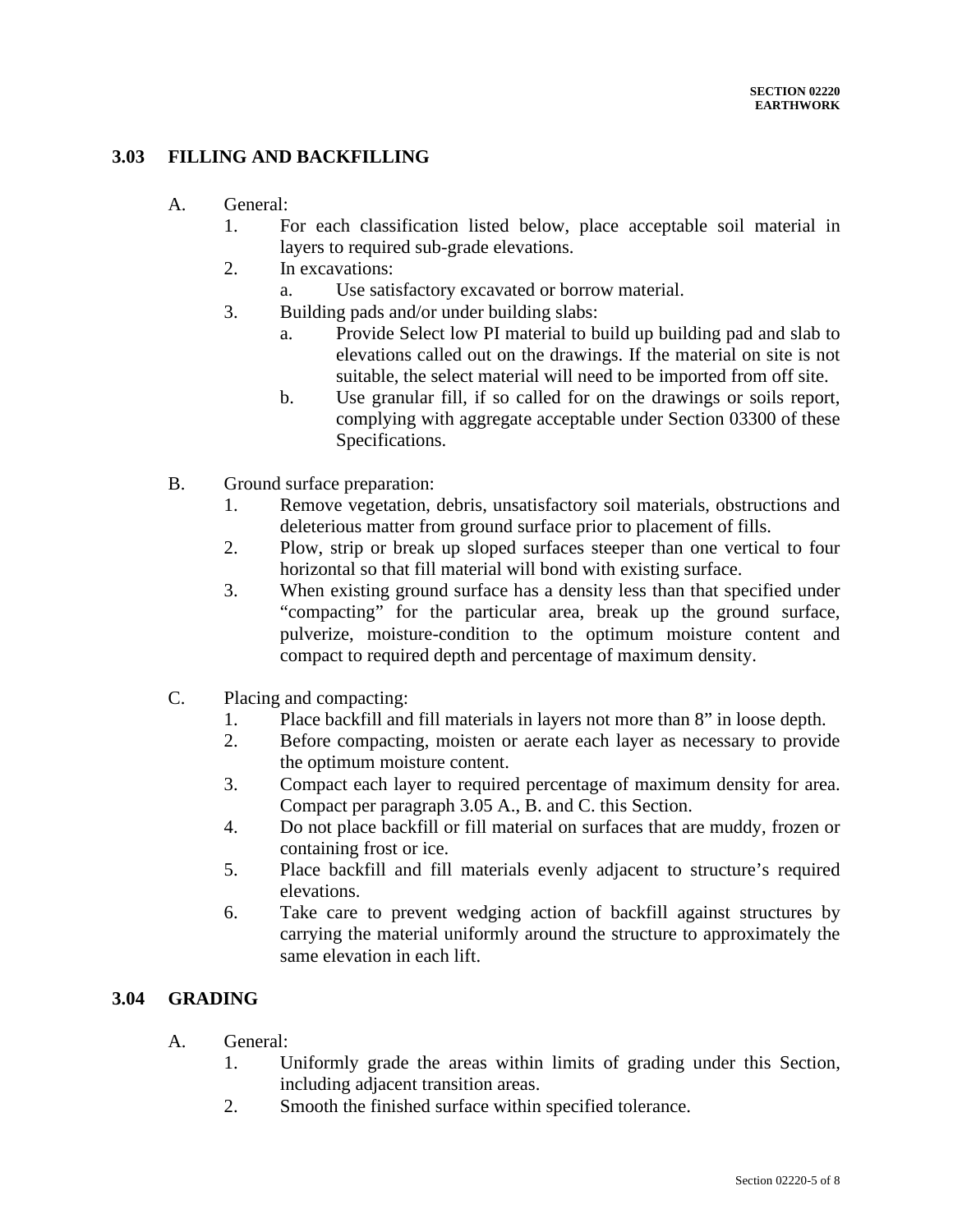- 3. Compact with uniform levels or slopes between points where elevations are shown on the drawings or between such points and existing grades.
- 4. Where a change of slope is indicated on the drawings, construct a rolled transition section having a minimum radius of approximately 8'-0" unless adjacent construction will not permit such a transition or if such a transition defeats positive control of drainage.
- B. Grading outside building lines:
	- 1. Grade adjacent to buildings to achieve drainage away from the structures and to prevent ponding.
	- 2. Finish the surfaces to be free from irregular surface changes, and:
		- a. Shape the surface of areas scheduled to be under walks to line, grade and cross-section with finished surface not more than 0.10 ft above or below the required sub-grade elevation.
		- b. Shape the surface of areas scheduled to be under pavement to line, grade and cross-section, with finished surface not more than 0.05 ft above or below the required sub-grade elevation.

# **3.05 COMPACTING**

- A. Control soil compaction during construction to provide the minimum percentage of density specified for each area as determined according to ASTM D1557. All areas are to achieve a 95% proctor density minimum, and an 85% proctor density for the final lift in sod and planting areas only.
- B. Provide not less than the following maximum density of soil material compacted at optimum moisture content for the actual density of each layer of soil material in place and/or as specified by the Soil Engineer's report.
	- 1. Structures:
		- a. Compact the top 8" of sub-grade and each layer of fill material or backfill material at 98% of maximum density unless otherwise called out in the plans or soils report.
	- 2. Lawn and unpaved areas:
		- a. Compact the top 8" of sub-grade at 85% of maximum density, all other layers of fill material or backfill material are to be 95% of maximum density. The top 8" of sub-grade in lawn areas is not to exceed 85% of maximum density.
	- 3. Walks
		- a. Compact the top 8" of sub-grade and each layer of fill material or backfill material at 95% of maximum density unless otherwise called out in the plans or soils report.
	- 4. Pavements:
		- a. Compact the top 8" of sub-grade and each layer of fill material or backfill material at 95% of maximum density unless otherwise called out in the plans or soils report.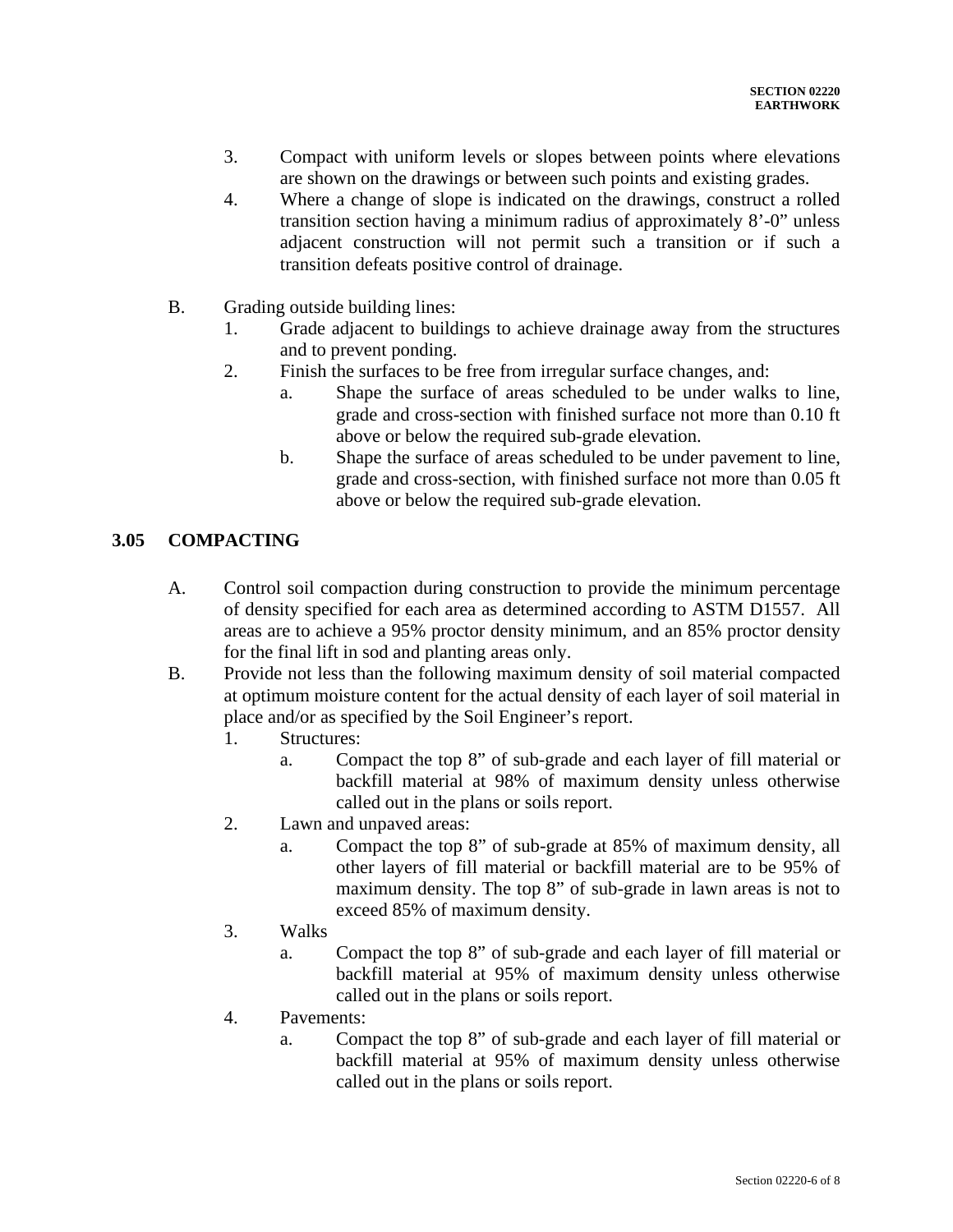- C. Moisture control:
	- 1. Soil material that has been removed because it is too wet to permit compacting may be stockpiled or spread and allowed to dry. Assist drying by disking, harrowing or pulverizing until moisture content is reduced to a satisfactory value as determined by moisture-density relation tests approved by the Owner's Representative.

#### **3.06 TREATED SUBGRADE**

A. All parking lot pavement sub-grade shall be treated in accordance the plans and Engineers Soils Report.

#### **3.07 FIELD QUALITY CONTROL**

- A. Secure Owner's Representative's inspection and approval of sub-grades and fill layers before subsequent construction is permitted thereon.
- B. Provide at least the following tests to the approval of the Owner's Representative.
	- 1. At paved areas, a minimum of one field density test for every 7,500 square feet, but a minimum of three tests for all areas or as requested by the Owner's Representative. Testing to be paid for by the City.
	- 2. At lawn and unpaved areas, at least one field density test for every 20,000 square feet, but a minimum of three test for all areas or as requested by the Owner's Representative. Testing to be paid for by the City.
	- 3. Sub-grade shall be checked for stability even though it may meet the compaction requirements. The check for stability shall be proof rolling with a large roller or loaded dump truck and visual observation to insure that there is no pumping of the sub-grade.
- D. If, in the Owner's Representative's opinion based on reports of the testing laboratory, sub-grade or fills which have been placed are below specified density, provide additional compacting and testing under the provisions of Section 01410 of these Specifications. Re-testing of areas that failed and have to be re-tested to be paid for by the contractor.

## **3.08 MAINTENANCE**

- A. Protection of newly graded areas:
	- 1. Protect newly graded areas from traffic and erosion and keep free from trash and weeds.
	- 2. Repair and reestablish grades in settled, eroded and rutted areas to the specified tolerances.
- B. Where completed compacted areas are disturbed by subsequent construction operations or adverse weather, scarify the surface, reshape and compact to the required density prior to further construction.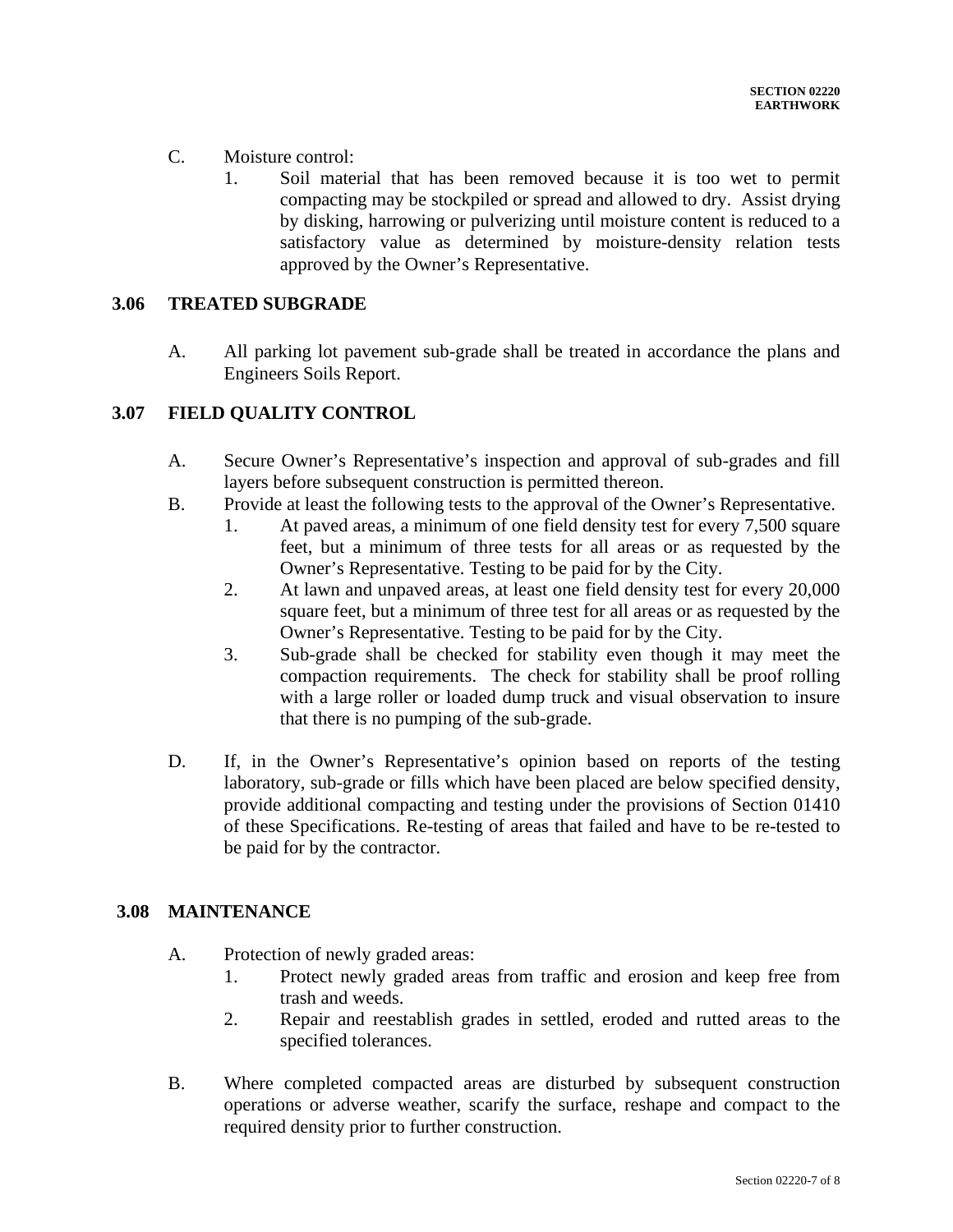# **3.09 CERTIFICATION**

A. Upon completion of this portion of the work and as a condition of its acceptance, deliver to the Owner's Representative a written report certifying that the compaction requirements have been obtained. State in the report the area or fill or embankment, the compaction density obtained and the type or classification of fill material placed.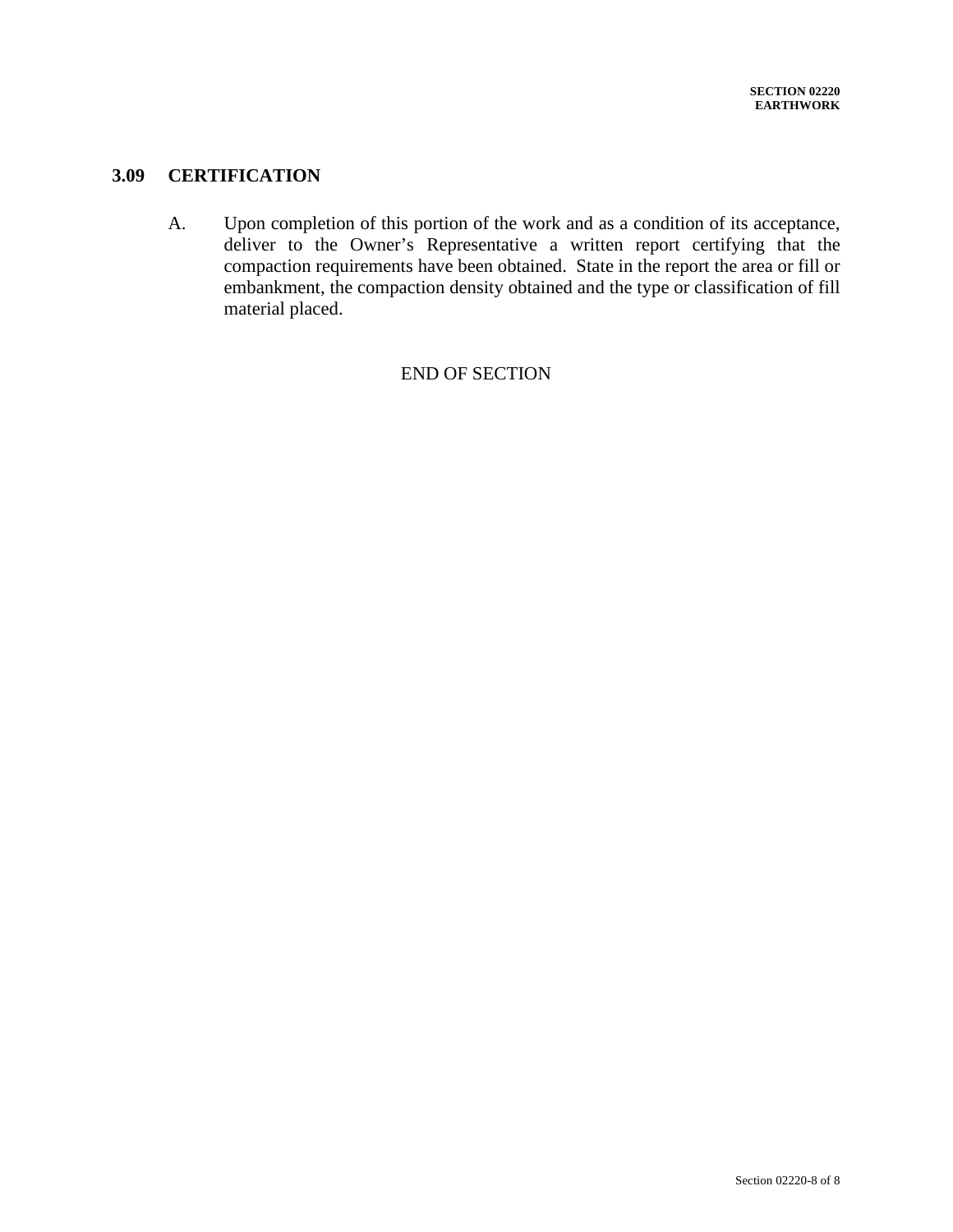## **SECTION 02265 FINISH GRADING**

#### **PART 1 GENERAL**

#### **1.01 WORK INCLUDED**

- A. Finish grade subsoil.
- B. Place, level, and compact topsoil.

#### **1.02 RELATED WORK**

- A. Section 02211 Rough grading subsoil to site contours.
- B. Section 02220 Earthwork

#### **1.03 PROTECTION**

- A. Protect landscaping and other features remaining as final work.
- B. Protect existing structures, fences, sidewalks, paving and curbs.

#### **1.02 QUALITY ASSURANCE**

- A. Finish Grading Contractor: A firm which has at least five (5) years of experience in work of the type and size required by this Section and which is acceptable to the Owner, Owner's Representative, and Landscape Architect.
- B. References: The Finish Grading Contractor must supply three references for work of this type and size with their bid including names, phone numbers and email addresses of contact person(s).
- C. All finish grading work must be done utilizing an electronic, automatic laser grading system.

## **PART 2 PRODUCTS**

#### **2.01 MATERIALS**

A. Topsoil: Imported, see Section 02220, Excavating, Backfilling and Compaction; Section 02939, Sprigging and 02934, Sodding.

#### **PART 3 EXECUTION**

#### **3.01 INSPECTION**

- A. Verify site conditions and note irregularities affecting work of this Section.
- B. Beginning work of this Section means acceptance of existing conditions.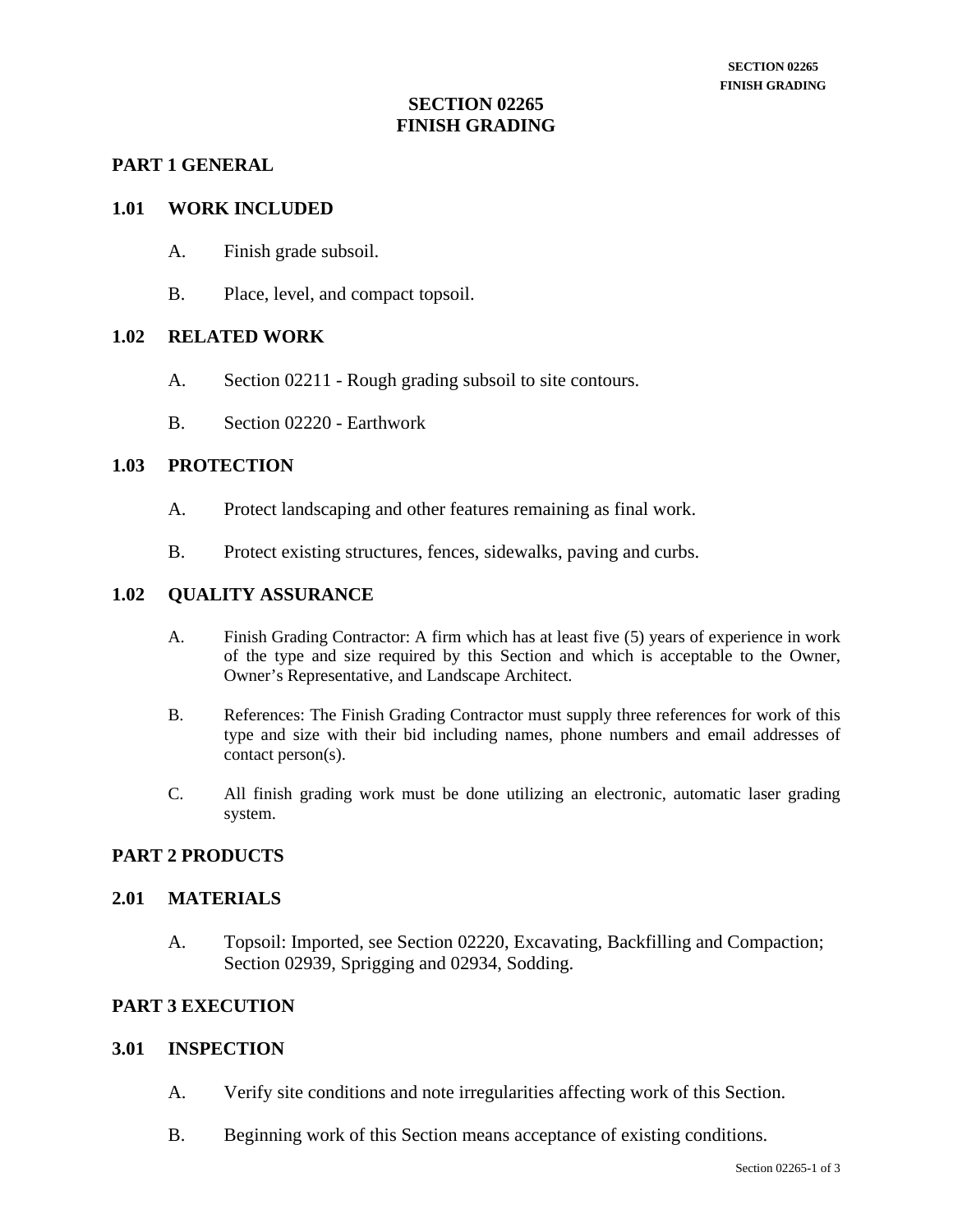#### **3.02 SUBSOIL PREPARATION**

A. Eliminate uneven areas and low spots. Remove debris, roots, branches, and stones, in excess of  $\frac{1}{2}$  inch in size. Remove subsoil contaminated with petroleum products.

#### **3.03 PLACING TOPSOIL**

- A. Place topsoil in areas where earth or no other building or paving is scheduled on the drawings.
- B. Use topsoil in relatively dry state. Place during dry weather.
- C. Fine grade topsoil eliminating rough or low areas. Maintain levels, profiles, and contours of subgrade.
- D. Remove stone, roots, grass, weeds, debris, and foreign material while spreading.
- E. Manually spread topsoil around trees, plants, building, and concrete curbs to prevent damage.
- F. Remove surplus subsoil and topsoil from site.
- G. Leave stockpile area and site clean and raked, ready to receive landscaping.

#### **3.04 SOIL AMENDMENTS**

- A. The contractor is to supply the sand and compost material as specified on the construction drawings. Materials will be submitted during the submittal process and approved by Owner and Landscape Architect.
- B. The is to spread  $\frac{1}{2}$  of compost and 1" of sand material over all areas to receive sprigs or sod.
- C. Contractor is to till sand and compost into the top six (6) inches of soil utilizing proper equipment for this application. Owner and Landscape Architect to provide approval before proceeding with additional construction operations.
- D. Field is to be laser graded and rolled to achieve Finish Grade.
- E. Once Irrigation system has been installed, the contractor is to flood the field by running the system for 2-3 days in order to water settle the field. Once the field has been flooded, all parties will walk the site in order to get final approval of the grade and work performed.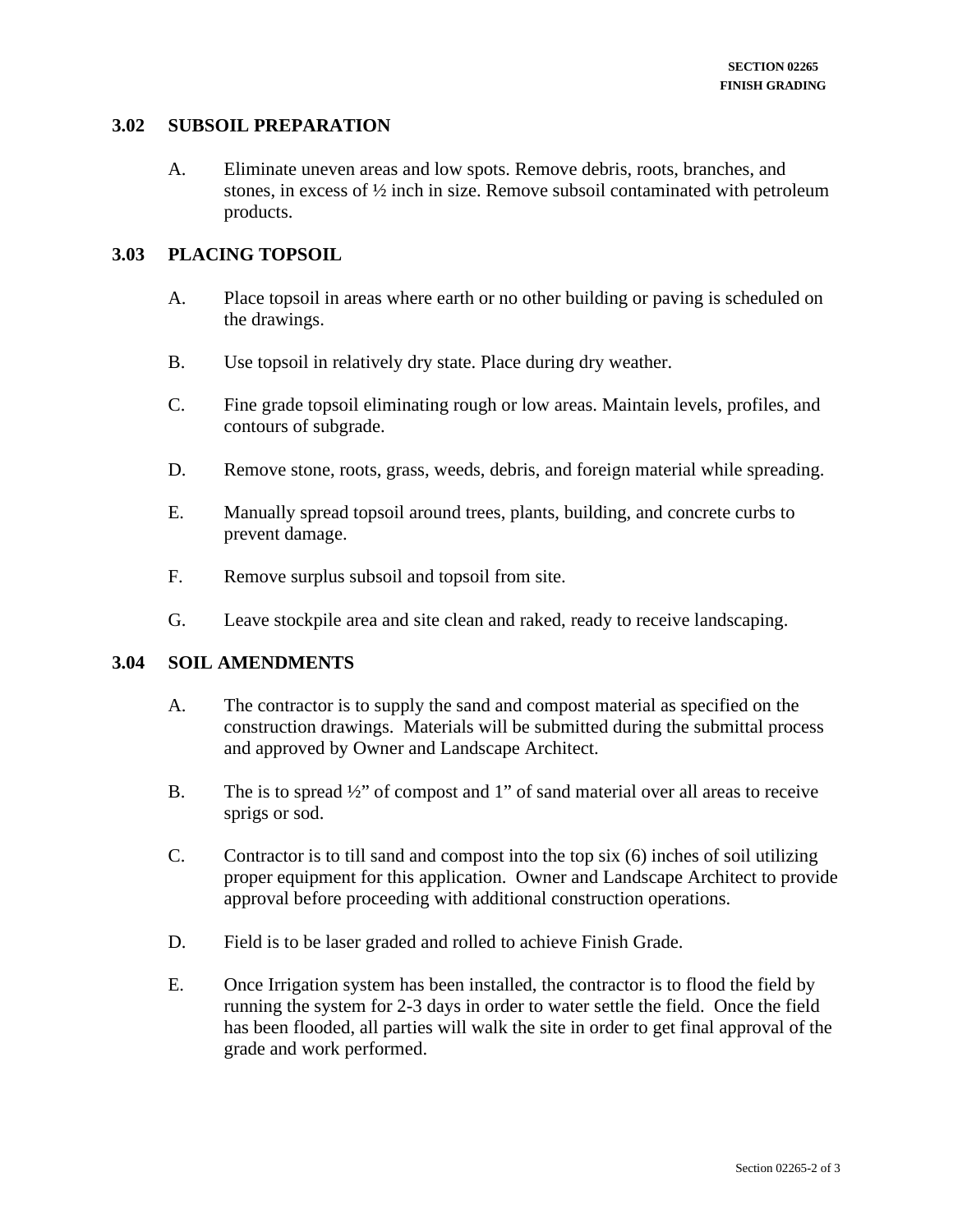# **3.05 TOLERANCES**

A. Top of Topsoil: Plus or minus ¼" to ½" in 20 feet.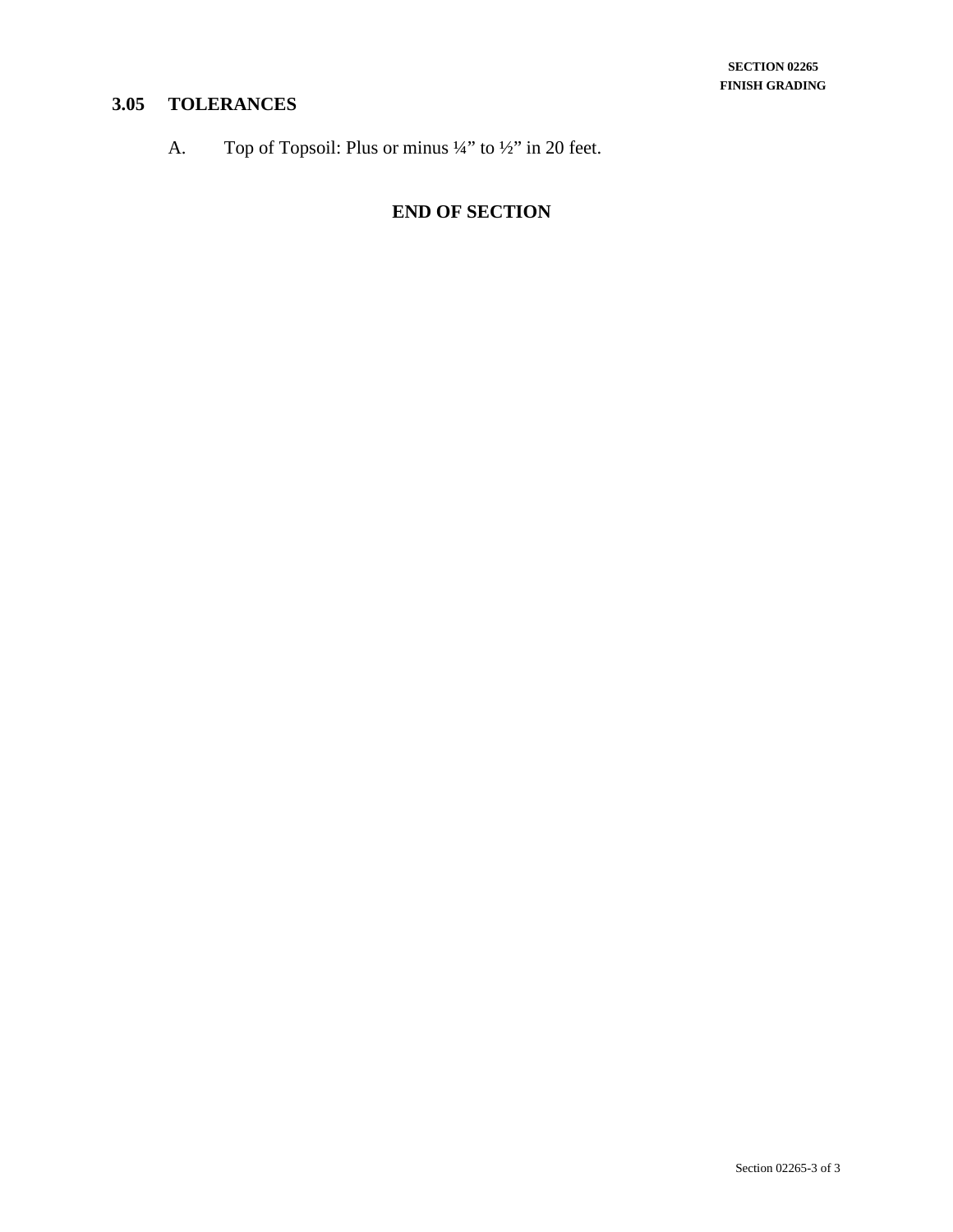# **SECTION 02400 SITE DRAINAGE**

# **PART 1 - GENERAL**

#### **1.01 DESCRIPTION**

- A. Provide site drainage as shown and specified. The work includes:
	- 1. Drainage structures and piping.
	- 2. Excavating and backfilling site drainage work.
- B. Related work: Section 01510: Site Access. Section 02200: Earthwork

## **1.02 QUALITY ASSURANCE**

- A. Comply with Section 02000 Site Work requirements.
- B. Materials and methods of construction shall comply with the following:
	- 1. Oklahoma Department of Transportation Standards and Specifications.
	- 2. American Society for Testing and Materials ASTM).
	- 3. American Association of State Highway and Transportation Officials (AASHTO).
	- 4. American Concrete Pipe Association (ACPA).
- C. Excavating, backfilling and compacting operations: Comply with Section 02220 requirements and as specified.
- D. Obtain acceptance of Owner's Representative of installed and tested site drainage system prior to installing backfill materials.
- E. Identify all existing underground utilities and their location.

#### **1.03 SUBMITTALS**

- A. Comply with Provisions of Section 01340.
- B. Provide site drainage record drawings:
	- 1. Legibly mark drawings to record actual construction.
	- 2. Indicate horizontal and vertical locations, referenced to permanent surface improvements.
	- 3. Identify field changes of dimension and detail and changes made by Change Order.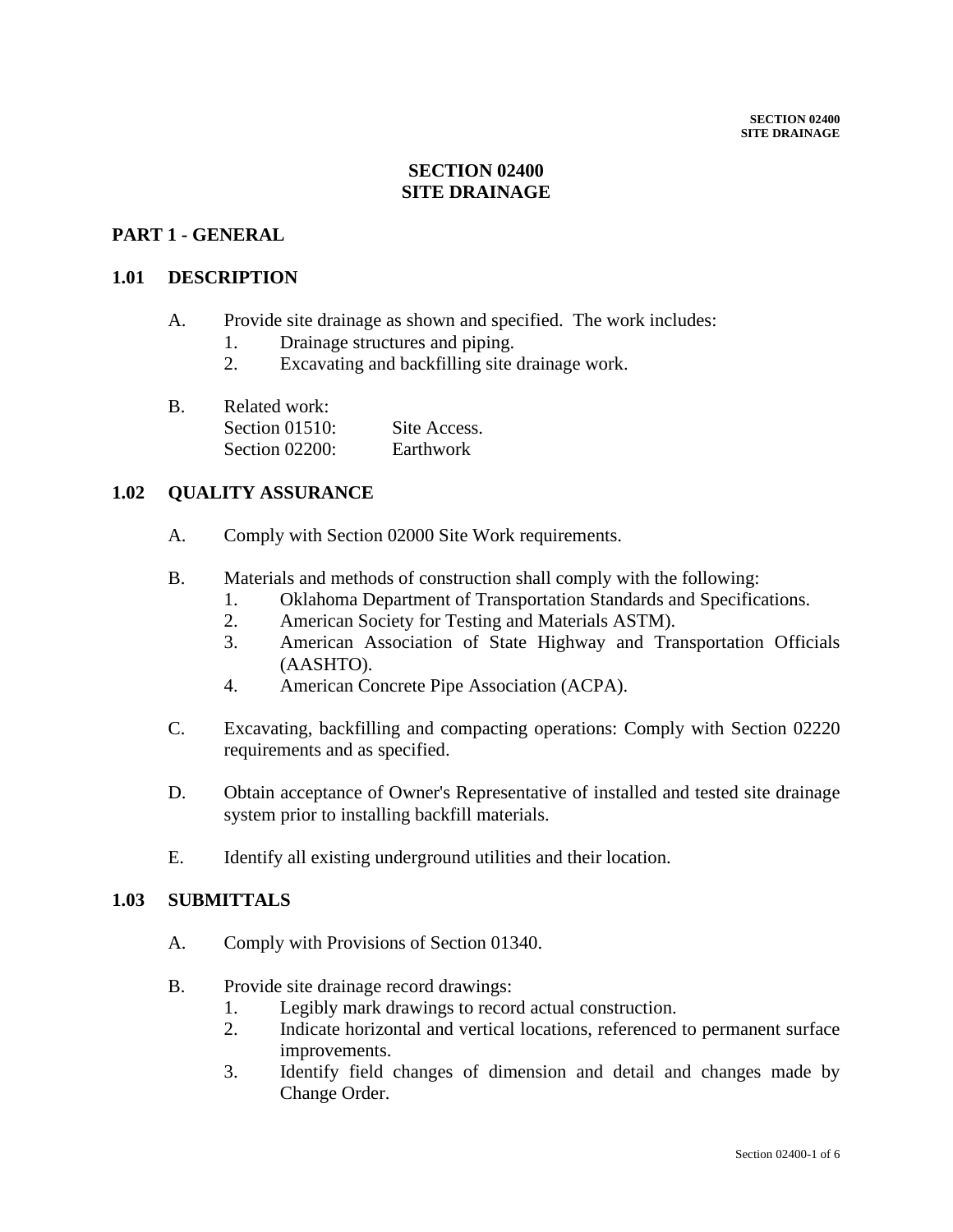C. Provide manufacturer's product data for each type of pipe material.

# **1.04 PROJECT CONDITIONS**

- A. Known underground and surface utility lines are indicated on the drawings.
- B. Protect existing trees, plants, lawns and other features designated to remain as part of the landscape work.
- C. Protect excavations by shoring, bracing, sheeting, underpinning or other methods as required to prevent cave-ins or loose dirt from entering excavations. Barricade open excavations and post warning lights at work adjacent to public streets and walks in accordance with OSHA requirements.
- D. Underpin adjacent structure(s) including utility service lines which may be damaged by excavation operations.
- E. Promptly repair damage to adjacent facilities caused by site drainage earthwork operations. Cost of repair at Contractor's expense.
- F. Promptly notify the Owner's Representative of unexpected subsurface conditions.

# **PART 2 - PRODUCT**

## **2.01 MATERIALS**

- A. Site drainage piping: Provide types and sizes indicated. Provide matching couplings, fittings and accessory components to ensure continuity of the site drainage system.
	- 1. Reinforced concrete pipe fittings: ASTM C76, Class IV pipe or of equal strength sufficient to attain D-load, 0.01" of 2,000 lbs. with ASTM C443 "O" ring seals or compression type rubber gasket joints. Sizes to 10" diameter may be non-reinforced with equivalent strength.
	- 2. Corrugated Polyethylene Tubing: ASTM F405 and F667. A product which meets this specification is ADS N-12 perforated corrugated polyethylene tubing by Advanced Drainage Systems, Inc., Columbus, Ohio or conform to AASHTO M252.
- B. Trench drains, manholes, catch basins, inlets: Provide type and sizes indicated.
	- 1. Frames, grates and covers: ASTM A48 grey cast iron, asphalt coated.
	- 2. Concrete masonry units: ASTM C139.
	- 3. Brick: ASTM C32, grade MS.
	- 4. Precast concrete manhole barrels and cones: ASTM C478, 5" wall thickness with ASTM C443 "O" ring gasket joints.
	- 5. Mortar: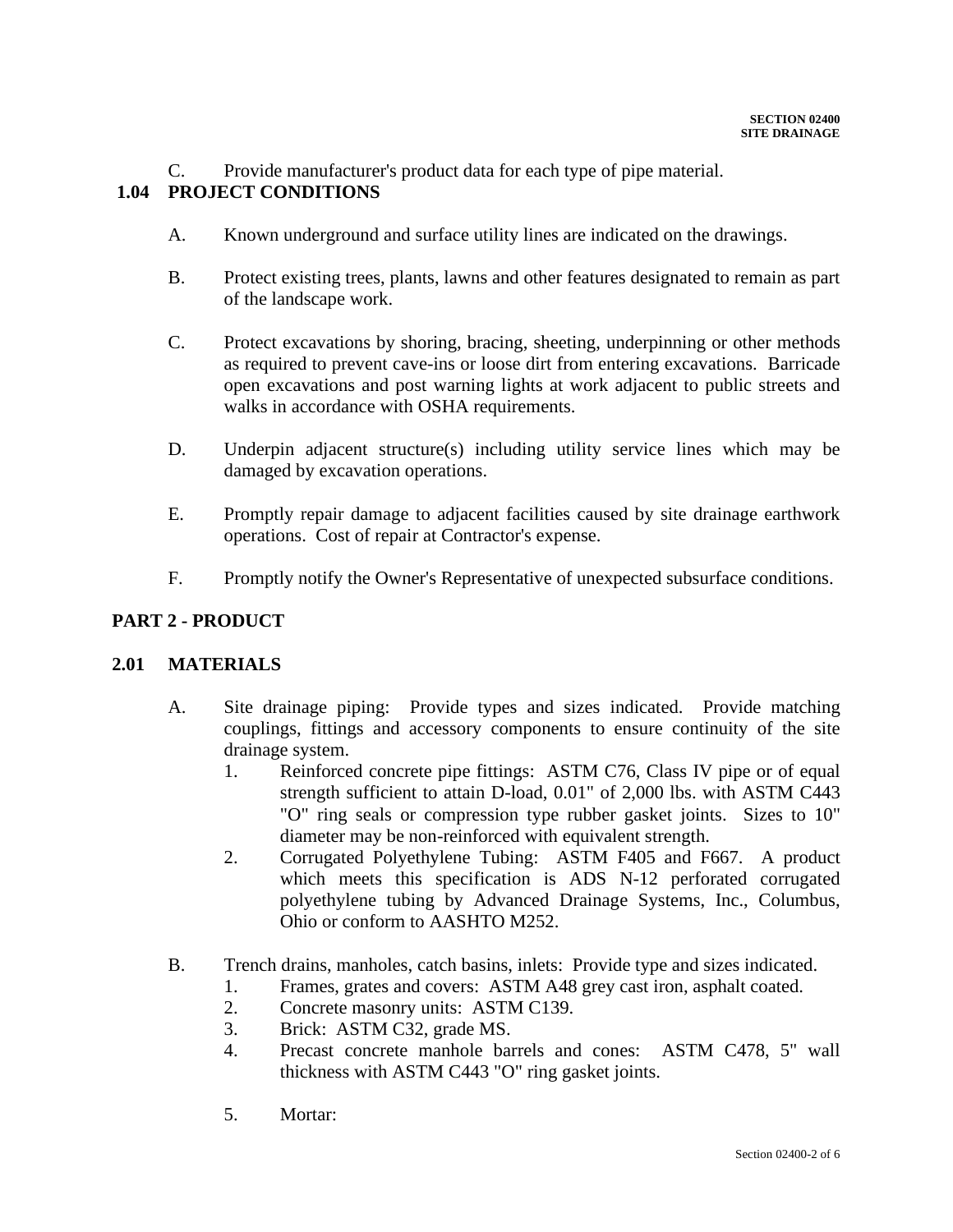- a. Mortar for jointing concrete pipe and for laying and parging concrete masonry: 1 part Portland cement and 2 parts sand.
- b. Mortar for brickwork: 1 part Portland Cement, 1/2 part hydrated lime and 4-1/2 parts sand.
- C. Fine granular fill: Clean natural sand.
- D. Course granular fill: 3/4" crushed limestone.
- E. Concrete: 3,000 psi air entrained concrete complying with requirements of Section 03300 Cast-In-Place Concrete.
- F. Earth fill: Natural sandy-clay subsoil, soil-rock mixtures, or approved excavated materials, free of foreign matter, organic material and debris.
	- 1. Excavated materials removed in site drainage trenching operation may be used as backfill when acceptable to the Owner's Representative.
- G. Soil separator: Rot resistant polypropylene filter fabric, permeable and unaffected by freezing and thawing.

# **PART 3 - EXECUTION**

## **3.01 DESCRIPTION**

- A. Lay out site drainage work and establish extent of excavation by area and elevation. Designate and identify datum elevation and project engineering reference points. Set required lines, levels and elevations.
- B. Do not cover or enclose work of this Section before obtaining required inspections, tests, approvals and location recording.
- C. Remove existing paving, including base material, as required to accommodate site drainage work. Saw cut existing paving to provide uniform straight transition at intersection of new to existing paving.

## **3.02 EXISTING UTILITIES**

A. Conform to Section 02000 Site Work.

#### **3.03 INSTALLATION**

A. Perform excavating and backfilling as required to install site drainage work.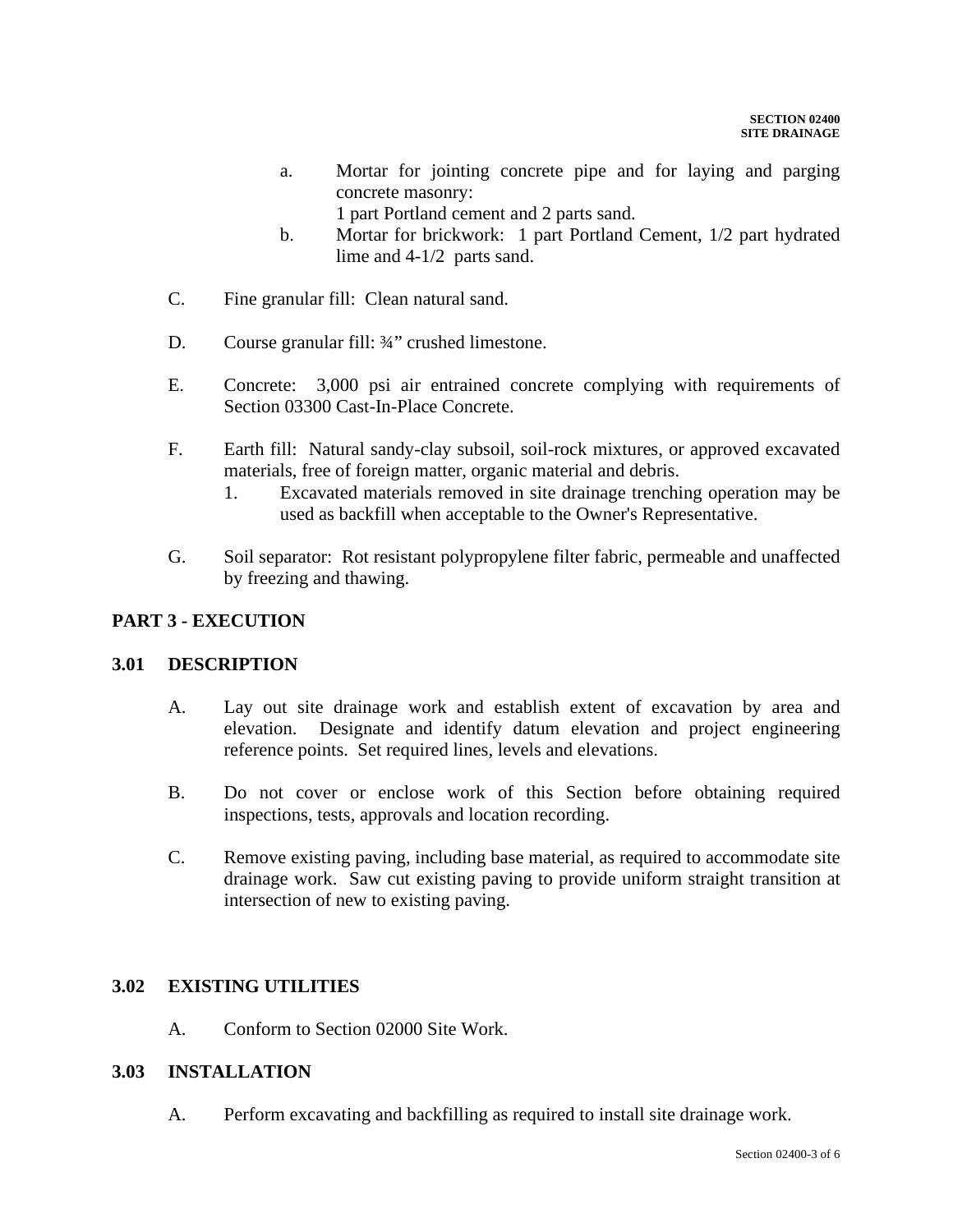- B. Provide trench wall support and pumping of surface and ground water as required to provide suitable conditions.
- C. Excavate trenches to accommodate indicated bedding conditions and material. Trim and shape trench bottoms to proper line and grade, free of irregularities. Remove unstable material and replace with compacted fill.
- D. Install site drainage system true to grade and alignment indicated.
	- 1. Provide necessary equipment for lowering pipe safely into trenches. Handle pipe and accessories to prevent damage. Damaged materials replaced at Contractor's expense.
	- 2. Do not place pipe in water, nor when trench or weather is unsuitable for site drainage.
	- 3. Remove all dirt and foreign material from pipe before installation. Provide bulkheads as required to prevent entrance of dirt or water after installation.
	- 4. Lay and fit pipe sections to provide a smooth, uniform invert, with sealed joints and full bearing in bedding material. Provide continuous fall in flow direction.
	- 5. Excavate bell holes under each bell to ensure uniform bedding for all types of bell and spigot piping.
	- 6. Install pipe joint gaskets in accordance with manufacturer's instructions. Install concrete pipe in accordance with ACPA "Concrete Pipe Field Manual".
	- 7. Cut pipe ends entering structures flush with inner face of structures.
	- 8. Provide soil separator over granular backfill at perforated site drainage piping.
	- 9. Extend site drainage system to outfall indicated and make required connection.
	- 10. Obtain required inspections and perform testing prior to backfilling. Remove obstructions, replace damaged components and retest as required. Provide a satisfactory free flowing drainage system.
	- 11. Sub-drain pipe installation: Conform to AASHTO M252-851.
- E. Backfill trenches with an approved backfill material, free from large clods, stones and debris.
	- 1. Backfill trenches in 8" compacted layers until there is a cover of not less than 24" over piping. Place remaining backfill material in 12" compacted layers.
	- 2. Backfill evenly on both sides of piping for full depth. Provide thorough compaction of fill under pipe haunches.
	- 3. Provide granular backfill at all paved areas.
	- 4. Provide concrete encasement where indicated.
- F. Mechanically compact backfill. Water settling, puddling and jetting as a compaction method are not acceptable.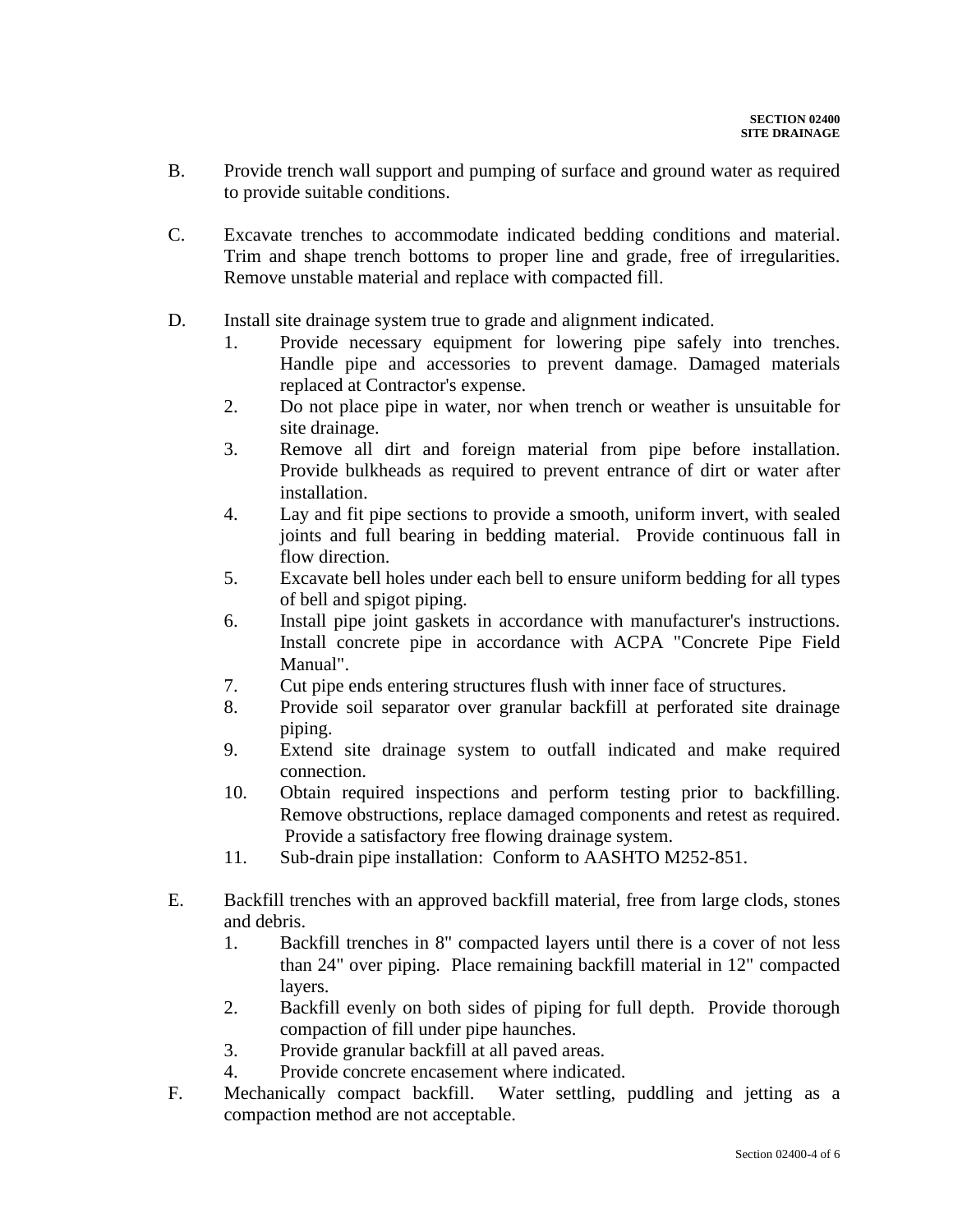- G. Fill, compact and restore to original level and condition all settlement.
- H. Replace paving, lawns and finished surfaces removed to accommodate the site drainage system, except where new surfaces are provided as part of the work.
- I. Construct trench drains, catch basins, manholes, inlets and other drainage structures as indicated.
	- 1. Install drainage structures on a sound cast-in-place or pre-cast segmented concrete base.
	- 2. Lay radial and batter concrete masonry with full mortar joints completely filled with Portland cement mortar. Strike joints flush with surface of concrete masonry.
	- 3. Horizontal joints shall not exceed 1/2". Vertical joints shall not exceed 1/4" on their interior surface.
	- 4. Provide headers where required to adjust frames to grade, breaking joints between courses.
	- 5. Parge inside and outside face of masonry structure walls with 1/4" mortar.
	- 6. Construct flow channels with concrete or brick conforming to the inside diameter of connecting lines. Make changes in grade gradually and make changes in line with true curves.
	- 7. Set frames and covers to required grade and bed in place with mortar.
	- 8. Cold weather protection: Provide all necessary means for heating concrete, masonry materials and mortar to protect concrete and masonry work during and after installation from damaged by frost and freezing.
	- 9. Perform no work when the temperature is below 25 degrees F. (ambient).

#### **3.04 DISPOSAL OF WASTE MATERIALS**

A. Transport excess excavated materials, including rock, to designated disposal area on Owner's property. Stockpile or spread as directed. Remove from site and legally dispose of trash and debris.

#### **3.05 CLEANING**

- A. Maintain site drainage piping and structures in workable condition during construction operations.
- B. Flush site drainage system with water in sufficient volume to obtain free flow through each line. Remove all silt, trash and debris just prior to acceptance of work.
- C. Upon completion of site drainage work, remove tools and equipment. Provide site clear, clean, free of debris and suitable for site work operations.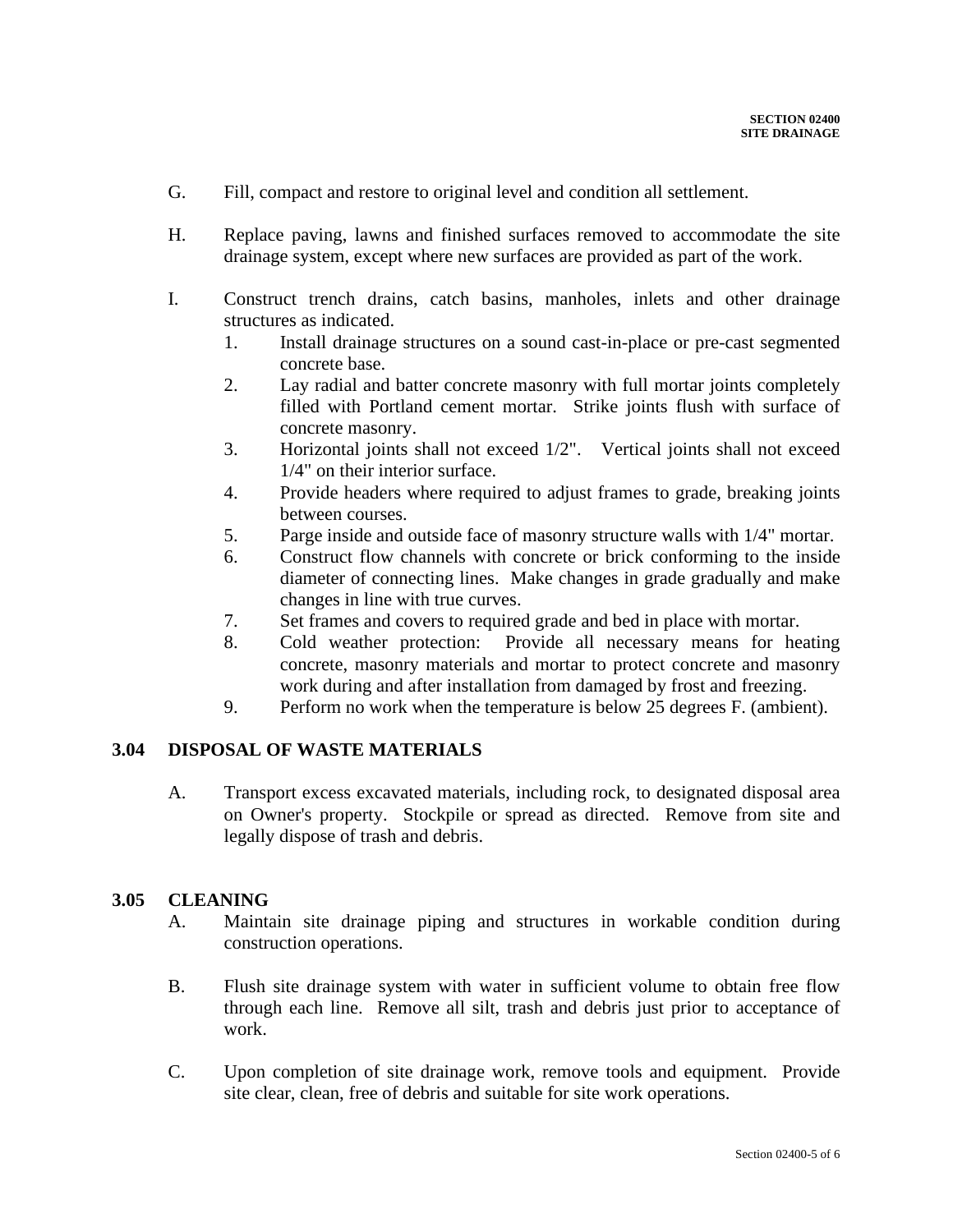**SECTION 02400 SITE DRAINAGE**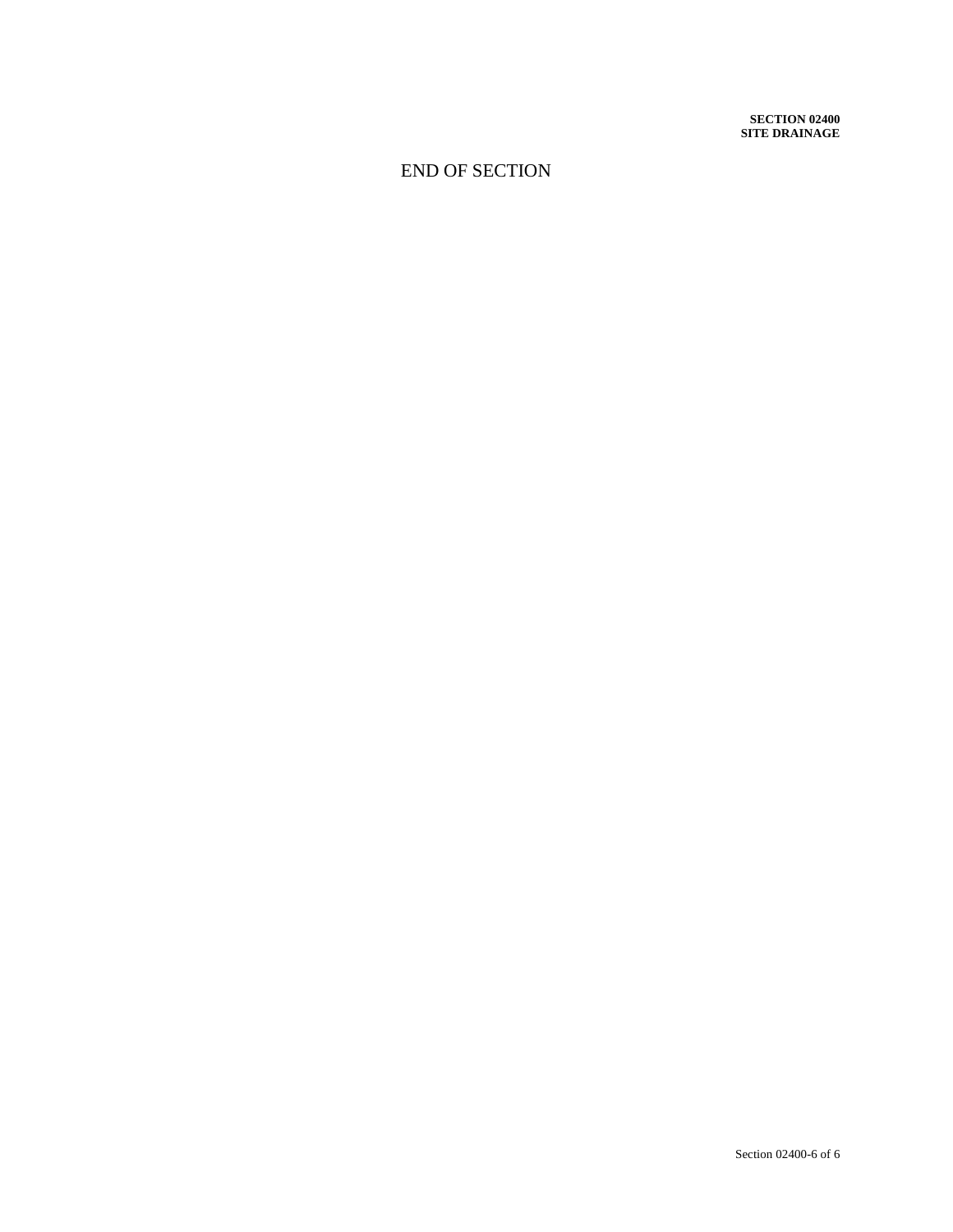## **SECTION 02445 VINYL COATED CHAIN LINK FENCING**

# **PART 1 – GENERAL**

#### **1.01 DESCRIPTION**

A. Work included: Provide Vinyl coated chain link fence system where shown on the drawings and as needed for a complete and proper installation.

#### **1.02 QUALITY ASSURANCE**

- A. Use adequate numbers of skilled workmen who are thoroughly trained and experienced in the necessary crafts and who are completely familiar with the specified requirements and the methods needed for proper performance of the work of this Section.
- B. ASTM A-120: Zinc Coating.
- C. ASTM A-123: Zinc Coated Forged Steel.
- D. ASTM F-567: Fence Installation.
- E. ASTM A-392: Class I PVC Coated Fabric.
- F. Polyester Powder:
	- 1. ASTM D-1734 Flexibility Mandrel Test.
	- 2. ASTM D-2794 Impact Resistance Test.
	- 3. ASTM B-117 Salt Spray Resistance Test.
	- 4. ASTM D-2247 Humidity Resistance Test.
	- 5. ASTM D-822 Weatherability Test.
	- 6. ASTM D-3363 Pencil Hardness Test.
	- 7. ASTM D-2454 Overbake Resistance Test.
	- 8. ASTM D-3359B Adhesion Crosshatching Test.
	- 9. Epoxy or hybrid paints are not acceptable due to poor weatherability characteristics.

## **1.03 SUBMITTALS**

- A. Comply with pertinent provision of Section 01340 Submittals.
- B. Product data: After the Contractor has received the Owner's Notice to Proceed, submit:
	- 1. Materials list of items proposed to be provided under this Section.
	- 2. Manufacturer's specifications and other data needed to prove compliance with the specified requirements.
	- 3. Shop drawings in sufficient detail to show fabrication, installation, anchorage and interface of the work of this Section with the work of adjacent trades.
	- 4. Manufacturer's recommended installation procedures which, when approved by the Owner's Representative, will become the basis for accepting or rejecting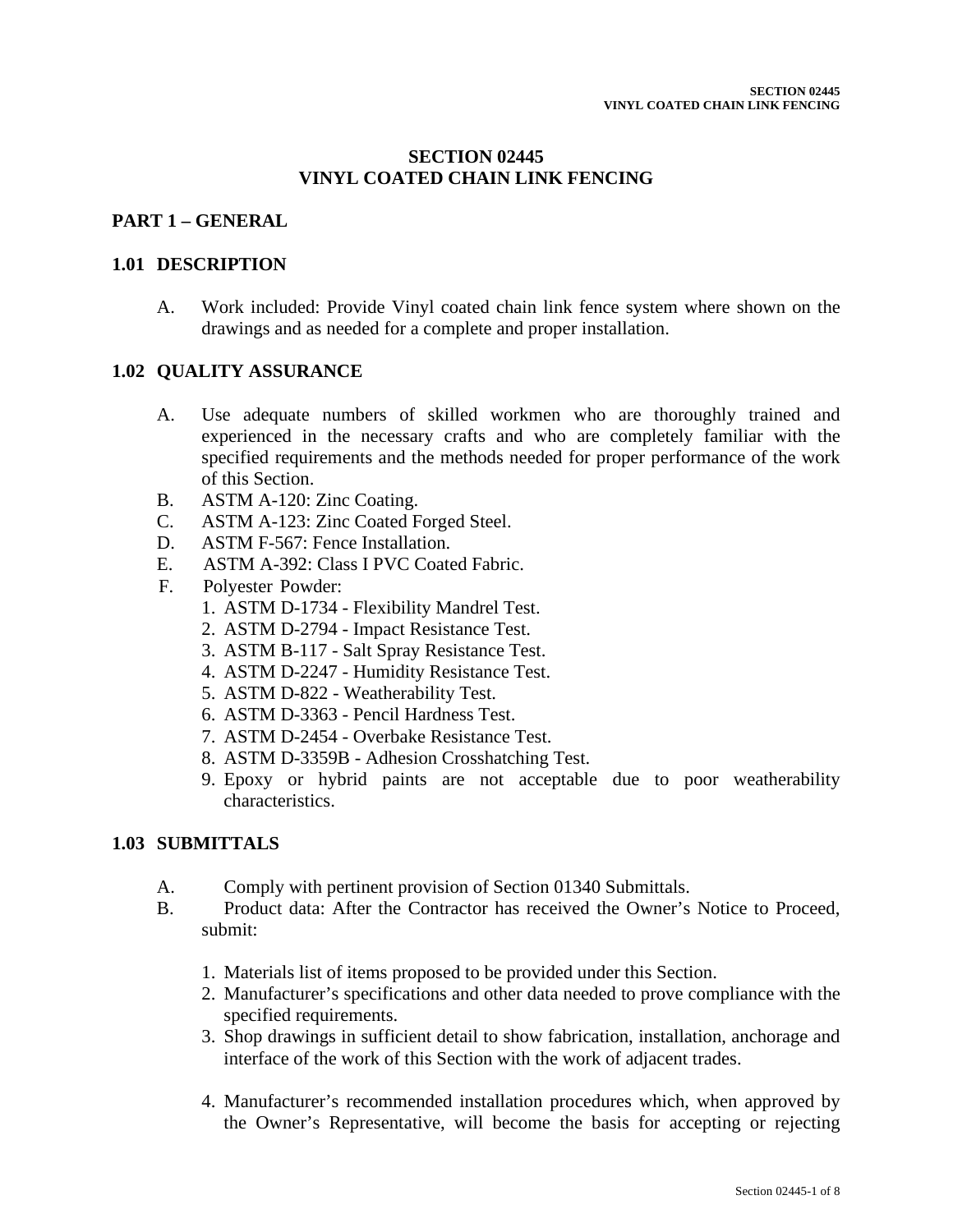actual installation procedures used on the work.

5. Sample of fabric, end, line, gate, frame posts (6" lengths marked as to size); fittings; hardware and accessories; one each.

#### **1.04 PRODUCT HANDLING**

A. Comply with pertinent provisions of Section 01640 Product Handling.

#### **1.05 WARRANTY**

A. Record manufacturer's 10 year warranty against rust or corrosion for fabric.

# **PART 2 – PRODUCTS**

## **2.01 DIMENSIONAL DATA**

- A. General:
	- 1. Pipe sizes indicated are commercial pipe sizes.
	- 2. Roll-formed section sizes indicated are the nominal outside dimensions.

# **2.02 GALVANIZING**

- A. On steel framework and appurtenances, provide galvanized finish with not less than the following weight of zinc per sq. ft.:
	- 1. Pipe: 1.8 oz., complying with ASTM A120.
	- 2. H-Sections and square tubing: 2.0 oz. complying with ASTM A123.
	- 3. Hardware and accessories: Comply with Table I of ASTM A153.
	- 4. Fabric: 1.2 oz. complying with Class I of ASTM A392.

## **2.03 FABRIC**

- A. Provide number 6 gage (9 gage wire 0.148" O.D. with Vinyl equals 6 gage) wires, vinyl clad, in accordance with ASTMF-668, Type 28, in 2" mesh where noted on drawings with top and bottom salvages knuckled.
- B. Provide fabric in one piece widths. Full height up to 12'-0".

## **2.04 POSTS, RAILS AND ASSOCIATED ITEMS**

- A. End, corner, slope and pull posts: Provide at least the following minimum sizes and weights with powder coated finish:
	- 1. Up to and including 6'-0" fabric height: 2.375" (2-1/2") OD, Schedule 40 Type I round pipe, 3.65 lbs. per lineal foot.
	- 2. Above 6'-0" to 10'-0" fabric height: 2.875" (3") OD, Schedule 40 Type I round pipe, 5.79 lbs per lineal foot.
	- 3. Above 10'-0" fabric height: 4.000" (4") OD, Schedule 40 Type I round pipe, 9.10 lbs per lineal foot.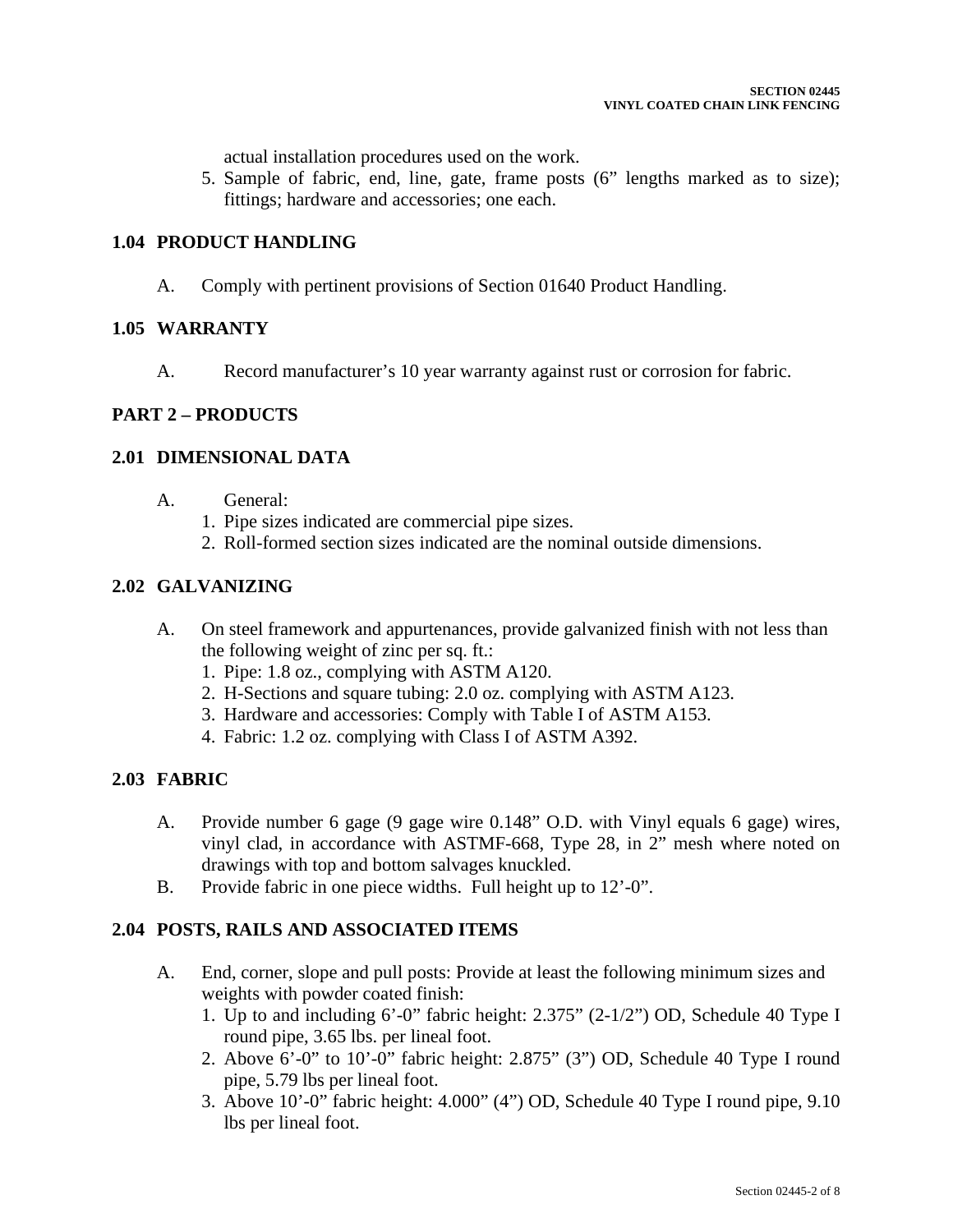- B. Line posts: Provide minimum sizes and weights as follows:
	- 1. Up to and including 6'-0" fabric height: 1.900" (2") OD, Schedule 40 Type I round pipe, 2.72 lbs. per lineal foot.
	- 2. Above 6'-0" to 10'-0" fabric height: 2.375" (2-1/2") OD, Schedule 40 Type I round pipe, 3.65 lbs per lineal foot.
	- 3. Above 10'-0" fabric height: 2.875" (3") OD, Schedule 40 Type I round pipe, 5.79 lbs. per lineal foot.
- C. Gate Posts: Provide gate posts for supporting single gate leaf, or one leaf of a double gate installation, for nominal gate widths as follows:
	- 1. For 6' wide or less: Use 2.875" (3") OD, Schedule 40 Type I round pipe, 5.79 lbs. per lineal foot.
	- 2. Over 6 feet wide and up to 13 feet wide: Use 4.000" (4") OD, Schedule 40 Type I round pipe, 9. 10 lbs. per lineal foot.
	- 3. Over 13 feet wide and up to 18 feet wide: Use 6.625" OD, Schedule 40 Type I round pipe, 8.92 lbs per lineal foot.
	- 4. Over 18 feet wide: Use 8.625" OD, Schedule 40 Type I round pipe, 28.55 lbs per lineal foot.
- D. Top Rails:
	- 1. Use 1.660" OD, Schedule 40 Type I round pipe, 2.27 lbs. per lineal foot.
	- 2. Provide in manufacturer's longest lengths, with expansion type couplings approximately 6" long for each joint.
	- 3. Provide means for attaching top rail securely to each gate, pull, slope, line and endpost.
- E. Post Brace Assemblies:
	- 1. Provide at end and gate posts, and at both sides of comer, slope and pull posts with the horizontal brace located at mid-height of the fabric.
	- 2. Use 1.660" OD pipe 2.27 lbs. per lineal ft. for horizontal brace.
	- 3. Use 3/8" diameter rod with turnbuckle for diagonal truss.
- F. Tension wire: Provide number 7 gage coiled spring wire at bottom of fabric.
- G. Post Tops:
	- 1. Provide steel, wrought iron or malleable iron designed as weathertight closurecap.
	- 2. Provide one cap for each post.
	- 3. Provide caps with openings to permit through passage of top rail.
- H. Stretcher Bars:
	- 1. Provide one-piece lengths equal to full height of fabric, with a minimum crosssection of  $3/16$ " x  $\frac{3}{4}$ ".
	- 2. Provide one stretcher bar for each gate and end post and two for each corner, slope and pull post except where fabric is woven integrally into the post.
- I.Stretcher Bar Bands:
	- 1. Provide steel, wrought iron or malleable iron, spaced not over 15" on centers, to secure stretcher bars to end, comer, pull, slope and gate posts.
	- 2. Bands may be used also with special fittings for secure end, corner, pull, slope and gate posts.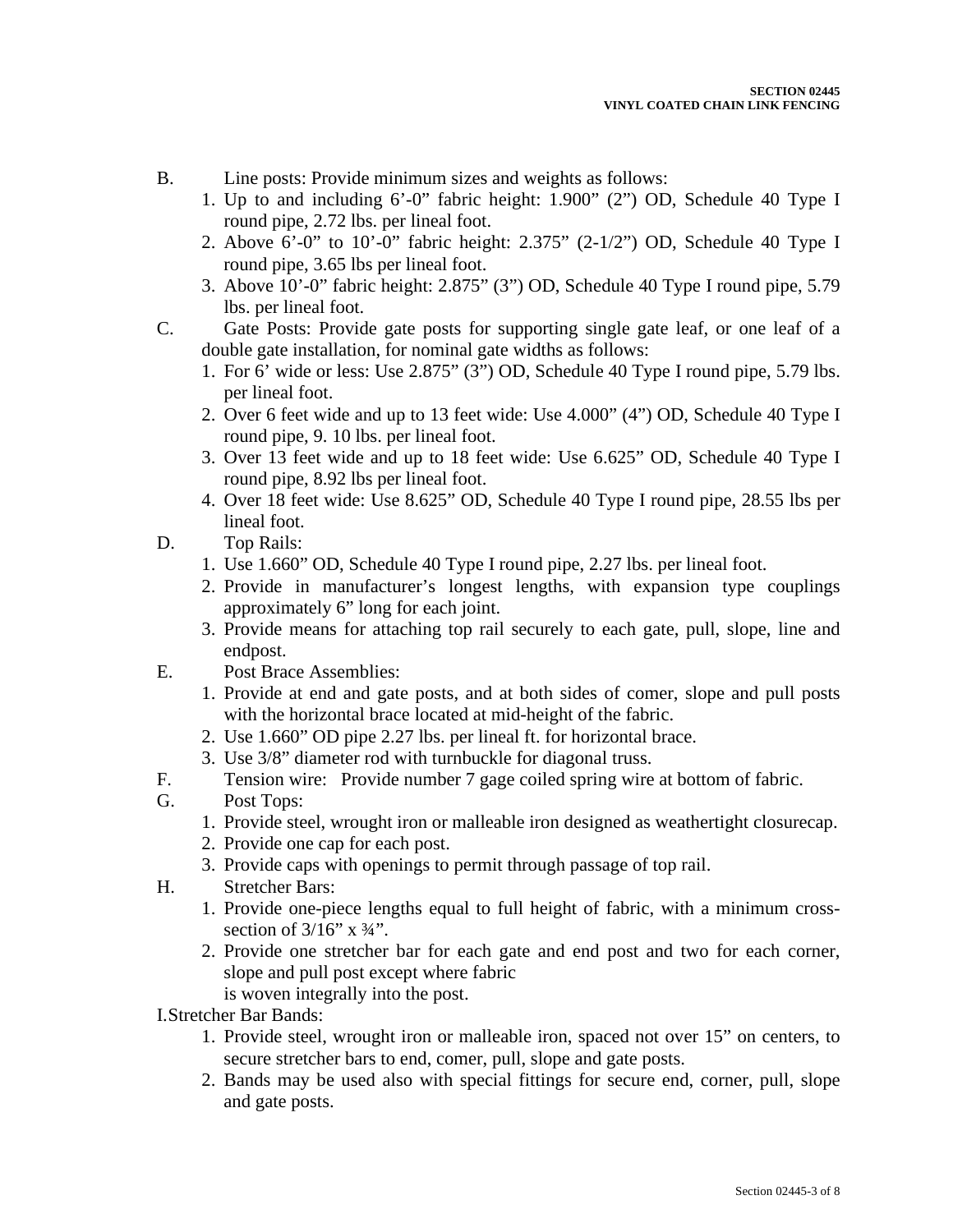# **2.05 GATES**

#### A. General:

- 1. Fabricate gate perimeter frames of tubular or pipe members.
- 2. Provide additional horizontal and vertical members to assure proper operation of the gate, and for attachment of fabric, hardware and accessories.
- 3. Space so frame members are not more than 8 feet apart.
- 4. Fabricate gate frames from:
	- a. 6' to 10' H x 8' W or less, 1.90" (2") OD, Schedule 40 Type I round pipe, 2.72 lbs. per linear foot.
- 5*.* All materials shall have powder coated finish.
- B. Fabrication:
	- 1. Assemble gate frames by welding with special malleable or pressed steel fittings and rivets for rigid connections.
	- 2. Use same fabric as used in the fence.
	- 3. Install fabric with stretcher bars at vertical edges as a minimum.
	- 4. Attach stretchers to gate frame at not more than 15" on centers.
	- 5. Attach hardware with rivets or by other means which will provide security against removal and breakage.
	- 6. Provide diagonal cross-bracing consisting of 3/8" diameter adjustable length truss rods on gates where required to provide frame rigidity without sag or twist.
- C. Gate Hardware:
	- 1. Hinges:
		- a. Pressed or forged steel or malleable iron to suite the gate size; non-lift-off type, offset to permit 180 degree opening.
		- b. Provide 1-1/2 pair of hinges for each leaf over 6 feet in nominal height.
	- 2. Latches:
		- a. Provide heavy duty commercial grade forked type or plunger-bar type to permit operation from either side of the gate.
		- b. Provide padlock eye as integral part of latch.
	- 3. Keeper:
		- a. Provide keeper for vehicle gates, which automatically engages the gate leaf and holds it in the open position until manually released.
	- 4. Double Gates:
		- a. Provide gate stops for double gates consisting of mushroom or flushplate,with anchors.
		- b. Set in concrete to engage the center drop rod or plunger bar.
		- c. Provide heavy duty commercial grade locking device and padlock eyes as an integral part of the latch, requiring one padlock for locking both gate leaves.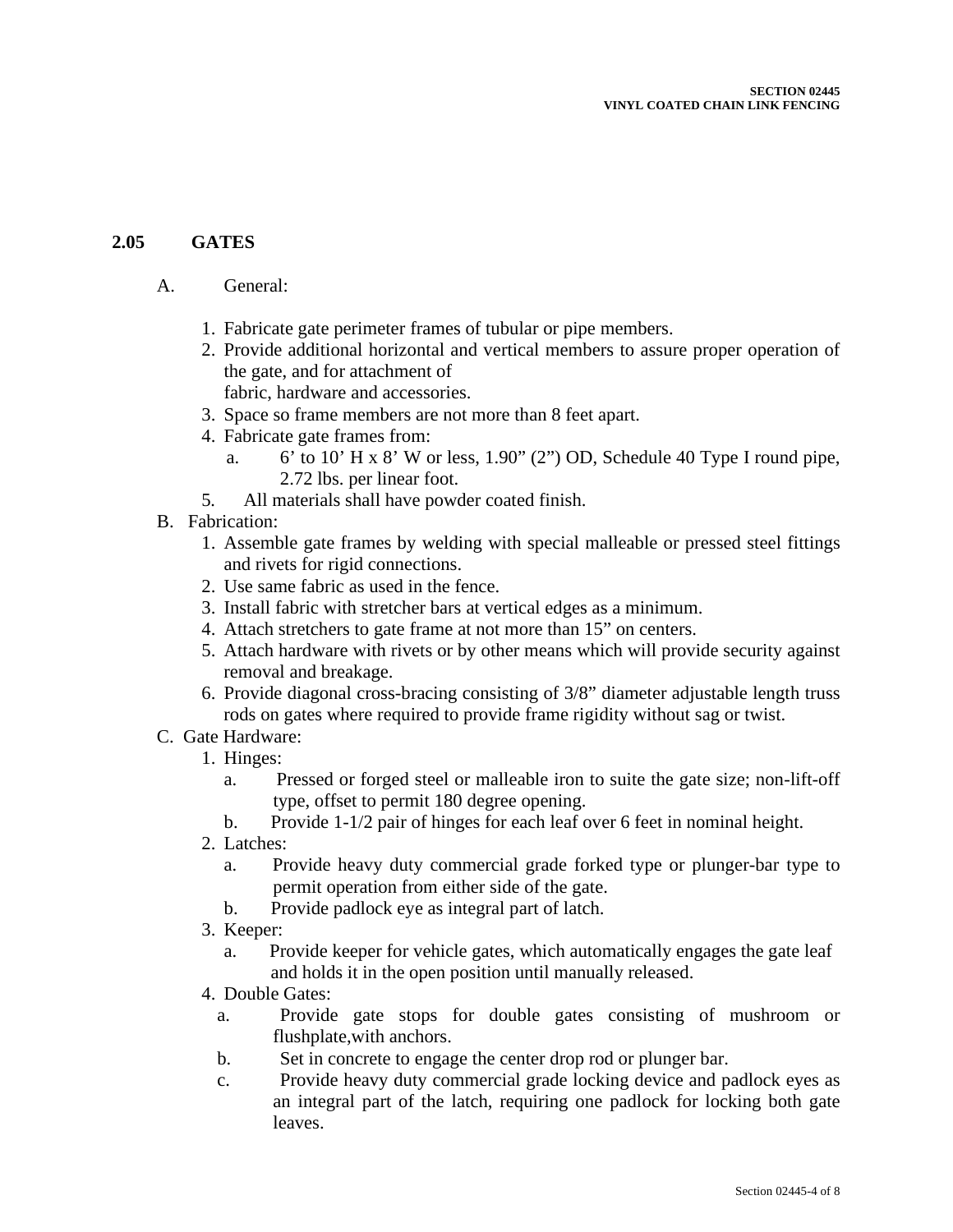- 5*.* Rollers and Tracks:
	- a. Roller and assembly shall have a 250 lb. rating per assembly.
	- b. Three assemblies for overhead sliding gate.

# **2.06 MISCELLANEOUS MATERIALS**

- A. Wire Ties:
	- 1. For tying fabric to line posts, use number 9 gage wire ties spaced 12" on centers.
	- 2. For tying fabric to rails and braces, use number 9 gage wire ties spaced 24" on centers.
	- 3. For tying fabric to tension wire, use number I I gage hog rings spaced 24" on centers.
	- 4. Manufacturer's standard wire ties will be acceptable if of equal strength and durability.
- B. Concrete: Comply with provisions of Section 03300 for 3000 psi concrete footings.

# **2.07 ACCESSORIES**

- A. Tubular post tops: Weather tight closure caps, I top for each post. Provide tops with openings to accommodate top rails. Finish matching framework finish.
- B. Sleeves, stretcher bars, stretcher bar bands, clips, ties, rail ends, fasteners, fittings and accessories: Provide manufacturer's standard complying with CLMI specifications. Finish matching framework finish.

## **2.08 WIRE COATING**

A. Thermally fused and bonded plasticized polyvinyl chloride (PVC) with low temperature plasticizers. No filters, extenders or extraneous matter, other than the necessary stabilizers and pigments.

# **2.09 POWDER COATING**

- A. All polyesters equal to topcoat PE50000 series by Armstrong Products Company.
	- 1. Coating electrostatically sprayed with a film thickness of one to five mils with average of two mils.
	- 2. All coated parts to be cured at a temperature of 400 degrees F for ten minutes.
	- 3. Owner shall approve coating company and inspect parts before shipping.

# **PART 3 - EXECUTION**

## **3.01 SURFACE CONDITIONS**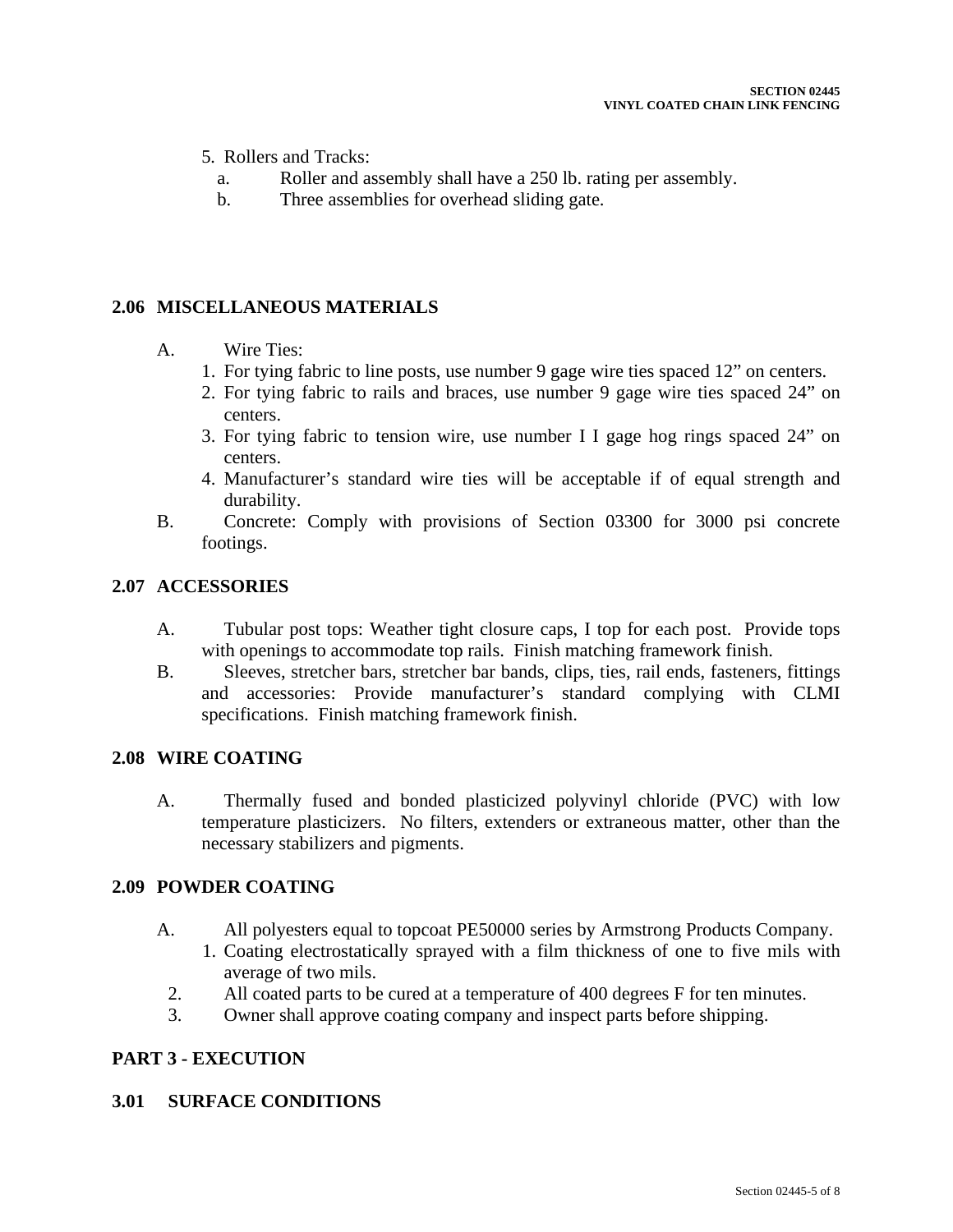A. Examine the areas and conditions under which work of this Section will be performed. Correct conditions detrimental to timely and proper completion of the work. Do not proceed until unsatisfactory conditions are corrected.

# **3.02 INSTALLATION**

- A. General:
- 1. Install posts at a maximum spacing of 10 feet on centers.
	- 2. Install corner or slope posts where changes in line or grade exceed a 30 degree deflection.
- B. Excavating:
	- 1. Drill holes for post footings in firm, undisturbed or compacted soil, strictly adhering to the dimensions and spacing shown.
	- 2. Post hole dimensions:
		- a. Provide 30" deep by 8" diameter foundations for line posts for 6 foot fabric height and less.
		- b. Provide 36" deep by 8" diameter foundations for line posts for fabric heights exceeding 6 feet.
		- c. Provide 36" deep by 12" diameter foundations for all other posts.
	- 3. Spread soil from excavations uniformly adjacent to the fence line, or on adjacent areas of the site if so directed.
	- 4. When solid rock is encountered near the surface, drill into rock at least 12" for line posts and at least 18" for end, pull, gate and corner posts. Drill hole at least 1" greater diameter than the largest dimension of the post to be placed.
	- 5. If solid rock is below soil overburden, drill to full depth required, except penetration into rock need not exceed minimum depths specified above.
- C. Setting Posts:
	- 1. Remove loose and foreign materials from sides and bottoms of holes and moisten soil prior to placing concrete.
	- 2. Center and align posts in holes.
	- 3. Place concrete around posts in a continuous pour and vibrate or tamp for consolidation.
	- 4. Check each post for vertical and top alignment and hold in position during placement and finishing operations.
	- 5. Trowel tops of footings and slope or dome to direct water away from posts.
	- 6. Extend footings for gate posts to the underside or bottom hinge.
	- 7. Set keeps, stops, sleeves and other accessories into concrete as required.
	- 8. Keep exposed concrete surfaces moist for at least seven days after placement, or cure with membrane curing material or other curing method approved by the Owner's Representative.
	- 9. Grout-in those posts which are set into sleeved holes, concrete constructions, or rock excavations, using non cement grout or other grouting material approved by the Owner's Representative.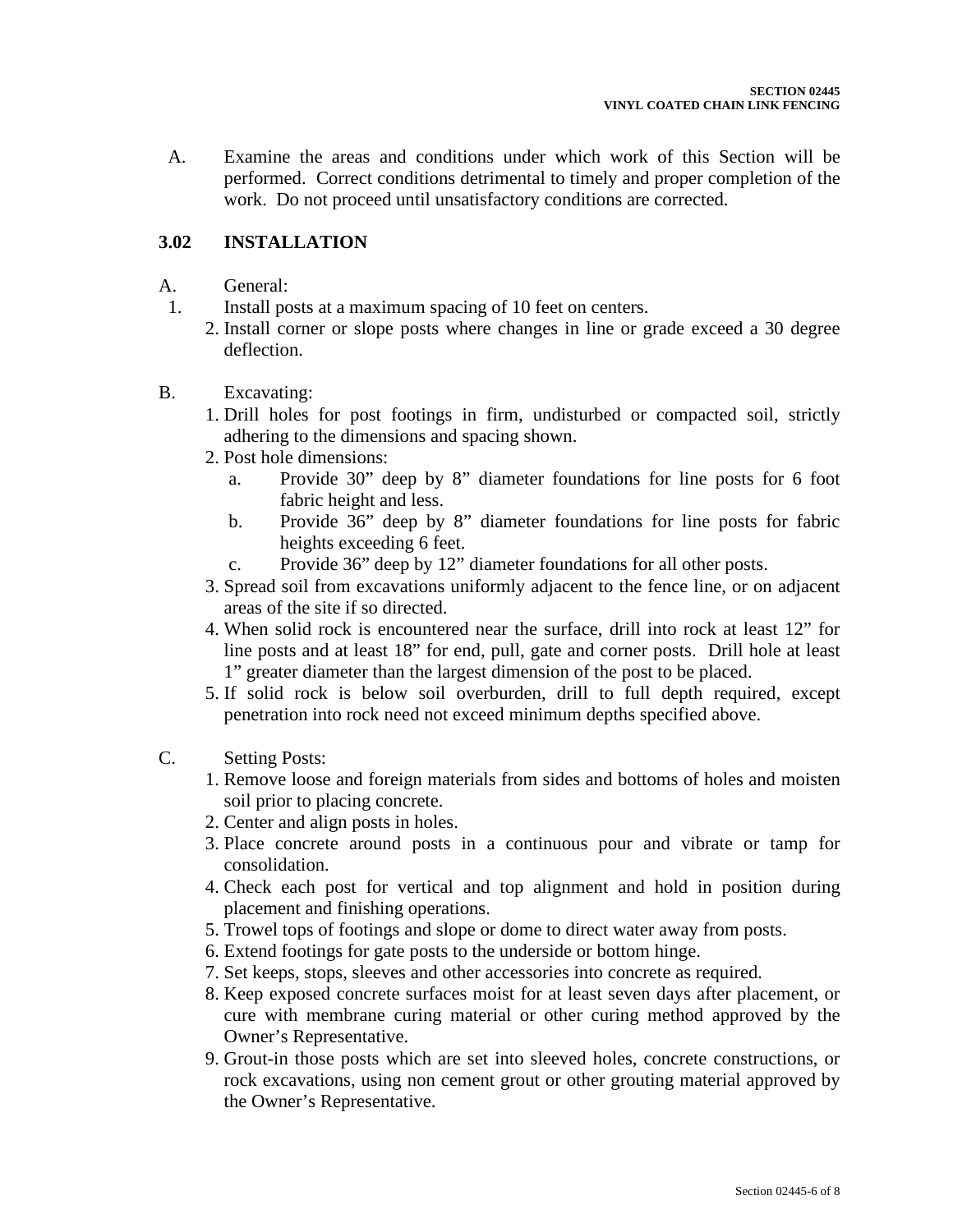- D. Concrete Strength:
	- 1. Allow concrete to attain at least 75% of its minimum 28-day strength before rails, tension wires and/or fabric is installed.
	- 2. Do not, in any case, install such items in less than seven days after placement of concrete.
	- 3. Do not stretch and tension fabric and wire, and do not hang gates, until concrete has attained its full design strength.
- E. Rails and Bracing:
- 1. Install fence with a top rail and bottom tension wire.
	- 2. Install fence with a top rail and bottom on fence as specified on drawings.
	- 3. Install top rails continuously through post caps or extending to radius for curved runs.
	- 4. Provide expansion couplings as recommended by the fencing manufacturer.
	- 5. Provide bracing to the midpoint of the nearest line post or posts at all end, corner, slope, pull and gate posts.
		- 6. Install tension wires parallel to the line of fabric by weaving through the fabric, and tying to each post with not less than number 7 gage galvanized wire, or by securing the wire to the fabric.
- 7. Weld all posts, rails and braces at heights over 10'-0".
- F. Installing Fabric:
	- 1. Leave approximately ½" between finish grade and bottom selvage.
	- 2. Excavate high points in the ground to clear the bottom of the fence.
	- 3. Place and compact fill to within 1" of the bottom of the fabric in depressions.
	- 4. Pull fabric taut and tie to posts, rails and tension wires.
	- 5. Install fabric on the activity (court) side of fence and anchor to framework so that the fabric remains in tension after pulling force is removed.
	- 6. Install stretcher bars by threading through or clamping to fabric on 4" centers and secure to post with metal bands spaced 15" on centers.
	- 7. Note: All sports fields or courts fabric shall be installed on the activity side.
- G. Installing Gates:
	- 1. Install gates plumb, level and secure for full opening without interference.
	- 2. Install ground-set items in concrete for anchorage in accordance with the fence manufacturer's recommendations as approved by the Owner's Representative.
	- 3. Lubricate and adjust the hardware for smooth operation.
	- 4. Provide stops for overhead track type gates.
	- 5. Maximum gate height of 7' in 10' and higher fencing.
- H. Miscellaneous:
	- 1. Use U-shaped tie wires, conforming to diameter of pipe to which attached, clasping pipe and fabric firmly with ends twisted at least two full turns.
	- 2. Bend ends of wire to minimize hazards to persons and clothing.
	- 3. Fasteners: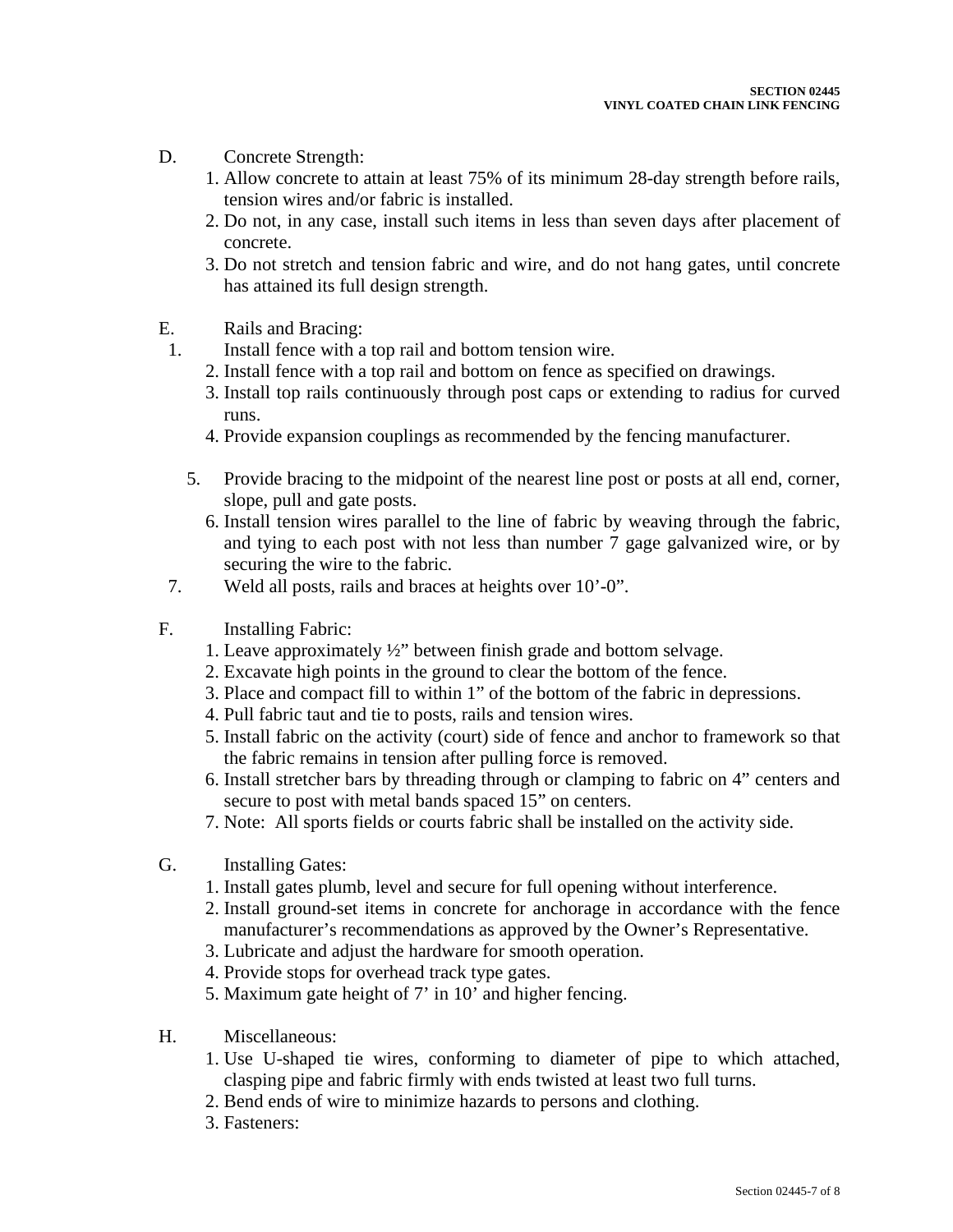- a. Install nuts for tension band and hardware bolts on side of fence opposite fabric side.
- b. Peen the ends of bolts to prevent removal of nuts.
- 4. Repair coatings damaged in the shop or field erection, using a hot-applied repair compound applied in accordance with its manufacturer's recommendations as approved by Owner's Representative.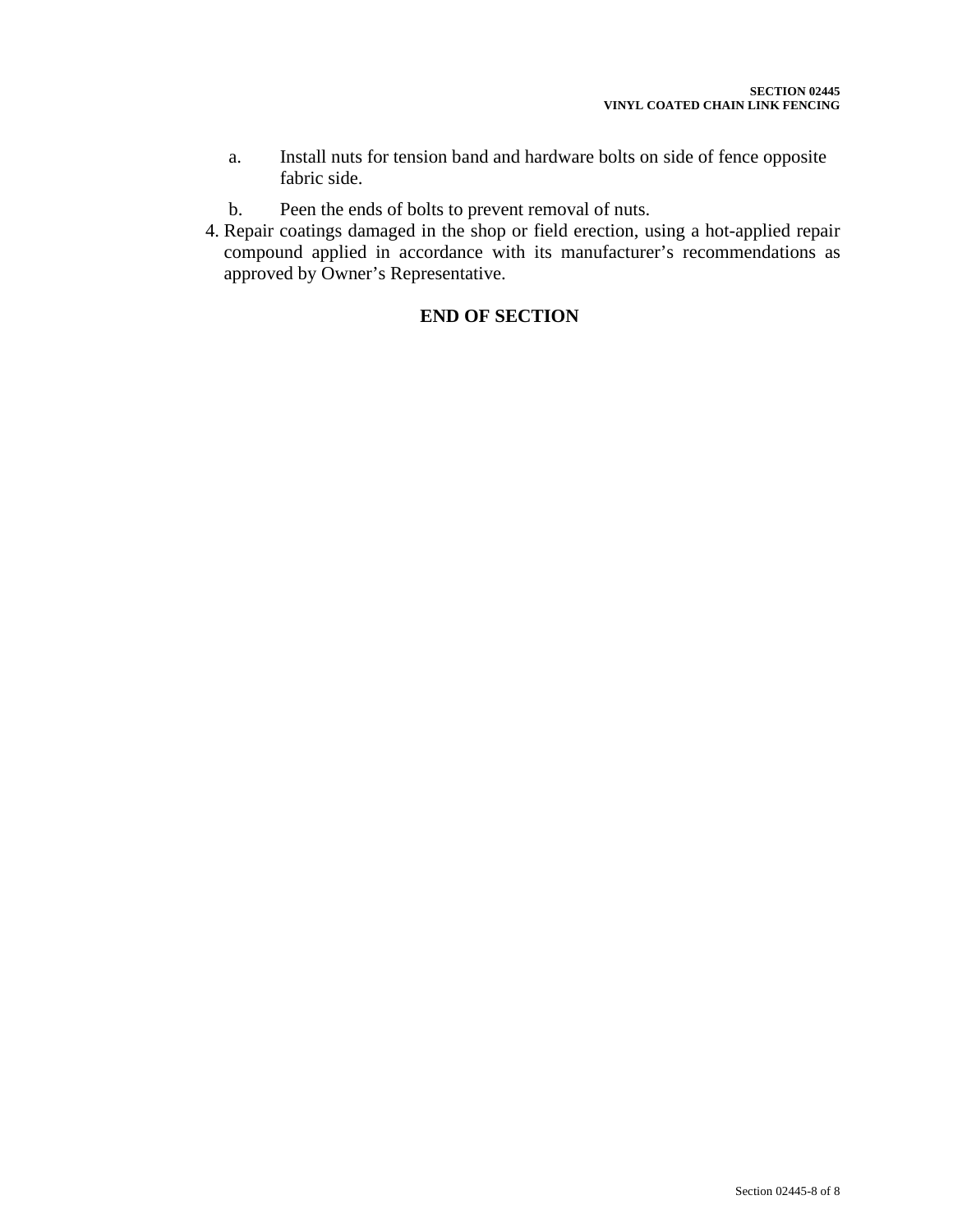#### **LANDSCAPE IRRIGATION**

#### PART 1 – GENERAL

#### 1.1 GENERAL REQUIREMENTS

- A. Drawings and general provisions of the Contract, including General and Supplementary Conditions and Division 1 Specifications, apply to this Section.
- B. Coordinate work of this Section with other underground utilities and with trades responsible for their installation. Refer to respective Drawings pertaining to other work.
- C. All references in this Section to "Contractor" and/or "Irrigation Contractor" shall mean "Landscape Contractor or Irrigation Contractor".
- D. Carefully examine all of the Contract Documents for requirements that affect the Work of this Section.

#### 1.2 WORK DESCRIPTION

- A. The work under this Section consists of furnishing adequate numbers of skilled workmen who are thoroughly trained and experienced and installing all materials, equipment and services required to complete and provide a fully operational, automatic landscape irrigation system for the turf and landscape areas depicted on the final approved landscape plans.
- B. The system shall automatically irrigate, using spray or rotary sprinklers as needed, on all turf areas as indicated on the landscape plan and as directed by the Owner. The system shall automatically irrigate, using spray sprinklers and/or drip irrigation, all landscape areas as indicated on the landscape plan and as directed by the **Owner** 
	- 1. The primary source of irrigation water is an adjacent lake with a submersible turbine pump station.
	- 2. The control system at a location determined by the Owner. Training, programming and start-up of control system shall be by a trained professional.
	- 3. Trench excavation, back filling and bedding materials, together with the testing and proper scheduling of the completed installation shall be included as part of this scope of work.
	- 4. The work shall be constructed and finished in every respect in a good, workmanlike and substantial manner, to the full intent and meaning of the Specifications. All parts necessary for the proper and complete execution of the work, whether the same may have been specifically mentioned or not, shall be done or furnished in a manner corresponding with the rest of the work as if the same were specifically herein described.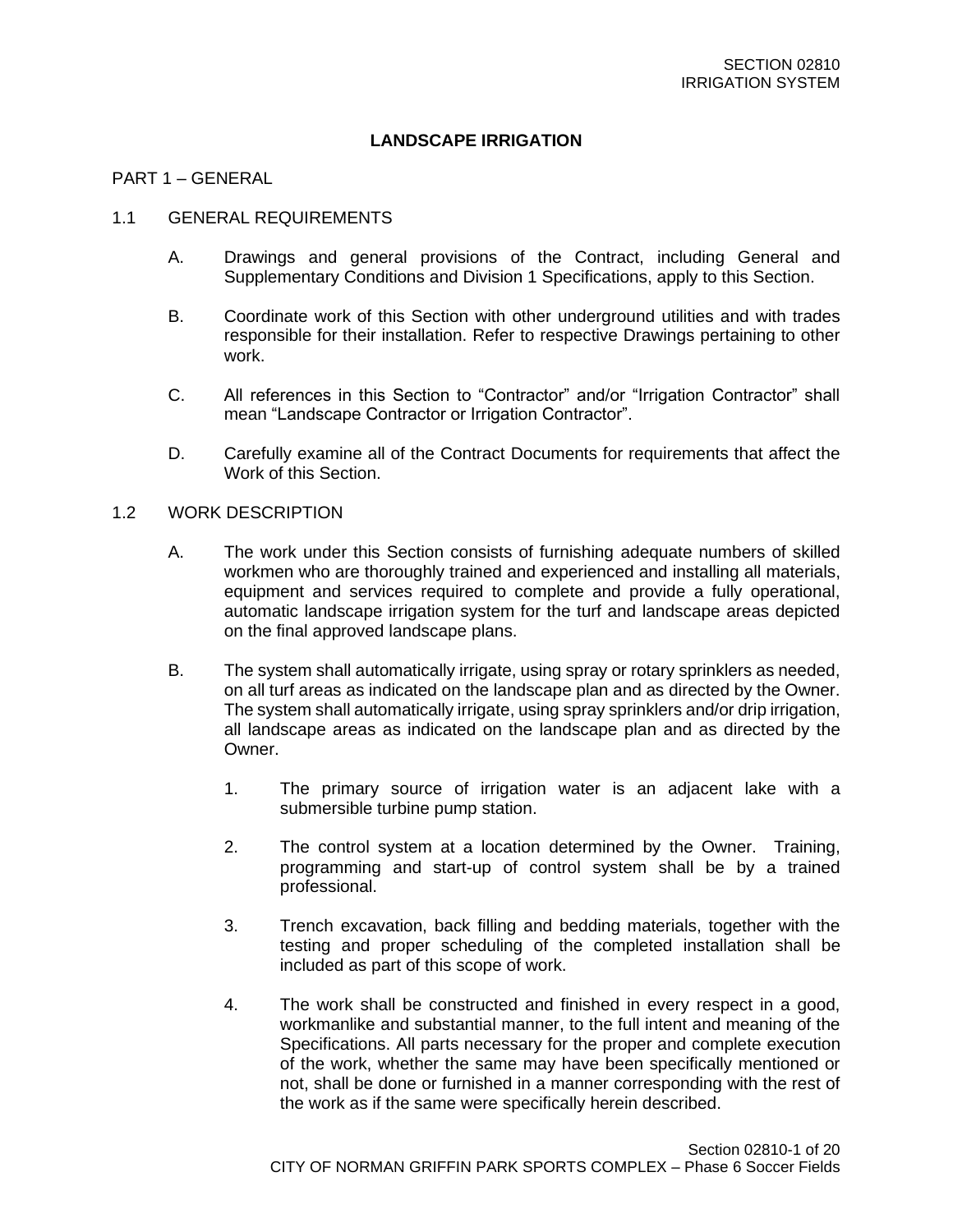- 5. Record Drawing (As-built) as well as generation of the Operating & Maintenance Manual in accordance to these specifications shall also be included in this work.
- C. At the completion of work, contractor shall perform and successfully complete the tests as outlined in Section 3.13 "SYSTEM TESTING, START-UP AND ADJUSTMENT"

#### 1.3 PERMITS AND INSPECTIONS

- A. The work under this Section shall comply with all ordinances and regulations of authorities having jurisdiction.
- B. Obtain and pay for all permits to any agency having jurisdiction over the work required for the execution of this Section.
- C. Furnish copies of Permits and Approval Notices to the Owner's Representative before requesting final payment.
- D. The Contractor shall include in their bid any charges by the Water Department, Utility Company, or other authorities for work done by them and charged to the Contractor.
- 1.4 SUBMITTALS
	- A. General: Submit each item in this Article according to the Conditions of the Contract and Division Specification Sections.
	- B. The Contractor shall provide copies of product specification sheets on all proposed equipment to be installed to the Owner's Representative for approval prior to the start of work, in accordance with the parameters of Division-1. Work on the irrigation system may not commence until product sheets are submitted and approved. Submittals shall be highlighted to show proper model, nozzles, sizes, flows, etc. Submittals not properly highlighted or marked up will be rejected. As a minimum, the following equipment shall be included in the submittal:
		- 1. Main Line Pipe
		- 2. Lateral Line Pipe
		- 3. Schedule 40 and Schedule 80 Fittings and Nipples
		- 4. Swing Joints Assemblies
		- 5. Ductile Iron Fittings
		- 6. Manual Valves: Main Line Isolation and Control Valve Isolation and Manual Control Valves
		- 7. Automatic Electric Control Valves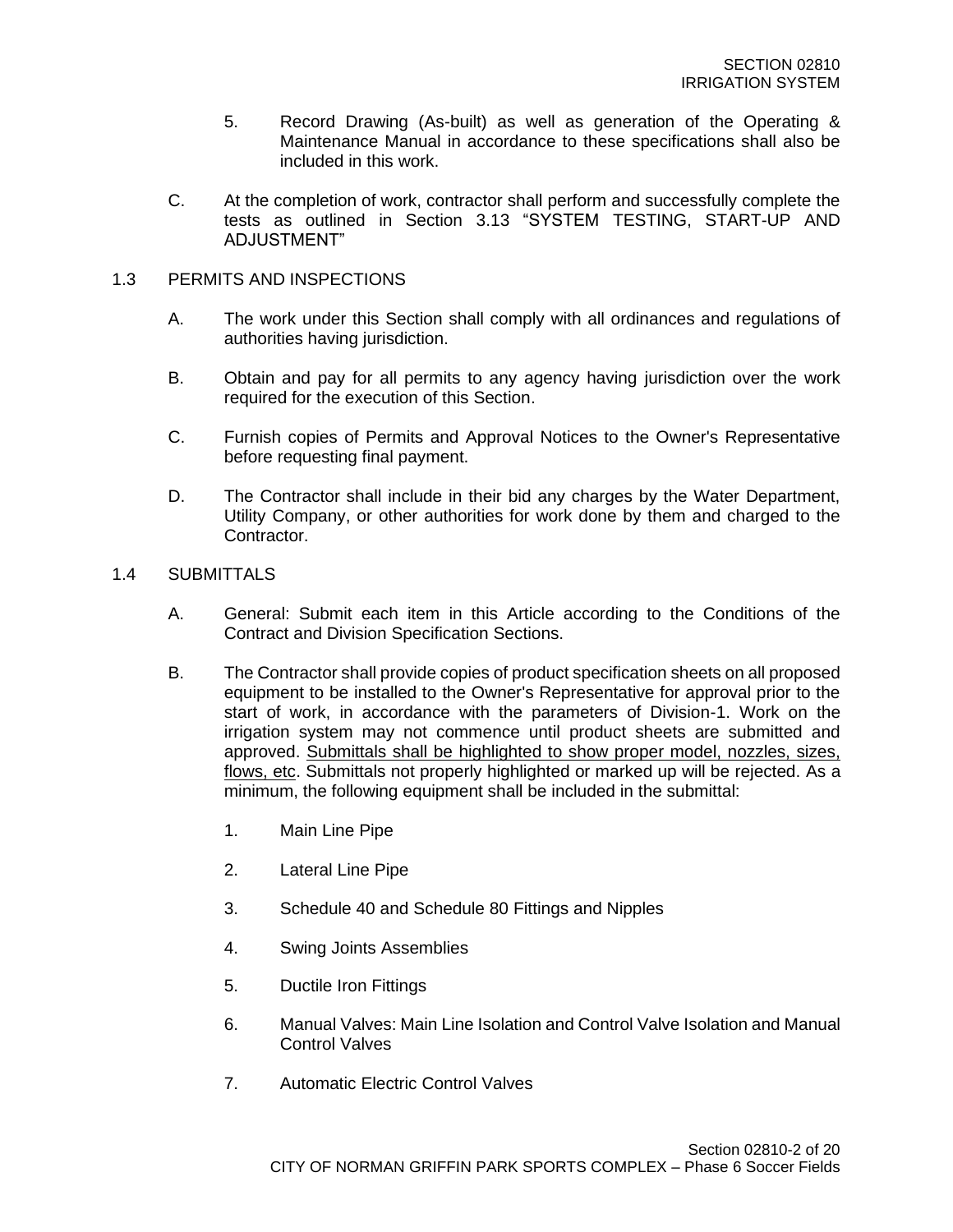- 8. Freeze-less Yard Hydrant and Keys
- 9. Valve Boxes and Enclosures Including Extensions and Extension Material
- 10. Control Wire and Waterproof Connectors
- 11. Sprinkler Heads and Nozzles
- 12. Irrigation Controller and Enclosures
- 13. Electrical Conduit Metal and PVC
- 14. Round River Rock for Valve Sumps in the Enclosures
- 15. Solvent Cements and Cleaner/Primers
- 16. Miscellaneous Materials

### 1.5 QUALITY ASSURANCE

- A. Irrigation Contractor: A firm which has at least five (5) years of experience in work of the type and size required by this Section and which is acceptable to the Owner's Representative.
- B. References: The Installation Contractor must supply three references for work of this type and size with their bid including names, phone numbers and email addresses of contact person(s).
- C. Applicable requirements of accepted Standards and Codes shall apply to the Work of this Section and shall be so labeled or listed:
	- 1. American Society for Testing & Materials (ASTM)
	- 2. National Plumbing Code (NPC)
	- 3. National Electric Code (NEC)
	- 4. National Sanitary Foundation (NSF)
	- 5. American Society of Agricultural Engineers (ASAE)
	- 6. Underwriters Laboratories, Inc. (UL)
	- 7. Occupational Safety and Health Regulations (OSHA)
	- 8. American Society of Irrigation Consultants (ASIC)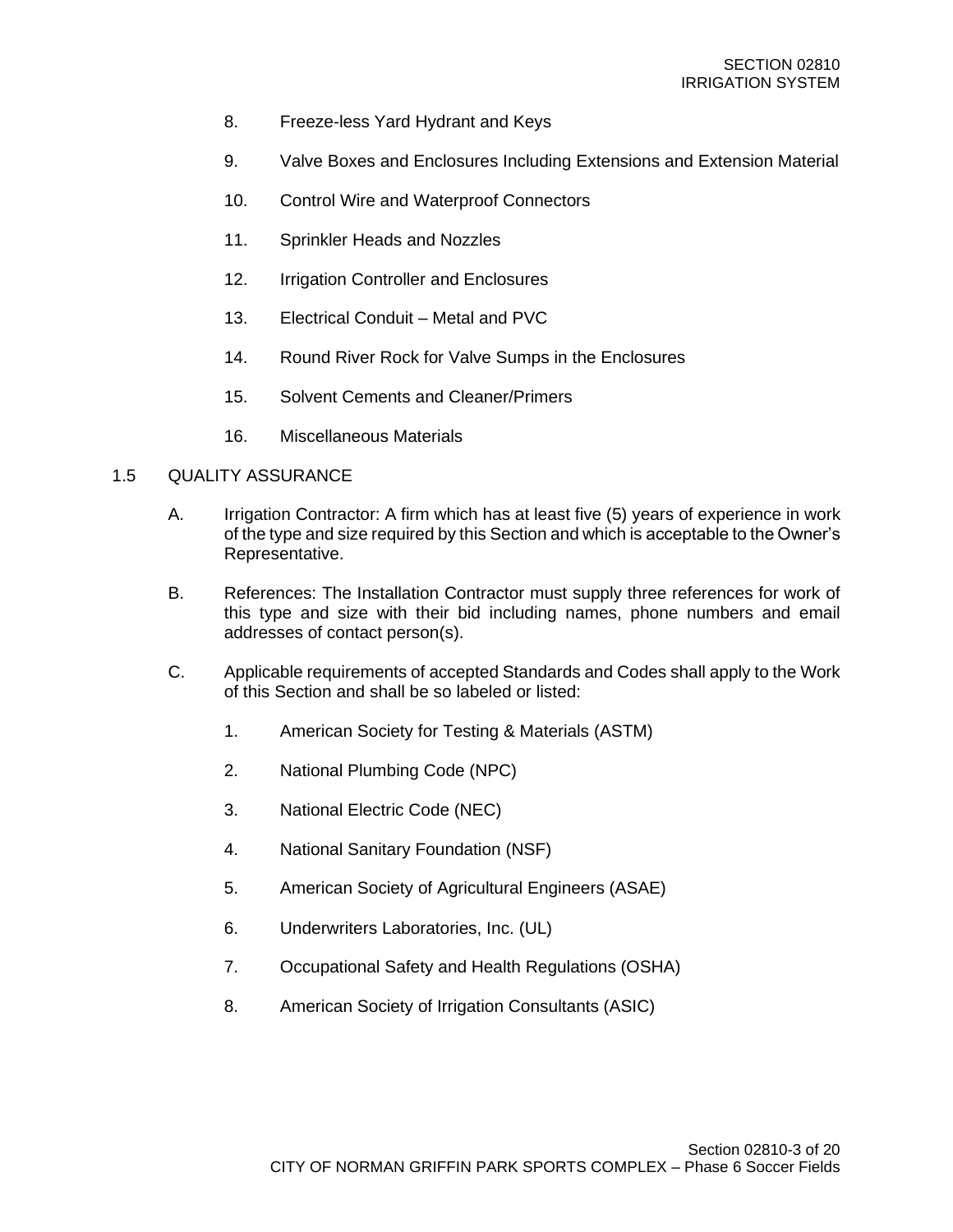#### 1.6 DELIVERY, STORAGE AND HANDLING

A. Store and handle all materials in compliance with manufacturer instructions and recommendations. Protect from all possible damage. Minimize on-site storage. Contractor is responsible for the security of all stored materials on site.

### 1.7 GUARANTEE

- A. The Contractor shall obtain in the Owner's name the standard written manufacturer's guarantee of all materials furnished under this Section where such guarantees are offered in the manufacturer's published product data. All these guarantees shall be in addition to, and not in lieu of, other liabilities that the Contractor may have by law.
- B. In addition to the manufacturers guarantees the Contractor shall warrant the entire irrigation system, both parts and labor for a period of one (1) year from the date of acceptance by the Owner.
- C. As part of the one-year warranty the Contractor shall perform the first year-end winterization and spring start-up for the irrigation system.
- D. Should any problems develop within the warranty period because of inferior or faulty materials or workmanship, they shall be corrected to the satisfaction of the Owner's Representative at no additional expense to the Owner.
- E. A written warranty showing date of completion and period of warranty shall be supplied upon completion of each segment of the project.

#### 1.8 COORDINATION

- A. The Contractor shall at all times coordinate his work closely with the Owner's Representative to avoid misunderstandings and to efficiently bring the project to completion. The Irrigation Contractor shall also coordinate their work with that of the electrical contractor, general contractor, plumbing contractor and landscape contractor. The Owner's Representative shall be notified as to the start of work, progression and completion, as well as any changes to the drawings before the change is made. The Contractor shall also coordinate his work with that of his subcontractors.
- B. The Contractor shall be held responsible for and shall pay for all damage to other work caused by his work, workmen or sub-contractors. Repairing of such damage shall be done by the Contractor who installed the work as directed by the Owner's Representative.

## 1.9 MAINTENANCE AND OPERATING INSTRUCTIONS

A. Contractor shall include in their Bid an allowance for two (2) hours of instruction of Owner and/or Owner's personnel upon completion of check/test/start-up/adjust operations by a competent operator (The Owner's Representative office shall be notified at least one (1) week in advance of system testing, start-up and adjustment.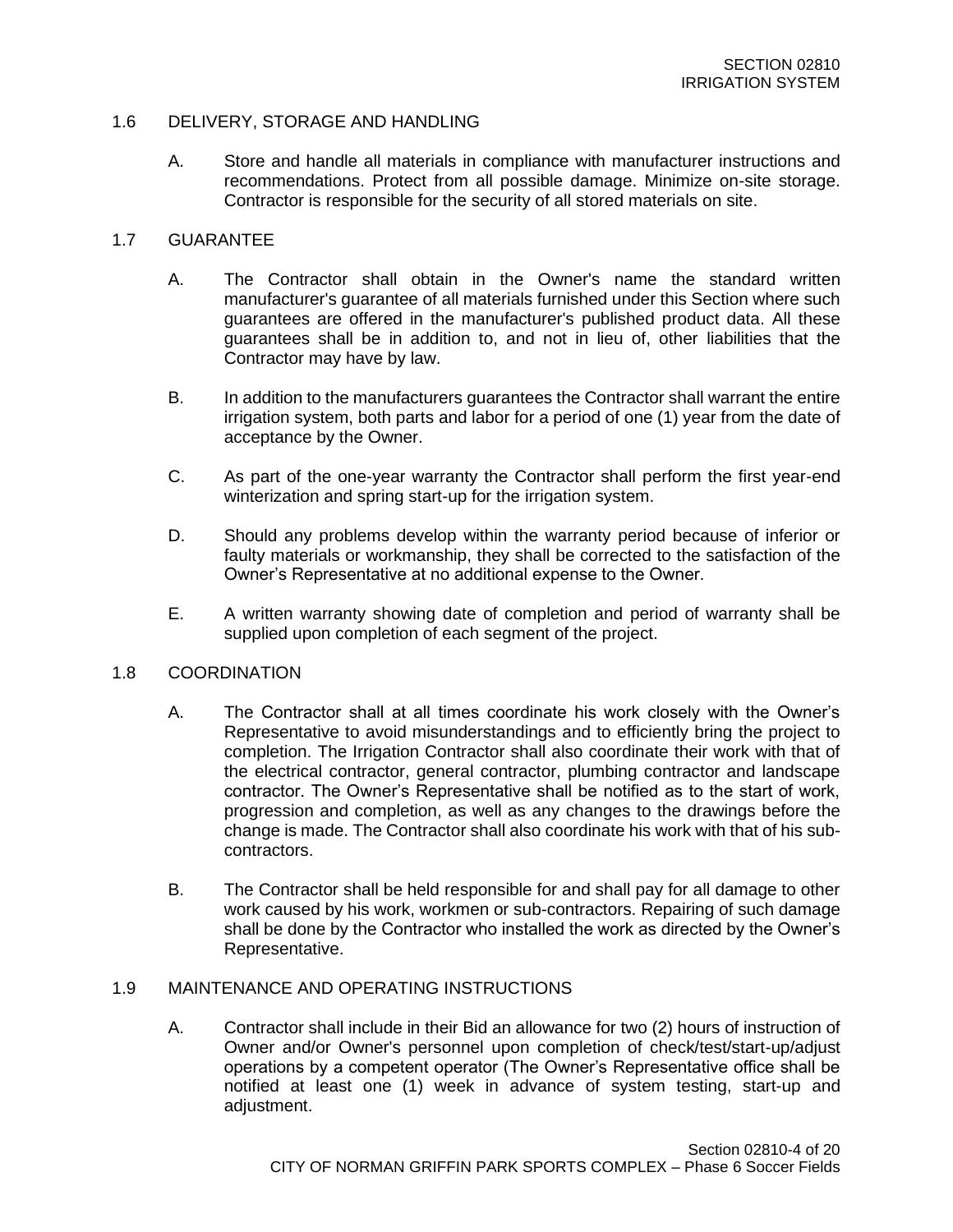- B. Upon completion of work and prior to application for acceptance and final payment, a three ring, hard cover binders titled MAINTENANCE AND OPERATING INSTRUCTIONS FOR THE GRIFFIN PARK SOCCER COMPLEX PHASE 6 SOCCER FIELDS IRRIGATION SYSTEM, shall be submitted to the Owner's Representative office. After review and approval, the copies will be forwarded to the Owner. Included in the Maintenance and Operating binder shall be:
	- 1. Table of Contents
	- 2. Written description of Irrigation System.
	- 3. System drawings:
		- a. One (1) copy of the approved irrigation plan;
		- b. One (1) reproducible copy of the Record Drawing (As-Built); Measurements on record drawings shall be surveyed or triangulated from permanent objects and recorded on Autocad compatible digital format;
		- c. An Autocad compatible digital file (USB Flash Drive) of the record drawing;
	- 4. A complete set of "APPROVED" submittals of all irrigation equipment;
	- 5. A copy of the suggested "System Operating Schedule" which shall call out the controller program required (zone run time in minutes per day and days per week) in order to provide the desired amount of water to each area under "no-rain" conditions.
	- 6. One (1) copy of the controller/valve/rain/moisture/flow sensor system wiring diagram.

# 1.10 EXAMINATION OF CONDITIONS

A. The Contractor shall fully inform himself of existing conditions on the site before submitting his bid, and shall be fully responsible for carrying out all work required to fully and properly execute the work of the Contract, regardless of the conditions encountered in the actual work. No claim for extra compensation or extension of time will be allowed on account of actual conditions inconsistent with those assumed, except those conditions described in the GENERAL CONDITIONS.

# 1.11 PROCEDURE

- A. Notify all city departments and/or public utility owners concerned, of the time and location of any work that may affect them. Cooperate and coordinate with them in the protection and/or repairs of any utilities.
- B. Provide and install temporary support, adequate protection and maintenance of all structures, drains, sewers, and other obstructions encountered. Where grade or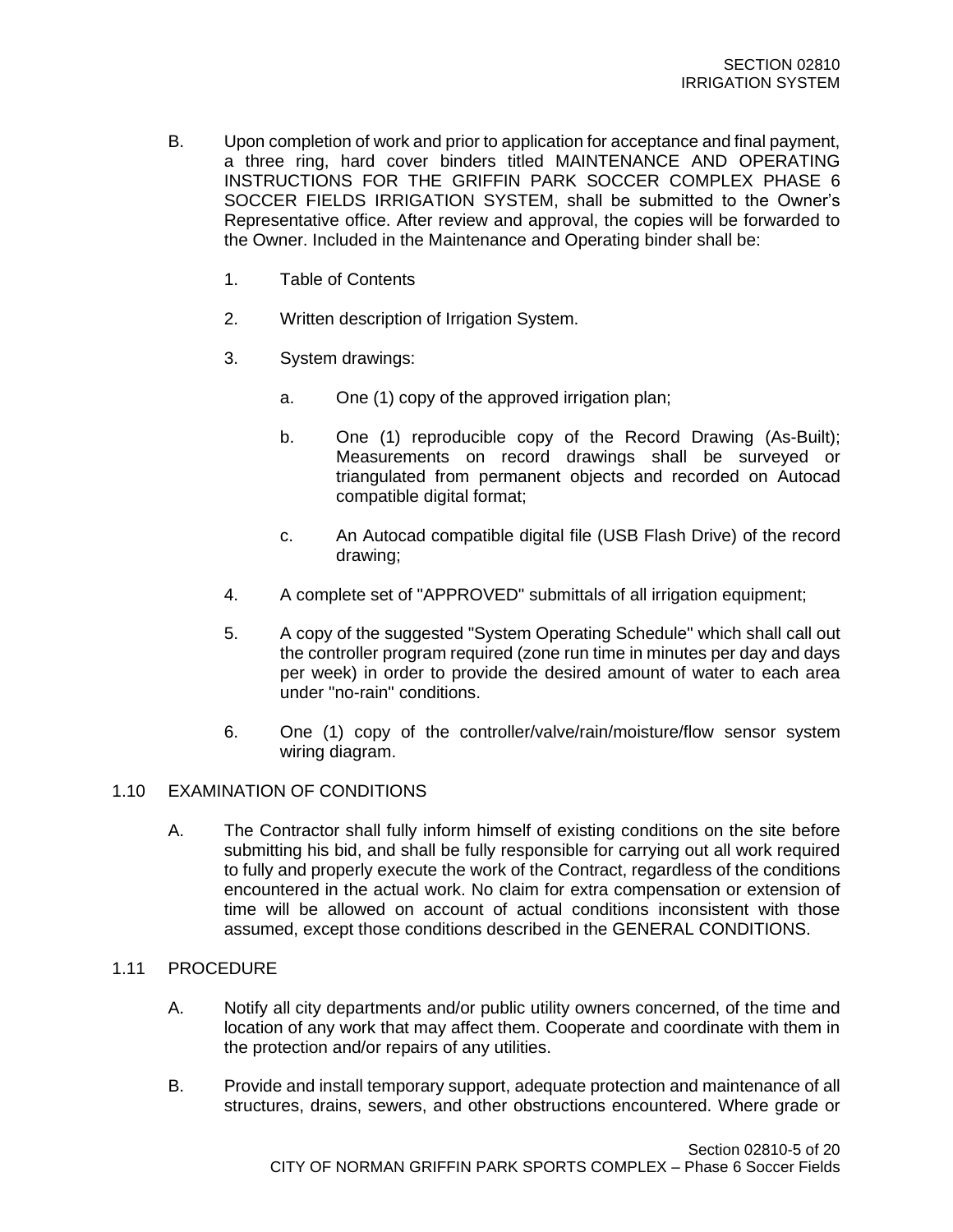alignment is obstructed, the obstruction shall be permanently supported, relocated, removed or reconstructed as directed by the Architect.

#### PART 2 – PRODUCTS

- 2.1 GENERAL
	- A. All materials to be incorporated in this system shall be new and without flaws or defects and of quality and performance as specified and meeting the requirements of the system. All material overages at the completion of the installation are the property of the Contractor and shall be removed from the site.
	- B. No material substitutions from the irrigation products described in these specifications and shown on the drawings shall be made without prior approval and written acceptance from the Owner's Representative.

#### 2.2 PVC IRRIGATION PIPE AND FITTINGS

- A. All pipe shall bear the following markings: Manufacturer's name, nominal pipe size, schedule or class, pressure rating in psi, and date of extrusion.
- B. All main line pipe, two and one-half inch (2-1/2") and larger, shall be PVC, Class 200, Type 1120, SDR 21, Gasket-Joint PVC, conforming to ASTM D1784 and ASTM D2241. Rubber gasket shall conform to ASTM D3139. Pipe shall be as manufactured by PipeLife Jet Stream or approved equal.
- C. All main line pipe, two inches (2") and smaller shall be PVC Type 1120-1220 Schedule 40, belled end solvent weld and conforming to ASTM D1784, cell class 12454 and ASTM 1785.
- D. All lateral pipe 3/4" and larger shall be PVC, Class 200 Type 1120, SDR 21, solvent-weld PVC. Lateral pipe shall conform to ASTM No. D2241 as manufactured by PipeLife Jet Stream or approved equal. All 1/2" lateral pipe shall be PVC Class 315 Type 1120, SDR 13.5, solvent-weld PVC joints.
- E. Fittings for gasket-joint PVC pipe, for all directional changes, pipe reductions and plugs shall be, ductile iron fittings with mechanical joints meeting ANSI/AWWA C153/A21.53. Fittings shall include transition gaskets for PVC Class 200 pipe. All connections of main line piping to control valve shall be mechanical joint ductile iron tees with 2" threaded taps. Fittings shall be manufactured of ductile iron in accordance with ASTM A536 and gaskets shall meet ANSI/AWWA C111/A21.4. Fittings shall be as manufactured by SIP Industries or approved equal.
- F. Bolted sleeve couplings shall be Model 040R manufactured by Skinner Brothers Company, Inc. or approved equal.
- G. Fittings for solvent weld PVC lateral line pipe shall be Schedule 40 solvent weld PVC fittings as manufactured by Spears or approved equal.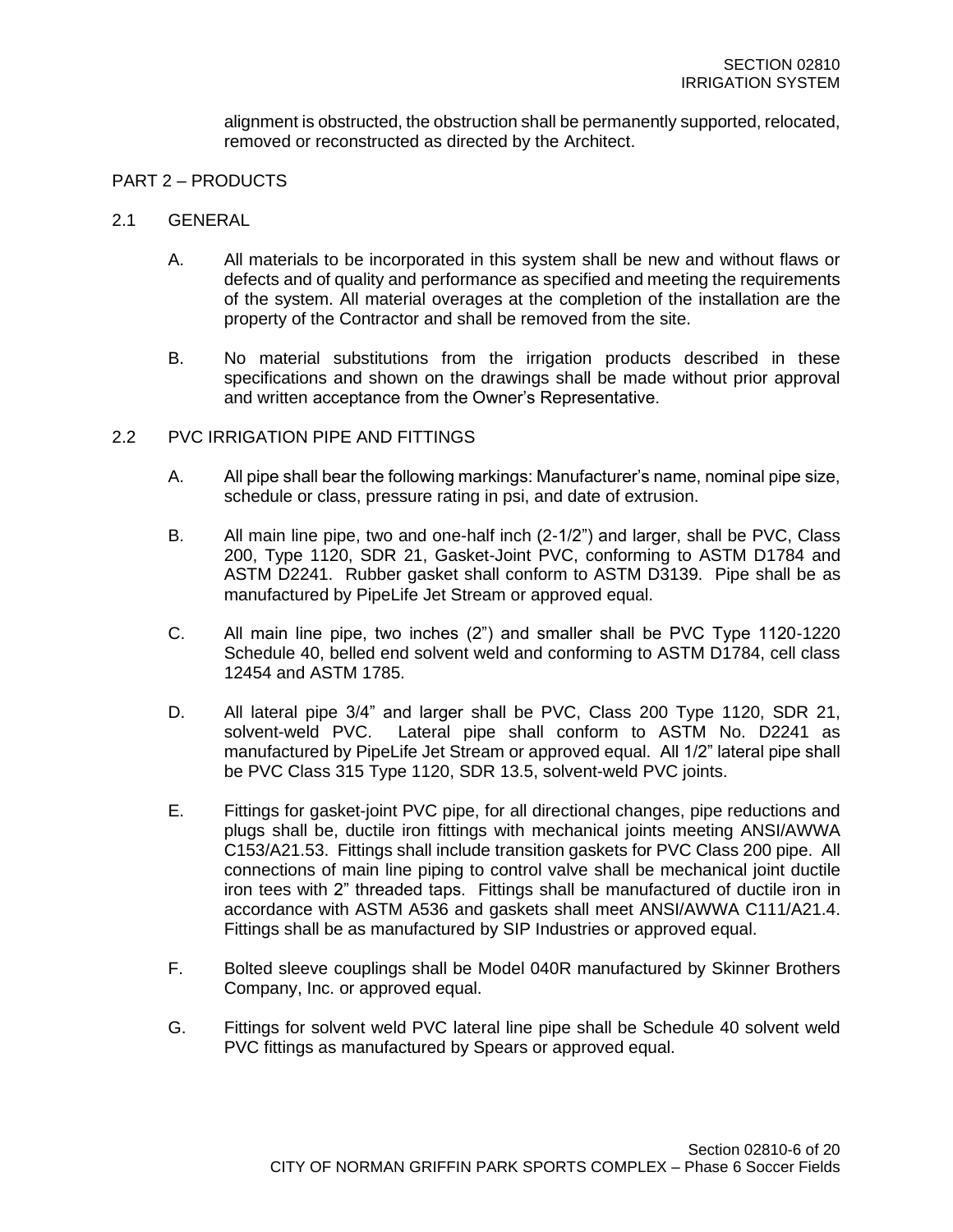- H. Fittings shall bear manufacturer's name or trademark, material designation, size, and applicable I.P.S. schedule.
- I. PVC Schedule 80 fittings and nipples shall be used on all fittings required between the main line tap and the electric control valve as well as the threaded connection between the electric control valve and the lateral piping. Schedule 80 fittings shall be Spears Manufacturing or approved equal. Contractor shall use teflon tape or other sealing method according to valve, sprinkler and fitting manufacturer's recommended practice for the specific application. All Schedule 80 PVC nipples shall be supplied with machined threads.
- J. PVC solvent shall be NSF approved, for Type I and Type II PVC pipe, and Schedule 40 and 80 fittings. Cement is to meet ASTM D2564 and FF493 for potable water pipes. PVC solvent cement shall be Rectorseal Gold, IPS Weld-ON 711, Oatey Medium Cement or equal, and shall be used in conjunction with the appropriate primer. Primer shall be NSF approved, and formulated for PVC and CPVC pipe applications. Primer is to meet ASTM F 656. Primer shall be Rectorseal Jim PR-2, IPS Weld-ON P-68 Clear, Oatey Purple Primer for PVC and CPVC, or equal.

### 2.3 PIPE SLEEVES

- A. All pipe sleeves beneath non-soil areas (with the exception of City of Norman streets) shall be PVC, Schedule 40 water pipe as manufactured by PipeLife Jet Stream or equal. Sleeves shall be the larger of the minimum size stated in these specifications, shown on the contract drawings or two (2) times larger than the total outside diameter of all the piping contained within the sleeve. All irrigation control wire shall be routed in a separate 2" minimum diameter sleeve.
- B. All sleeving to protect pipe or control wires under city streets and roads or below grade crossings shall be ductile iron or steel and shall meet the standards and specifications of the City of Norman Water and Sewer Department. Sleeves shall be two (2) times larger than the total outside diameter of all the piping contained within the sleeve. All irrigation control wires shall be routed in a separate 2" minimum diameter sleeve.
- C. Minimum pipe sleeve size shall be 4" diameter.

#### 2.4 WIRE CONDUIT

- A. Conduit for wiring beneath non-soil areas shall be PVC, SCH-40 conduit with solvent-weld joints, as manufactured by Certainteed, Cresline or equal.
- B. Sweep ells shall be standard electrical type PVC schedule 40 long sweep elbows. Cap sweep ell with tri-plug with the ring for securing nylon pull rope.
- C. Conduit for above ground wiring to environmental sensors, weather stations or controllers shall be galvanized, rigid metallic conduit.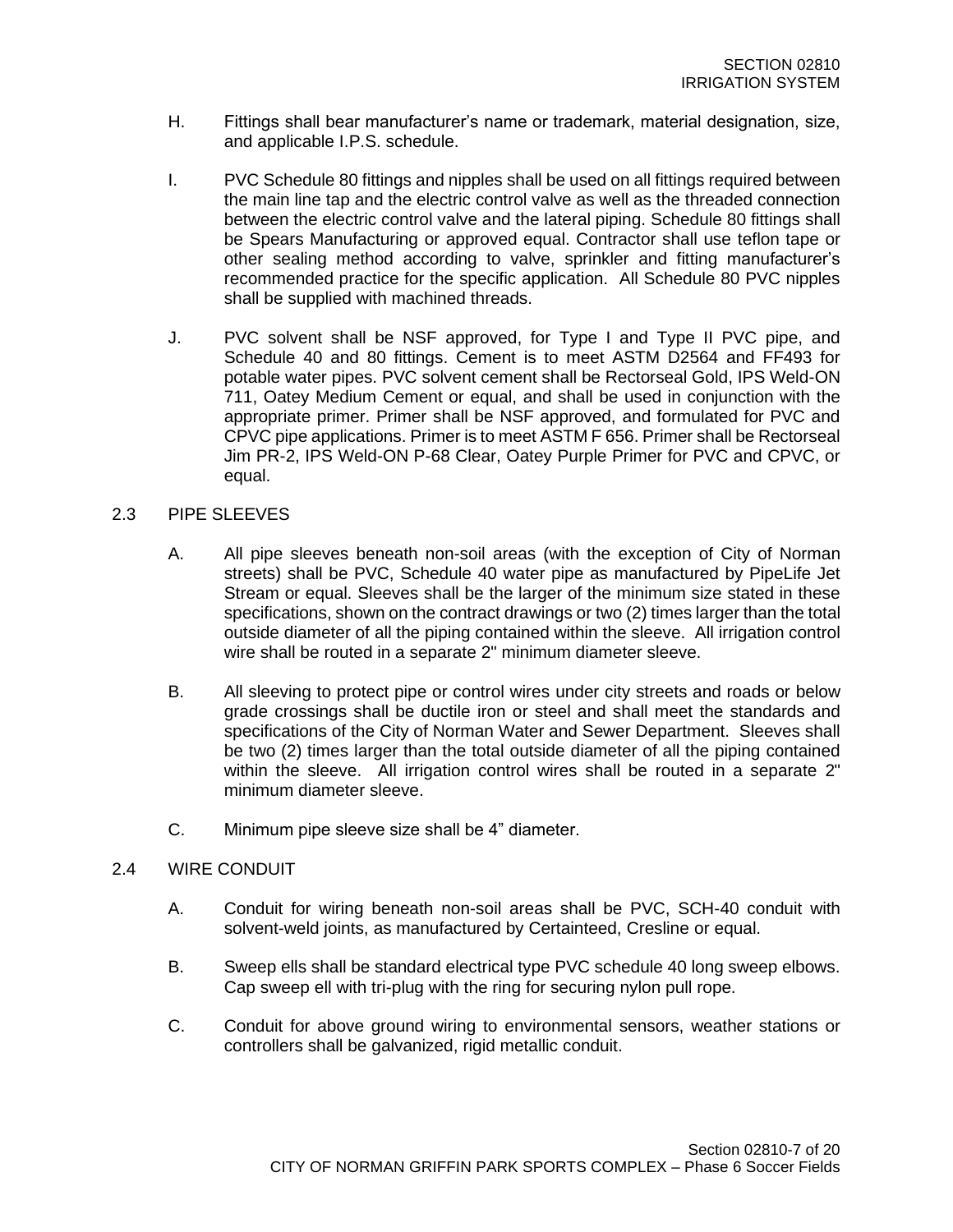#### 2.5 ROTARY SPRINKLERS

- A. Rotor Heads (1" Inlet): 4" Pop-up, top screwdriver adjust, rubber cover, water lubricated gear drive with radius reduction adjustment of at least 25 percent. Rotor shall incorporate nozzles with advanced water distribution assuring near-head water placement and uniformity ("Rain Curtain"). A check valve shall be provided to prevent low head drainage. Rotor shall have a 1" inlet, a pressure activated wiper seal and tapered riser to protect internal assembly from debris and ensure positive pop-up and retraction. Rotor shall have at least a 5 year trade warranty. Rotor shall be Rain Bird model 6504-PC (part circle) or 6504-FC (full circle) or approved equal.
- B. Small/medium rotary sprinklers shall be gear-driven, rotary type heads, designed for in-ground installation with integral check valves and in-riser flow shut-off capability. Sprinkler shall be capable of covering a 25-47 foot radius and flow range of 0.9-7.0 gpm at 45 pounds per square inch of pressure. Sprinklers shall have a one hundred percent warranty for five years minimum against defects in workmanship. The nozzle assembly shall elevate a minimum of twelve inches when in operation and retraction shall be achieved by a stainless-steel spring. Riser assembly shall be plastic and shall incorporate a pressure regulator set at 45 psi. A nozzle wiper seal shall be included in the sprinkler for continuous operation under the presence of sand and other foreign material. All sprinkler parts shall be removable through the top of the unit through the removal of a heavy-duty threaded cap. Sprinklers shall be manufactured by Rain Bird model 5004-PL-SAM-R.

# 2.6 ELECTRIC CONTROL VALVES

- A. Electric control valves shall be remote control diaphragm type glass-filled nylon body valves with flow control and 200-psi pressure rating. Valve shall have globe configuration, 24 volt electric. Valve shall have a self-cleaning stainless steel screen designed for use in dirty water applications.
- B. Valves shall be manufactured by Rain Bird model PESB or approved equal.

#### 2.7 ISOLATION VALVES

- A. Main line isolation valves 2 inches and smaller in size shall be gate type, of bronze construction, US Manufacture with a 200 WOG. The valve shall meet Federal Specifications MSS SP-80 equal to Hammond Model IB645 or approved equal.
- B. Main line isolation valves 2-1/2 inches and larger in size shall be cast iron epoxy coated inside and outside, with mechanical joint end connections, 350 psi rated, ductile iron gland flange, bronze stem-seal box, triple o-ring stem seal replaceable under pressure, stainless steel stem, 2 inch operating nut and replaceable disc conforming to AWWA C-509 as manufactured by Mueller, Model A-2361 or approved equal.
- C. Electric Control Valve Isolation Valves: 2" and smaller shall be of the ball type, plastic construction, tru-union threaded ends and have a maximum pressure rating of 235 psi at 73 degrees F. The valves shall be equal to Spears Model 3629-XX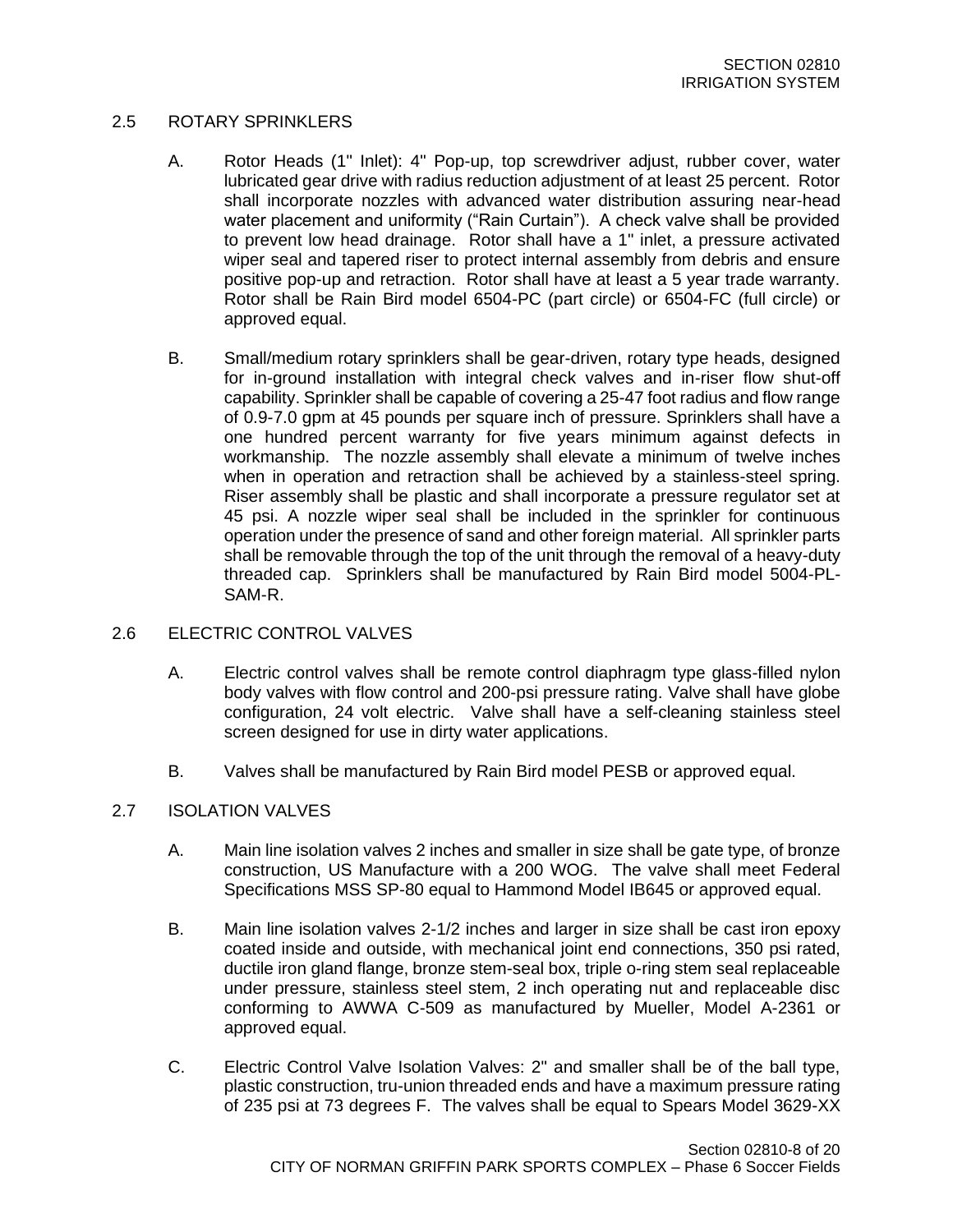size the same as the control valve.

#### 2.8 FREEZELESS YARD HYDRANTS AND KEYS

- A. The freezeless bury hydrant shall be equal to WOODFORD model Y95 with bury depth as required for site conditions. Refer to details for proper application.
- B. Contractor to supply two (2) keys for every bury hydrant.

#### 2.9 VALVE BOXES

- A. All valve boxes and covers shall be injection molded of structural foam polyethylene with a melt index between 10 and 12 and shall be UV stabilized. All covers shall be green in color.
- B. Valve box extensions shall be provided and installed as required for proper box depth. Valve box extensions shall be made by the same manufacturer.
- C. Valve boxes for isolation valves, quick coupling valves and isolation valves and inline check valve locations shall be 10-inch round valve boxes with bolt down covers equal to Rain Bird model VB10RNDH. Provide manufacturer's stainless steel locking bolts and associated clips for each valve box supplied. Valve box extensions shall be constructed with 8" or 10" I.D. model N-12 corrugated polyethylene pipe, as manufactured by Advanced Drainage Systems, Inc. (ADS), cut to length as required to achieve proper coverage over pipe and valves.
- D. Valve boxes for automatic electric control valves (non-drip zones), air/vacuum release valves and master control valves shall be 14"x19" ("standard") valve boxes with bolt down covers equal to Rain Bird VBSTDH with model VBSTD6EXTB 6" extension. Provide manufacturer's stainless steel locking bolts and associated clips for each valve box supplied.
- E. Valve boxes for wire splices shall be 10-inch round valve boxes with bolt down covers equal to Rain Bird model VB10RNDH. Provide manufacturer's stainless steel locking bolts and associated clips for each valve box supplied. Valve box extensions shall be constructed with 8" or 10" I.D. model N-12 corrugated polyethylene pipe, as manufactured by Advanced Drainage Systems, Inc. (ADS), cut to length as required to achieve proper coverage over pipe and valves. All splices shall be in separate valve boxes and not included with isolation valves.

#### 2.10 CONTROL SYSTEM

A. The controller shall be housed in a wall-mountable, weather-resistant plastic cabinet with a key-locking cabinet door suitable for either indoor or outdoor installation. The controller shall have a base station capacity of 12 stations as well as 3 expansion slots capable of receiving station modules of 8 or 12 stations to create a controller capacity of up to 48 stations. All stations shall have the capability of independently obeying or ignoring the weather sensor as well as using or not using the master valve. Station timing shall be from 0 minutes to 12 hours. The controller shall have a Seasonal Adjustment by program which adjusts the station run time from 0 to 300% in 1% increments. The controller shall also have a Monthly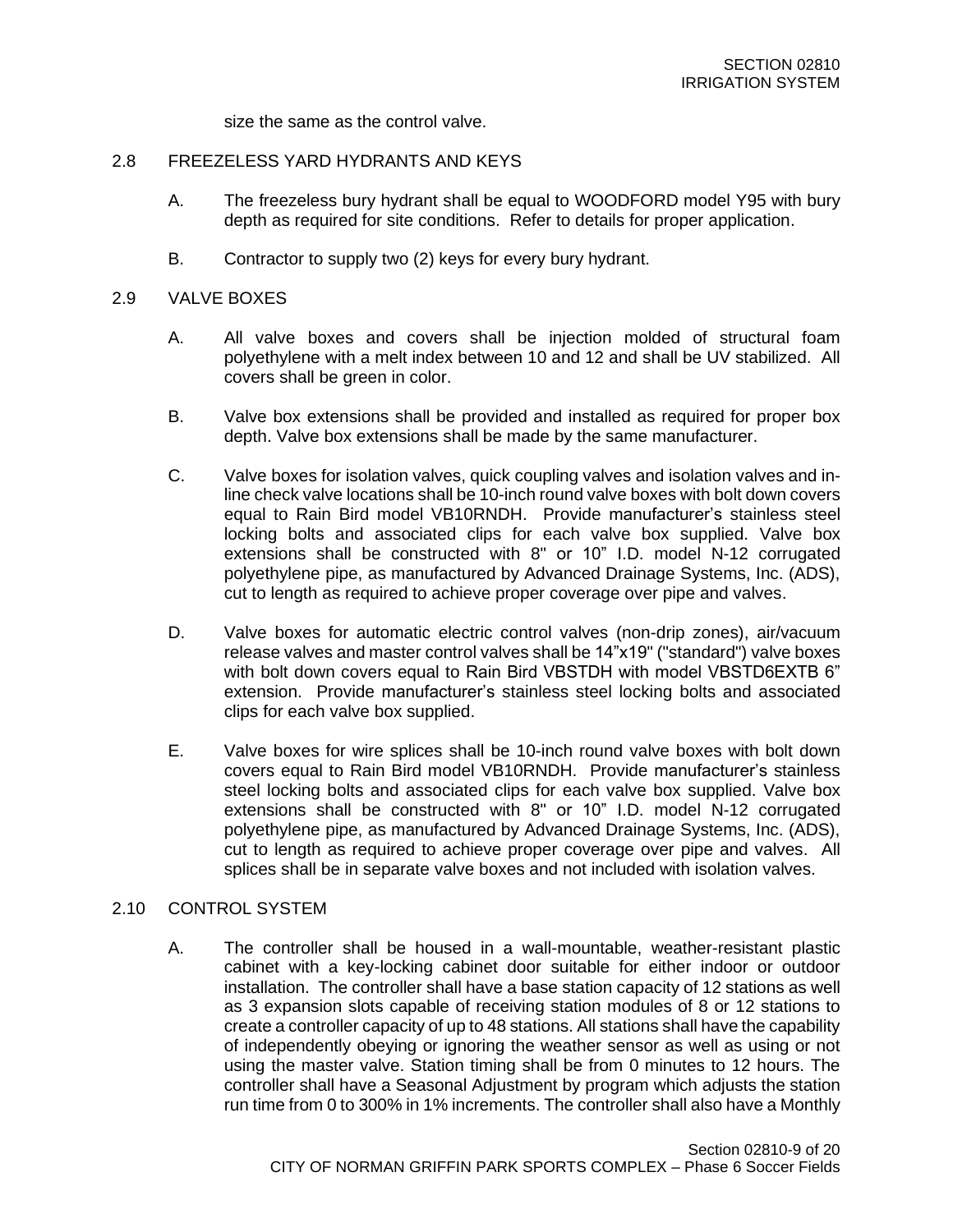Seasonal Adjustment of 0 to 300% by month. Station timing with Seasonal Adjustment shall be from 1 second to 16 hours. The controller shall have 40 separate and independent programs which can have different start times, start day cycles, and station run times. Each program shall have up to 10 start times per day for a total of 400 possible start times per day. The 40 programs shall be allowed to overlap operation based on user defined settings which control the number of simultaneous stations per program and total for the controller. The controller shall allow up to 5 valves to operate simultaneously per program and total for the controller including the master valve/pump start circuit. The controller shall have an electronic, diagnostic circuit breaker that shall sense a station with an electrical overload or short circuit and shall bypass that station and continue to operate all other stations. The controller shall have a 365-day calendar with Permanent Day Off feature that allows a day(s) of the week to be turned off on any user selected program day cycle. (Custom, Even, Odd, Odd31, & Cyclical). Days set to Permanent Day Off shall override the normal repeating schedule and not water on the specified day(s) of the week. The controller shall also have a Calendar Day Off feature allowing the user to select up to 5 dates up to 365-days in the future when the controller shall not start programs. The controller shall incorporate a Rain Delay feature allowing the user to set the number of days the controller should remain off before automatically returning to the auto mode. The controller shall have Cycle+Soak water management software which is capable of operating each station for a maximum cycle time and a minimum soak time to reduce water runoff. The maximum cycle time shall not be extended by Seasonal Adjustment. The controller shall incorporate a FloManager feature providing real-time flow, power, and station management. FloManager shall manage the number of stations operating at any point in time based on water source capacity, station flow rate, number of valves per station; user-defined simultaneous stations per program and for the controller. FloManager shall incorporate the ability to provide station priorities to determine the order in which stations shall operate. The controller shall ignore the station number and instead operate the highest priority stations first and the lower priority stations last when FloManager is enabled. FloManager shall be an option that is disabled by default and the controller shall operate zones in order of station number, started with the lowest numbered zone set to irrigate and ending with the highest number zone. The controller shall offer Water Windows for each program. This function sets the allowed start and stop time where watering is allowed. If the watering cannot be completed by the time the Water Window closes, the stations with remaining run time are paused and watering automatically resumes when the Water Window opens the next time. The controller shall offer a Pro Smart Module option which adds flow sensing functionality and second master valve/booster pump functionality. The controller shall have an alarm indicator light on the front panel visible through the outer door with the door closed and locked. The alarm light shall prompt the user to select the alarm softkey to review the alarm condition(s). A port for an external alarm is also available. The controller shall be Model ESP-LXME2 as manufactured by Rain Bird Corporation.

B. Controller shall be installed in a stainless-steel enclosure equal to Rain Bird LXMMSS or approved equal.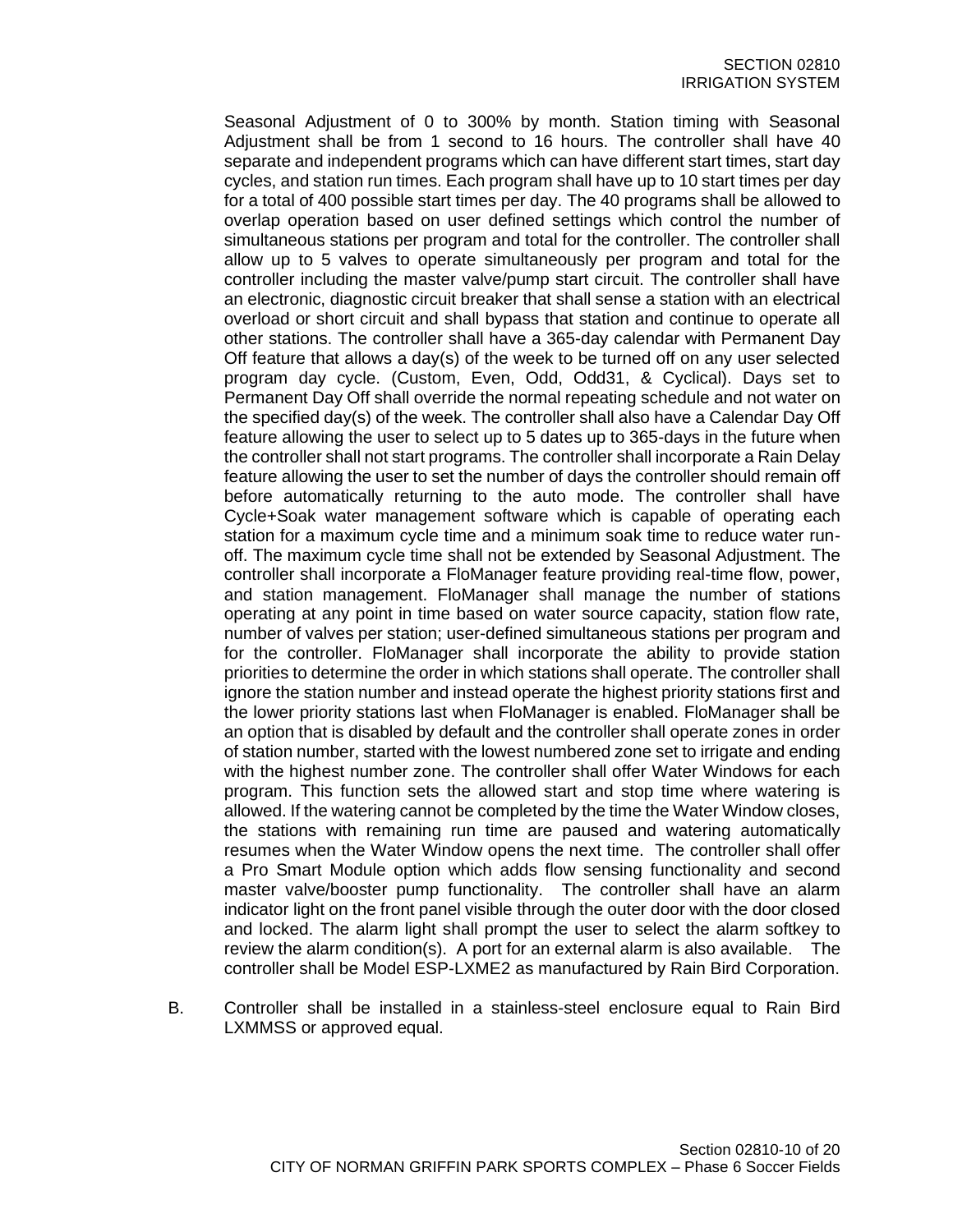#### 2.11 WIRE AND COMMUNICATION CABLE

- A. All control wiring to be used for connecting the remote control valves to the controller shall be 14 gauge and all common wire shall be 14 gauge. The wire shall be Type UF, 600 Volt, single conductor solid copper wire with PVC insulation and shall bear UL approval for direct underground burial feeder cable. Insulation shall be 4/64" thick minimum covering ICC-100 compound for positive waterproofing protection.
- B. Splicing Materials All electrical connections shall be waterproof so that there is no chance for leakage of water and corrosion build-up in the joint. The type of connection to be used shall have a silicone sealant system and shall be rated for 600 Volts. The connector shall be equivalent to Rain Bird WC20 or approved equal suitable for the size and number of wire conductors being joined.
- C. All wire connections shall be made in specified valve boxes.
- D. Wire type and method of installation shall be in accordance with local codes for NEC Class II circuits of 30-volt A.C. or less.
- 2.12 SWING JOINTS
	- A. Swing Joints: All 1" inlet sprinkler heads shall be installed on prefabricated, manufactured swing joint assembly rated for 315 psi with prelubricated buttress threads and O'ring seals equal to Spears Manufacturing Co. Series 5807-01012 or Rain Bird Model TSJ-12.
	- B. All bury hydrants shall be installed on prefabricated, manufactured swing joint assembly rated for 315 psi with prelubricated buttress threads and double O'ring seals equal to Rain Bird Model TSJ-12075.

#### 2.13 GROUNDING EQUIPMENT

- A. Each electronic component of the control system shall be grounded to the manufacturer's recommended resistance to ground.
- B. Proper grounding practices shall include both the installation of ground rods and grounding plates. Ground rods shall be copper clad, 5/8-inch diameter x 10 foot long grounding rods and connected to the electrical equipment and grounding plate with minimum #6 AWG, solid, bare copper wire. Grounding plates shall be 4-inch x 96- inch x 0.0625-inch copper as outlined below. Minimum 20-foot separation between rod and plate. Minimum 12-foot separation between controller and ground rod. All connections to rods shall be with Cadweld connectors as specified. All connections to plates shall be performed by the plate manufacturer with 25-feet of bare copper wire already attached. Each grounding rod is to be covered by a 4 inch round, grated top, plastic valve cover and six inches of 4-inch SDR35 PVC. Plates shall be installed in ground enhancement material. Plates shall be covered with 4-inch plastic grated cover with detection and minimum 36 inches of 4 inch ADS drainage pipe. Ground rods and plates shall be UL listed.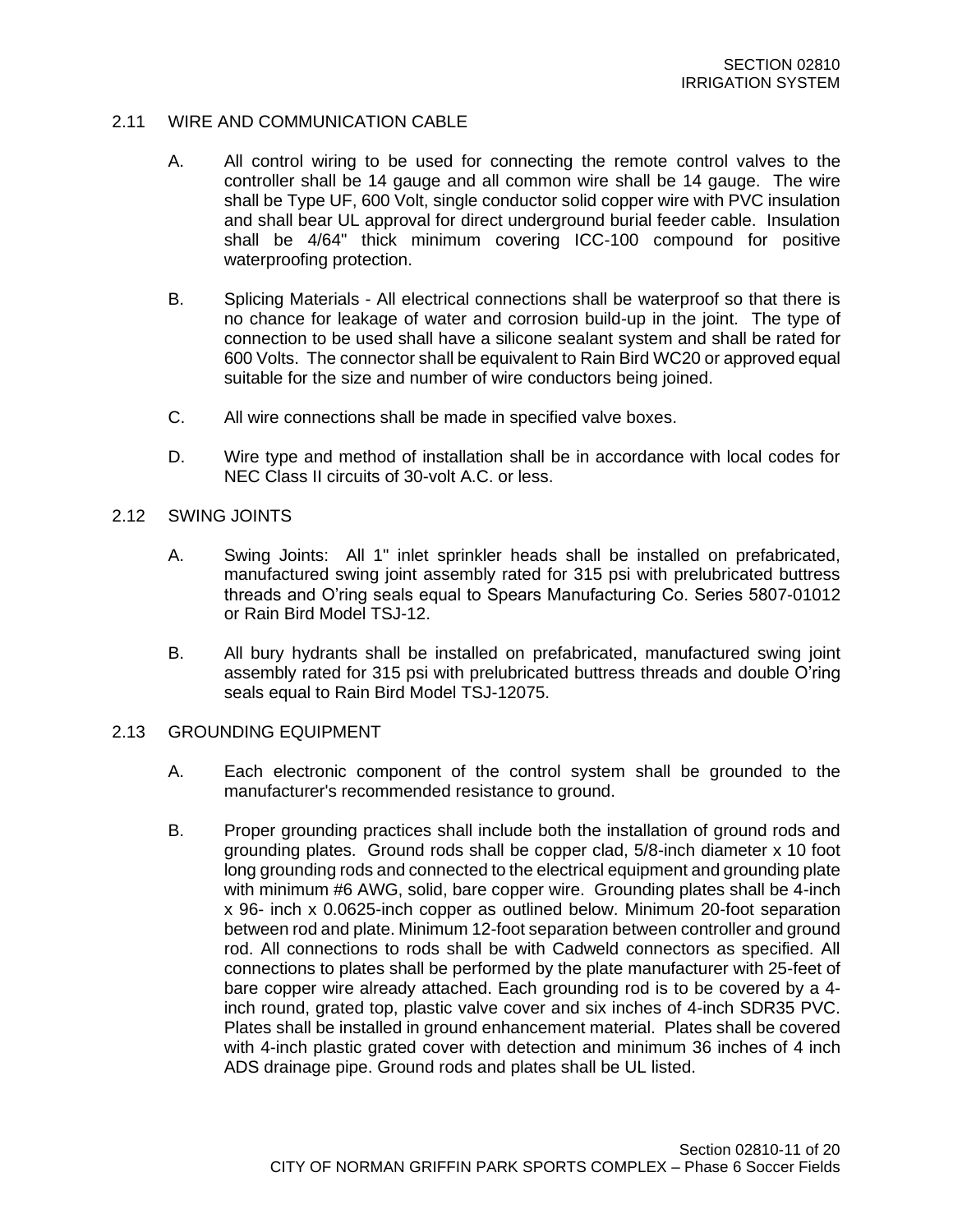### 2.14 SAND

A. Sand used for backfilling of trenches; under, around and over PVC lines shall be as specified in SECTION: EARTHWORK.

### 2.15 CONCRETE BASES AND THRUST BLOCKS

- A. Standard concrete mix shall be in accordance with ASTM C150, ASTM C-33, and ASTM C-94 with a compressive strength (28 days) of 3,500 psi.
- B. All bell and gasket mainline pipe and fittings shall have thrust blocks sized and placed in accordance with pipe manufacturer's recommendations for standard concrete mix. Thrust blocks shall be installed at all tees, elbows, crosses, reducers, plugs, caps and valves. Contractor shall be responsible to insure the stability of all thrust blocks. A minimum 4 mil "visqueen" plastic poly sheeting shall be used to protect fitting and pipe from concrete during thrust block installation.
- C. All concrete bases shall be standard concrete mix. Sizes shall be as indicated on the Drawings and sited in the Specifications.

#### 2.16 SPARE PARTS

- A. Contractor shall supply the following tools and equipment to the Owner's Representative before final observation:
	- 1. Two (2) tools for disassembling and adjusting each type of sprinkler head provided.
	- 2. Two (2) of each type sprinkler head and pattern (PC & FC) used in the project.
	- 3. Two (2) of each type nozzle used in the project.
	- 4. Two (2) diaphragms and solenoids for each type and size of control valve used in the project.
- B. Before final observation can occur, written evidence that the Owner's Representative has received the tools and equipment must be shown to the Owner.

#### PART 3 – EXECUTION

### 3.1 GENERAL

- A. Before work is commenced, hold a conference with the Owner's Representative to discuss general details of the work.
- B. Examine all contract documents applying to this Section noting any discrepancies and bringing the same to the attention of the Owner's Representative for timely resolution.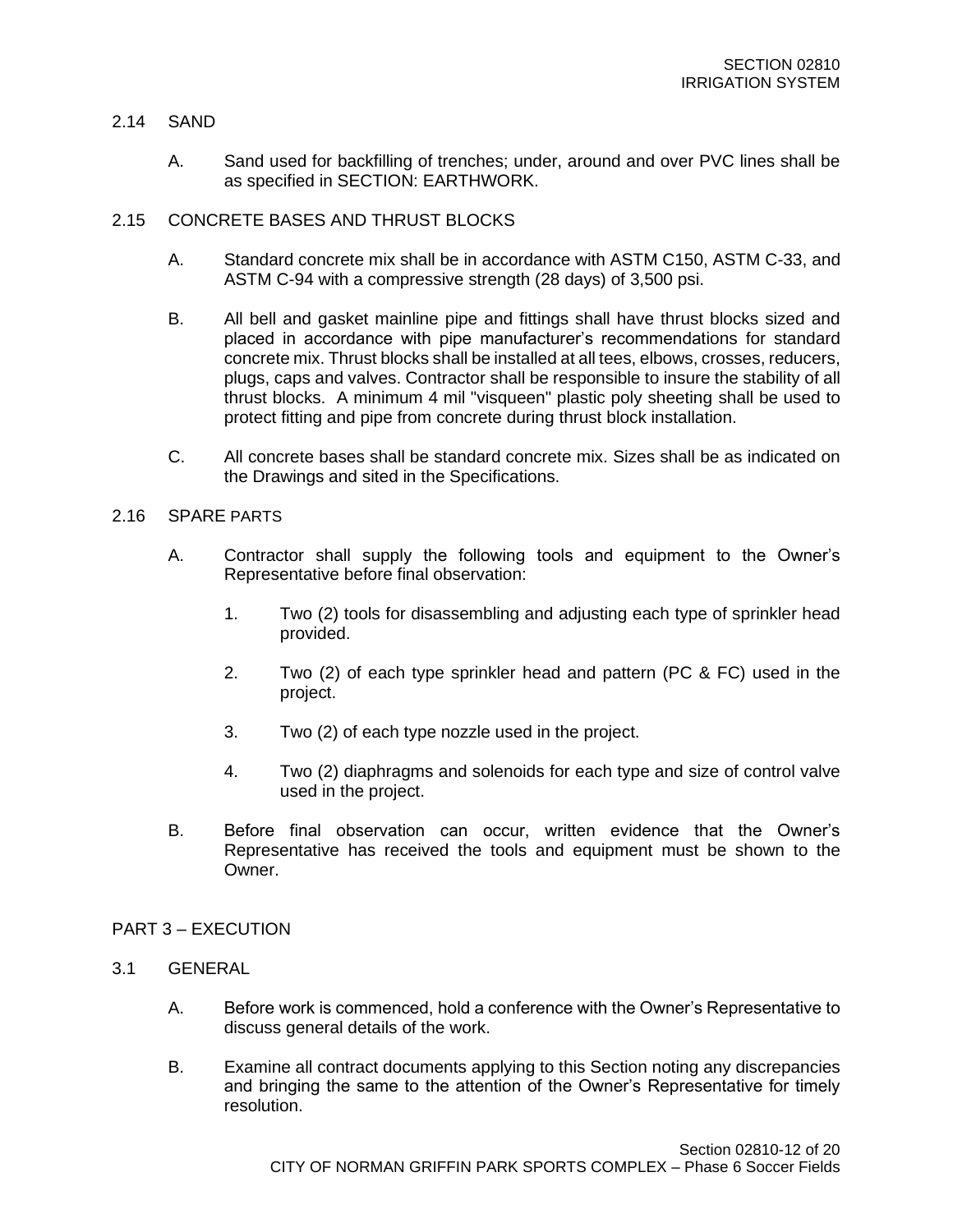- C. Verify dimensions and grades at job site before work is commenced. Do not proceed with installation of the landscape irrigation system when it is apparent that obstructions or grade differences exist or if conflicts in construction details, irrigation equipment legend or specific notes are discovered. All such obstructions, conflicts, or discrepancies shall be brought to the attention of the Owner's Representative.
- D. Make all field measurements necessary for the work noting the relationship of the irrigation work to the other trades. Coordinate with other trades (landscaping and other site work trades). Project shall be laid out essentially as indicated on the Irrigation Plans, making minor adjustments for variations in the planting arrangement. Major changes shall be reviewed with the Owner's Representative prior to proceeding.
- E. Coordinate installation of all sprinkler materials, including pipe, to avoid conflict with the trees, shrubs, or other plantings. Special attention shall be made to avoid damage to the root system of existing trees. Contractor shall contact Owner's Representative for guidance on trenching in this area.
- F. During progress of work, a competent superintendent and all assistants necessary shall be on site. All shall be satisfactory to the Owner's Representative. The superintendent shall not be changed, except with the consent of the Owner's Representative, unless that person proves unsatisfactory and ceases to be employed. The superintendent shall represent the Contractor in his absence and all directions given to the superintendent shall be as binding as if given to the Contractor.
- G. At all times, protect existing irrigation, landscaping, paving, structures, walls, footings, etc. from damage. Any inadvertent damage to the work of another trade shall be reported at once.
- H. Replace, or repair to the satisfaction of the Owner, all existing paving disturbed during course of work. New paving shall be the same type, strength, texture, finish, and be equal in every way to removed paving.

# 3.2 PIPE AND FITTINGS INSTALLATION

- A. Using proper width trencher chain, excavate trenches to a depth of minimum pipe coverage plus six inches. Trenches shall have sides as nearly vertical as possible. Remove all lumber, rubbish and rocks larger than 1 inch from the trenches. Provide a uniform bearing for the entire length of each pipe line to prevent uneven settlement. Wedging or blocking of pipe will not be permitted. Make the width of the trench a minimum of 1 1/2 times the diameter of the piping but not less than 4 inches.
- B. Loam or topsoil encountered within the limits of trench excavation for irrigation mains and branch lines shall be carefully removed to the lines and depths as shown on the Drawings and stockpiled for subsequent replacement in the upper 6 inches of the trench from which it is excavated. Such removal and replacement of the quantities of loam shall be considered incidental to the irrigation system and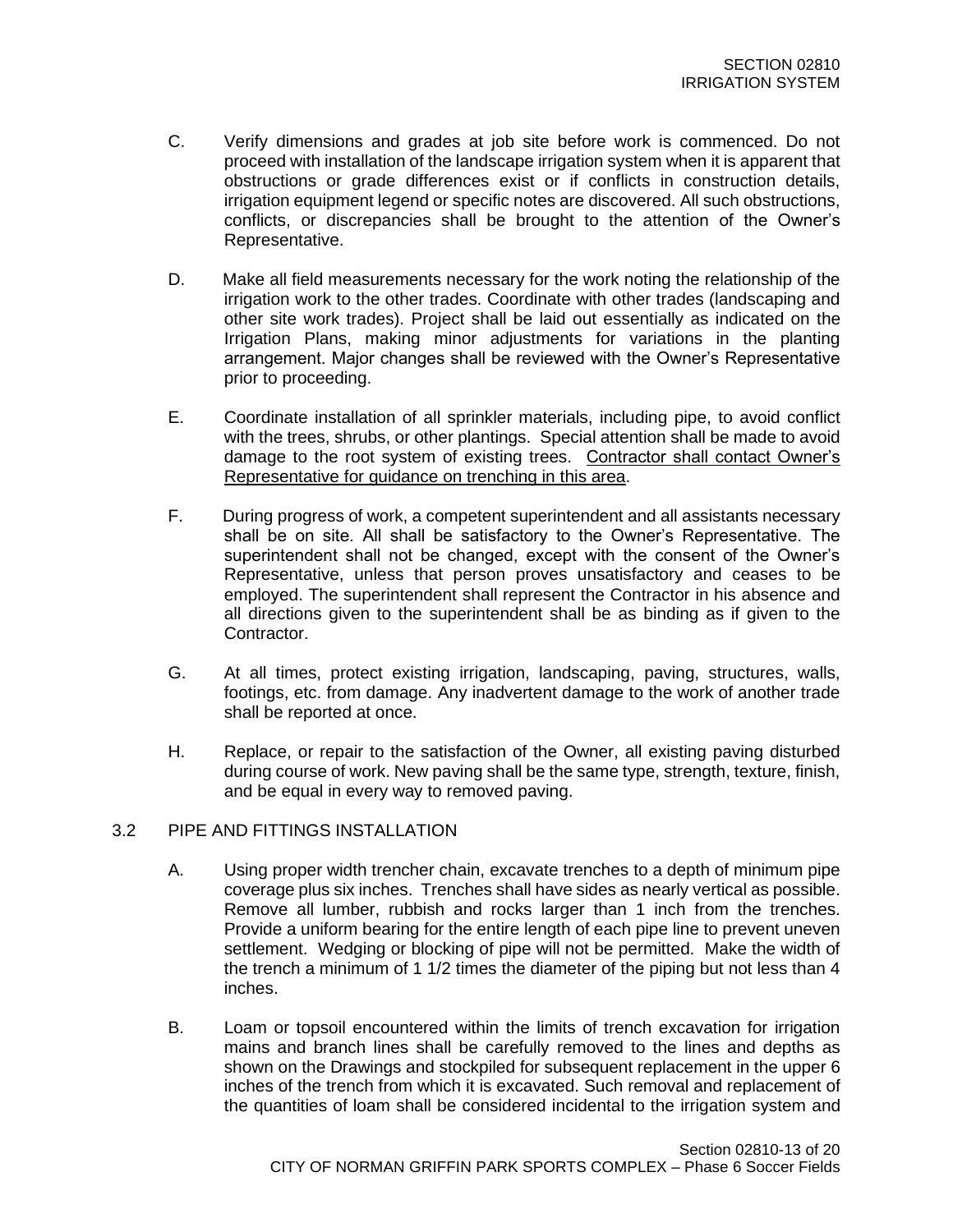no additional compensation will be allowed therefore.

- C. Back filling shall be accomplished as follows: the first 10-inch of backfill material shall contain no foreign matter and no rock larger than 1-inch in diameter. Carefully place material around pipe and wire and tamp in place. Remainder of backfill shall be laid-up in 6-inch (maximum) lifts and tamped to compaction with mechanical equipment. Compaction in paved areas shall be to 98% standard proctor. Compact backfill in trenches to dry density equal to the adjacent undisturbed soil, and conform to adjacent grades without dips, sunken area, humps, or other irregularities. Frozen material shall not be used for backfill.
- D. Do backfilling when pipe is cool. During hot weather keep pipe cool by backfilling in the early part of the morning before the heat of the day.
- E. Do not, under any circumstances, use truck wheels or flooding for compacting soil.
- F. Restore grades and repair damage where settling occurs.
- G. All solvent-weld joints shall be made in strict accordance with manufacturer's recommendations and ASTM D2855 Standard Practice. Make solvent welds with a non-synthetic bristle brush in the following sequence: Apply an even coat of solvent to the outside of the pipe. Then apply solvent to the inside of the fittings and then re-apply a light coat of solvent to the outside of the pipe, making sure that coated area on the pipe is equal to the depth of the fitting socket. Insert pipe quickly into the fitting and turn the pipe approximately 1/4 turn to distribute the solvent and remove air bubbles. Check all tees and ells for correct position, then hold joint for approximately 15 seconds so that pipe does not push out from the fitting. Wipe off any excess of primer or solvent from each connection. Allow at least 15 minute drying time for each weld joint before moving. When the temperature is above 80º F, allow connections to set minimum 24 hours before pulling or pressure is applied to the system. When temperature is below 80º F, follow manufacturer's recommendations. Provide and install for expansion and contraction as recommended. Wire shall be laid in same trench as mainline and at pipe invert (see WIRING INSTALLATION).
- H. The minimum cover over the pipe shall be as follows:
	- 1. Main line pipe 20 inches of cover over pipe
	- 2. Lateral pipe 15 inches of cover over pipe
- I. Cut plastic pipe with handsaw or pipe-cutting tool, removing all burrs at cut ends. All pipe cuts are to be square and true. Bevel cut end as required to conform to Manufacturer's Specifications.
- J. Every precaution shall be taken to prevent foreign material from entering the pipe while it is being placed in the trench. At times, when installation of the piping is not in progress, the open end(s) of the pipe shall be closed by a watertight plug or other means. All piping, which cannot temporarily be joined, shall be sealed to make as watertight as possible. This provision shall apply during the lunch hour as well as overnight. Pipe not to be installed that day shall not be laid out. Should water enter the trench during or after installation of the piping, no additional piping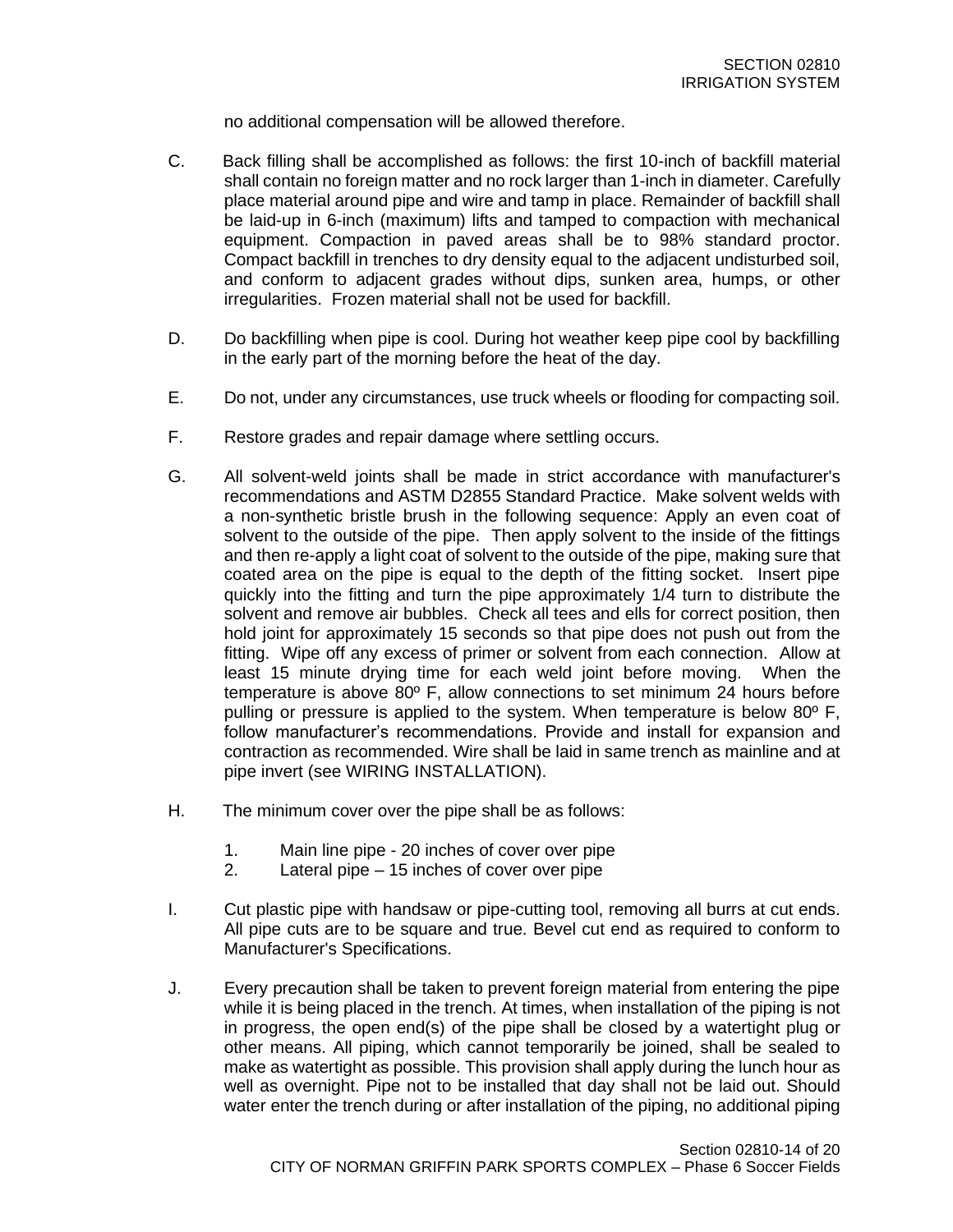may be installed or back filled until all water is removed from the trench. Pipe shall not be installed when water is in the trench, when precipitation is occurring, or when the ambient temperature is at 40<sup>o</sup> F or below. Pipe installed at temperatures below 40º F shall be removed and replaced at no cost to the Owner. PVC pipe shall be snaked in the trench to accommodate for expansion and contraction due to changes in temperature.

- K. Carefully install system in areas of existing vegetation designated to remain to provide minimal disturbance feasible. When trenching under the drip-line of existing trees, extreme care must be given to avoid root damage. If at all possible avoid trenching inside the drip-line by going around the tree rather than under it. If trenching must occur under the drip-line, use either tunneling or hand-digging methods rather than a mechanical trencher. Minimize the impact of root severing by avoiding construction during hot, dry weather, keeping trees well watered before and after digging and covering roots with soil or mulch as soon as possible. Contractor shall contact Owner's Representative for guidance on trenching in this area. Where excavation must occur near trees, the Contractor shall provide proper root pruning and sealing methods shown in the landscape plans and specifications and approved by Owner's Representative.
- L. Maintain 6-inch minimum clearance between sprinkler lines and lines of other trades. Do not install sprinkler lines directly above another line of any kind.
- M. Maintain 1-inch minimum clearance between lines which cross at angles of 45 to 90 degrees.
- N. Exercise care when excavating, trenching and working near existing utilities.
- O. Throughout the guarantee period it will be the responsibility of the Contractor to refill any trenches that have settled due to incomplete compaction.
- P. Pulling of pipe will be allowed provided soil is suitable and specified depth of bury can be maintained.

# 3.3 THRUST BLOCKING

- A. All gasket joint bell-end and mechanical joint fittings shall be blocked with an adequately sized thrust block as per ASAE Standard S376.1 and as depicted in the details. Blocking shall be in accordance with pipe and fitting manufacturer's recommendations. Thrust blocks shall be required at all changes in size and direction of bends, reducers, plugs and tees. Thrust blocks shall be installed against undisturbed soil in all cases. Concrete thrust blocks shall utilize 3,500-psi standard concrete mixture. Bricks, stones, boulders, etc. will not be accepted as thrust blocks or thrust block material. Premixed cement, sand and gravel packages "Sackcrete" will not be permitted as a thrust blocking material. Contractor to supply all material needed for thrust blocking.
- B. Size of thrust block shall be determined by working pressure, size and type of fitting, and soil conditions. Calculate area required for concrete thrust block in contact with soil. Refer to ASAE 376.2 for thrust block sizing information to determine size of thrust block for each condition.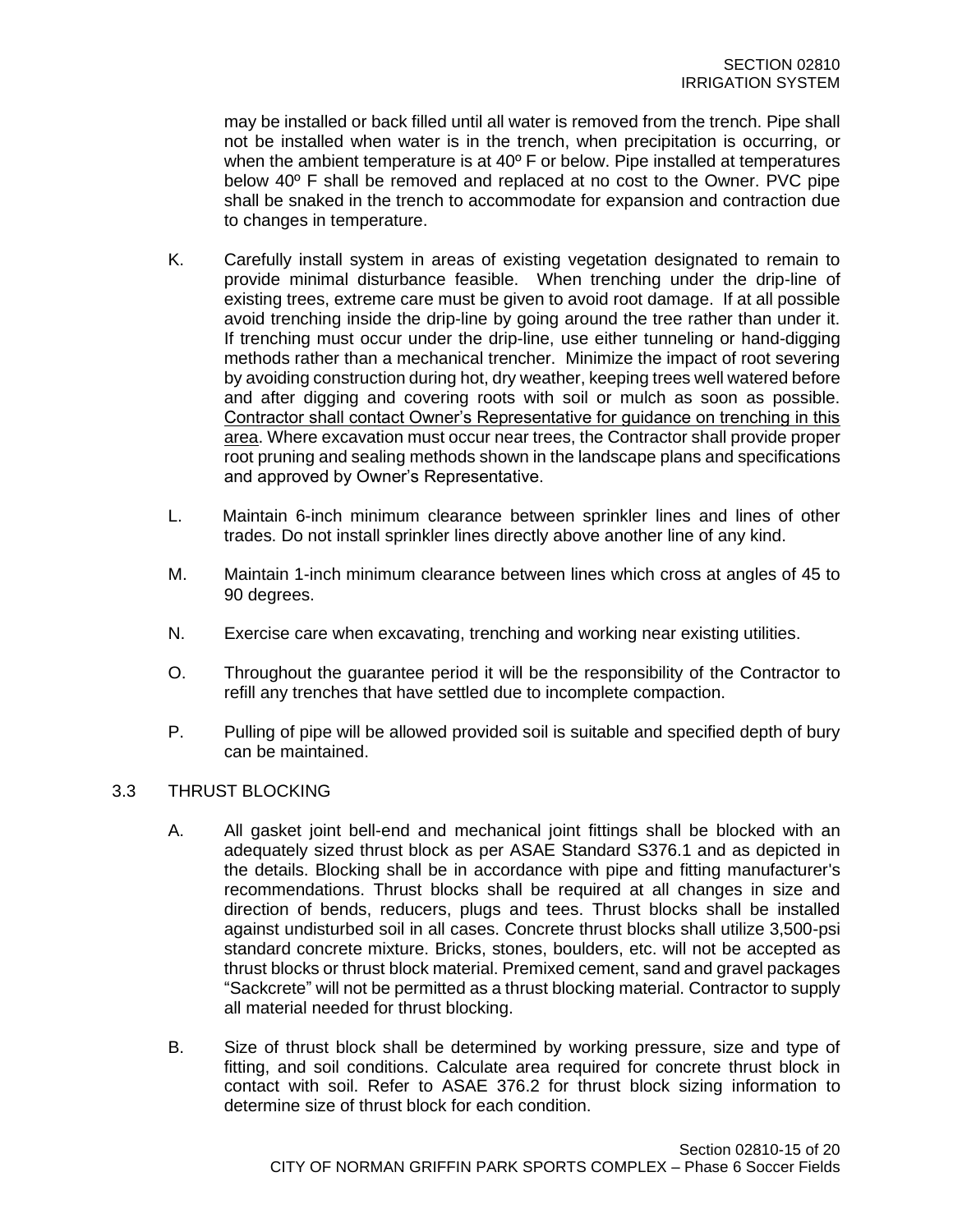- C. A minimum 4 mil "visqueen" plastic poly sheeting shall be used to protect fitting and pipe from concrete during thrust block installation.
- D. Under no circumstances will concrete block be approved for thrust blocks.

### 3.4 ELECTRICAL WIRE CONDUIT INSTALLATION

- A. Electrical conduit shall be installed in all non-soil areas, as well as for all above ground wiring where wire passes under or through walls, walks and paving to controllers and other sensors.
- B. Conduit shall extend 18 inches beyond edges of walls and pavement.

#### 3.5 PIPE SLEEVING INSTALLATION

- A. Contractor is responsible for the supply and installation of sleeves whether shown on the drawings or not. Install sleeves under paving and other improvements prior to construction. Install where required to accommodate piping at proper depth to prevent damage by other construction activities and to provide specified burial depth for irrigation pipe. Location of sleeves to be recorded and marked.
- B. Sleeving shall be installed wherever piping is going under a non-soil area, generally where indicated on the Drawings. Cover over all sleeving pipe shall be appropriate for the specified depth of the pipe passing through the sleeve. Minimum coverage shall be 20 inches.
- C. Sleeving shall extend 24 inches beyond edges of walls and pavement.
- D. If finished pavement is in place, the Contractor shall bore under the pavement for sleeving installation using personnel experienced in the procedure. Contractor shall be responsible for all damage to finished paving due to improper boring.

### 3.6 VALVE AND VALVE BOX INSTALLATION

- A. Furnish and install a valve access box for each electric valve, quick coupling valve, isolation valve, wire splice, flushing valve, air/vacuum relief valve, in-line check valves, etc.
- B. Valves and valve boxes shall be installed where shown or directed, and shall be set plumb. Valve boxes shall be centered on the valves. Where feasible, valves shall be located outside the area of natural walkways, playing areas or paths. Earth fill shall be carefully tamped around each valve box. Valve boxes should be supported by concrete blocks to ensure that any surface loads on the valve boxes will not be transmitted below to the pipe or valves and to minimize box settlement. All boxes shall have at least 6" depth of clean washed round river rock under the valve boxes for drainage.
- C. Electric control valves shall be connected to the main line in a plumb position with adjusting handle and all bolts, screws and wiring accessible through the valve box opening. Sufficient clearance shall be provided for service and operation. Valve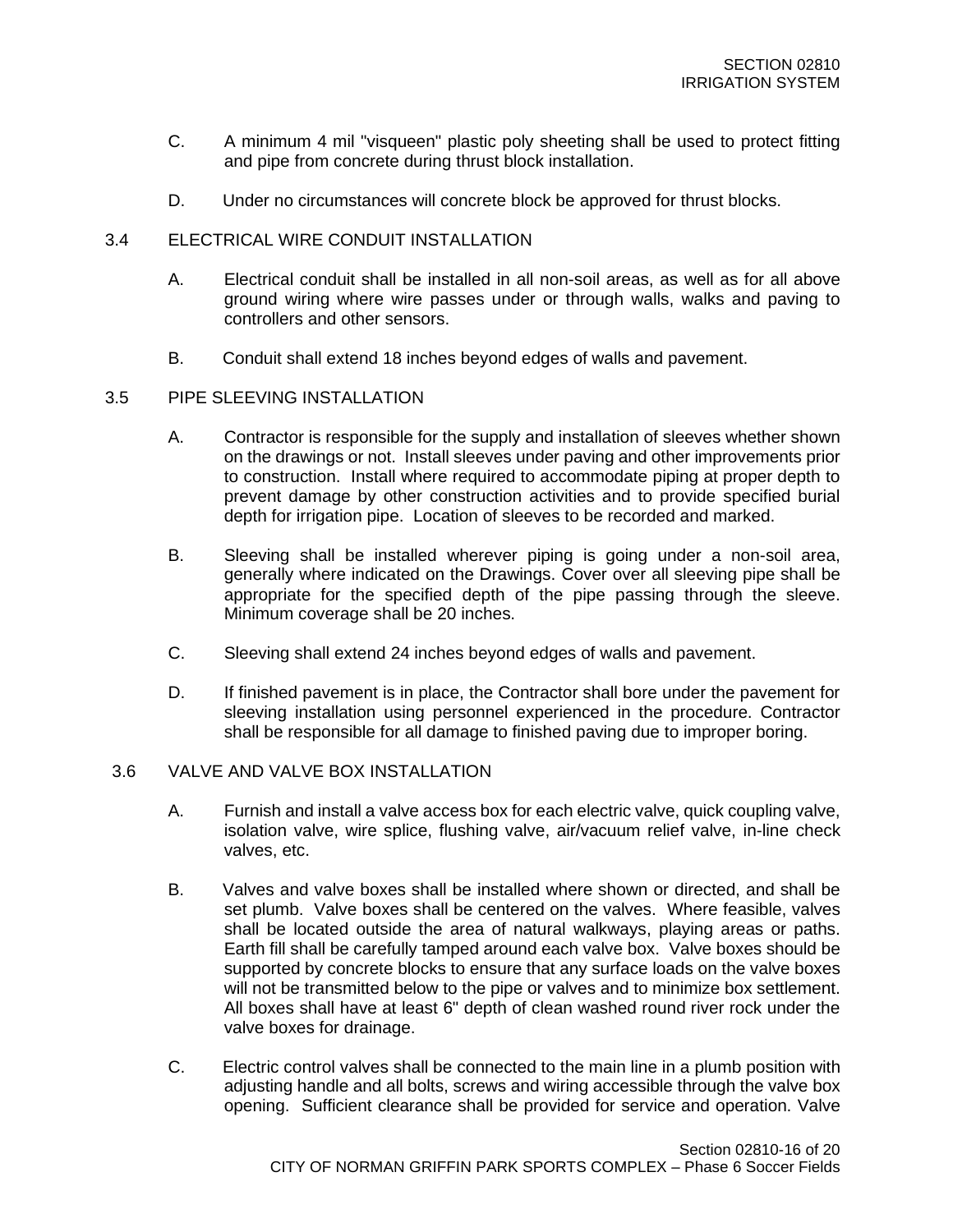manifolds shall be installed in such a manner that it will not be necessary to remove more the one valve when a valve is removed or replaced. The valves shall be adjusted for proper operation as required by the manufacturer for the specified performance. Adjust zone valve operation after installation using flow control device on valve.

### 3.7 WIRING INSTALLATION

- A. Wiring shall be installed along with the main distribution line. Multiple wire bundles shall be cinched together at maximum 12-foot centers using plastic cable cinches and shall be laid beside, and at the same invert as, the irrigation lines. Sufficient slack for expansion and contraction shall be maintained and wiring shall at no point be installed tightly. Provide and install an additional 8 inches to 12 inches slack at all changes of direction. Wiring in valve and splice boxes shall be coiled a minimum of 3 feet (36") sufficient length to allow decoder, valve solenoid, splice, and all connections to be brought above grade for servicing. This additional slack shall be coiled for neatness in the valve box.
- B. All wire shall be laid in trenches and shall be carefully back-filled to avoid any damage to the wire insulation or wire conductors themselves. In areas of unsuitable material, the trench shall have a 3 inch layer of sand or stone dust on the bottom before the wires are laid into the trench and back-filled. The wires shall have a minimum of 15 inches of cover. Wire not to be installed that day shall not be laid out.
- C. Service wiring in connection with Drawings and local codes for 24-volt service. All in-ground wire connections shall be waterproofed with materials specified in PART 2 - PRODUCTS. All splices shall be made in valve boxes (wire runs requiring splices between valve locations shall be provided and installed in splice box-valve box shall be used). Splice locations shall be shown on the Record Drawings.
- D. Contractor shall provide a complete wiring diagram showing wire routing for the connections between the controllers, control valves and environmental sensors and flow sensor. See PART 1 - GENERAL for the inclusion of wiring diagram in operation and maintenance manuals.

# 3.8 SPRINKLER INSTALLATION

- A. Spray sprinklers and rotary sprinklers shall be installed on flexible connections or swing joints as specified in PART 2 - PRODUCTS and shall be set plumb and level with the final grade and In accordance with manufacturer's recommendations. Locate part circle sprinklers to maintain a minimum of 4 Inches from walls and 2 Inches from other boundaries and borders.
- B. In turf areas where grass has not yet been established, sprinklers shall be initially installed on risers above grade level. When grass is established, the contractor shall lower sprinkler heads to their permanent position flush with the finish grade. This elevation is critical and care shall be taken to set them exactly at or slightly above finished grade, never below grade except as recommended by the manufacturer.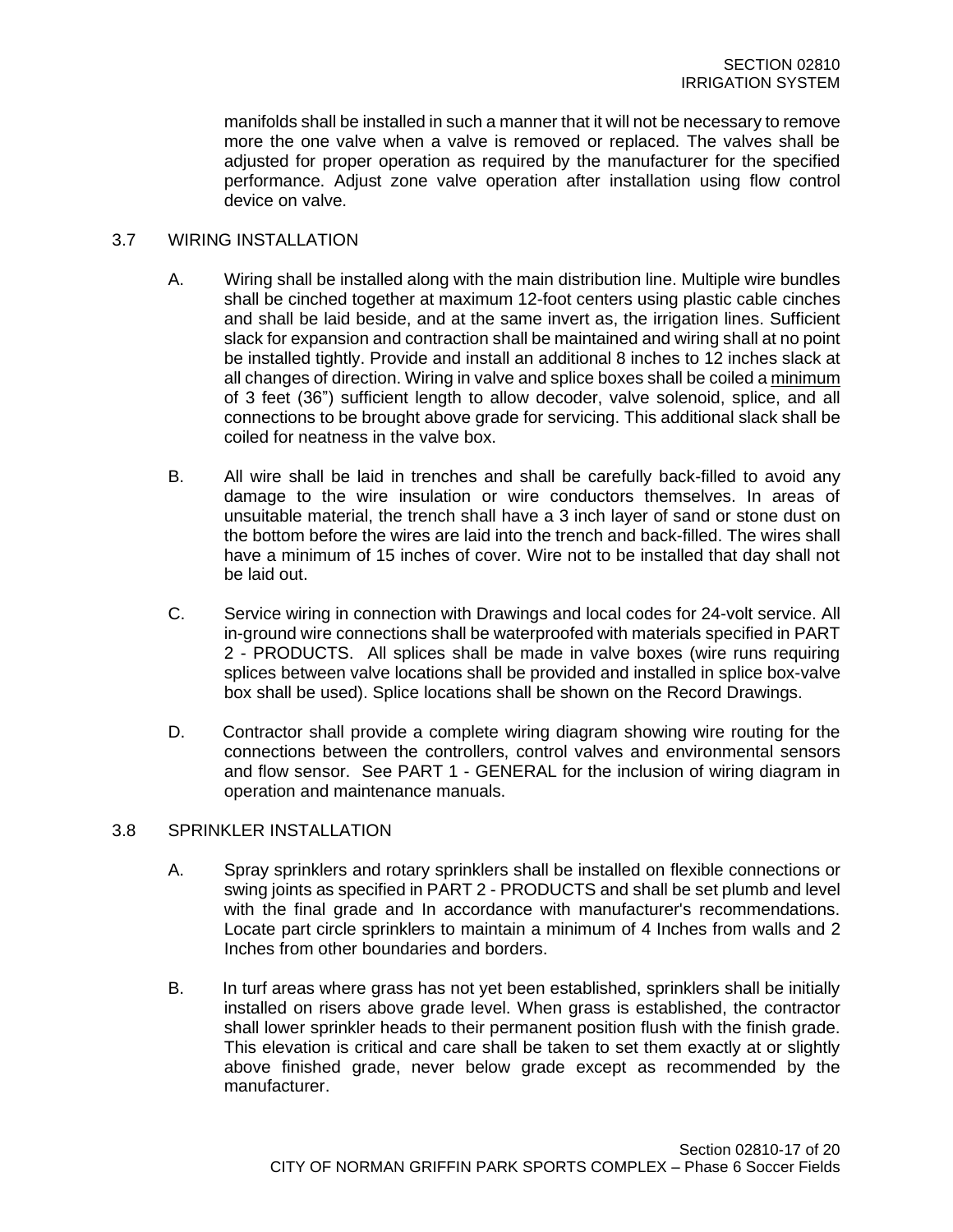### 3.9 IRRIGATION CONTROL SYSTEM

- A. Contractor to install all controller components, including required surge protection and grounding at the owner approved location.
- B. Contractor is referred to the detail drawings and current information on controller installation and programming found in Rain Bird publication "ESP-LXME Control System Installation & Troubleshooting Guide".
- C. Contractor shall program the controller with initial irrigation program and verify data transmission and proper valve operation.
- D. Controller shall be installed inside of specified stainless-steel enclosure.
- E. All 120-volt electrical supply requirements shall be provided and installed using a licensed electrician.

#### 3.10 FREEZELESS YARD HYDRANT INSTALLATION

- A. Install yard hydrant on specified pre-manufactured swing joint assembly at a maximum angle of 30 degrees as detailed in the detail drawings.
- B. Install a 8" deep sump around the drain opening of the hydrant consisting of 1-1/2" washed round river rock. Refer to drawings.

#### 3.11 SYSTEM TESTING, START-UP AND ADJUSTMENT

- A. Flushing:
	- 1. After all piping, valves, sprinkler bodies, pipe lines and risers are in place and connected, but prior to installation of sprinkler internals, open the control valves and flush out the system under a full head of water.
	- 2. INITIAL FLUSHING OF LINES SHALL NEVER BE THROUGH SPRINKLER HEADS OR DRIP ZONES. Sprinkler internals, flush caps and riser nozzles shall be installed only after flushing of the system has been accomplished to the full satisfaction of the Owner's Representative.
	- 3. Contractor shall be responsible for flushing the entire system after installation is complete and will be responsible for any clogged nozzles during the warranty period.
- B. Testing:
	- 1. Leakage test: With zone valves closed, pressure test mainlines by supplying and maintaining full static pressure continuously for one full hour. Observe for evidence of leakage by monitoring flow meter and by visual inspection of the exposed lines. Repair all leaks and retest until no water flow is observed. Owner's Representative must be contacted to inspect and witness the leak testing procedures.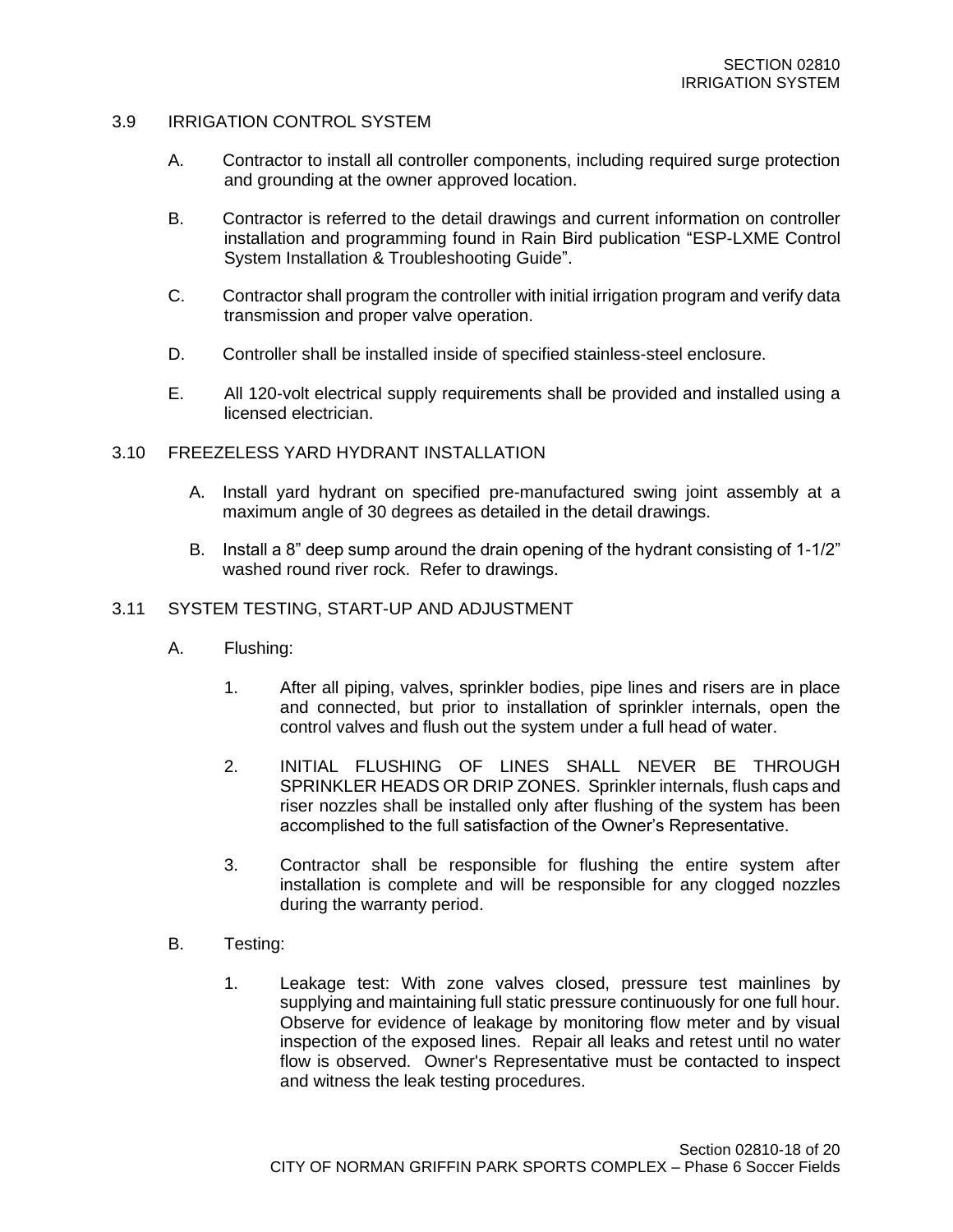- 2. Coverage test: perform a coverage test in the presence of the Owner's Representative (notify Landscape Architect at least three (3) days in advance of scheduled coverage test). Owner's representative will determine if the water coverage and dispersion is complete and adequate. Readjust heads and/or head locations as necessary or directed to achieve proper coverage. After landscape finish grading is accomplished, install heads to finished grade in lawn and shrub areas and backfill with clean topsoil so head is stabilized and no lateral motion is exhibited during operation. Heads shall be set so the tip of the heads are 1/2" above the top of the mulch in planting beds. Heads in the turf areas shall be set flush with the finished grade and not a hazard to pedestrians and/or maintenance machinery. Set sprinkler heads to plumb within 1/16" and a minimum of 4 inches and a maximum of 6 inches from walls, walks and curbs.
- 3. Sprinkler heads to be spaced so as not to throw water on the buildings, walks or driveways. Heads shall be adjusted as required so that foliage of plants will not obstruct the spray and that the system has 100% coverage.
- 4. Contractor shall conduct a performance test of the complete system to ensure that all components are functioning properly. Performance test shall consist of operating the system through a complete irrigation cycle per day for two (2) consecutive days. Contractor shall be at the site to monitor the performance test and make any adjustments and corrections as needed during the testing period.
- 5. All testing shall be at the expense of the Contractor.

#### 3.12 CLEANING AND ADJUSTING

- A. At the completion of the work, all parts of the installation shall be thoroughly cleaned. All equipment, pipe, valves and fittings shall be cleaned of grease, metal cuttings and sludge which may have accumulated by the operation of the system for testing.
- B. Adjust sprinkler heads, valve boxes, and quick coupling valves to grade as required, so that they will not be damaged by mowing operations.
- C. Continue sprinkler coverage adjustment as required by settlement, etc., throughout the guarantee period.
- D. Each control zone shall be operated for a minimum of 5 minutes and all heads checked for consistency of delivering water. Adjustments shall be made to sprinklers that are not consistent to the point that they match the manufacturer's standards. All sprinklers, valves, timing devices or other mechanical or electrical components, which fail to meet these standards, shall be rejected, replaced and tested until they meet the manufacturer's standards.

## 3.13 ACCEPTANCE AND OPERATION BY OWNER

A. Upon completion of the work and acceptance by the Owner, the Contractor shall be responsible for the training of the Owner's Representative in the operation of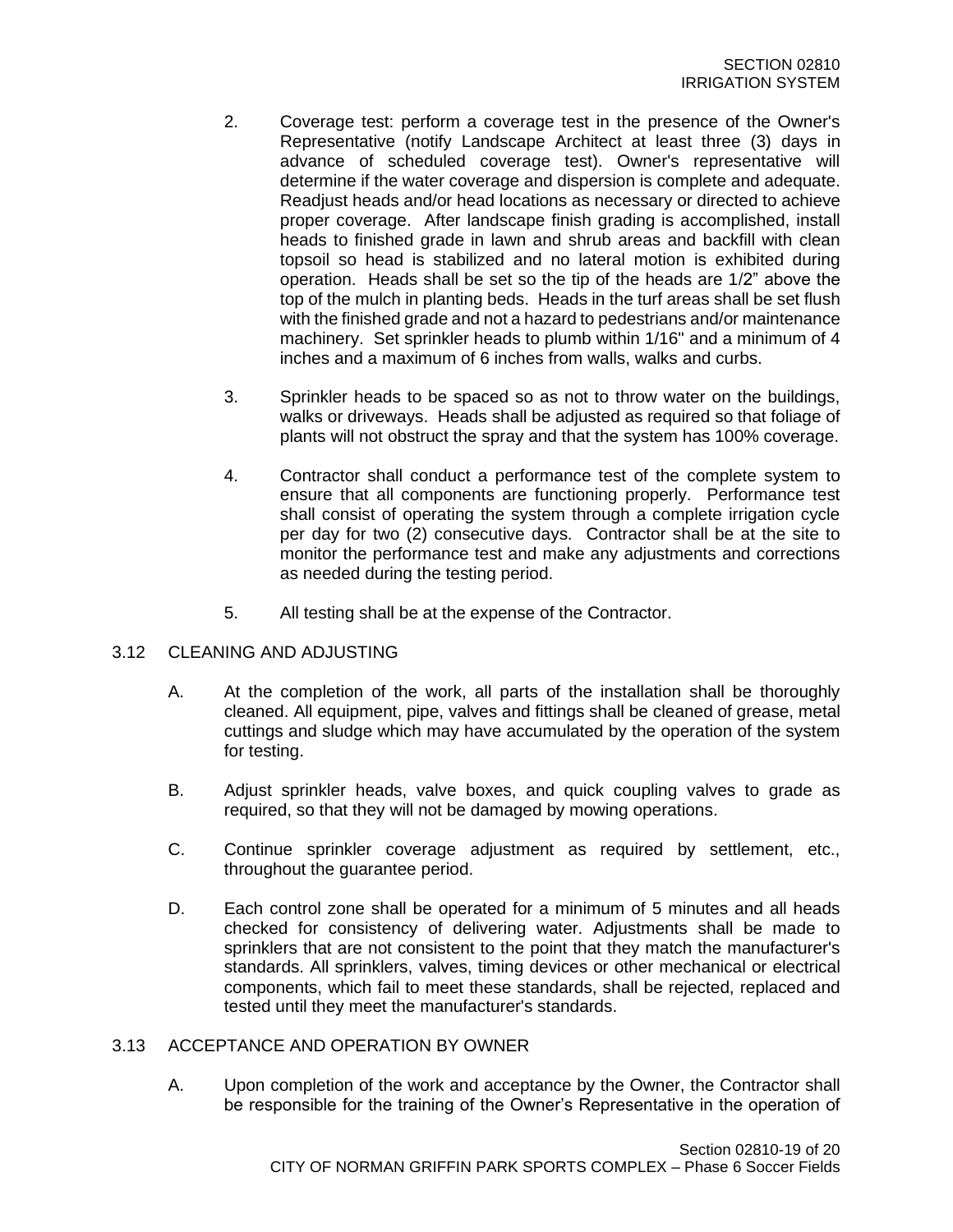the system (provide minimum 72 hours written notice in advance of test). The Contractor shall furnish, in addition to the Record Drawings and operational manuals, copies of all available specification sheets and catalog sheets to the Owner's personnel responsible for the operation of the irrigation system. The Contractor shall guarantee all parts and labor for a minimum period of one (1) year from date of acceptance.

- B. Conditions for acceptability of work for start of maintenance by Owner issued by Owner or Owner's Representative shall include but not be limited to:
	- 1. Punch list items complete and approved by Owner or Owner's Representative.
	- 2. Landscape irrigation system complete and in place.
	- 3. Record drawings complete.
	- 4. Maintain installation and watering schedules until all conditions noted above have been completed.

#### 3.14 CLEAN UP

- A. Upon completion of all installation work, Contractor shall remove all leftover materials and equipment from the site in a safe and legal manner.
- B. Contractor shall remove all debris resulting from work of this section.
- C. Contractor shall regrade, lightly compact, and replant around sprinkler heads where necessary to maintain proper vertical positioning in relation to established grade.
- D. Contractor shall fill all depressions and eroded channels with sufficient soil mix to adjust grade to ensure proper drainage. Compact lightly, and replant filled areas in accord with Owner's Representative's requirements.

#### **END OF SECTION**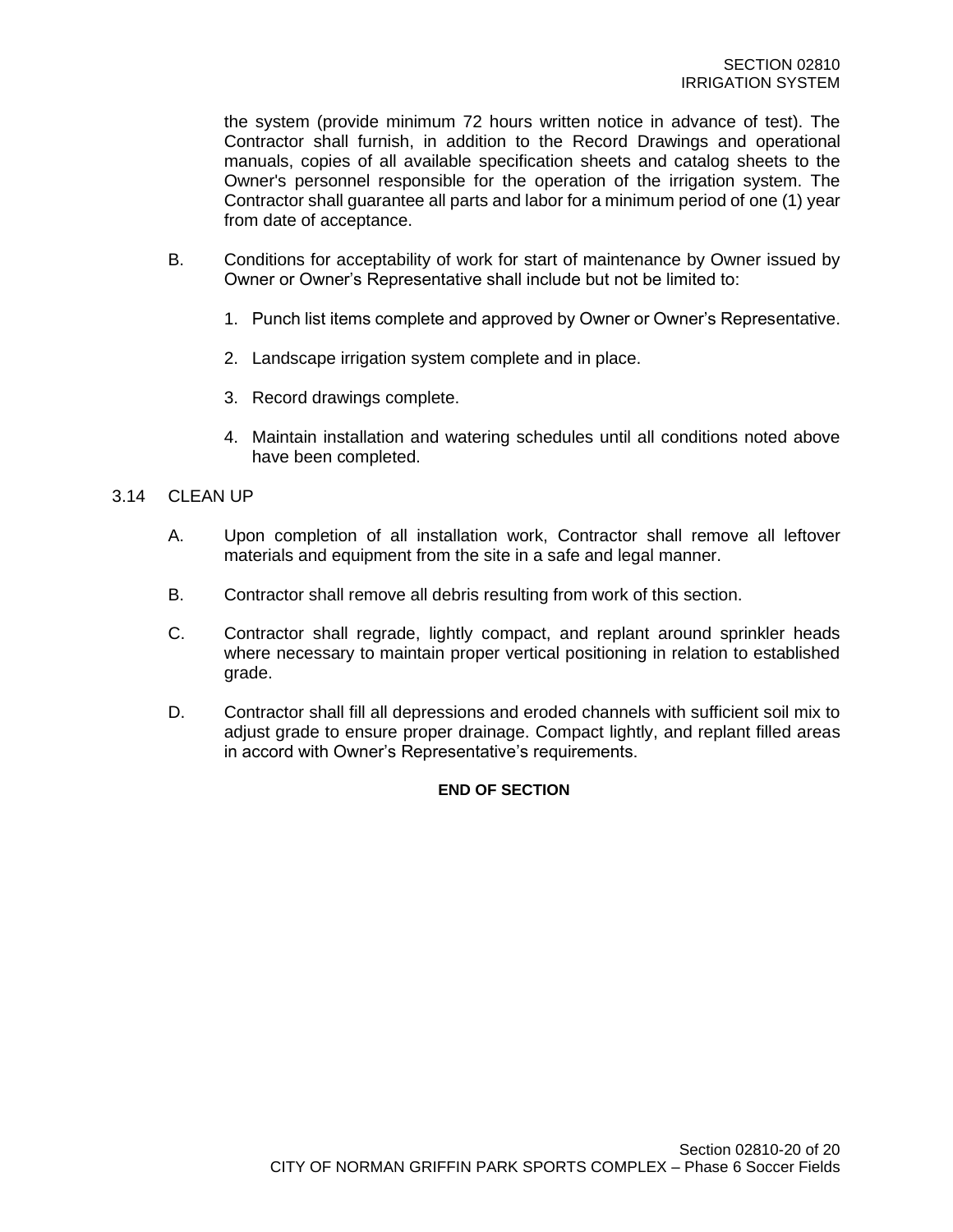# **SECTION 02934 SODDING**

# **PART 1 - GENERAL**

#### **1.01 SCOPE:**

A. Provide and install sodded lawns as indicated on drawings and specified herein.

#### **1.02 RELATED WORK SPECIFIED ELSEWHERE:**

A. General Requirements

### **1.03 QUALITY ASSURANCE:**

- A. Comply with American Sod Producers Association (ASPA) guideline specifications to sodding.
- B. Sodding Contractor: A firm which has at least five (5) years of experience in work of the type and size required by this Section and which is acceptable to the Owner, Owner's Representative, and Landscape Architect.
- C. References: The Sodding Contractor must supply three references for work of this type and size with their bid including names, phone numbers and email addresses of contact person(s).
- D. All finish grading work must be done utilizing an electronic, automatic laser grading system.

## **1.04 DELIVERY, STORAGE AND HANDLING:**

- A. Deliver sod on pallets and protect from sun, wind and dehydration prior to installation.
- B. Do not cut or deliver more sod than can be laid within 24 hours.

#### **1.05 SUBMITTALS:**

- A. Submit name, address and phone number of sod supplier.
- B. Manufacturer's label with analysis data on lawn fertilizer.

#### **PART 2 - PRODUCTS**

#### **2.01 MATERIAL:**

- A. Sod shall be Astro Sod or of type as indicated on drawings and shall be well rooted, healthy, free of weeds, disease, nematodes, and soil borne insects. Sod shall also be uniform in color, leaf texture, and density.
- B. Fertilizer shall be granular or pellet as determined by soil testing.
- C. Water shall be free of substances harmful to sod growth.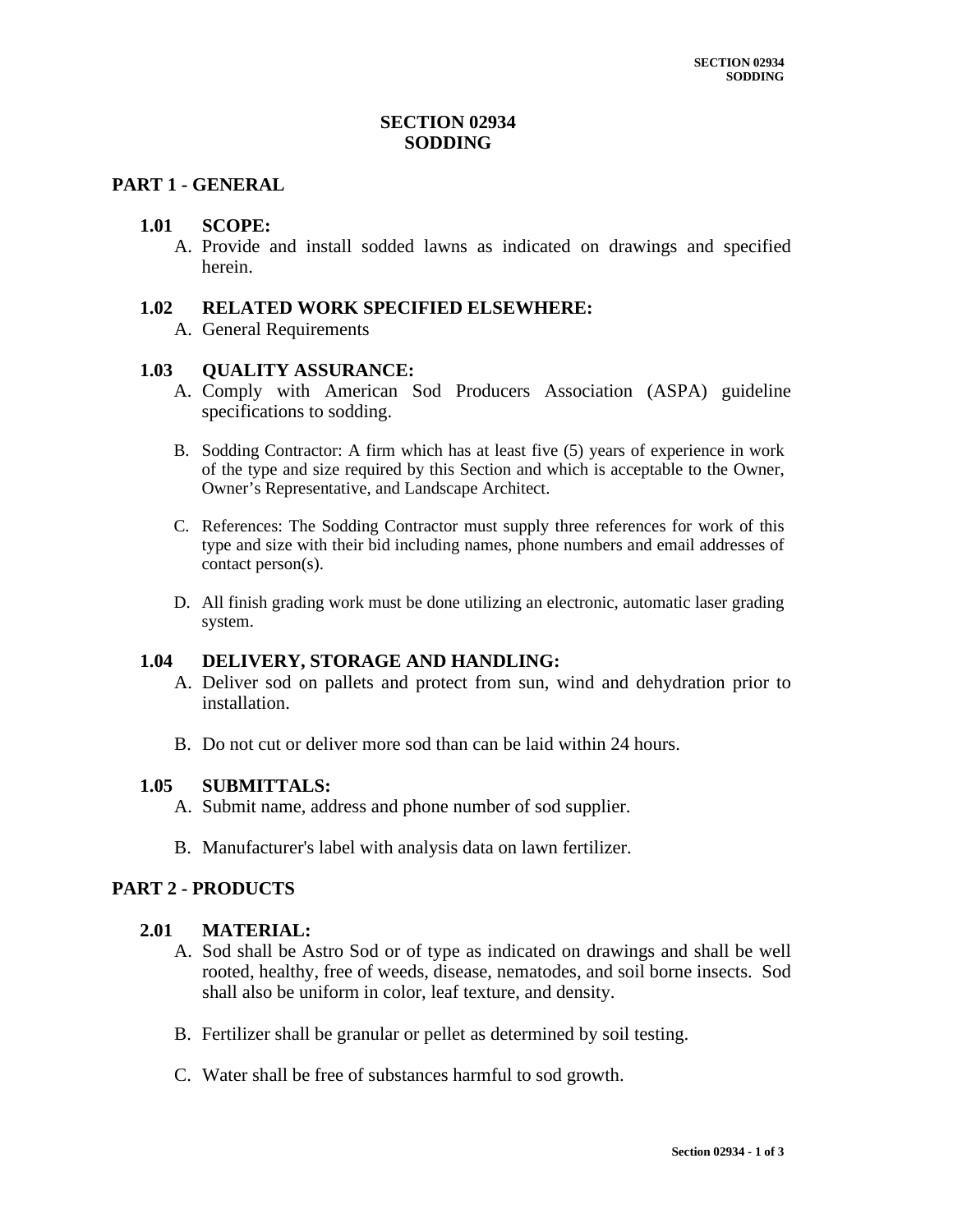# **PART 3 - EXECUTION**

# **3.01 INSPECTION**

A. Examine finish surfaces, grades, topsoil quality and depth. Do not start sodding work until unsatisfactory conditions are corrected. Beginning of installation indicates acceptance of existing site conditions.

# **3.02 PREPARATION:**

- A. Loosen topsoil of lawn areas to be planted. Remove existing vegetation, sticks, roots, rubbish, foreign matter and stones over one inch (1") in any dimension from the top two inches (2") of the sod bed. Areas where the finish grade has sat for extended periods of time will need to be tilled or disked to remove vegetation and to loosen compacted soil to 85% maximum density.
- B. Fine grade lawn areas to smooth, even surface with a loose, uniformly fine texture. Float smooth to remove ridges and fill depressions as required to drain.
- C. Finish grade shall be smooth and approximately one inch (1") below curbs, walks and other paved surfaces.
- D. Apply fertilizer on finish grade prior to sod installation at a rate of one (1) pound of actual nitrogen per 1000 square feet.
- E. Restore prepared areas to specified condition if eroded, settled, or otherwise disturbed after fine grading and prior to sodding.

# **3.03 SOD INSTALLATION:**

- A. Work within seasonal limitations of the sod type specified. Install sod between April 15 and August 30. Deviation from these dates shall be submitted by the contractor for approval by the owner or the owner's representative before installation.
- B. Large roll sod will be allowed. All netting is to be removed during the installation of the sod.
- C. Lay sod to form a solid mass tightly-fitted joints. Do not overlay edges. Stagger strips to offset joints in adjacent courses.
- D. Sod shall be placed so that top of sod is flush with adjoining grass areas if any, curbs, walks, and other paved surfaces.
- E. Do not install sod on saturated or frozen soil.
- F. Water sod lightly then roll with a water filled commercial lawn roller to ensure contact with subgrade and to insure a smooth surface free of lumps and depressions.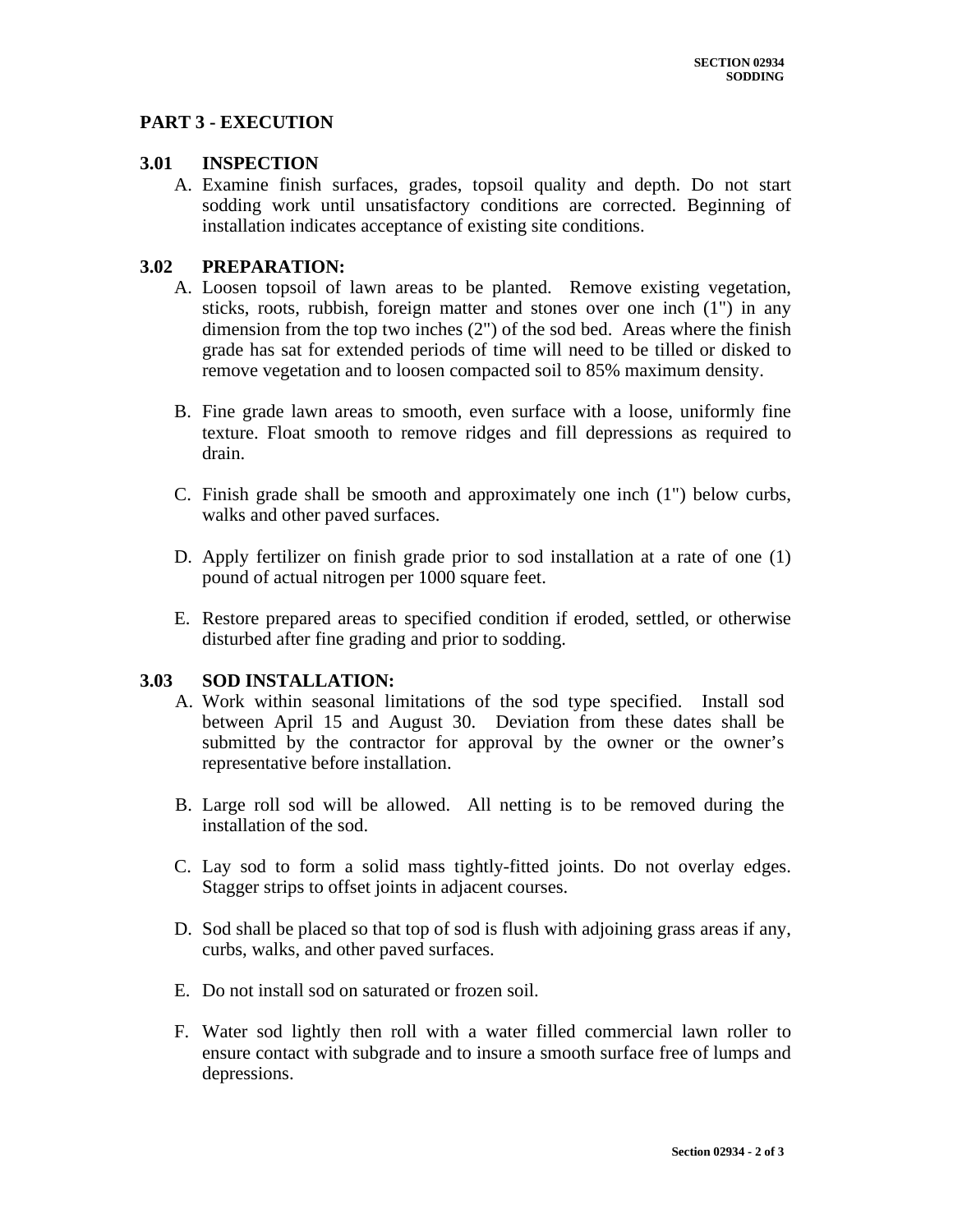- G. Immediately following rolling, water sod thoroughly and continue to water after installation to achieve a well rooted and vigorous growing lawn or until final acceptance, whichever is longer. Contractor to provide watering equipment as required for areas not covered by an irrigation system.
- H. Repeat sod rolling as needed after one week to achieve a smooth level surface.
- I. On 3:1 slopes or greater sod shall be secured with sod staples as needed to prevent sod from sloughing off slopes.
- J. If there are areas that were sodded that were thin or not growing, the contractor is responsible for replacing those areas, and top dressing with the same sod variety and top dressing material. This applies to all areas that are 12"x12" or larger.
- J. Replace dead sod as required prior to final acceptance.

# **3.04 CLEANING:**

A. During the work, the premises are to be kept neat and orderly at all times. Storage areas for materials shall be organized so that they are neat and orderly. All trash, including debris from removing weeds or rocks from sodded areas, shall be removed from the site daily as the work progresses. All walk and driveway areas shall be kept clean by sweeping or hosing.

# **3.05 MAINTENANCE:**

- A. The contractor is to maintain the newly sodded areas for a period of 6 weeks from the date of completion of sprigging and sodding operations.
- B. The contractor is to fertilize the area (1) time per week for six (6) weeks at a rate of one (1) pound of Nitrogen per 1,000 sq. ft.
- C. The contractor must monitor sodded areas to ensure adequate irrigation occurs during the first month of grow-in.
- D. Once the turf is established, the contractor is to top dress the entire area per sprigging maintenance

# **END OF SECTION**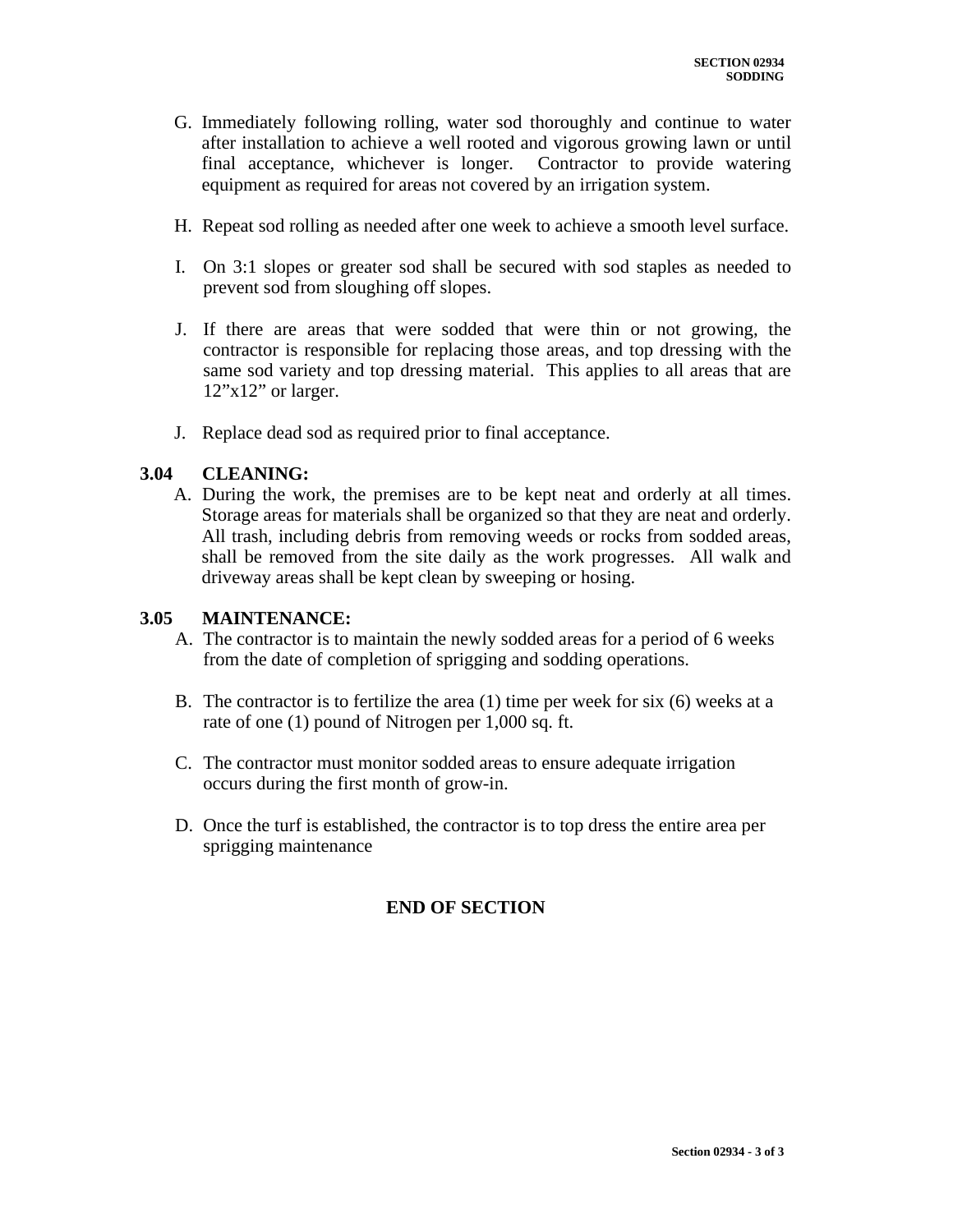# **SECTION 02939 SPRIGGING**

# **PART I - GENERAL**

### **1.01 SCOPE**

A. Provide and install sprigs as indicated on drawings and specified herein.

# **1.02 RELATED WORK: SPECIFIED ELSEWHERE**

- A. Earthwork Section 02200
- B. Sodding Section 02938

### **1.03 QUALITY ASSURANCE**

- A. Comply with American Sod Producers Association (ASPA) guideline specifications for sprigging.
- B. Sodding Contractor: A firm which has at least five (5) years of experience in work of the type and size required by this Section and which is acceptable to the Owner, Owner's Representative, and Landscape Architect.
- C. References: The Sodding Contractor must supply three references for work of this type and size with their bid including names, phone numbers and email addresses of contact person(s).

# **1.04 DELIVERY, STORAGE AND HANDLING**

- A. Deliver stolons to the site in bags or containers and protect from sun, wind and dehydration prior to installation.
- B. Do not cut or deliver more stolons than can be installed within 24 hours. Stolons cut and not planted within twenty-four hours will not be installed unless approved by the Owner and/or Architect.

#### **1.05 SUBMITTALS**

A. Submit name, address and phone number of stolon supplier and/or installer.

# **PART II - PRODUCTS**

#### **2.01 MATERIAL**

A. Stolons shall be certified material of type as indicated on drawings and shall be well rooted, healthy, free of weeds, disease, nematodes, and soil borne insects. Stolons whose bushel weight includes more than ten (10) percent dirt or foreign matter shall be rejected.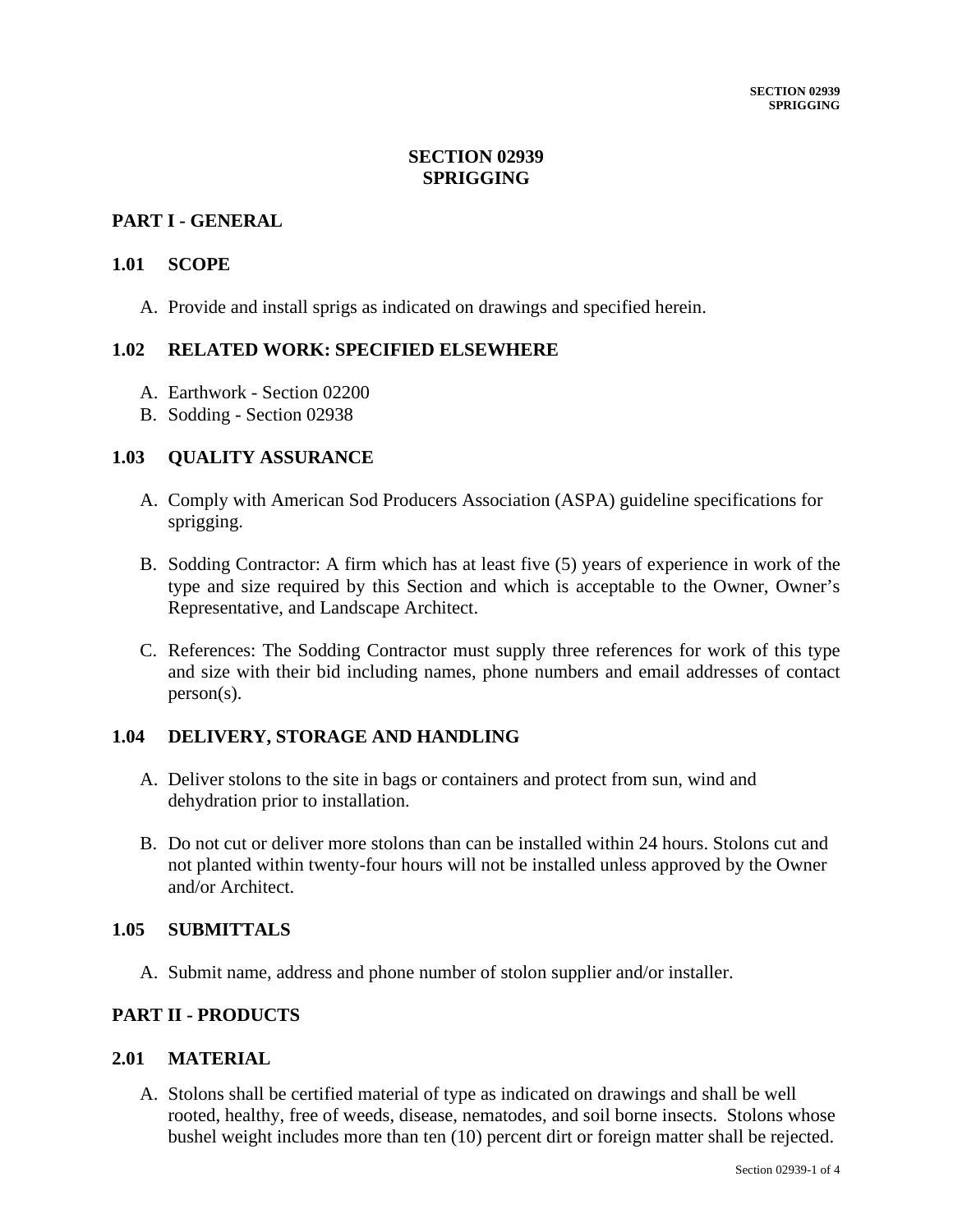- B. Stolons shall be measured by the bushel. A bushel shall be defined by eight (8) pounds of plant material per bushel and harvested from a minimum area of one square yard of mature turf.
- C. Water shall be free of substance harmful to grass growth.

# **PART III - EXECUTION**

### **3.01 INSPECTION**

A. The Owner and Landscape Architect will examine finish surfaces, grades, topsoil quality and depth. Do not start sprigging work until unsatisfactory conditions are corrected and approved by Owner and Landscape Architect.

# **3.02 PREPARATION**

- A. Loosen topsoil of grassed areas to be planted to a depth of six (6) inches by disking or tilling. Remove sticks, roots, rubbish, foreign matter and stones over one inch (1") in any dimension from the top two inches (2") of the sprig bed area.
- B. Fine grade sprigged and sodded areas to smooth, even surface with a loose, uniformly fine texture. Float smooth to remove ridges and fill depressions as required to drain.
- C. Finish grade shall be smooth and approximately one inch (1") below adjacent paved surfaces.
- D. Contractor is to place solid sod at a minimum width of 18" around all adjacent paved surfaces, valve boxes, electrical boxes, manholes, light poles, and all other in-grade or above grade structures within the limits of sprigging.
- E. Restore prepared areas to specified condition if eroded, settled, or otherwise disturbed after fine grading and prior to acceptance of completed work.

# **3.03 STOLON INSTALLATION**

- A. All planting operations shall commence immediately after site preparation and start no earlier than May 15th, and be completed no later than June 15th, unless approved by the Landscape Architect.
- B. Planting operations shall stop for reasons of high winds, excessive moisture, irrigation system problems, or other factors, that satisfactory results are not likely to be obtained. All work stoppage should be documented in writing with date and reason that work was stopped.
- C. Stolons shall be installed using approved sprigging equipment as per industry standards. This equipment is to have turf tires.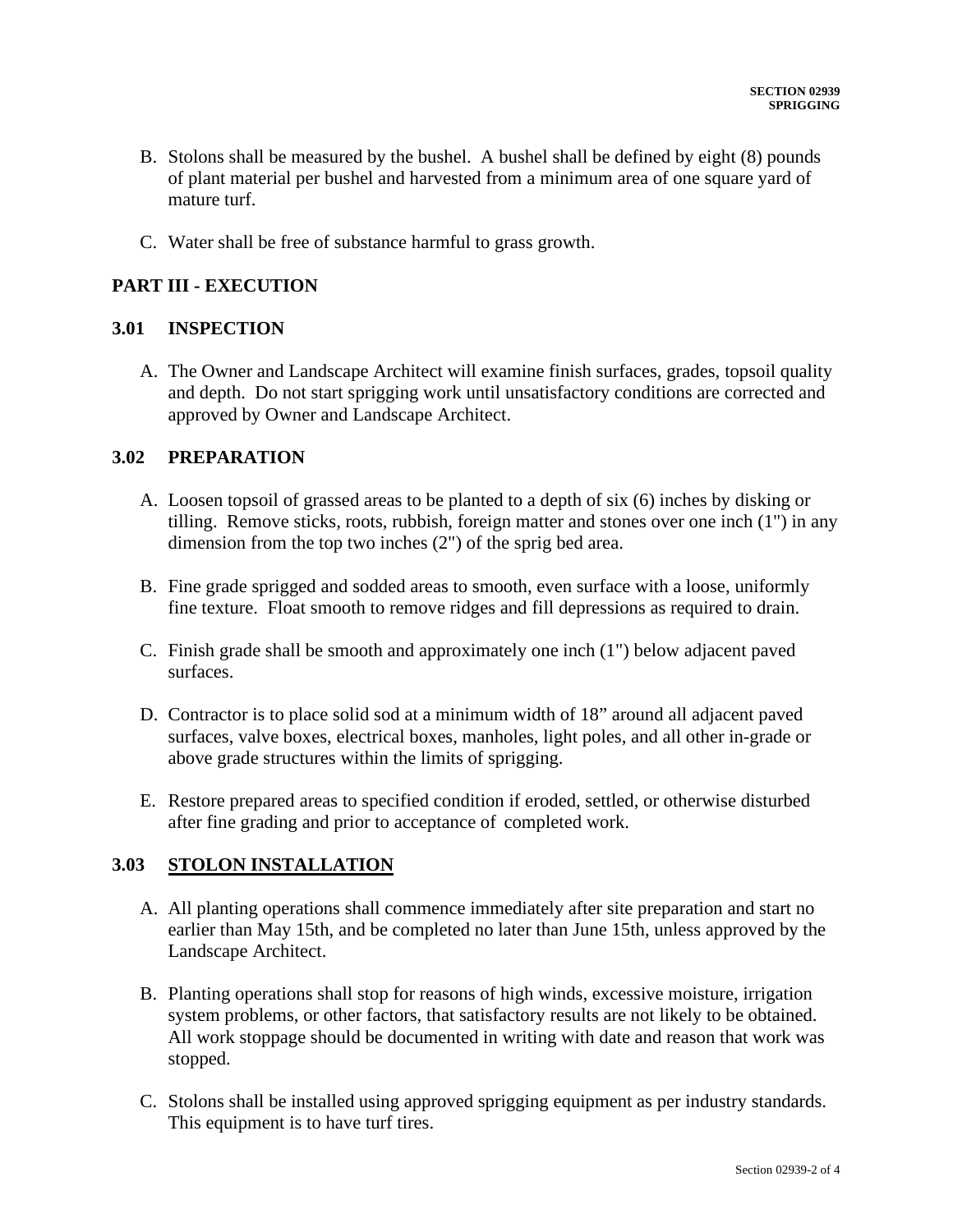- D. Stolons shall be installed at a rate of 600 hundred (600) bushels per acre and verified by delivery tickets.
- E. The contractor is to till the sprigs into the topsoil to a depth not to exceed three (3) inches within two  $(2)$  hours of application.
- F. The contractor is to apply 41-0-0 Polyon Coated Fertilizer with 1% Ronstar G at a rate of 100 pounds per acre (product).
- G. Upon Completion of sprigging, the contractor will roll each field using a vibratory roller.
- H. Immediately after completion of rolling, the Contractor shall start the initial watering program.
- I. Erosion damage or any other damage to the planted surfaces subsequent to completion of grow-in/maintenance period will be repaired by the Contractor.
- J. The base bid shall be U-3 Berrmudagrass Sprigs.

# **3.04 CLEANING**

A. During the work, the premises are to be kept neat and orderly at all times. Storage areas for materials shall be organized so that they are neat and orderly. All trash, including debris from removing weeds or rocks from sodded areas, shall be removed from the site daily as the work progresses. All walk and driveway areas shall be kept clean by sweeping or hosing.

# **3.05 SPRIGGING MAINTENANCE**

- A. The contractor is to maintain the newly sprigged and sodded areas for a period of 60 Days from the date of completion of sprigging operations.
- B. The contractor must monitor sprigged fields to ensure sprig growth and that the area has adequate irrigation during the grow-in period. This includes having staff visit the site a minimum of 3 days a week minimum, or as deemed necessary by all parties.
- C. The contractor is to fertilize the area (1) time per week for 60 Days at a rate of one (1) pound of Nitrogen per 1,000 sq. ft.
- D. The contractor is to mow and trim the sprigged area once the sprigs are established.
- E. Once the turf is established, the contractor is to top dress the entire area.
	- a. Top Dressing material is to consist of 75% masonry or top dressing sand and 25% dark forest compost  $(+/- 5\%)$ , as was utilized in the top soil mixture prior to sprigging. These materials should be blended evenly to create the top dressing material.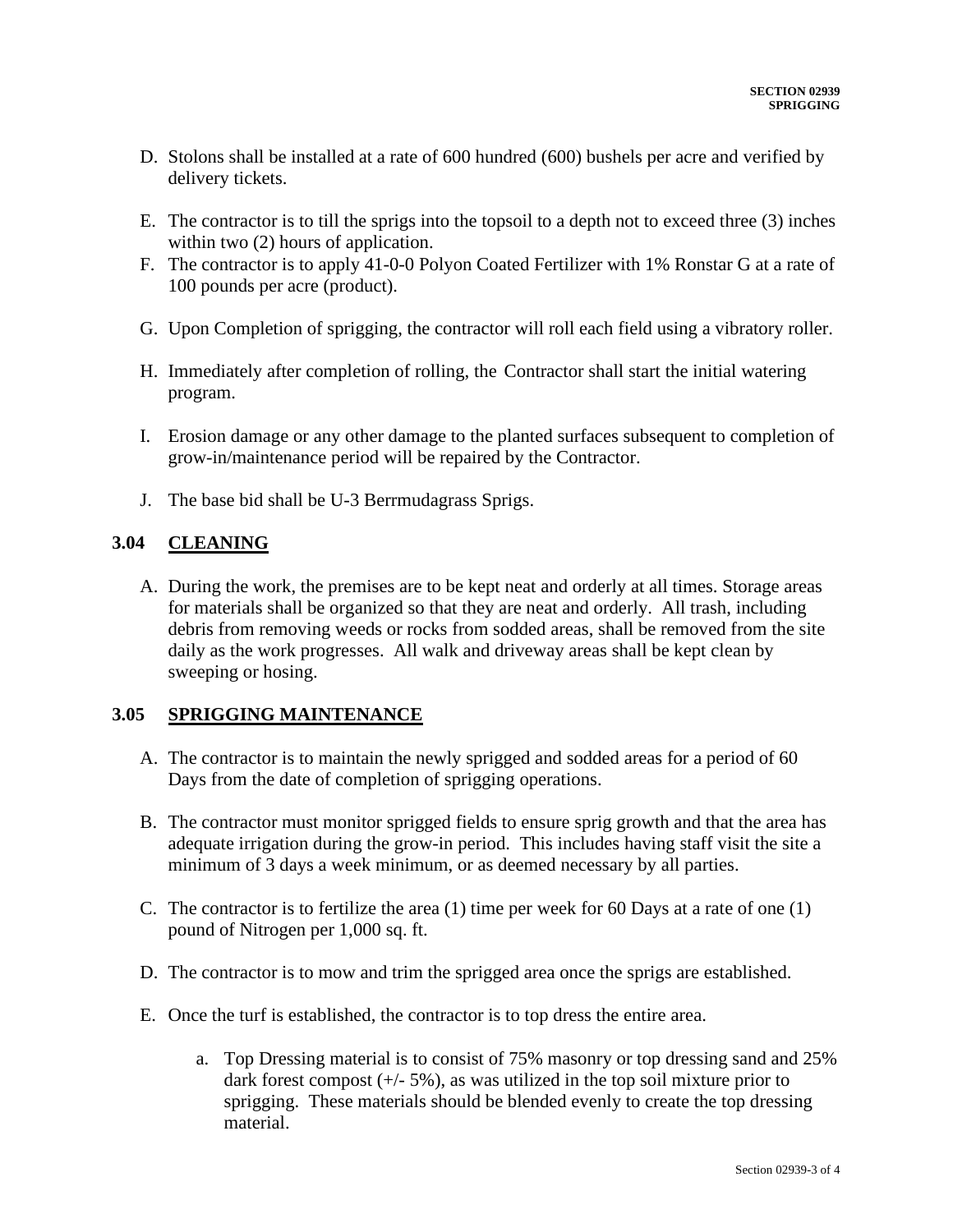- b. The contractor is to apply the top dressing material utilizing industry standard top dressing equipment with turf tires.
- c. The contractor is to smooth out top dressing material with equipment having turf tires, using a smooth and fill method.
- d. The contractor is to roll the entire surface with a vibratory roller.
- e. The contractor is to spread approved fertilizer to finish the top dressing process.
- f. If there are areas that were sprigged that are not growing, the contractor is responsible for plugging, and top dressing these areas with the same sod variety and top dressing material. This applies to all areas that are 24"x24" or larger.

# **END OF SECTION**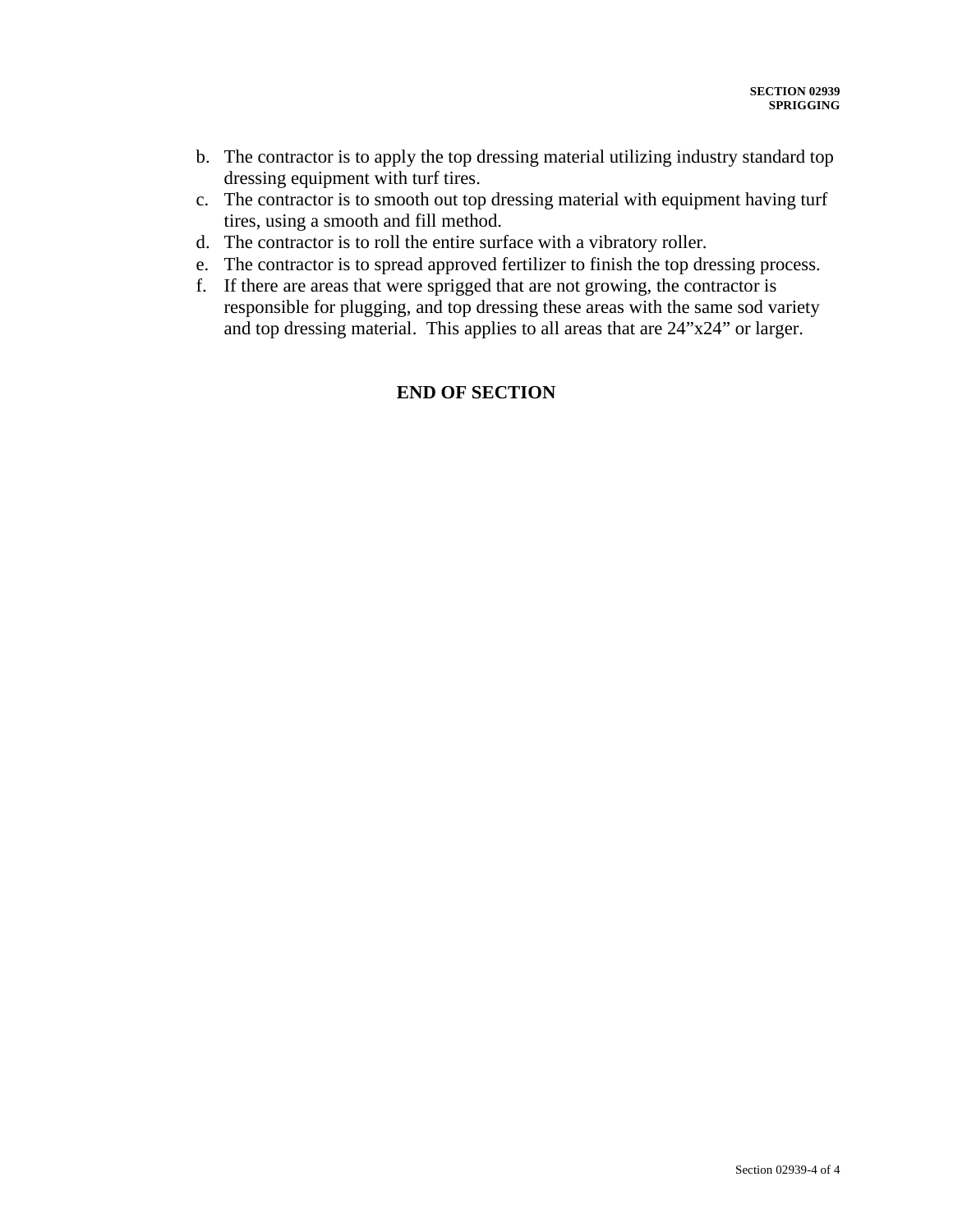# **SECTION 03100 CONCRETE FORMWORK**

### **PART 1 - GENERAL**

### **1.01 DESCRIPTION**

- A. Work included: Provide formwork in accordance with provisions of this Section for cast-in-place concrete shown on the drawings or required by other Sections of these Specifications.
- B. Related work: Section 03210: Steel Reinforcement Section 03300: Cast-in-place Concrete

## **1.02 QUALITY ASSURANCE**

- A. Use adequate numbers of skilled workmen who are thoroughly trained and experienced in the necessary crafts and who are completely familiar with the specified requirements and the methods needed for proper performance of the work of this Section.
- B. Design of formwork is the Contractor's responsibility.
- C. Standards: in addition to complying with pertinent regulations of governmental agencies having jurisdiction, comply with pertinent provisions of ACI 347.

#### **1.03 SUBMITTALS**

- A. Comply with pertinent provisions of Section 01340.
- B. Product data: After the Contractor has received the Owner's Notice to Proceed, submit manufacturer's data and installation instructions for proprietary materials including form coatings, ties, and accessories, and manufactured form systems if used.

### **PART 2 PRODUCTS**

### **2.01 FORM MATERIALS**

- A. Except for metal forms, use new materials. Materials may be reused during progress of the work, provided they are completely cleaned and reconditioned, recoated for each use, and capable of producing formwork of the required quality.
- B. For footings and foundations, use boards or planks secured to wood or steel stakes, substantially constructed to shapes indicated and to support the required loads.

### **2.02 FORM TIES**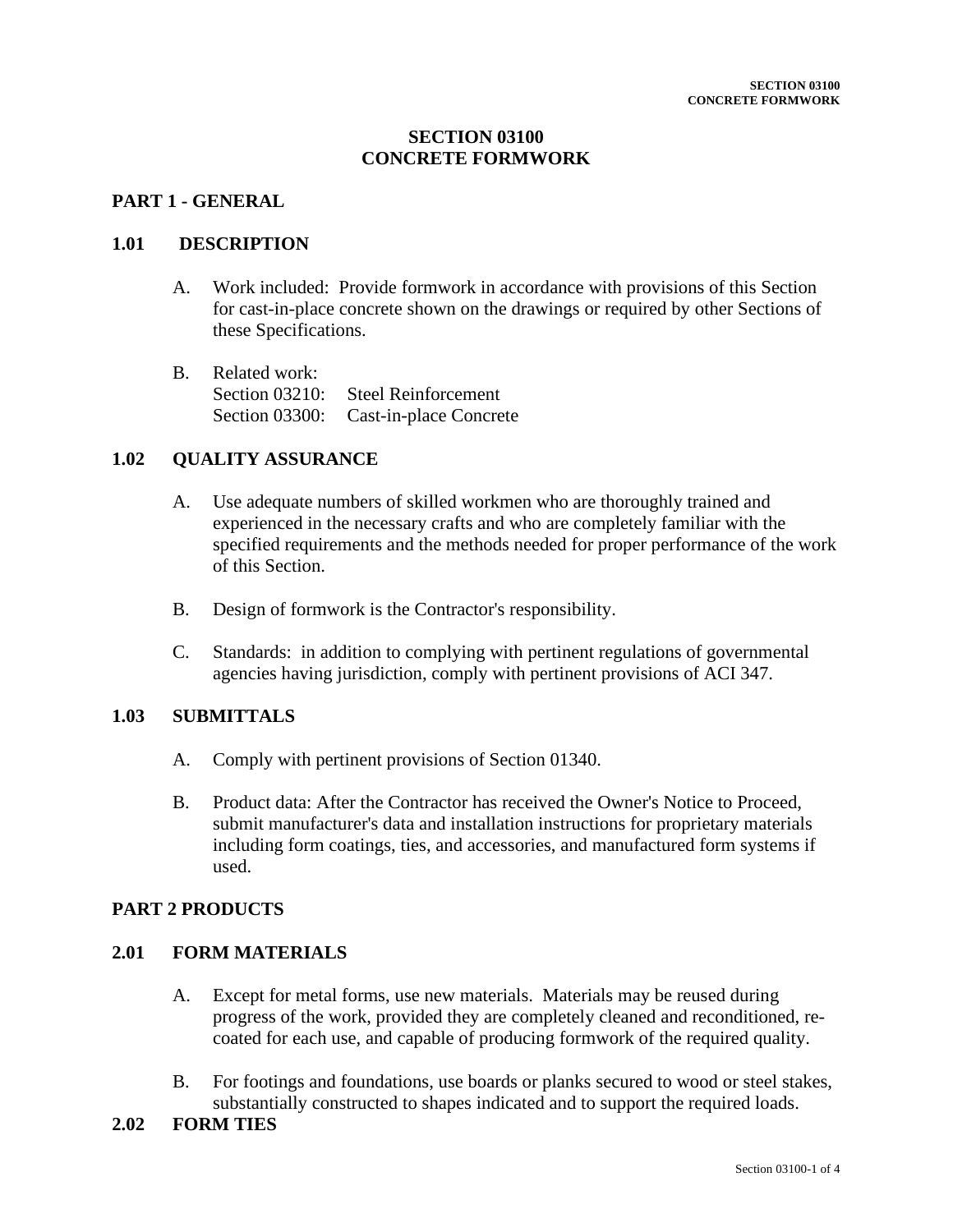- A. Hold inner and outer forms for vertical concrete together with combination steel ties and spreaders approved by the Owner's Representative:
	- 1. Space ties symmetrically in tiers and rows, each tier plumb from top to bottom and each row level.
	- 2. At horizontal pour lines, locate ties not more than 6" below the pour lines. Tighten after concrete has set and before the next pour is made.
	- 3. For exposed concrete surfaces, provide form ties of removable type with the bolts equipped with permanent plugs and a system approved by the Owner's Representative for fixing the plugs in place.

# **2.03 DESIGN OF FORMWORK**

- A. General:
	- 1. Design, erect, support, brace, and maintain formwork so it will safely support vertical and lateral loads that might be applied, until such loads can be supported by the concrete structure.
	- 2. Carry vertical and lateral loads to ground by formwork system and in-place construction that has attained adequate strength for that purpose.
	- 3. Construct formwork so concrete members and structures are of correct size, shape, alignment, elevation, and position.
	- 4. Design forms and formwork to include assumed values of live load, dead load, weight of moving equipment operated on the formwork, concrete mix, height of concrete drop, vibrator frequency, ambient temperature, foundation pressures, stresses, lateral stability, and other factors pertinent to safety of the structure during construction.
	- 5. Provide trussed supports when adequate foundations for shores and struts cannot be secured.
	- 6. Support form materials by structural members spaced sufficiently close to prevent objectionable deflection.
	- 7. Fit forms placed in successive units for continuous surfaces to accurate alignment, free from irregularities, and within the allowable tolerances.
	- 8. Provide formwork sufficiently tight to prevent leakage of cement paste during concrete placement. Solidly butt joints, and provide backup material at joints as required to prevent leakage and prevent fins.
	- 9. Provide camber in formwork as required for anticipated deflections due to weight and pressure of fresh concrete and construction loads.

# **2.04 EARTH FORMS**

- A. Side forms for footings may be omitted, and concrete may be placed directly against excavation only when requested by the Contractor and approved by the Owner's Representative.
- B. When omission of forms is accepted, provide additional concrete 1" on each side of the minimum design profiles and dimensions shown on the drawings.

# **PART 3 - EXECUTION**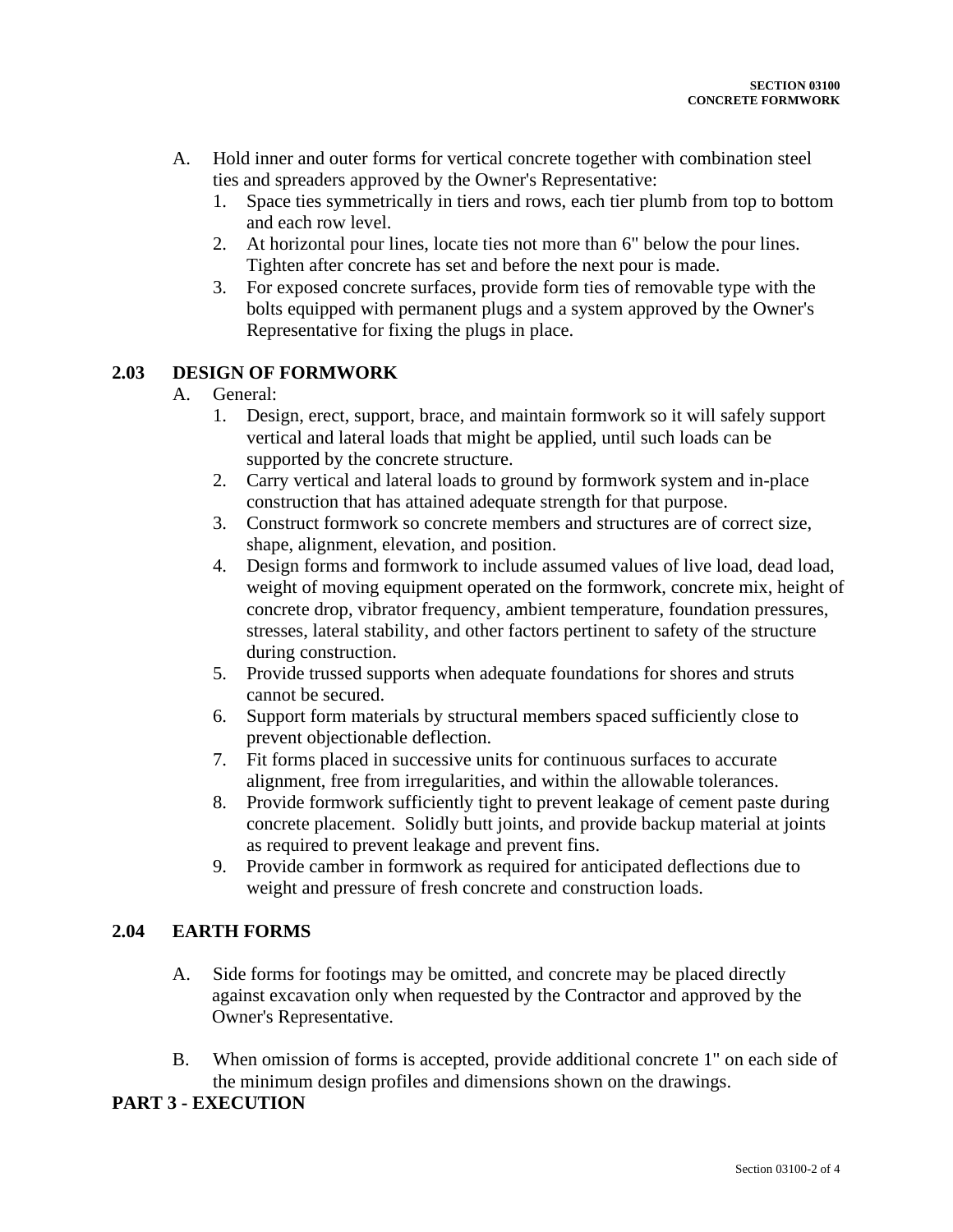# **3.01 SURFACE CONDITIONS**

A. Examine the areas and conditions under which work of this Section will be performed. Correct conditions detrimental to timely and proper completion of the work. Do not proceed until unsatisfactory conditions are corrected.

# **3.02 FORM CONSTRUCTION**

- A. General:
	- 1. Construct forms complying with ACI 347 to the exact sizes, shapes, lines and dimensions shown, and as required to obtain accurate alignment, location, grades and level and plumb work in the finished structure.
	- 2. Provide for openings, offsets, keyways, recesses, moldings, reglets, chambers, blocking, screens, bulkheads, anchorages, inserts, and other features as required.
- B. Fabrication:
	- 1. Fabricate forms for easy removal without hammering or prying against concrete surfaces.
	- 2. Provide crush plates or wrecking plates where stripping may damage cast concrete surfaces.
	- 3. Kerf wood inserts for forming keyways, reglets, recesses, and the like to prevent swelling and assure ease of removal.
	- 4. Provide top forms for inclined surfaces where so directed by the Owner's Representative.
- C. Forms for exposed concrete:
	- 1. Drill forms to suit ties being used, and to prevent leakage of cement paste around tie holes. Do not splinter forms by driving ties through improperly prepared holes.
	- 2. Provide sharp, clean corners at intersection planes, without visible edges or offsets. Back the joints with extra studs or girts to maintain true, square intersections.
	- 3. Use extra studs, walls and bracing to prevent objectionable bowing of forms between studs, and to avoid bowed appearance in concrete. Do not use narrow strips of form material which will produce bow.
- D. Corner treatments:
	- 1. Unless shown otherwise, form chamfers with 3/4" x 3/4" strips, accurately formed and surfaced to produce uniformly straight lines and tight edges.
	- 2. Extend terminal edges to required limit, and miter the chamfer strips at changes in direction.
- E. Locate control joints as indicated on the drawings and as approved by the Owner's Representative.
- F. Provisions for other trades:
	- 1. Provide openings in concrete formwork to accommodate work of other trades.
	- 2. Verify size and location of openings, recesses, and chases with the trade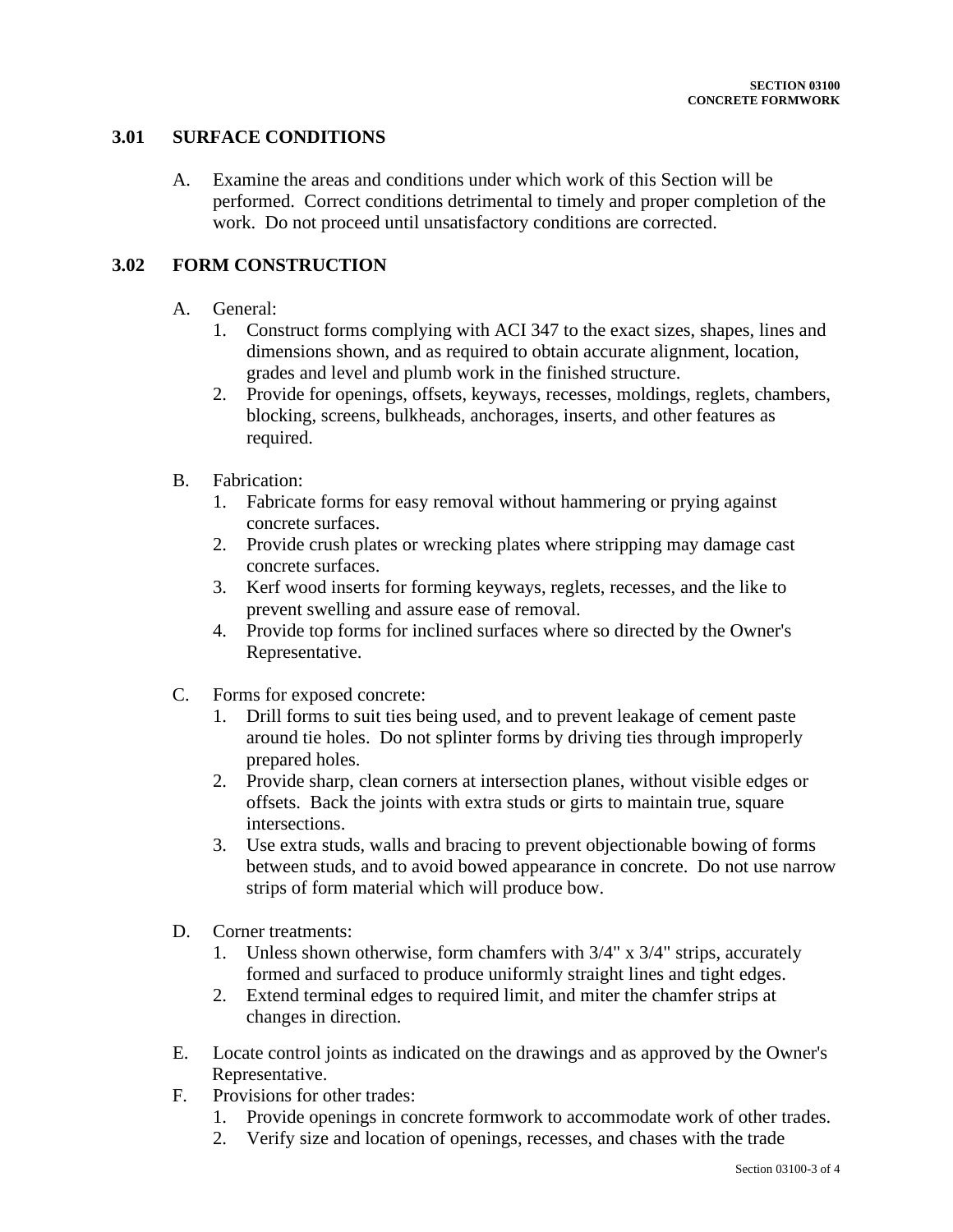requiring such items.

3. Accurately place and securely support items to be built into the concrete.

# **3.03 REMOVAL OF FORMS**

- A. General:
	- 1. Do not disturb or remove forms until the concrete has hardened sufficiently to permit form removal with complete safety.
	- 2. Do not remove shoring until the member has acquired sufficient strength to support its own weight, the load upon it, and the added load of construction.
	- 3. Do not strip floor slabs in less than two days.
	- 4. Do not strip vertical concrete in less than seven days.
- B. Finished surfaces:
	- 1. Exercise care in removing forms from finished concrete surfaces so that surfaces are not marred or gouged, and that corners are true, sharp, and unbroken.
	- 2. Release sleeve nuts or clamps, and pull the form ties neatly.
	- 3. Do not permit steel spreaders, form ties, or other metal to project from, or be visible on, any concrete surface except where so shown on the drawings.
	- 4. Solidly pack form tie holes, rod holes, and similar holes in the concrete. For packing, use the cement grout specified in Section 03300, flushing the holes with water before packing, screeding off flush, and grinding to match adjacent surfaces.

# END OF SECTION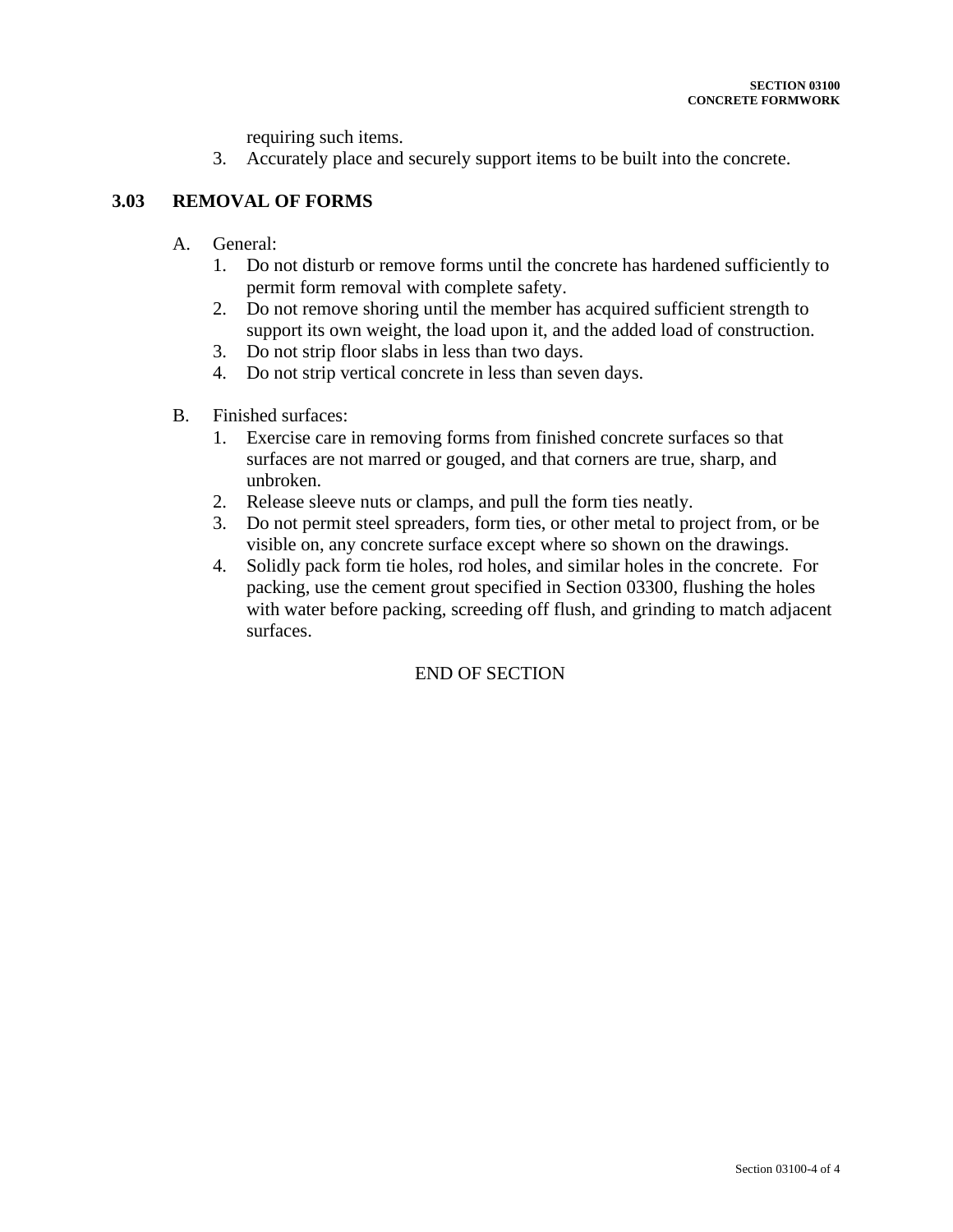# **SECTION 03210 STEEL REINFORCEMENT**

# **PART 1 - GENERAL**

### **1.01 DESCRIPTION**

- A. Work included: Provide concrete reinforcement where shown on the drawings specified herein, and as needed for a complete and proper installation.
- B. Related Work: Section 03100: Concrete Formwork. Section 03210: Steel Reinforcement. Section 03300: Cast-in-place Concrete. Section 03345: Concrete Finishing.

### **l.02 QUALITY ASSURANCE**

- A. Use adequate numbers of skilled workmen who are thoroughly trained and experienced in the necessary crafts and who are completely familiar with the specified requirements and the methods needed for proper performance of the work of this Section.
- B. Comply with pertinent provisions of the following, except as may be modified herein:
	- 1. ACl 318.
	- 2. CRSI "Manual of Standard Practice."

# **1.03 SUBMITTALS**

- A. Comply with pertinent provisions of Section 01340.
- B. Product data: After the Contractor has received the Owner's Notice to proceed, submit:
	- 1. Materials list of items proposed to be provided under this Section.
	- 2. Manufacturer's specifications and other data needed to prove compliance with the specified requirements.
	- 3. Shop Drawings showing details of bars, anchors, and other items, if any, provided under this Section.

# **1.04 PRODUCT HANDLING**

- A. Delivery and Storage:
	- 1. Use necessary precautions to maintain identification.
	- 2. Store in a manner to prevent excessive rusting and fouling with dirt, grease, and other bond-breaking coatings.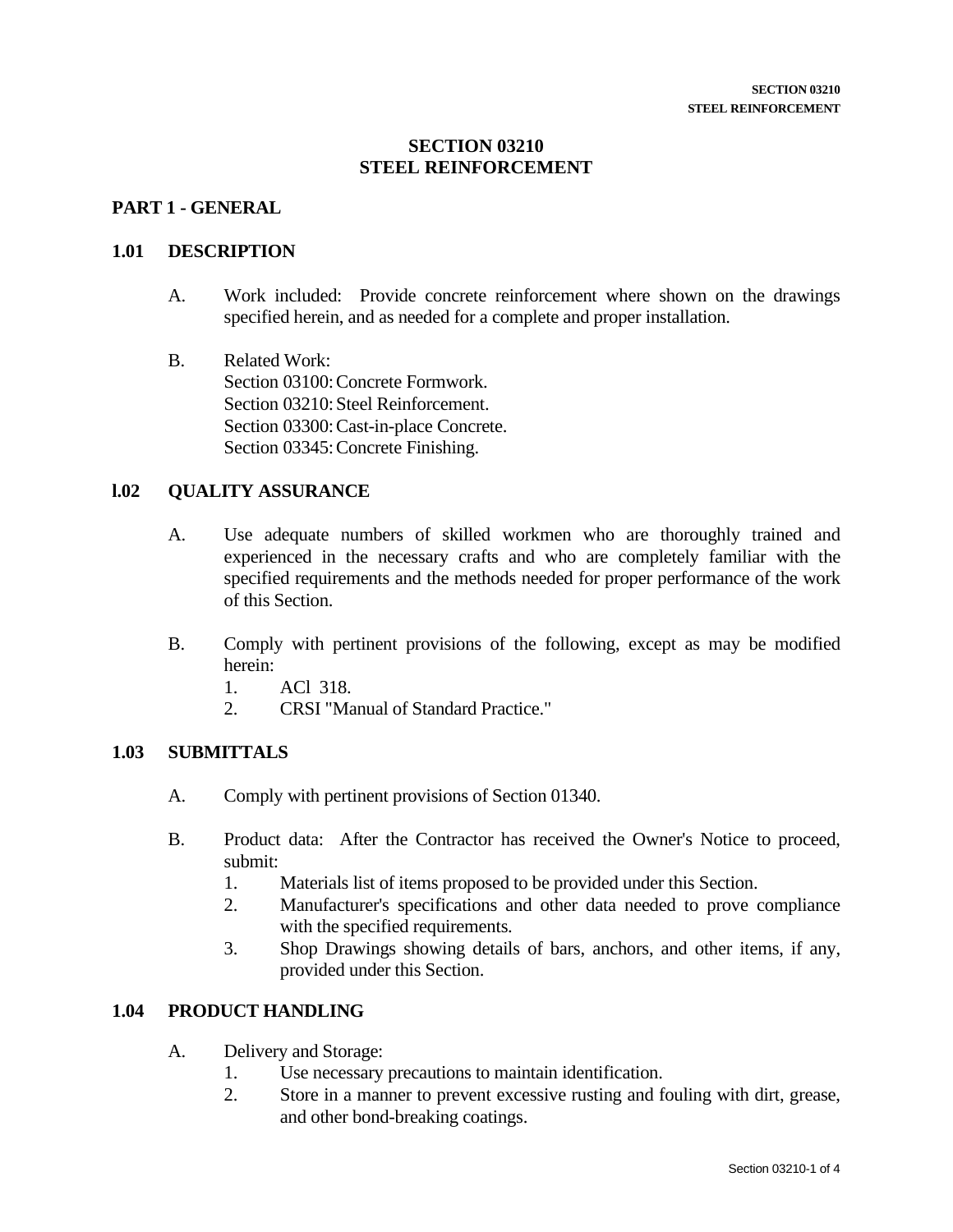# **PART 2 - PRODUCTS**

# **2.01 REINFORCEMENT MATERIALS AND ACCESSORIES**

- A. Bars:
	- 1. Provide deformed billet steel bars complying with ASTM A615. Using grades shown on the Drawings.
- B. Steel Wire:
	- 1. Comply with ASTM A82.
	- 2. For tie wire, comply with Fed Spec QQ-W-461, annealed steel, black, 16 gage minimum.
- C. Welded Wire Fabric:
	- 1. Provide welded steel, complying with ASTM A185, 6" x 6" x 10" x 10".
- D. Bolsters, chairs, spacers, and other devices for spacing, supporting and fastening reinforcement in place:
	- 1. Use wire bar type supports complying with CRSI recommendations, unless otherwise shown on the Drawings.
	- 2. Do not use wood, brick, or other non-complying material.
	- 3. For slabs on grade, use supports with sand plates or horizontal runners where base material will not support chair legs.

### **2.02 FABRICATION**

- A. General:
	- 1. Fabricate reinforcing bars to conform to the required shapes and dimensions, with fabrication tolerances complying with the CRSI Manual.
	- 2. In case of fabricating errors, do not straighten or re-bend reinforcement in a manner that will weaken or injure the material.
	- 3. Reinforcement with any of the following defects will not be acceptable:
		- a. Bar lengths, depths, and/or bends exceeding the specified fabrication tolerances.
		- b. Bends and/or kinks not shown on the Drawings.
		- c. Bars with reduced cross-section due to excessive rusting or other cause.

# **PART 3 - EXECUTION**

#### **3.01 SURFACE CONDITIONS**

A. Examine the areas and conditions under which work of this Section will be performed. Correct conditions detrimental to timely and proper completion of the work. Do not proceed until unsatisfactory conditions are corrected.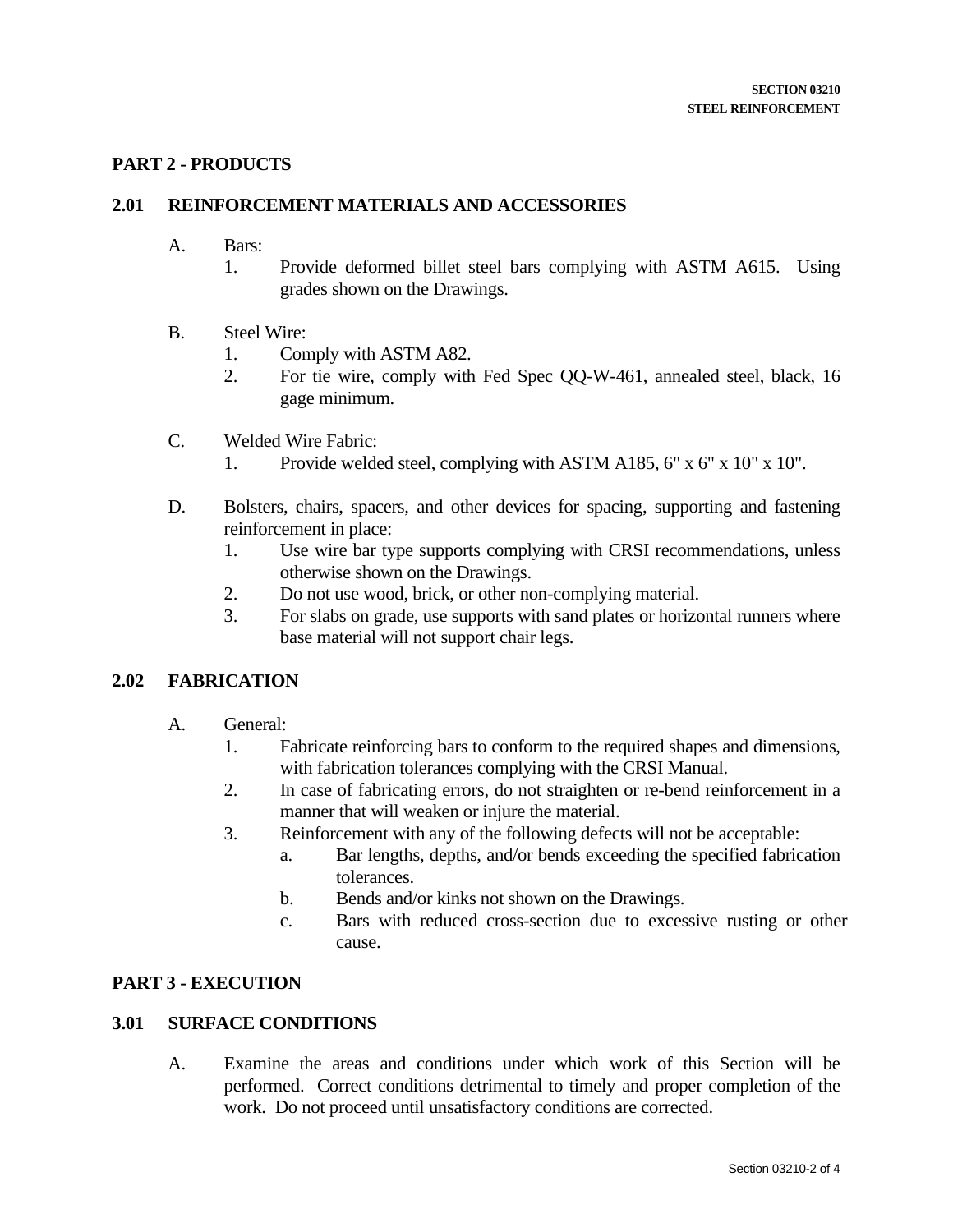# **3.02 INSTALLATlON**

### A. General:

- 1. Comply with the specified standards for detail and method of placing reinforcement and supports, except as may be modified herein.
- 2. Clean reinforcement to remove loose rust and mill scale, earth, and other materials which reduce or destroy bond with concrete.
- 3. Position, support, and secure reinforcement against displacement by formwork, construction, and concrete placing operations.
- 4. Locate and support reinforcement by metal chairs, runners, bolsters, spacers, and hangers, as required.
- 5. Place reinforcement to obtain minimum coverage's for concrete protection.
- 6. Arrange, space, and securely tie bars and bar supports together with the specified tie wire.
- 7. Set wire ties so twisted ends are directed away from exposed concrete surfaces.
- B. Install welded wire fabric in as long lengths as practicable, lapping adjoining pieces at least one full mesh.
- C. Provide sufficient numbers of supports, and of strength to carry the reinforcement.
- D. Do not place reinforcing bars more than 2" beyond last leg of any continuous bar support.
- E. Do not use supports as bases for runways for concrete conveying equipment and similar construction loads.

# **3.03 SPLICES**

- A. Lap Splices:
	- 1. Tie securely with the specified wire to prevent displacement of splices during placement of concrete.
- B. Splice Devices:
	- 1. Obtain the Owner's Representative approval prior to using splice devices.
	- 2. Install in accordance with manufacturer's written instructions.
	- 3. Splice in a manner developing at least 125% of the yielding strength of the bar.
- C. Welding:
	- 1. Perform in accordance with AWS D1.4-79.
- D. Do not splice bars except at locations shown on the drawings, or as otherwise specifically approved by the Owner's Representative.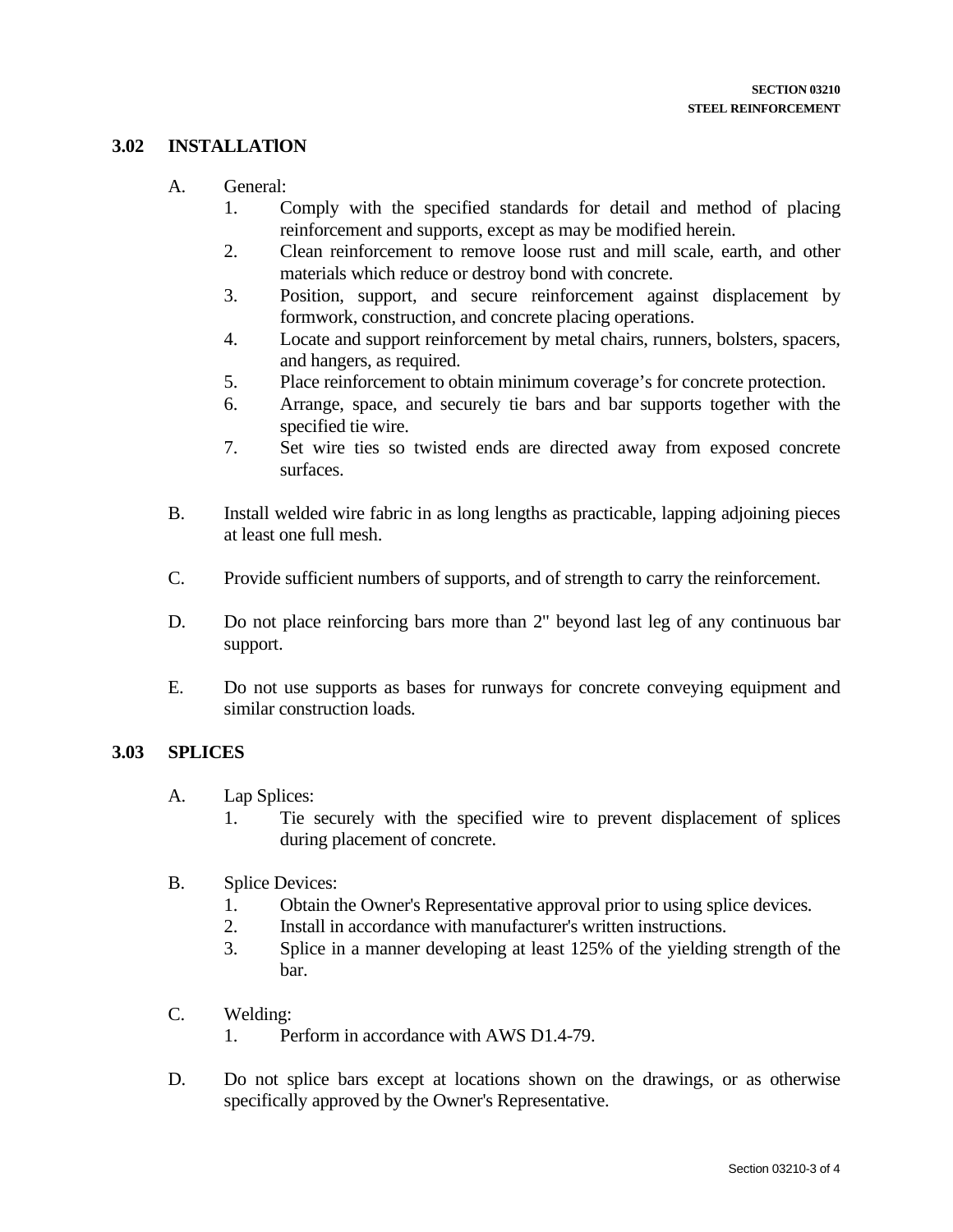### **3.04 TESTING**

- A. Samples:<br>1. M
	- 1. Materials to be sampled at the building site shall have been delivered thereto at least 72 hours before it is needed.

# END OF SECTION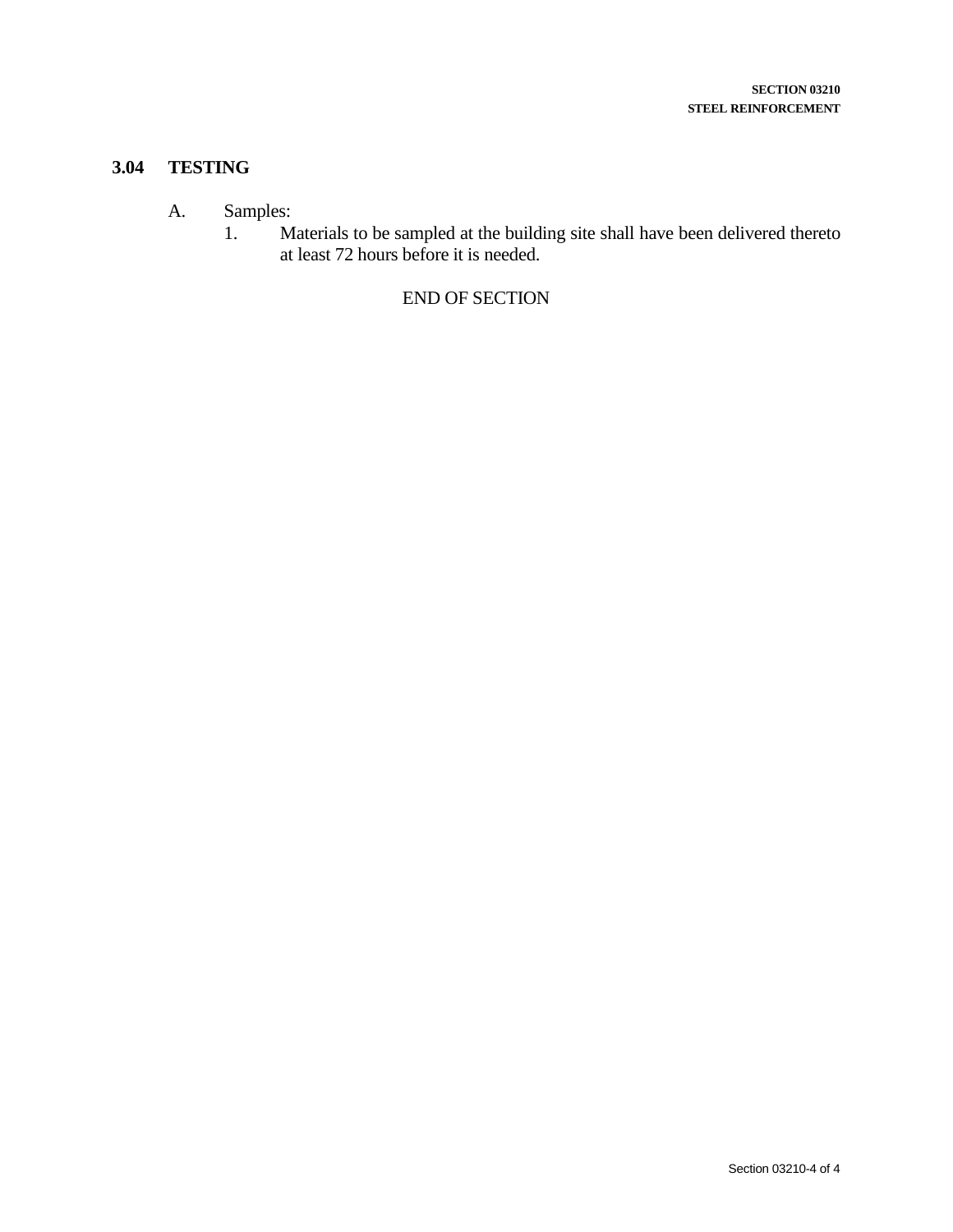# **SECTION 03300 CAST-IN-PLACE CONCRETE**

# **PART 1 - GENERAL**

# **1.01 DESCRlPTlON**

A. The extent of cast-in-place concrete is shown on drawings.

| B. | Related work specified elsewhere: |                      |
|----|-----------------------------------|----------------------|
|    | Section 03100:                    | Concrete Formwork.   |
|    | Section 03210:                    | Steel Reinforcement. |
|    | Section 03345:                    | Concrete Finishing.  |

# **1.02 TESTING**

- A. Owner to employ and pay for an independent testing laboratory, to perform specified testing.
- B. Tests required for aggregate:
	- 1. Test for conformance to ASTM C-33.
	- 2. Make one test for each 100 cubic yards of fine aggregate.
	- 3. Make one test for each 250 cubic yards of coarse aggregate.
- C. Tests required for concrete:
	- 1. Make and store test specimens in conformance with ASTM C-31.
	- 2. Compressive strength tests: ASTM C-39:
		- a. Make four (4) cylinders for each test.
		- b. Break two cylinders at seven days and two at 28 days unless otherwise directed by Owner's Representative.
	- 3. Make one compressive strength test for each day's placement or each 50 cubic yards of concrete of each specified strength.
	- 4. If test strength of concrete does not comply with strength requirements of these specifications and is sufficiently low that, in opinion of Owner's Representative, performance of structure is jeopardized, the Owner's Representative may require that drilled core test specimens be cut from structure at location at which the questionable concrete was placed. Cores shall be secured and tested in accordance with ASTM C-42. If results of these tests show that actual strength of concrete is sufficiently low as to jeopardize performance of structure, the Owner's Representative may require that concrete be removed from structure, and replaced at no additional cost to Owner.
	- 5. Perform slump test at point of placement immediately prior to placing concrete. Test in accordance with ASTM C-143.
	- 6. Test for percentage of entrained air in accordance with ASTM C-231 at time of slump testing.
- D. Inspection of batch plant: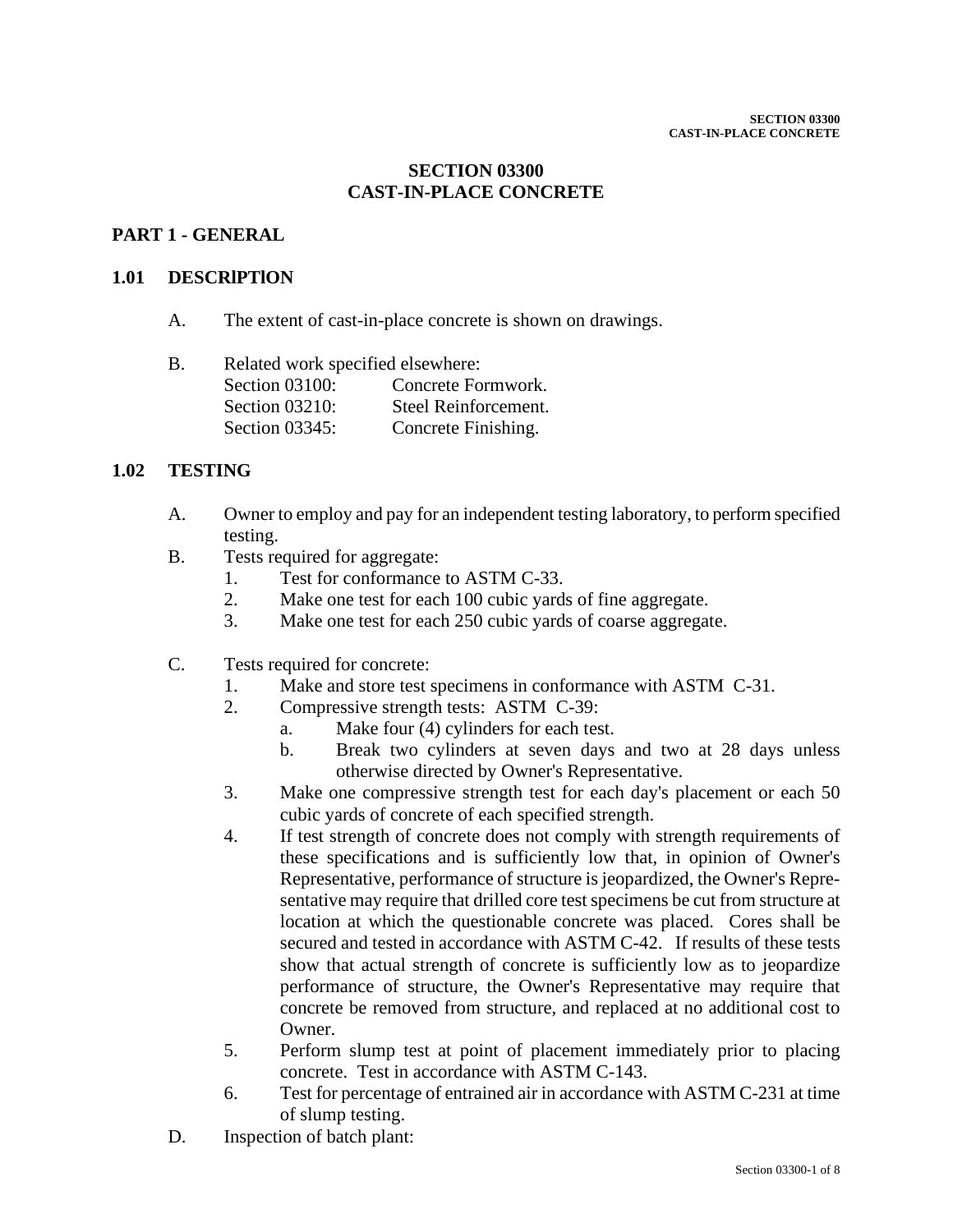- 1. Batch plant operation will be inspected as required to insure that concrete delivered to the job complies with specifications. Testing laboratory engaged by Contractor will provide this service as directed by Owner's Representative.
- 2. Plant inspection reports shall include:
	- a. Location of plant.
	- b. Job location.
	- c. Concrete design mix number and strength.
	- d. Concrete design proportion, source, type and amount of cement, aggregates and admixtures used, surface water added and total water used.
	- e. Slump.
	- f. Air content.
	- g. Temperature of heated concrete.
	- h. Capacity and condition of mixing truck.
	- i. Percent of capacity loaded.
	- j. Condition of batching installation.
	- k. Condition of heating installation.
	- l. Period of inspection.
	- m. Number and sizes of batches delivered.

# **1.04 REFERENCE STANDARDS**

- A. The following codes and manuals form a part of this specification:
	- 1. Standard Specifications for Structural Concrete for Buildings (ACI 301-72; Rev 81).
	- 2. Recommended Practice for Selecting Proportions for Concrete (ACI 211-77).
	- 3. Concrete production facilities shall have a current "National Ready Mixed Concrete Association Certificate of Conformance for Concrete Production Facilities".
	- 4. Building Code Requirements for Reinforced Concrete (ACI 318-77).

# **1.05 SUBMITTALS**

A. Submit proposed mix design to Owner's Representative for review. Include certification required in admixture specification.

# **PART 2 - PRODUCTS**

# **2.01 MATERIALS**

- A. Cement: Portland Cement (ASTM C-150, Type I). Use high early strength Portland Cement (Serial designation C-150, Type III) where specified and elsewhere at Contractor's option and at no additional cost to Owner.
- B. Fine aggregate: Sand particles shall be coarse, sharp, clean and conforming to ASTM C-33.
- C. Coarse aggregate: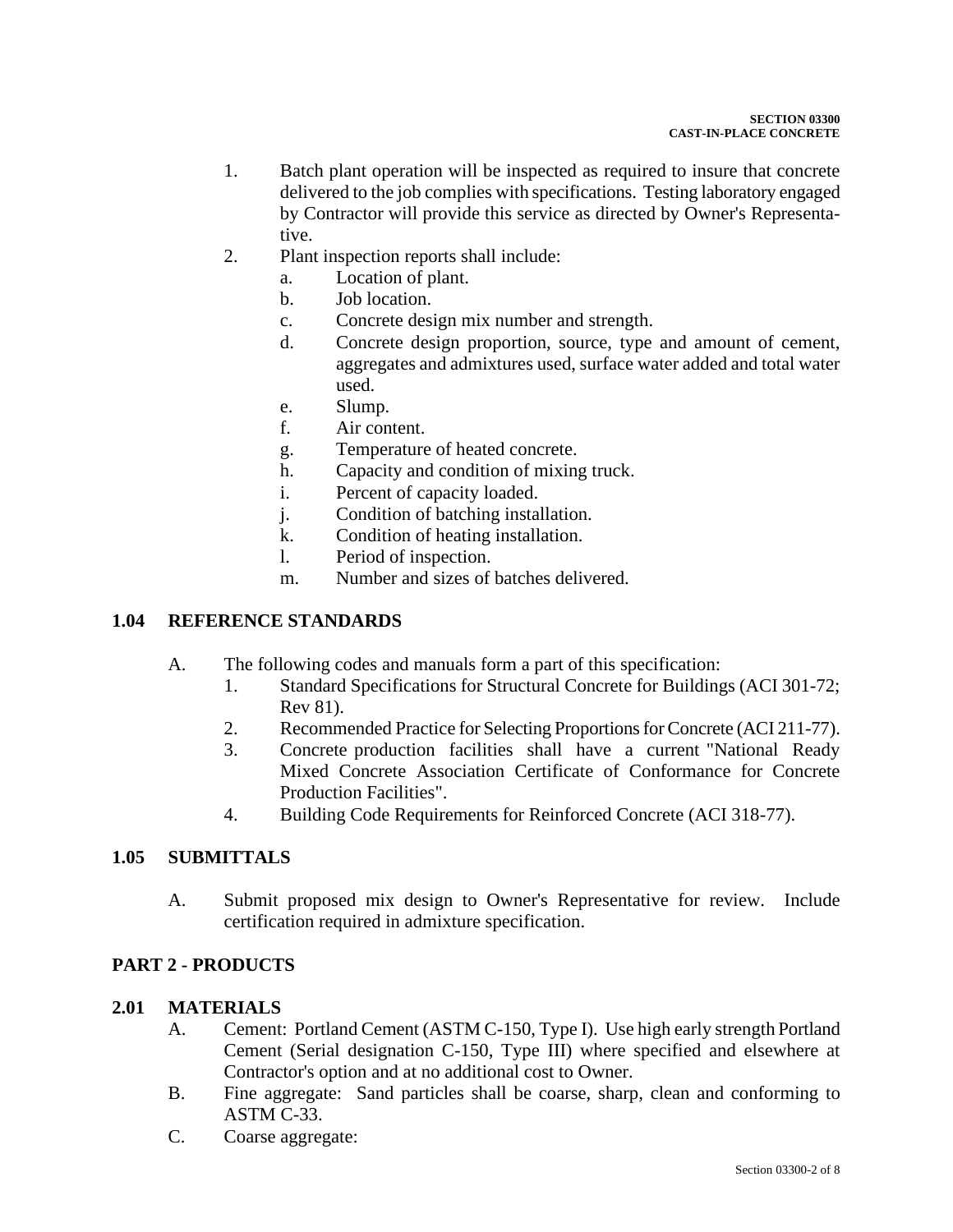- 1. Crushed limestone conforming to ASTM C-33 for normal weight concrete.
- 2. Light weight conforming to ASTM C-330 for semi-light weight concrete. Minimum Fsp (splitting ratio) of 6.0.
- D. Water: Clean and free from injurious amounts of oil, acids, alkalines, organic materials or other deleterious substances.
- E. Admixtures:
	- 1. Water reducing admixture: ASTM C-494, Type A, containing no more chlorideions than are present in municipal drinking water.
		- a. Acceptable products:
			- (1) Eucone WR-75; The Euclid Chemical Co.
			- (2) Pozzolith ZOON: Master Builders.
			- (3) Plastocrete 160; Sika Chemical Corp.
	- 2. Water reducing, retarding admixture: ASTM C 494, Type D, containing no more chlorideions than are present in municipal drinking water.
		- a. Acceptable products:
			- (1) Eucone Retarder-75: Euclid Chemical Co.
			- (2) Pozzolith 100XR: Master Builders.
			- (3) Plastiment: Sika Chemical Co.
	- 3. High range water reducing admixture (Superplasticizer): ASTM C-494, Type F or G, containing no more chlorideions than are present in municipal drinking water.
		- a. Acceptable products:
			- (1) Eucon 37; The Euclid Chemical Co.
			- (2) Sikament; Sika Chemical Corp.
	- 4. Non-chloride accelerator: ASTM C-494, Type C or E, containing no more chlorideions than are present in municipal drinking water.
		- a. Acceptable products:
			- (1) Accelguard 80; The Euclid Chemical Co.
			- (2) Darex Set Accelerator; W. R. Grace.
	- 5. Air entraining admixture: ASTM C-260.
	- 6. No calcium chloride or admixtures containing more than 0.1% chloride ions will be permitted.
	- 7. Written certification of conformance to specified requirements and the chloride ion content will be required from admixture manufacturer prior to mix design review.
- F. Curing compound: ASTM C-309 for cast-in-place slabs, except those receiving concrete staining products cementious topping, or tennis court surfacing. No concrete treatment shall be used without Owner's Representative's approval.
	- 1. Acceptable products:
		- a. West Concrete Floor Treatment.
		- b. Guardian Clear Bond.
		- c. TRI-KOTE Concrete Treatment.
		- d. Horn Clear Seal.
		- e. Master Builders Master Seal.
		- f. Conspec No. 1" by Conspec Marketing & Mfg. Co.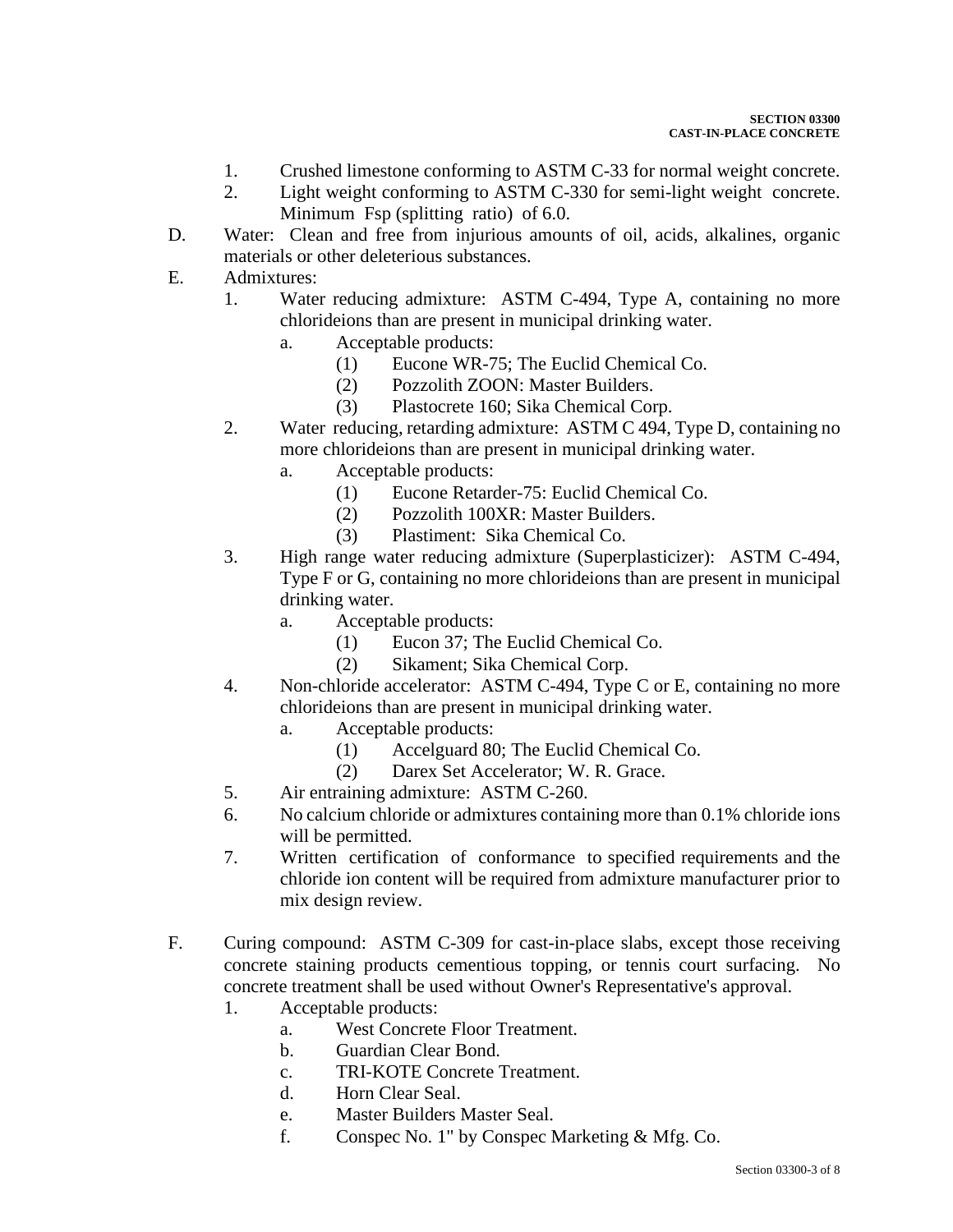- G. Furnish concrete in accordance with ASTM C-94, Alternate No. 3, Specification for Ready Mixed Concrete. Design concrete in accordance with ACI Standard Recommended Practice for the Design of Concrete Mixes (ACI 211-77) to produce strength of concrete with slumps and maximum sizes of coarse aggregate specified. Design concrete so the concrete materials will not segregate and excessive bleeding will not occur.
- H. Reinforcing: As specified in Division 3.
- I. Floor underlayment: Ardex K-15; Ardex, Inc., 630 Stoops Ferry Road, Corapolis, Pa. 15108, (412) 264-4240.
- Note: Curing agents or hardeners are not allowed for tennis courts, sport courts, playground or spraygrounds surfaces to receive color finish.

# **2.02 CONCRETE MIX REQUIREMENTS**

- A. Meet City of Broken Arrow Standard Construction Specifications Section 601 Concrete dated 08/19/1999, mix design 601.02-a & 601.02-b-1, Class BA-1.
- B. Use a testing laboratory acceptable to Owner's Representative for preparing and reporting proposed mix designs. Submit written reports to Owner's Representative of each proposed mix at least 28 days prior to start of work. Do not place concrete until mixes have been reviewed and approved by Owner's Representative.

## **2.03 WATER STOP**

- A. Acceptable manufacturers: Williams Products, Inc.
- B. Flat, natural rubber, dumbbell type, 5" wide, 1/4" minimum center thickness, 3500 psi minimum tensile strength, 525% minimum elongation to break.

## **2.04 COLORING**

A. NOT USED

# **PART 3 - EXECUTION**

## **3.01 PLACING**

- A. Notify Owner's Representative of intent to pour at least twenty-four (24) hours prior to placing concrete.
- B. Before placing concrete, clean equipment for mixing and transporting concrete. Remove debris and ice from spaces to be occupied by concrete. Forms to be removed shall be thoroughly wetted or oiled. Sprinkle sub-grade sufficiently to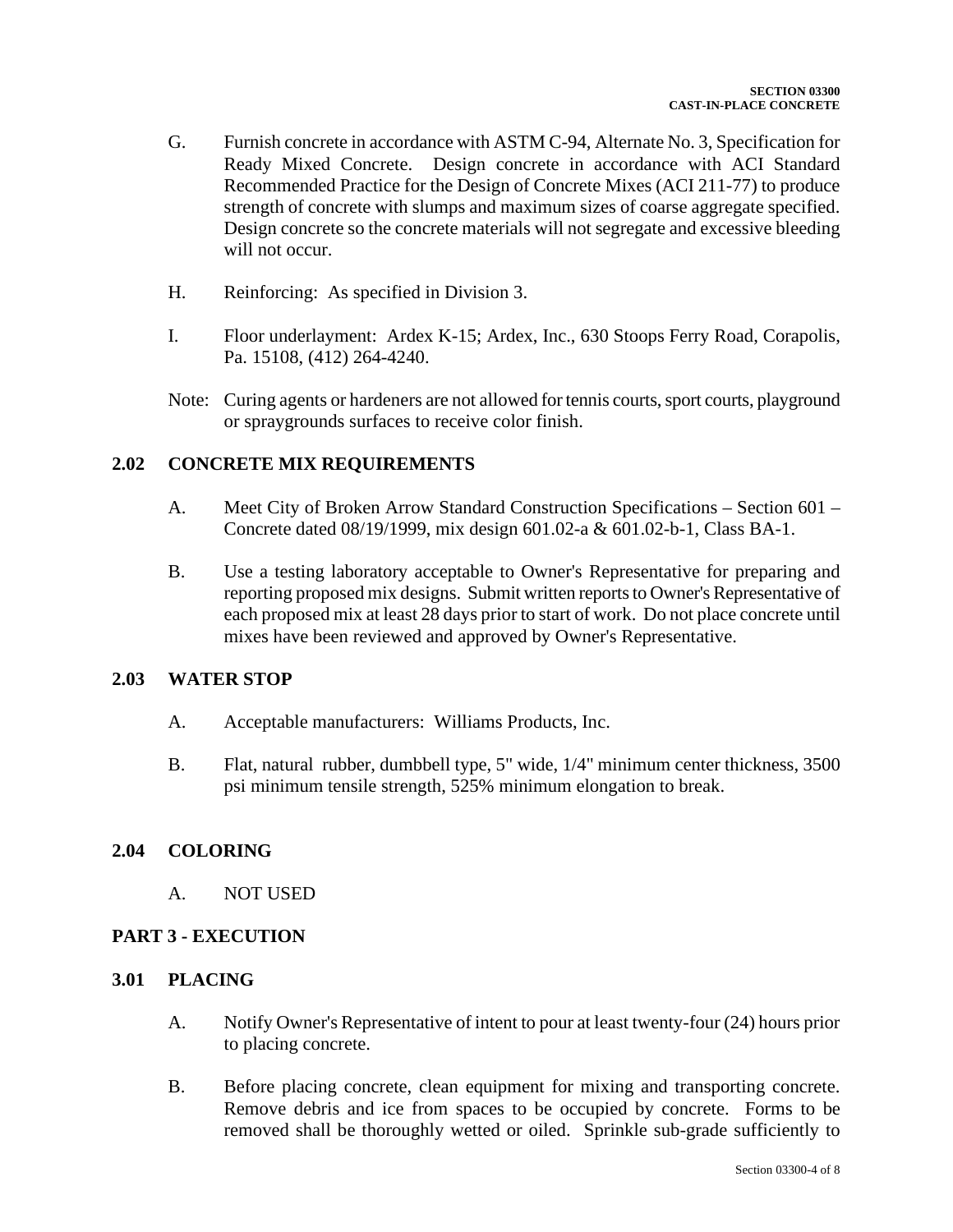prevent suction, where waterproof membrane is not required. Remove excess water from place of deposit. Reinforcement, forms, membrane, fillers and ground with which concrete is to come in contact shall be free from frost. Do not deposit concrete during rain unless it is adequately protected. In that case, be prepared to protect newly placed concrete from rain until it has hardened sufficiently so that it will not be damaged. Minimum of 2 hours between placing columns and floors.

- C. Before placing concrete, verify installation of all reinforcements, sleeves, waterproof membrane, forms for openings, fill materials, anchors and items related to mechanical, plumbing and electrical trades.
- D. Convey from mixer to place of final deposit by methods which will prevent separation or loss of materials. Do not permit concrete to drop freely any distance greater than 4 feet. Where longer drops are necessary, use a chute, tremie or other approved conveyance to assist concrete into place without separation. Chutes shall be metal and have maximum slope of 1 vertical to 2 horizontal; minimum of 1 vertical to 3 horizontal. Chutes greater than 20 feet long will not be permitted.
- E. Place concrete at a rate to keep concrete plastic and flowing readily into spaces between bars. Concrete temperature shall be  $60-80\degree F$ . No concrete that is partially hardened or has been contaminated by foreign materials shall be deposited, nor shall re-tempered concrete be used.
- F. Thoroughly compact concrete by suitable means during placing and work around reinforcement and into corners and recesses of forms. Use vibrators under competent supervision to aid in placement of concrete. Insert vibrators and withdraw vertically at 18" to 30'' spacing for 5 to 15 seconds duration.

# **3.02 HOT WEATHER CONCRETING**

A. Conform to ACI 305 when concreting during hot weather.

# **3.03 COLD WEATHER CONCRETING**

A. Conform to ACI 306 when concreting during cold weather.

# **3.04 FINISH FOR FORMED CONCRETE**

- A. After removal of forms, if any honeycomb places or rock pockets exist, notify Owner's Representative and repair in accordance with his instructions. In general, remove all loose material, wet surface thoroughly, and fill all voids with a stiff mixture of one part cement to two parts sand. In exposed construction, mix white Portland Cement with standard to blend patch with surrounding surface.
- B. On exposed concrete, smooth off joint marks and fins and leave surface smooth, dense and free from honeycomb, prominent grain markings and bulges or depressions more than 3/16" in 4'.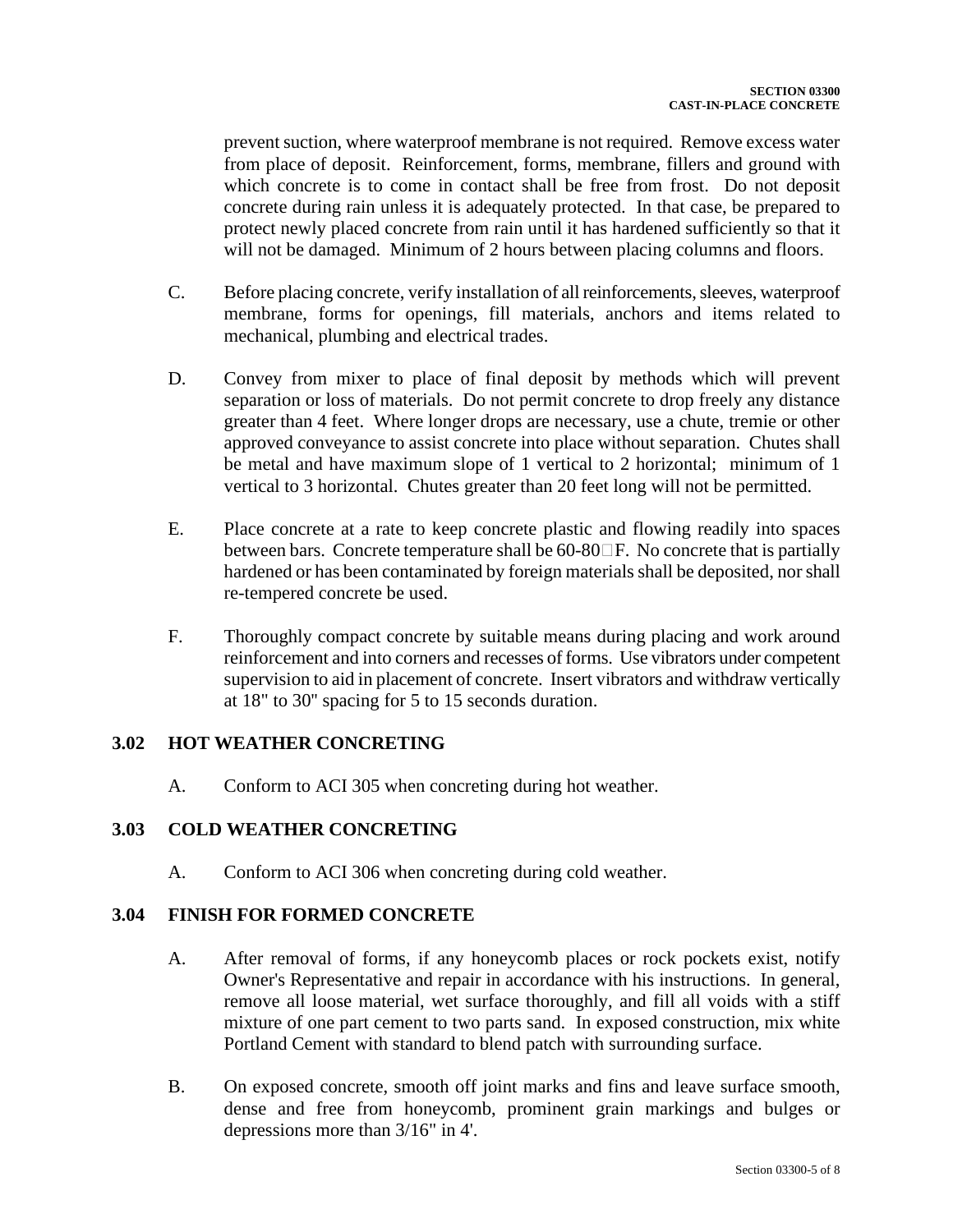- C. Cork floated finish (on exposed concrete, except omit at round columns):
	- 1. Remove forms at an early stage, within 2 to 3 days of placement where possible. Remove ties. Remove all burrs and fins.
	- 2. Mix one part Portland Cement and one part fine sand with sufficient water to produce a stiff mortar. Dampen wall surface. Apply mortar with firm rubber float or with trowel, filling all surface voids. Compress mortar into voids using a slow-speed grinder or stone. If the mortar surface dries too rapidly to permit proper compaction and finishing, apply a small amount of water with a fog-sprayer. Produce the final texture with a cork float.

# **3.05 FINISH FOR SLABS**

- A. After suitable bulkheads, screens and, if specified, jointing materials have been positioned, concrete shall be placed continuously between construction joints, beginning at a bulkhead edge form or corner. Place each batch into the edge of previously placed concrete to avoid stone pockets and segregations. If there is a delay in casting, thoroughly spade concrete placed after the delay and consolidate at edge of that previously placed to avoid cold joints. Distribute concrete by shovels and consolidate by other suitable means. Bring concrete to correct level with a wood straightedge and strike off. Do not use wood bullfloats or darbies to smooth the surface.
- B. Roughen slabs to receive toppings with stiff brushes or rakes before the final set.
- C. After concrete has been properly placed, struck off and darbied or bullfloated, it shall not be worked until ready for floating. The off time between darbying and power floating may vary from 2 to 8 hours or more depending on the weather conditions, concrete temperature and concrete mixture. Begin power floating when water sheen has disappeared and mix has stiffened sufficiently that weight of a man standing on it leaves only a slight imprint on surface. If two power floating operations are necessary to bring surface to desired state, allow concrete to stiffen or become harder before beginning second floating operation.
- D. Float finish: After power floating is complete, use wood float by hand to tighten the surface and achieve a medium coarse finish. Hand wood float in a circular motion. Float sufficiently to remove cement paste from surface.
- E. Trowel finish: Both power and hand troweling shall be required. Begin power troweling as soon as little or no cement paste clings to blades. Continue troweling until surface is dense, smooth and free of all minor blemishes, such as trowel marks.
	- 1. Final hand troweling shall be required to remove slight imperfections left by troweling machines and to bring surface to a dense, smooth polished finish. Final hand troweling shall be continued until a ringing sound is heard as trowel passes over surface.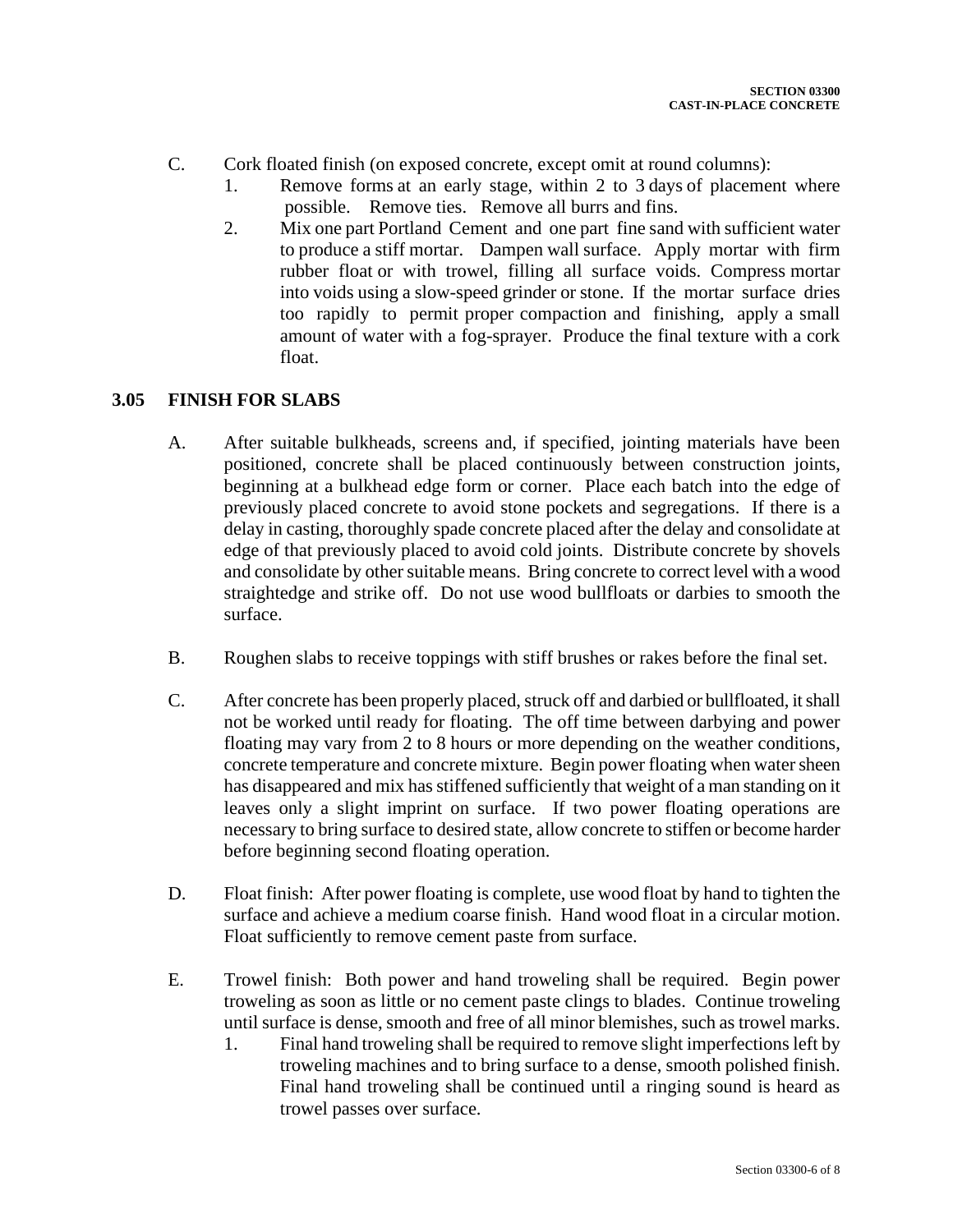- F. Give platforms and steps a light broom finish following sufficient troweling to seal the surface and remove all minor blemishes such as trowel marks.
- G. Pitch all slabs to drain as indicated on drawings; finish exposed slab edges; stair nosings with 1/2" round radius.
- H. Finishes shall be true to planes to match requirements of Section 02514-3.01-C. If variations greater than this exist, the Owner's Representative may direct contractor to grind floor to bring surface within the requirements. Grind as soon as possible, preferably within three (3) days, but not without Owner's Representative's direction and not until concrete is sufficiently strong to prevent dislodging coarse aggregate particles. Grinding will be considered only where slabs will be covered by finish materials. Patching of low spots will not be permitted.
	- 1. Sprinkling of dry cement or a mixture of dry cement and sand on the surface of fresh concrete to absorb water or to stiffen the mix will not be permitted during any stage of floor construction. If bleeding is excessive, remove by dragging hose just ahead of floating operation.

# **3.06 CURING**

- A. Protect freshly deposited concrete from premature drying and excessively hot or cold temperatures. Maintain without drying at a relatively constant temperature for the period of time necessary for hydration of cement and proper hardening of concrete.
- B. Initial curing shall immediately follow finishing operation. Keep concrete continuously moist at least overnight.
	- 1. On slabs, use one of the following:
		- a. Ponding or continuous sprinkling.
		- b. Absorptive mat or fabric kept continuously wet.
		- c. Sand or other covering kept continuously wet.
- C. Immediately following initial curing and before concrete has dried, additional curing shall be accomplished by one of the following materials or methods:
	- 1. Continuing the method used in initial curing.
	- 2. Waterproof paper conforming to "Specifications for Waterproof Paper for Curing Concrete" (ASTM C-171).
	- 3. Other moisture-retaining coverings approved.
- D. Continue final curing until the cumulative number of days or fractions thereof, not necessarily consecutive, during which temperature of air in contact with concrete is above  $50\Box F$  has totaled seven (7) days. Prevent rapid drying at end of curing period.
- E. Excessive temperature changes: Changes in temperature of concrete shall be as uniform as possible and shall not exceed 5 Deg. F in any one (1) hour or 50 Deg. F in any twenty-four (24) hour period.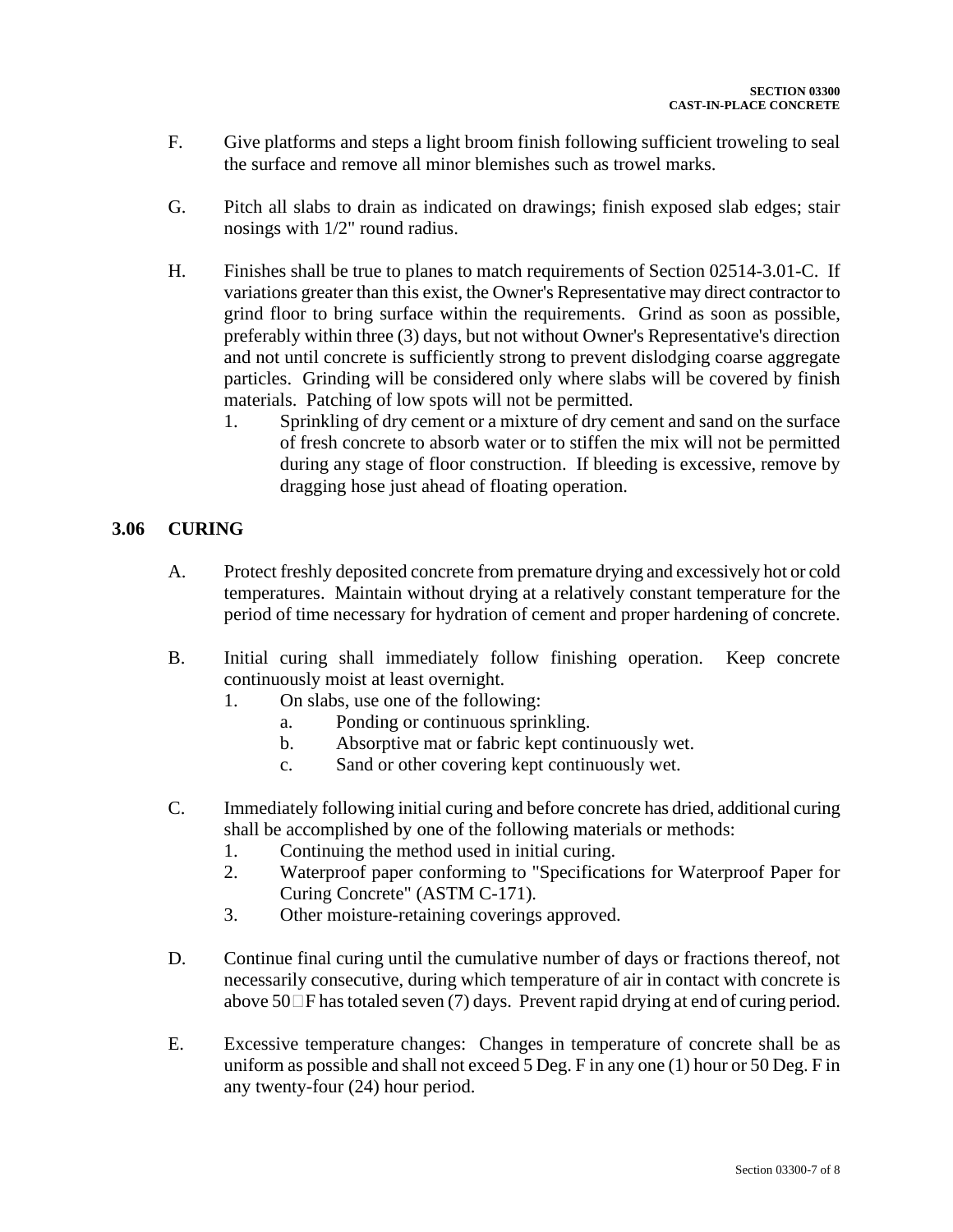- F. Steel forms heated by sun and all wood forms in contact with concrete during final curing period shall be kept wet. If forms are to be removed during curing period, immediately employ one of above curing materials or methods. Continue such curing for remainder of curing period.
- G. On completion of construction, clean all exposed slabs and apply a coat of curing compound at rate of 600 sq. ft. per gallon.

# **3.07 LEVELING EXISTING SLABS**

A. Mix floor underlayment with water and apply to existing slab in accordance with manufacturer's instructions. Level floor to a tolerance of 1/8" in ten feet in any direction.

# END OF SECTION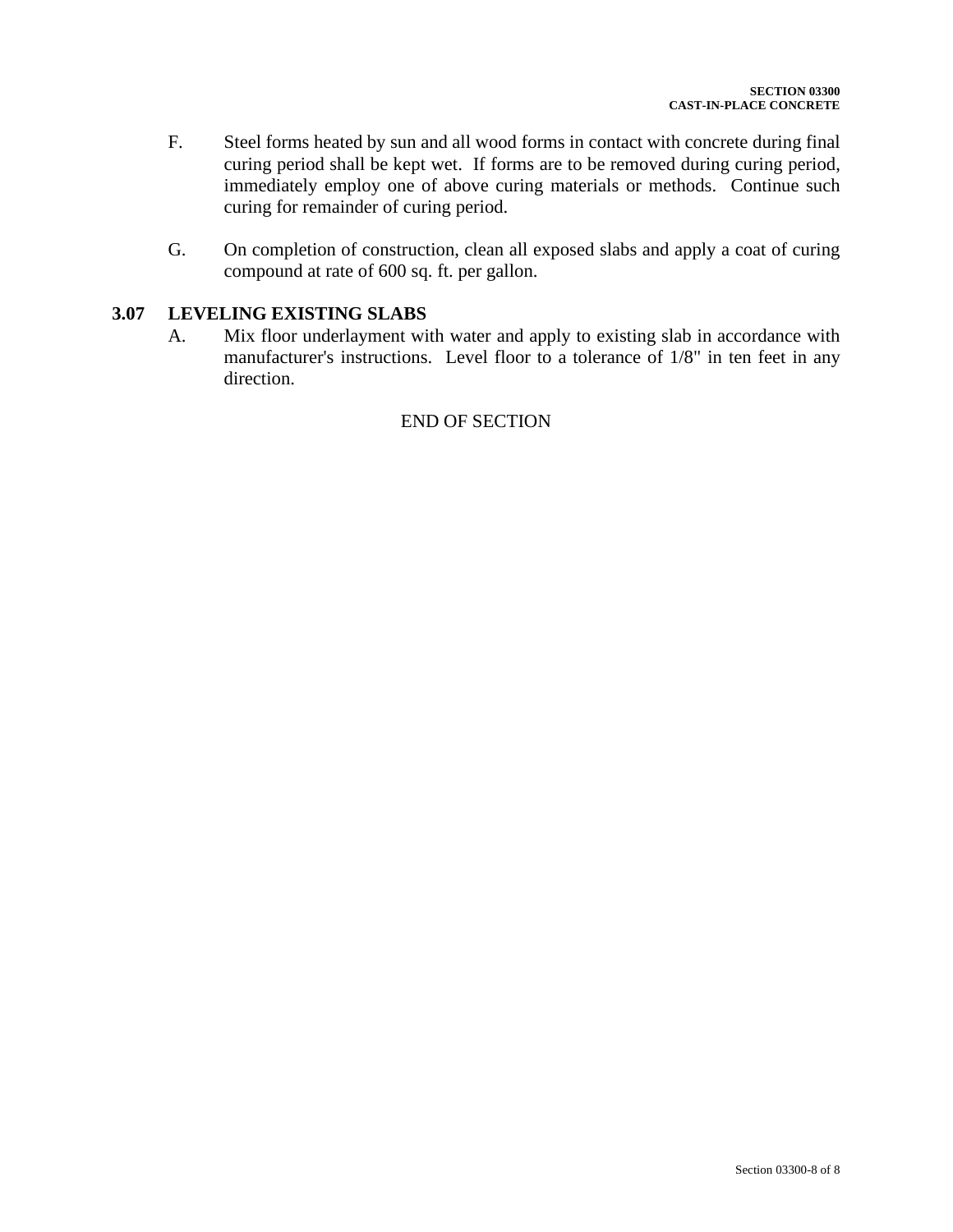# **SECTION 03345 CONCRETE FINISHING**

# **PART 1 - GENERAL**

# **1.01 DESCRIPTION**

- A. Work included: provide finishes on cast-in-place concrete as called for on the drawings, specified herein, and needed for a complete and proper installation.
- B. Related work: Section 03300: Cast-in-place Concrete

# **1.02 QUALITY ASSURANCE**

A. Use adequate numbers of skilled workmen who are thoroughly trained and experienced in the necessary crafts and who are completely familiar with the specified requirements and the methods needed for proper performance of the work of this Section.

# **1.03 SUBMITTALS**

- A. Comply with pertinent provisions of Section 01340.
- B. Product data: After the Contractor has received the Owner's Notice to Proceed, submit:
	- 1. Materials list of items proposed to be provided under this section.
	- 2. Manufacturer's recommended installation procedures which, when approved by the Owner's Representative, will become the basis for accepting or rejecting actual installation procedures used on the work.

# **PART 2 PRODUCTS**

## **2.01 MATERIALS**

- A. General:
	- 1. Examine the areas and conditions under which work of this Section will be performed. Correct conditions detrimental to timely and proper completion of the work. Do not proceed until conditions are correct.

# **PART 3 - EXECUTION**

## **3.01 SURFACE CONDITIONS**

- A. Examine the areas and conditions under which work of this Section will be performed. Correct conditions detrimental to timely and proper completion of the work. Do not proceed until conditions are correct.
- **3.02 FINISHING SLABS**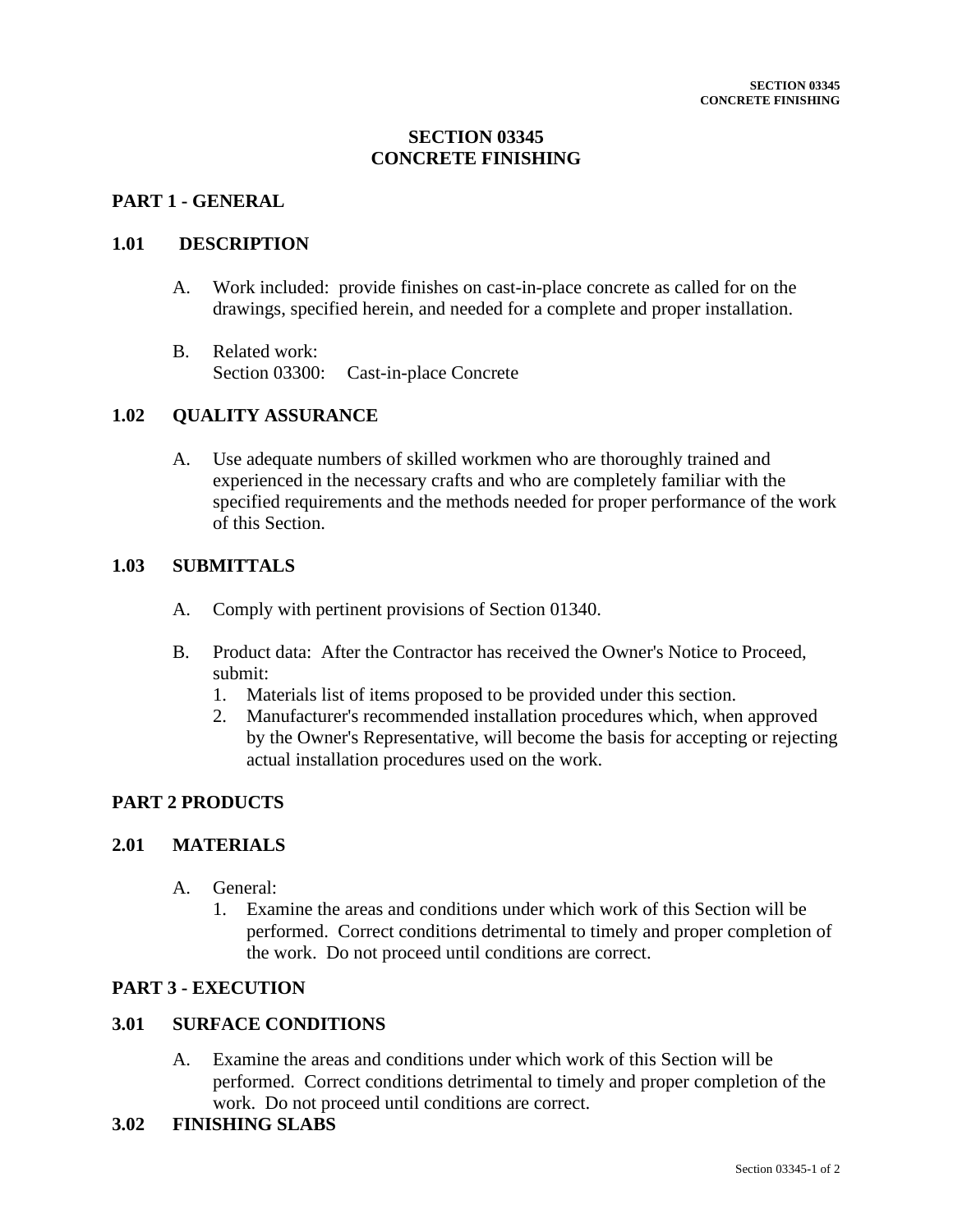- A. Definition of Finishing Tolerances:
	- 1. Class "B": True plane within tolerances described in Section 02514-3.01-C as determined by a ten foot straightedge placed anywhere on the slab in any direction.
	- 2. Unless otherwise directed by the Owner's Representative, provide the texturing in one direction only.
	- 3. Provide "medium" texturing as directed by the Owner's Representative or otherwise called for on the drawings.

# **3.03 CURING AND PROTECTION**

- A. Beginning immediately after placement, protect concrete from premature drying, excessively hot and cold temperatures, and mechanical injury.
- B. Temperature, Wind, and Humidity:
	- 1. Cold Weather:
		- a. When the mean daily temperature outdoors is less than 40 degrees F, maintain the temperature of the concrete between 50 degrees F and 70 degrees F for the required curing period.
		- b. When necessary, provide proper and adequate heating system capable of maintaining the required heat without injury due to concentration of heat.
		- c. Do not use combustion heaters during the first 24 hours unless precautions are taken to prevent exposure of the concrete to exhaust gases which contain carbon dioxide.
	- 2. Hot Weather: When necessary, provide wind breaks, fog spraying, shading, sprinkling, ponding, or wet covering with a light colored material, applying as quickly as concrete hardening and finishing operations will allow.
	- 3. Rate of temperature change: Keep the temperature of the air immediately adjacent to the concrete during and immediately following the curing period as uniform as possible and not exceeding a change of 5 degrees F in any one hour period, or 50 degrees F in any 24 hour period.
- C. Protection From Mechanical Injury:
	- 1. During the curing period, protect the concrete from damaging mechanical disturbances such as heavy shock, load stresses, and excessive vibration.
	- 2. Protect finished concrete surfaces from damage from construction equipment, materials, and methods, by application of curing procedures, and by rain and running water.
	- 3. Do not load self-supporting structures in such a way as to over stress the concrete.

# END OF SECTION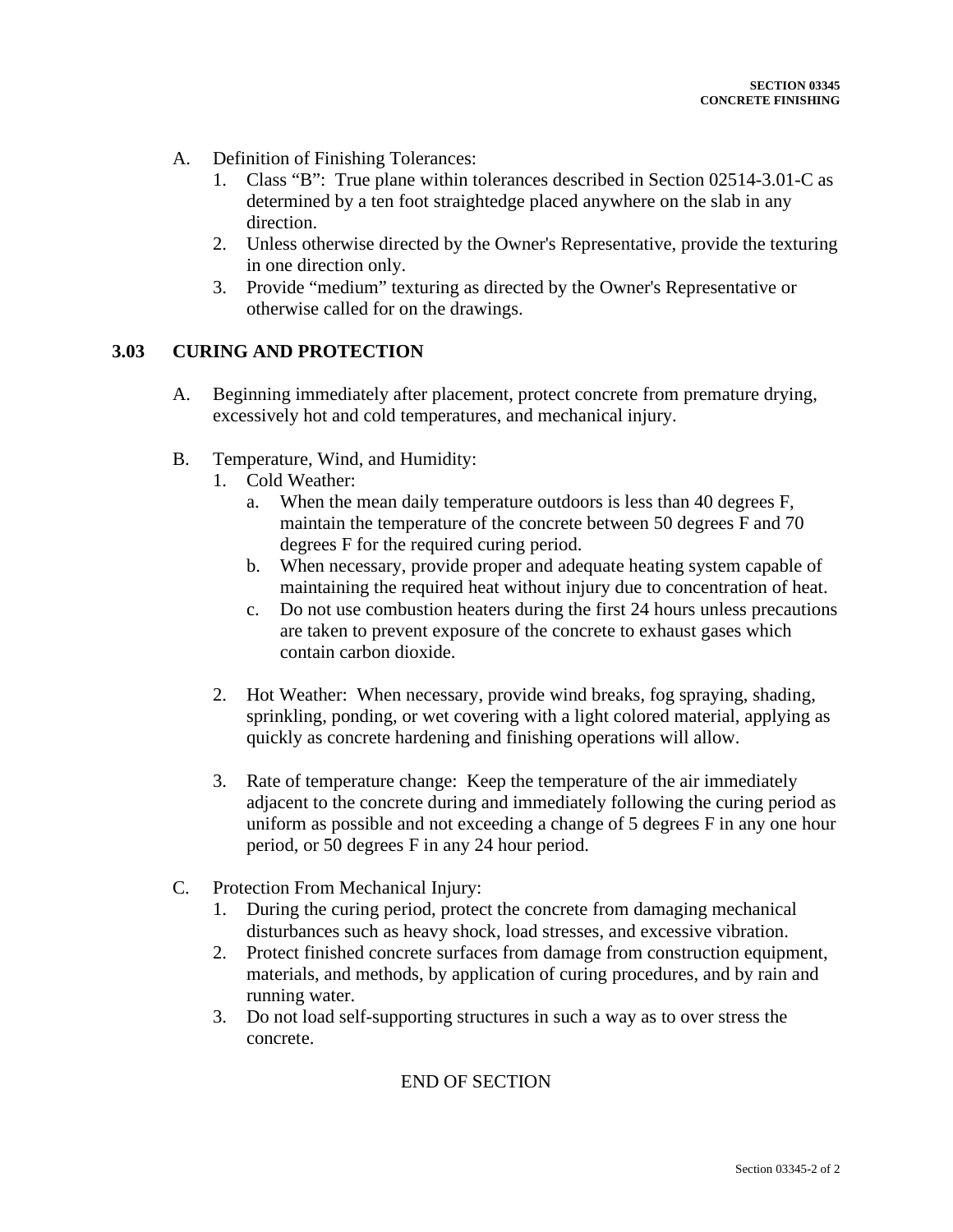# **SECTION 07900 SEALANTS**

# **PART 1 - GENERAL**

# **1.01 RELATED DOCUMENTS**

A. The general provisions of the Contract, including Standard Requirements for Contract Work, Special Provisions and General Requirements, apply to the work specified in this Section.

# **1.02 SCOPE**

A. Work under this Section consists of furnishing everything necessary for and incidental to the execution and completion of all sealant work, as indicated on the Drawings and specified herein.

## **1.03 DESCRIPTION OF WORK**

- A. The extent of sealant work is indicated on the Drawings.
- B. The required applications of sealants includes, but are not necessarily limited to the following general locations:
	- 1. New Sidewalk Expansion Joints.
	- 2. Between Courts and Fence Bands.

# **1.04 QUALITY ASSURANCE**

- A. Obtain sealant materials only from manufacturers who will, if required, send a qualified technical representative to the project site, for the purpose of advising the installer of proper procedures and precautions for the use of the materials.
- B. Installer: A firm with a minimum of five (5) years successful experience in the application of the types of materials required.

## **1.05 SUBMITTALS**

- A. Comply with Section 01340.
- B. Samples, Sealants and Caulking: Submit three (3), 12" long samples of each color required (except black) for each type of sealant or caulking compound exposed to view. Install sample between 2 strips of material similar to or representative of typical surfaces where sealant or compound will be used, held apart to represent typical joint widths. Samples will be reviewed by Owner's Representative for color and texture only. Compliance with all other requirements is the exclusive responsibility of the Contractor.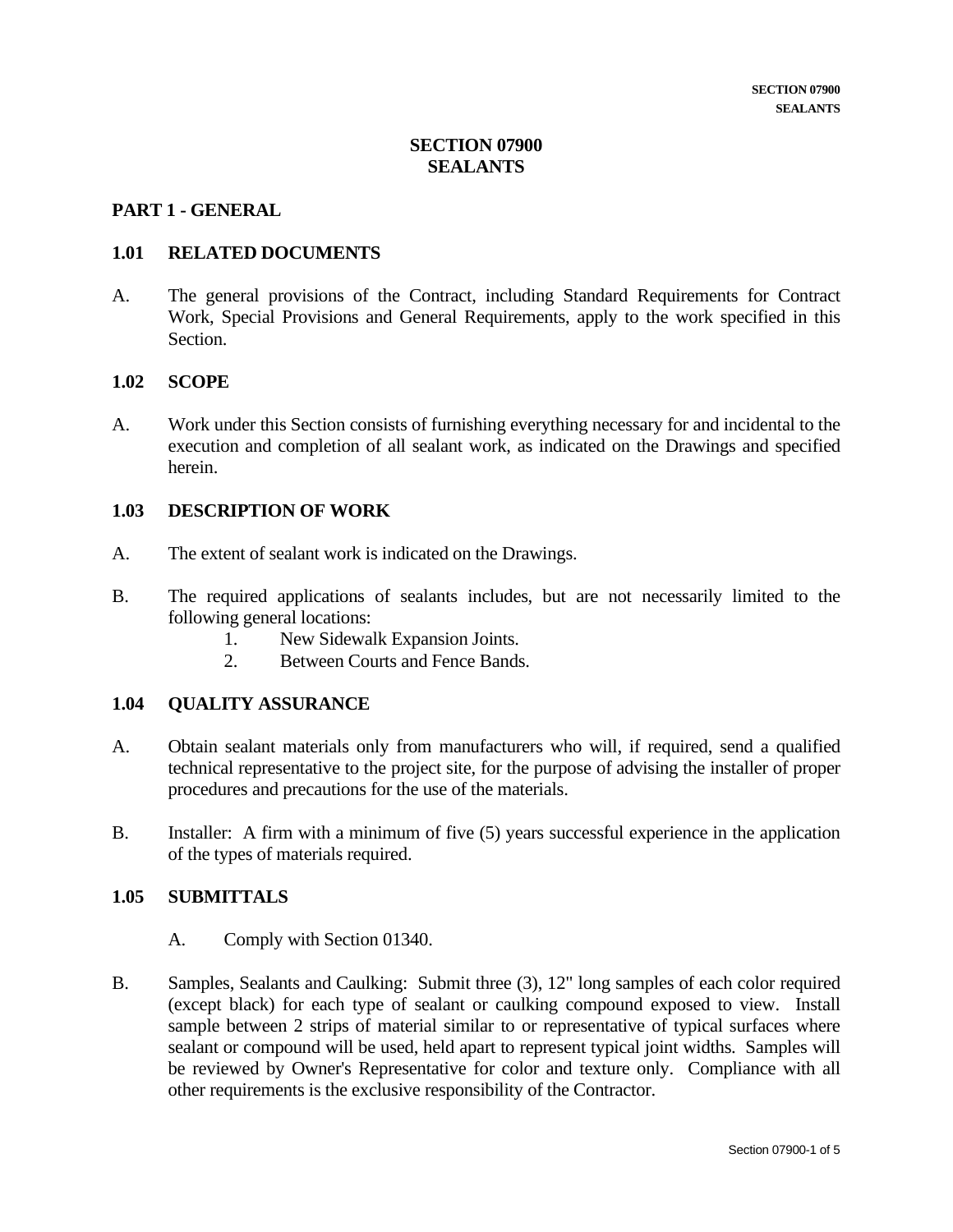- C. Guarantee, Sealants: Submit four (4) copies of written guarantee agreeing to repair or replace sealants which fail to perform as air-tight and water-tight joints; or fail in joint adhesion, cohesion, abrasion resistance, weather resistance, extrusion resistance, migration resistance, stain resistance, or general durability; or appear to deteriorate in any other manner not clearly specified by submitted manufacturer's data, as an inherent quality of the material for the exposure indicated. Provide guarantee signed by the Installer and Contractor.
- 1. Guarantee period of one (1) year from and after acceptance of the project by the Owner.

# **1.06 JOB CONDITIONS**

- A. Pre-Installation Meeting: At the Contractor's direction, the Installer, Owner and/or the Owner's Representative, sealant manufacturer's technical representative, and other trades involved in coordination with sealant work shall meet with the Contractor at the project site to review the procedures and time schedule proposed for installation of sealants in coordination with other work. Review each major sealant application required on the project.
- B. Condition of Other Work: The Installer must examine the joint surfaces, backing, and anchorage of units forming sealant rabbet, and the conditions under which the sealant work is to be performed, and notify the Contractor and the Owner's Representative in writing of conditions detrimental to the proper and timely completion of the work and performance of the sealants. Do not proceed with the sealant work until unsatisfactory conditions have been corrected in a manner acceptable to the Installer.
- C. Weather Conditions: Do not proceed with installation of sealants under adverse weather conditions, or when temperatures are below or above manufacturer's recommended limitation for installation. Proceed with the work only when forecasted weather conditions are favorable for proper cure and development of high early bond strength. Wherever joint width is affected by ambient temperature variations, install elastomeric sealants only when temperatures are in the lower third of manufacturer's recommended installation temperature so that sealant will not be subjected to excessive elongation and bond stress at subsequent low temperatures. Coordinate time schedule with Contractor to avoid delay of project.

# **PART 2 - PRODUCTS**

# **2.01 MATERIALS, GENERAL**

- A. Colors: Provide manufacturer's standard colors plus thirty (30) additional Fastpak, as selected by Owner's Representative.
- B. Compatibility: Before purchase of each specified sealant, investigate it's compatibility with the joint surfaces, joint fillers, sealers and other materials in the system. Provide only materials (manufacturer's recommended variation of the specified materials) which are know to be fully compatible with the actual installation condition, as shown by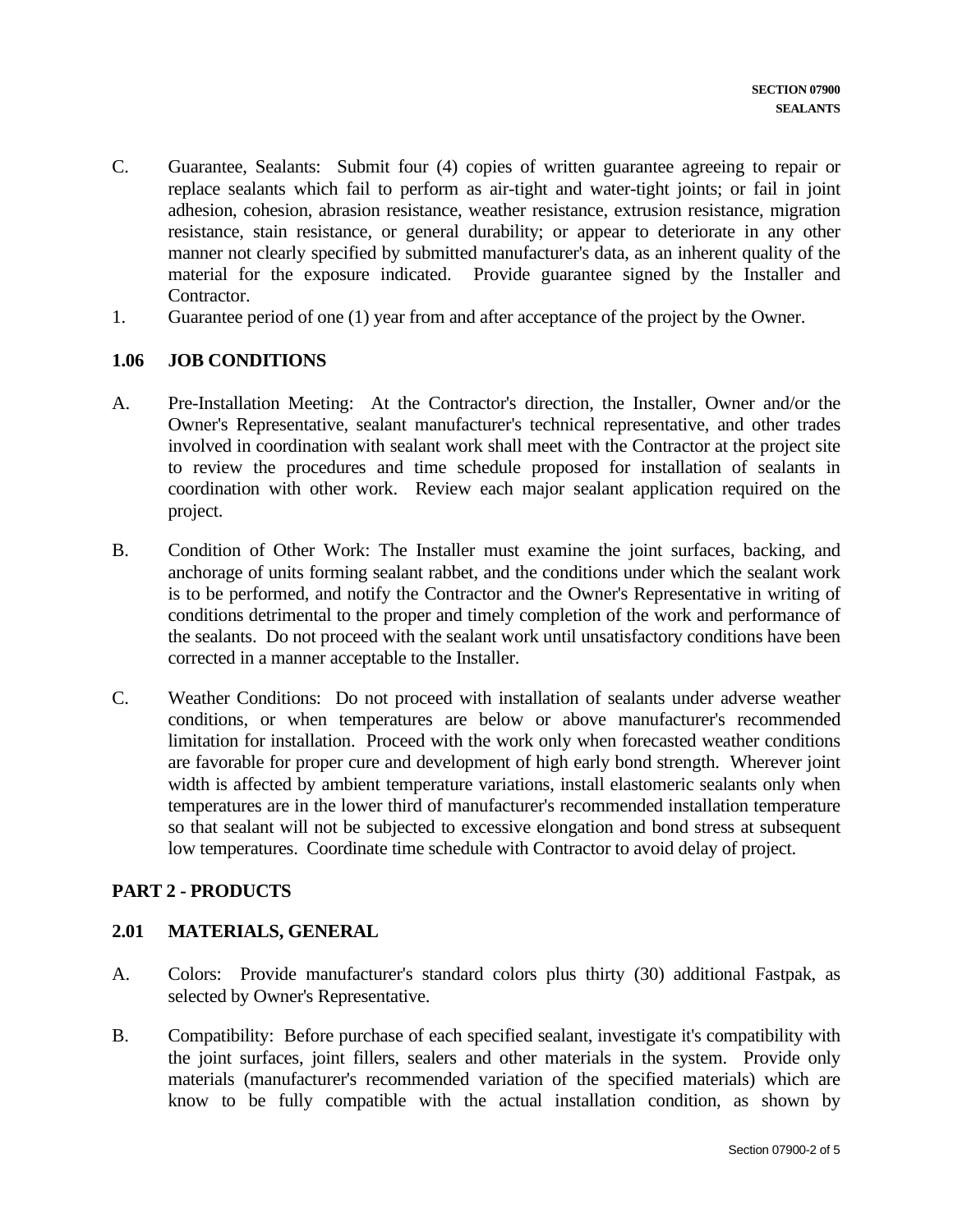manufacturer's published data or certification.

C. Provide size and shape of preformed sealant units as shown or, if not shown, as recommended by the manufacturer, either in the published data or upon consultation with technical representative.

# **2.02 SELF-LEVELING JOINT SEALANT**

A. Materials shall be Tremco THC-900 multi-component, chemically curing, self-leveling polyurethane joint sealant as manufactured by Tremco, 10701 Shaker Blvd., Cleveland, Ohio 44104, or approved equal.

# **2.03 GENERAL PURPOSE SEALANT**

A. Materials shall be Tremco Dymeric, epoxidized polyurethane terpolymer general purpose sealant as manufactured by Tremco, 10701 Shaker Blvd., Cleveland, Ohio 44104, or approved equal.

# **2.04 MISCELLANEOUS MATERIALS**

- A. Joint Cleaner: Provide the type of joint cleaning compound recommended by the sealant or caulking compound manufacturer, for the joint surfaces to be cleaned.
- B. Joint Primer/Sealer: Provide the type of joint primer/sealer recommended by the sealant manufacturer, for the joint surfaces to be primed or sealed.
- C. Bond Breaker Tape: Polyethylene tape or other plastic tape as recommended by sealant manufacturer, to be applied to sealant-contact surfaces where bond to the substrate or joint filler must be avoided for proper performance of sealant. Provide self-adhesive tape wherever applicable.
- D. Sealant Backer Rod: Compressible rod stock polyethylene foam, polyethylene jacketed polyurethane foam, butyl rubber foam, neoprene foam or other flexible, permanent, durable non-absorptive material as recommended for compatibility with sealant by the sealant manufacturer. Provide size and shape of rod which will control the joint depth for sealant placement, break bond of sealant at bottom of joint, form optimum shape of sealant bead on back side, and provide a highly compressible backer to minimize the possibility of sealant extrusion when joint is compressed.

## **2.05 APPLICATIONS**

- A. Tremco THC-900 Sealant: Provide at all exterior horizontal slab or paving joints.
- B. Tremco Dymeric Sealant: Provide at all other joints noted on the Drawings and around steel handrail base plates where handrail has been raised.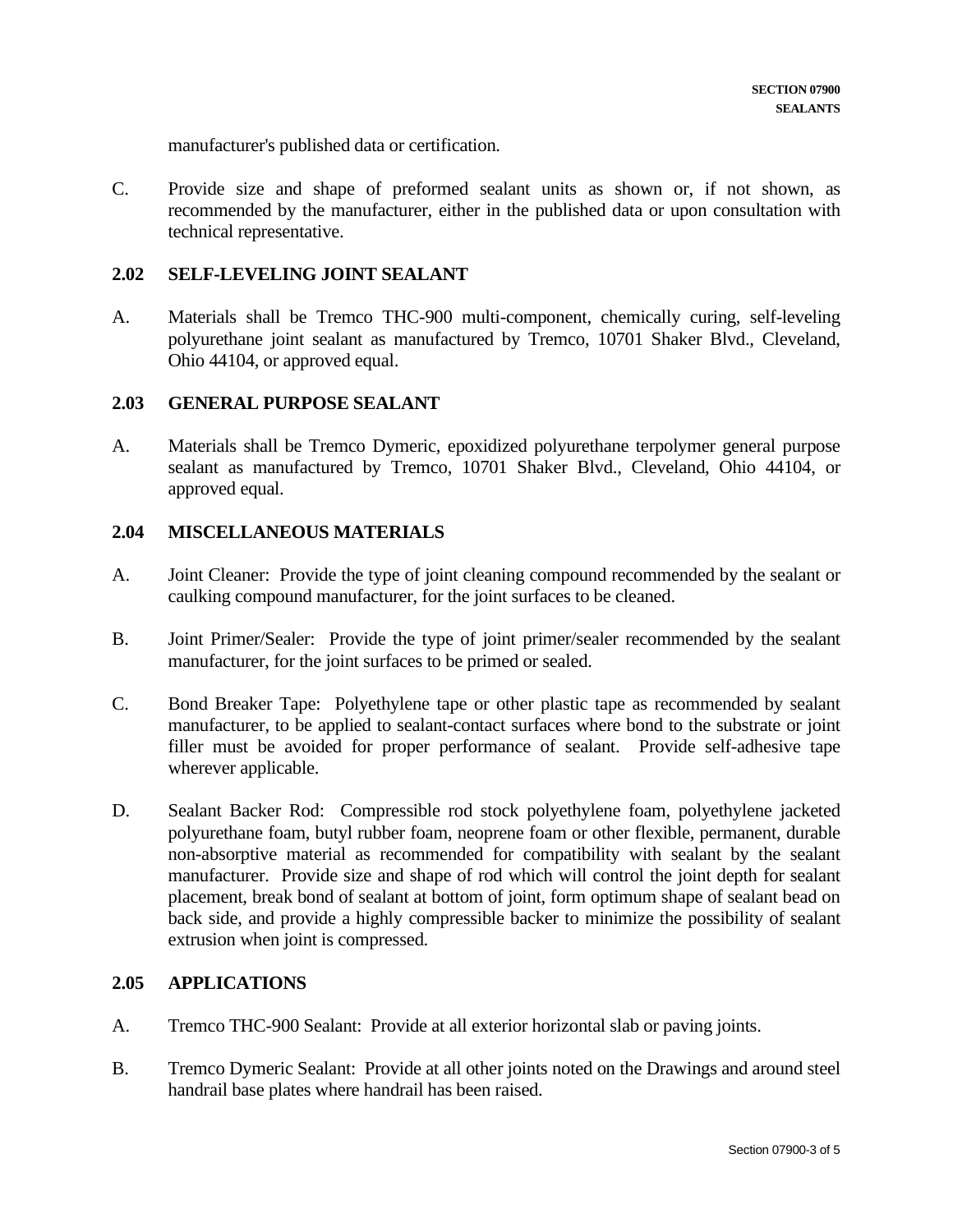# **PART 3 - EXECUTION**

## **3.01 JOINT SURFACE PREPARATION**

A. Clean joint surfaces immediately before installation of sealants. Remove dirt, insecure coatings, moisture and other substances which would interfere with bond of sealants. All joint surface preparation shall be in accordance with sealant manufacturer's printed instructions.

# **3.02 INSTALLATION**

- A. Comply with sealant manufacturer's printed instructions except where more stringent requirements are shown or specified and except where manufacturer's technical representative directs otherwise.
- B. Prime or seal the joint surfaces wherever shown or recommended by the sealant manufacturer. Do not allow primer/sealer to spill or migrate onto adjoining surfaces.
- C. Install sealant backer rod for liquid elastomeric sealants, except where shown to be omitted or recommended to be omitted by sealant manufacturer for the application shown.
- D. Install bond breaker tape wherever required by manufacturer's recommendations to ensure that elastomeric sealants will perform properly.
- E. Employ only proven installation techniques, which will ensure that sealants will be deposited in uniform, continuous ribbons without gaps or air pockets, with complete "wetting" of joint bond surfaces equally on opposite sides. Except as otherwise indicated, fill sealant rabbet to a slightly concave surface, slightly below adjoining surfaces. Where horizontal joints are between a horizontal surface and a vertical surface, fill joint to form a slight cove, so that joint will not trap moisture and dirt.
- F. Install sealants to depths as shown or, if not shown, as recommended by the sealant manufacturer but within the following general limitations, measured at the center (thin) section of the bead.
- G. Spillage: Do not allow sealants or compounds to overflow or spill onto adjoining surfaces, or to migrate into the voids of adjoining surfaces including rough textures such as exposed aggregate panels. Use masking tape or other precautionary devices to prevent staining of adjoining surfaces, by either the primer/sealer or the sealant/caulking compound.
- H. Remove excess and spillage of compounds promptly as the work progresses. Clean the adjoining surfaces by whatever means may be necessary to eliminate evidence of spillage, without damage to the adjoining surfaces of finishes.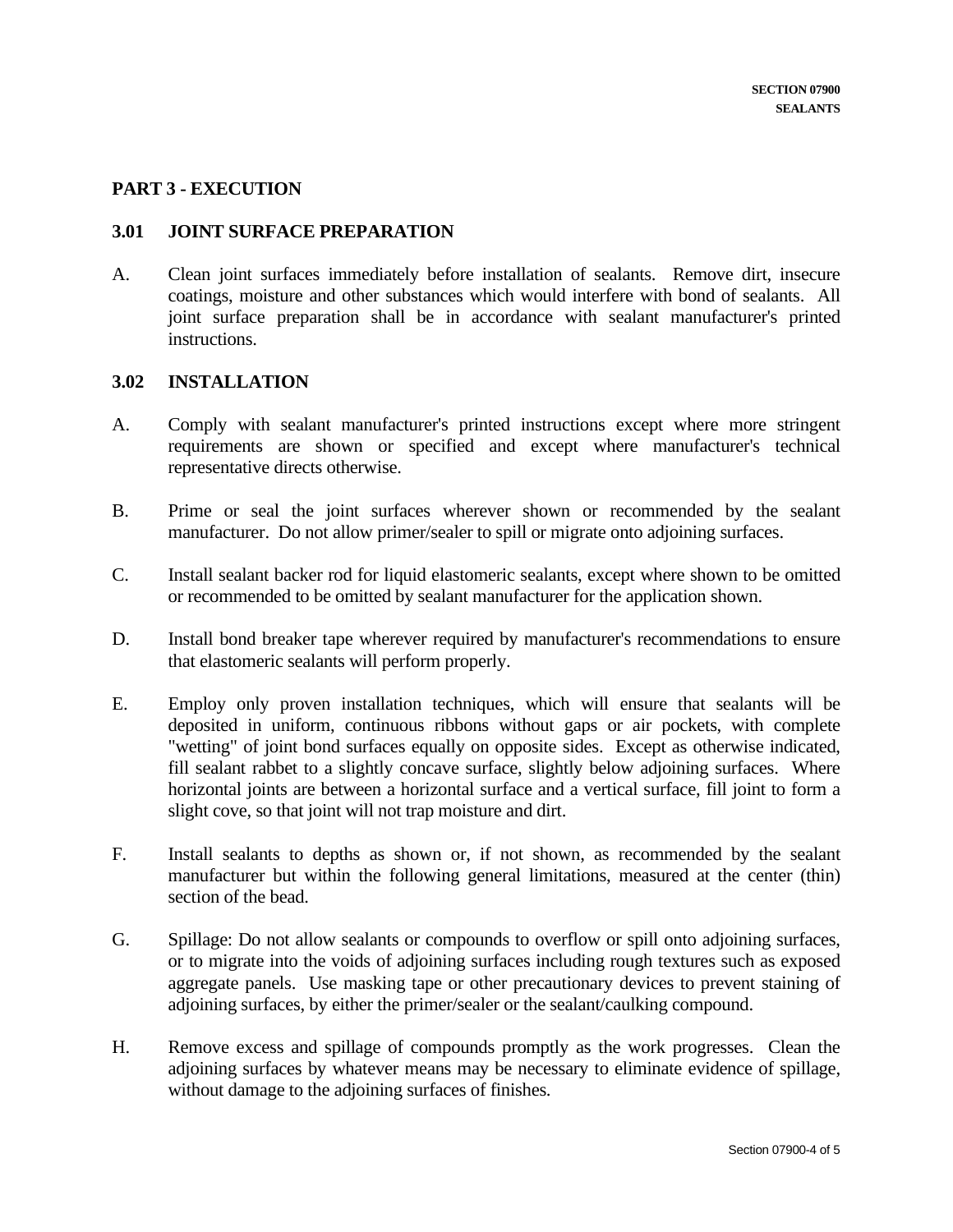# **3.03 CURE AND PROTECTION**

- A. Cure sealants and caulking compounds in compliance with manufacturer's instructions and recommendation, to obtain high early bond strength, internal cohesive strength and surface durability.
- B. The Installer shall advise the Contractor of procedures required for the curing and protection of sealants and caulking compounds during the construction period, so that they will be without deterioration or damage (other than normal wear and weathering) at the time of Owner's acceptance.

# END OF SECTION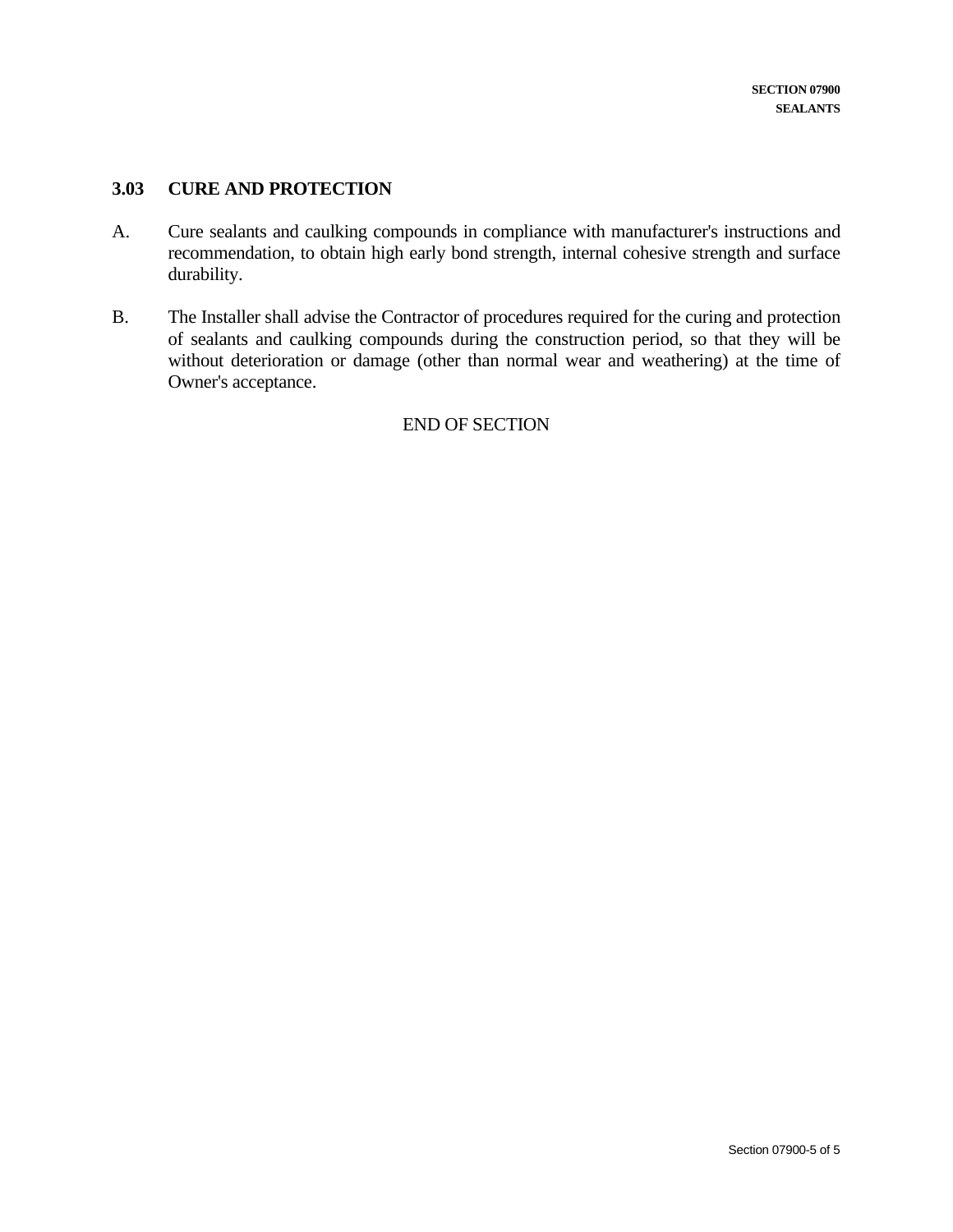# **SECTION INDEX TABLE OF CONTENTS (Divisions 04 and 06)**

**DIVISION 04 - MASONRY** Section 42200 – Concrete Unit Masonry

**DIVISION 06 – WOOD, PLASTICS, AND COMPOSITES** Section 061000 – Rough Carpentry Section 061753 – Shop Fabricated Wood Trusses

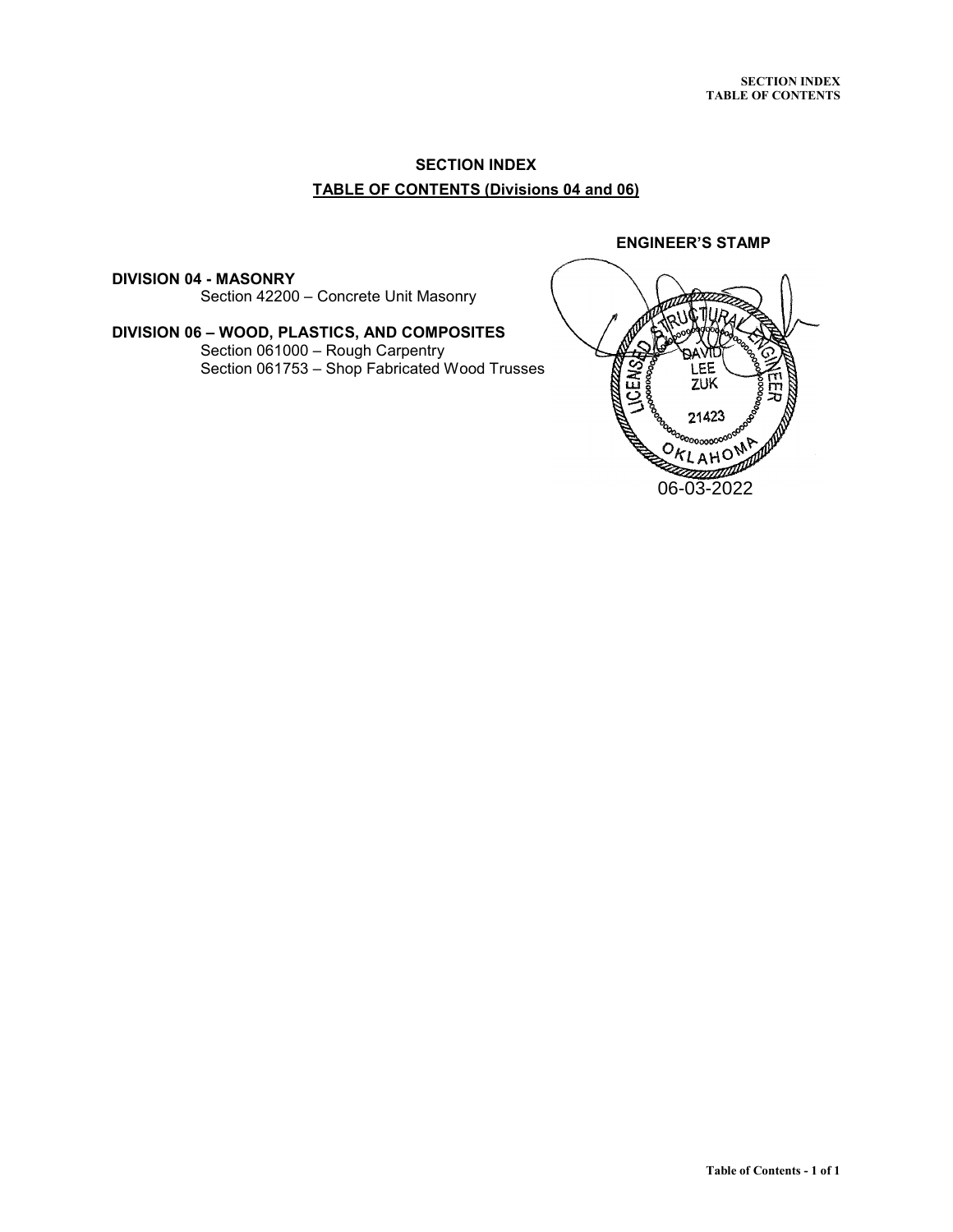## **SECTION 04 22 00 CONCRETE UNIT MASONRY**

#### **PART 1 - GENERA**L

- 1.01 RELATED DOCUMENTS
	- A. Drawings and general provisions of the Contract, including General and Supplementary Conditions and Division 01 Specification Sections, apply to this Section.

#### 1.02 SUMMARY

- A. Section Includes:
	- 1. Concrete masonry units.
	- 2. Mortar and grout.
	- 3. Steel reinforcing bars.
	- 4. Masonry joint reinforcement.
	- 5. Miscellaneous masonry accessories.
- B. Related Sections:
	- 1. Section 033000 Cast-in-Place Concrete
	- 2. Section 051200 Structural Steel Framing
	- 3. Section 071900 Water Repellents
	- 4. Section 076200 Sheet Metal Flashing and Trim

#### 1.03 DEFINITIONS

- A. CMU(s): Concrete masonry unit(s).
- B. Reinforced Masonry: Masonry containing reinforcing steel in grouted cells.

#### 1.04 PERFORMANCE REQUIREMENTS

- A. Provide structural unit masonry that develops indicated net-area compressive strengths at 28 days as specified on Contract Drawings.
	- 1. Determine net-area compressive strength of masonry from average net-area compressive strengths of masonry units and mortar types (unit-strength method) according to Tables 1 and 2 in ACI 530.1/ASCE 6/TMS 602.

#### 1.05 PRECONSTRUCTION TESTING

- A. Preconstruction Testing Service: Owner will engage a qualified testing and inspecting agency to perform tests and inspections as noted below along with inspection schedule items included in the Contract Drawings. Testing agency shall prepare tests and inspection reports and submit to Owner and Owner's Consultants. Allow inspectors access to scaffolding and work areas, as needed to perform tests and inspections. Retesting of materials that fail to meet specified requirements shall be done at Contractor's expense.
	- **1.** Concrete Masonry Unit Test: For each type of unit required, according to ASTM C 140 for compressive strength.
	- 2. Mortar Test (Property Specification): For each mix required, according to ASTM C 109 for compressive strength, ASTM C 1506 for water retention, and
	- ASTM C 91 for air content.<br>Mortar Test (Property Specification): 3. Mortar Test (Property Specification): For each mix required, according to ASTM C 780 for compressive strength.
	- 4. Grout Test (Compressive Strength): For each mix required, according to ASTM C 1019.
- 1.06 SUBMITTALS
	- A. Product Data: For each type of product indicated.
	- B. Shop Drawings: For the following: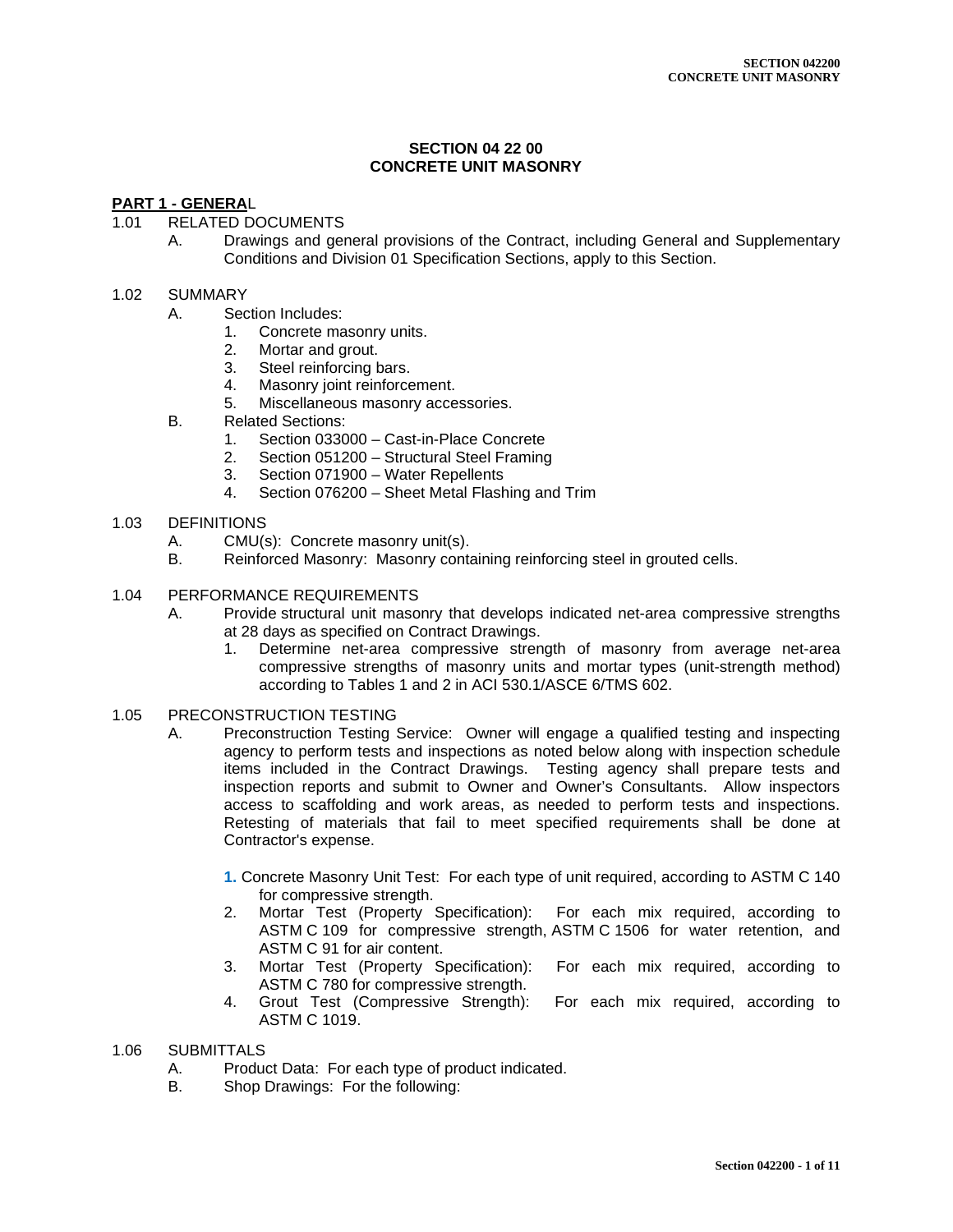- 1. Submit three bond sets of shop drawings and calculations for review by the Structural Engineer-of-Record. The Structural Engineer-of-Record will mark three sets with red and will return one set to the contractor through the Architect. The contractor shall make the number of photocopies required of the approved shop drawings for distribution to other parties, and the contractor shall be responsible for transmitting the original red-marked set to the fabricator for corrections.
- 2. Masonry Units: Show sizes, profiles, coursing, and locations of special shapes.
- 3. Submit an elevation drawing of each reinforced CMU wall that shows:
	- a. Reinforcing bar size, quantity, spacing, length and grade of steel.
	- b. Horizontal and vertical locations of all bearing plates and embed plates.
	- c. Location of each control joint.
	- d. Horizontal and vertical location of all embedded anchors.
	- e. Location and length of lap splices.
- 4. Submit details showing proper location of reinforcing bars (vertical and horizontal), bearing plates, embed plates and anchor bolts.
- 5. Include masonry notes that concern construction means and methods, grouting procedures, and proper alignment of reinforcing bars (vertical and horizontal), bearing plates, embed plates and anchor bolts.
- 6. Prepare shop drawings in accordance with ACI 315. Do not use reproductions of Contract Drawings as shop drawings.
- 7. Fabricated Flashing: Detail corner units, end-dam units, and other special applications.
- C. Samples for Initial Selection:
	- 1. Weep holes/vents.
- D. Samples for Verification: For each type and color of the following:
- 1. Accessories embedded in masonry.
- E. Qualification Data: For testing agency.
- F. Material Certificates: Include statements of material properties indicating compliance with requirements including compliance with standards and type designations within standards. For each type and size of the following:
	- 1. Masonry units.
		- a. Include material test reports substantiating compliance with requirements.
		- b. For masonry units used in structural masonry, include data and calculations establishing average net-area compressive strength of units.
	- 2. Cementitious materials. Include brand, type, and name of manufacturer.
	- 3. Preblended, dry mortar mixes. Include description of type and proportions of ingredients.
	- 4. Grout mixes. Include description of type and proportions of ingredients.
	- 5. Reinforcing bars.
	-
	- 6. Joint reinforcement.<br>7. Anchors, ties, and m Anchors, ties, and metal accessories.
- G. Mix Designs: For each type of mortar and grout. Include description of type and proportions of ingredients.
	- 1. Include test reports for mortar mixes required to comply with property specification. Test according to ASTM C 109 for compressive strength.
	- 2. Include test reports, according to ASTM C 1019, for grout mixes required to comply with compressive strength requirement.
- H. Statement of Compressive Strength of Masonry: For each combination of masonry unit type and mortar type, provide statement of average net-area compressive strength of masonry units, mortar type, and resulting net-area compressive strength of masonry determined according to Tables 1 and 2 in ACI 530.1/ASCE 6/TMS 602.
- I. Cold-Weather and Hot-Weather Procedures: Detailed description of methods, materials, and equipment to be used to comply with requirements.
- 1.07 QUALITY ASSURANCE
	- A. Testing Agency Qualifications: An independent agency, acceptable to authorities having jurisdiction, qualified according to ASTM C 1093 for testing indicated.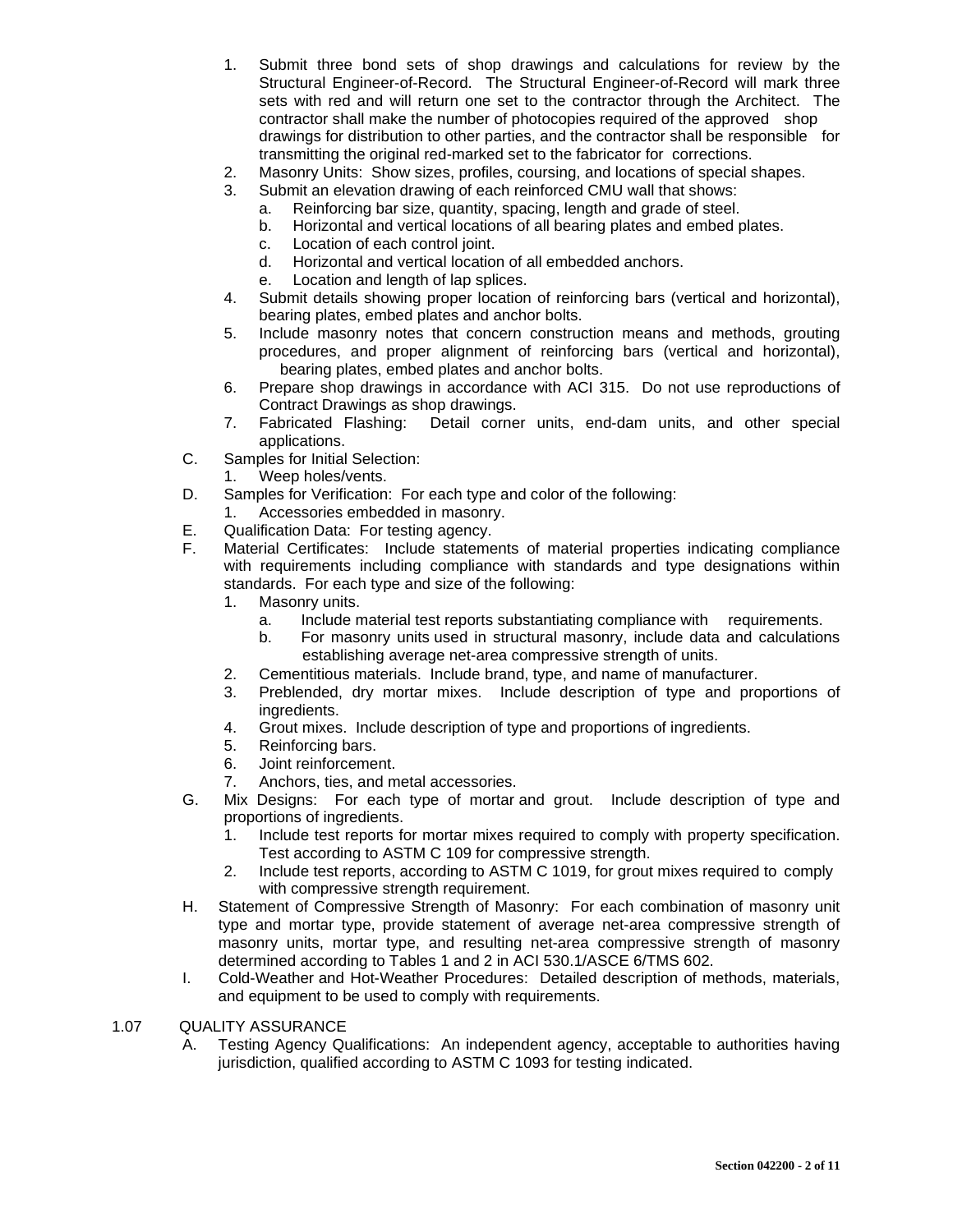- B. Source Limitations for Masonry Units: Obtain exposed masonry units of a uniform texture and color, or a uniform blend within the ranges accepted for these characteristics, from single source from single manufacturer for each product required.
- C. Source Limitations for Mortar Materials: Obtain mortar ingredients of a uniform quality, including color for exposed masonry, from single manufacturer for each cementitious component and from single source or producer for each aggregate.
- D. Masonry Standard: Comply with ACI 530.1/ASCE 6/TMS 602 unless modified by requirements in the Contract Documents.
- E. Preinstallation Conference: Conduct conference at Project site.

#### 1.08 DELIVERY, STORAGE, AND HANDLING

- A. Store masonry units on elevated platforms in a dry location. If units are not stored in an enclosed location, cover tops and sides of stacks with waterproof sheeting, securely tied. If units become wet, do not install until they are dry.
- B. Store cementitious materials on elevated platforms, under cover, and in a dry location. Do not use cementitious materials that have become damp.
- C. Store aggregates where grading and other required characteristics can be maintained and contamination avoided.
- D. Deliver preblended, dry mortar mix in moisture-resistant containers designed for use with dispensing silos. Store preblended, dry mortar mix in delivery containers on elevated platforms, under cover, and in a dry location or in covered weatherproof dispensing silos.
- E. Store masonry accessories, including metal items, to prevent corrosion and accumulation of dirt and oil.

## 1.09 PROJECT CONDITIONS

- A. Protection of Masonry: During construction, cover tops of walls, projections, and sills with waterproof sheeting at end of each day's work. Cover partially completed masonry when construction is not in progress.
	- 1. Extend cover a minimum of 24 inches down both sides of walls and hold cover securely in place.
- B. Do not apply uniform floor or roof loads for at least 12 hours and concentrated loads for at least three days after building masonry walls or columns.
- C. Stain Prevention: Prevent grout, mortar, and soil from staining the face of masonry to be left exposed or painted. Immediately remove grout, mortar, and soil that come in contact with such masonry.
	- 1. Protect base of walls from rain-splashed mud and from mortar splatter by spreading coverings on ground and over wall surface.
	- 2. Protect sills, ledges, and projections from mortar droppings.
	- 3. Protect surfaces of window and door frames, as well as similar products with painted and integral finishes, from mortar droppings.
	- 4. Turn scaffold boards near the wall on edge at the end of each day to prevent rain from splashing mortar and dirt onto completed masonry.
- D. Cold-Weather Requirements: Do not use frozen materials or materials mixed or coated with ice or frost. Do not build on frozen substrates. Remove and replace unit masonry damaged by frost or by freezing conditions. Comply with cold-weather construction requirements contained in ACI 530.1/ASCE 6/TMS 602.
	- 1. Cold-Weather Cleaning: Use liquid cleaning methods only when air temperature is 40 deg F and higher and will remain so until masonry has dried, but not less than 7 days after completing cleaning.
- E. Hot-Weather Requirements: Comply with hot-weather construction requirements contained in ACI 530.1/ASCE 6/TMS 602.

## **PART 2 - PRODUCTS**

- 2.01 MASONRY UNITS, GENERAL
	- A. Defective Units: Referenced masonry unit standards may allow a certain percentage of units to contain chips, cracks, or other defects exceeding limits stated in the standard. Do not use units where such defects will be exposed in the completed Work.
	- B. Fire-Resistance Ratings: Where indicated on Contract Drawings, provide units that comply with requirements for fire-resistance ratings indicated as determined by testing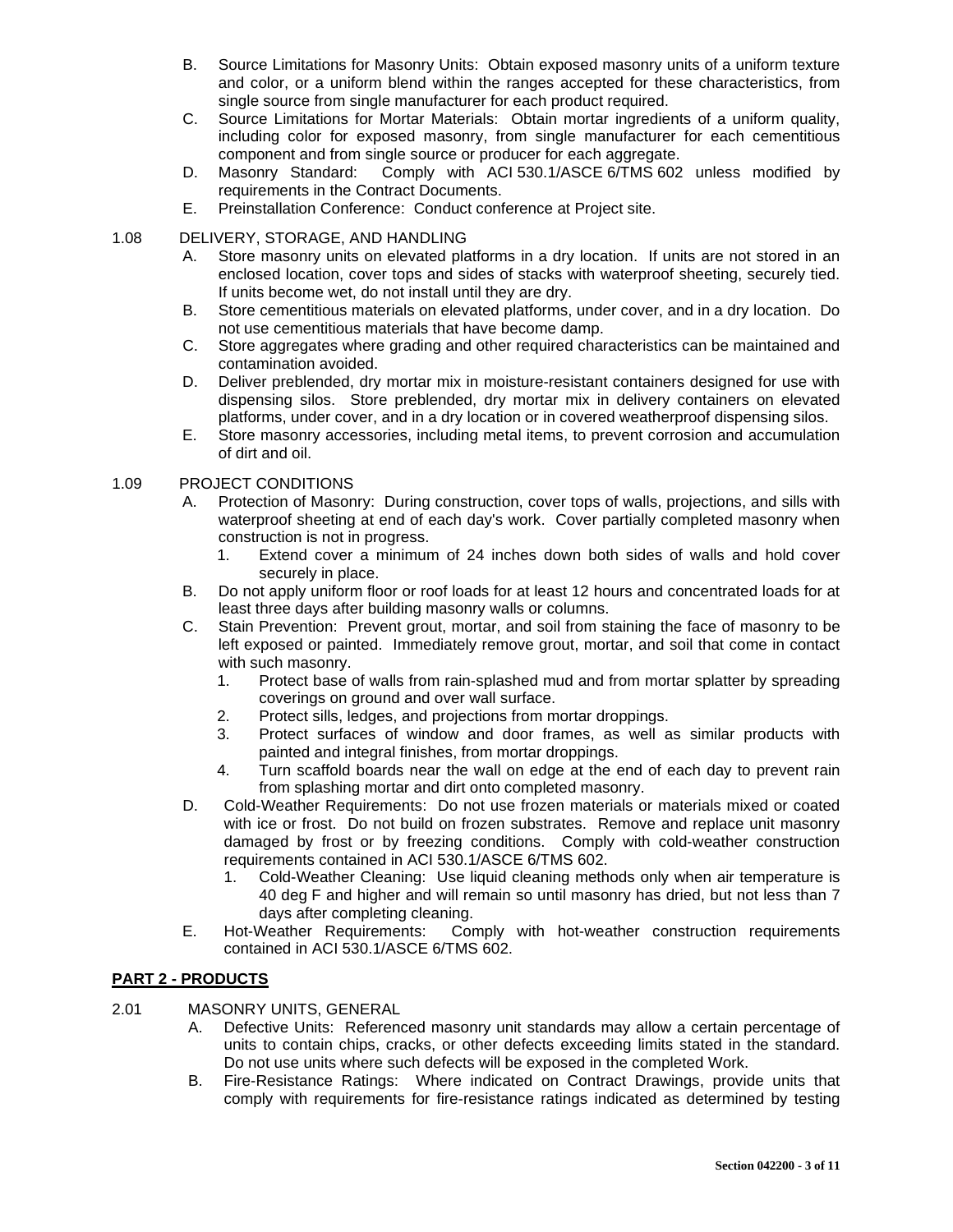according to ASTM E 119, by equivalent masonry thickness, or by other means, as acceptable to authorities having jurisdiction.

## 2.02 CONCRETE MASONRY UNITS

- A. Shapes: Provide shapes indicated and as follows, with exposed surfaces matching exposed faces of adjacent units unless otherwise indicated on Contract Drawings.
	- 1. Provide special shapes for lintels, corners, jambs, sashes, movement joints, headers, bonding, and other special conditions.
	- 2. Provide square-edged units for outside corners unless otherwise indicated.
- B. CMUs: ASTM C 90.
	- 1. Unit Compressive Strength: Provide units with minimum average net-area compressive strength as specified on Contract Drawings.
	- 2. Density Classification: Lightweight unless otherwise indicated on Contract Drawings.
	- 3. Size (Width): Manufacturer's standard units with nominal face dimensions of 16" long x 8" high.
		- a. Manufactured to dimensions 3/8 inch less than nominal dimensions.
	- 4. Exposed Faces: Provide color and texture matching the range represented by Architect's sample.
- 2.03 MASONRY LINTELS
	- A. General: Provide one of the following:
	- B. Masonry Lintels: Built-in-place masonry lintels made from bond beam CMUs with reinforcing bars placed as indicated and filled with coarse grout. Temporarily support built-in-place lintels until cured.
- 2.04 MORTAR AND GROUT MATERIALS
	- A. Portland Cement: ASTM C 150, Type I or II, except Type III may be used for coldweather construction. Provide natural color or white cement as required to produce mortar color indicated on Contract Drawings.
	- B. Hydrated Lime: ASTM C 207, Type S.
	- C. Portland Cement-Lime Mix: Packaged blend of portland cement and hydrated lime containing no other ingredients.
	- D. Masonry Cement: Not allowed.
	- E. Mortar Cement: ASTM C 1329.
		- 1. [Products:](http://www.specagent.com/LookUp/?ulid=1405&mf=04&mf=95&src=wd&mf=04&src=wd) Subject to compliance with requirements, available products that may be incorporated into the Work include, but are not limited to, the following:
			- a. [Lafarge North America Inc.;](http://www.specagent.com/LookUp/?uid=123456826045&mf=04&&mf=04&src=wd) Lafarge Mortar Cement or Magnolia Superbond Mortar Cement.
	- F. Aggregate for Mortar: ASTM C 144.
		- 1. For mortar that is exposed to view, use washed aggregate consisting of natural sand or crushed stone.
		- 2. For joints less than 1/4 inch thick, use aggregate graded with 100 percent passing the No. 16 sieve.
		- 3. White-Mortar Aggregates: Natural white sand or crushed white stone.
		- 4. Colored-Mortar Aggregates: Natural sand or crushed stone of color necessary to produce required mortar color.
	- G. Aggregate for Grout: ASTM C 404.
	- H. Cold-Weather Admixture: Nonchloride, noncorrosive, accelerating admixture complying with ASTM C 494, Type C, and recommended by manufacturer for use in masonry mortar of composition indicated.
		- 1. [Products:](http://www.specagent.com/LookUp/?ulid=1416&mf=04&mf=95&src=wd&mf=04&src=wd) Subject to compliance with requirements, available products that may be incorporated into the Work include, but are not limited to, the following:
			- a. [Euclid Chemical Company \(The\);](http://www.specagent.com/LookUp/?uid=123456826060&mf=04&&mf=04&src=wd) Accelguard 80.
			- b. [Grace Construction Products, W. R. Grace & Co. Conn.](http://www.specagent.com/LookUp/?uid=123456826061&mf=04&&mf=04&src=wd); Morset.
			- c. [Sonneborn Products, BASF Aktiengesellschaft;](http://www.specagent.com/LookUp/?uid=123456826062&mf=04&&mf=04&src=wd) Trimix-NCA.
	- I. Water: Potable.
- 2.05 REINFORCEMENT
	- A. Uncoated Steel Reinforcing Bars: ASTM A 615 or ASTM A 996, Grade 60.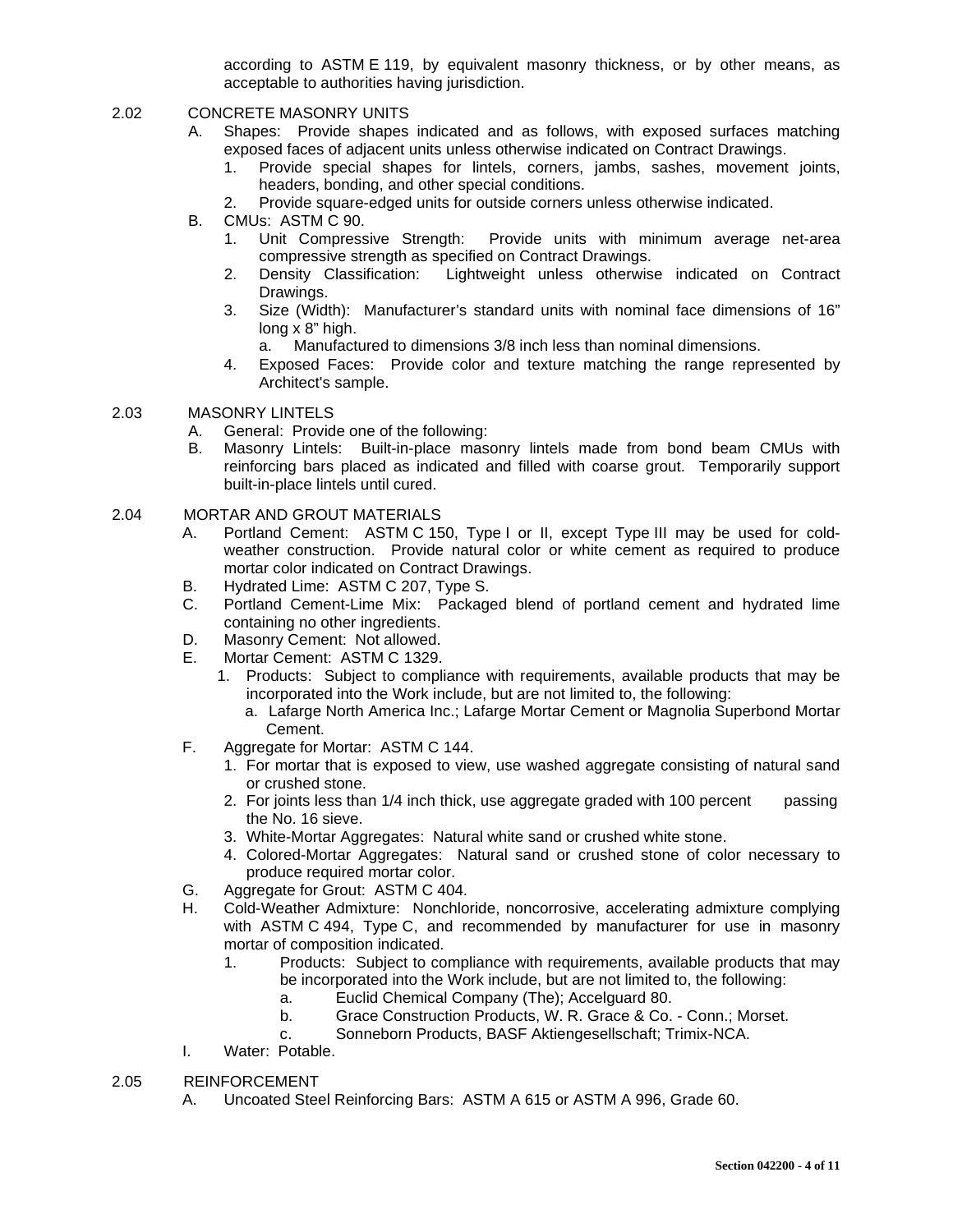- B. Masonry Joint Reinforcement, General: ASTM A 951.
	- 1. Interior Walls: Hot-dip galvanized, carbon steel.
	- 2. Exterior Walls: Hot-dip galvanized, carbon or stainless steel.
	- 3. Wire Size for Side Rods: 0.148-inch diameter.
	-
	- 4. Wire Size for Cross Rods: 0.148-inch diameter.<br>5. Wire Size for Veneer Ties: 0.148-inch diameter. Wire Size for Veneer Ties: 0.148-inch diameter.
	- 6. Spacing of Cross Rods, Tabs, and Cross Ties: Not more than 16 inches o.c.
	- 7. Provide in lengths of not less than 10 feet, with prefabricated corner and tee units.
- C. Masonry Joint Reinforcement for Single-Wythe Masonry: Either ladder or truss type with single pair of side rods.

#### 2.06 MISCELLANEOUS ANCHORS

A. Anchor Bolts: Headed steel bolts complying with F1554, with ASTM A 563 hex nuts and, where indicated, flat washers; hot-dip galvanized to comply with ASTM A 153, Class C; of dimensions indicated.

#### 2.07 MISCELLANEOUS MASONRY ACCESSORIES

- A. Compressible Filler: Premolded filler strips complying with ASTM D 1056, Grade 2A1; compressible up to 35 percent; of width and thickness indicated; formulated from neoprene.
- B. Preformed Control-Joint Gaskets: Made from styrene-butadiene-rubber compound, complying with ASTM D 2000, Designation M2AA-805 or PVC, complying with ASTM D 2287, Type PVC-65406 and designed to fit standard sash block and to maintain lateral stability in masonry wall; size and configuration as indicated.
- C. Bond-Breaker Strips: Asphalt-saturated, organic roofing felt complying with ASTM D 226, Type I (No. 15 asphalt felt).
- D. Reinforcing Bar Positioners: Wire units designed to fit into mortar bed joints spanning masonry unit cells and hold reinforcing bars in center of cells. Units are formed from 0.148-inch steel wire, hot-dip galvanized after fabrication. Provide units designed for number of bars indicated on Contract Drawings.
	- 1. [Products:](http://www.specagent.com/LookUp/?ulid=1441&mf=04&mf=95&src=wd&mf=04&src=wd) Subject to compliance with requirements, available products that may be incorporated into the Work include, but are not limited to, the following:
		- a. [Dayton Superior Corporation, Dur-O-Wal Division;](http://www.specagent.com/LookUp/?uid=123456826101&mf=04&&mf=04&src=wd) D/A 810, D/A 812 or D/A 817.
		- b. [Heckmann Building Products Inc.](http://www.specagent.com/LookUp/?uid=123456826102&mf=04&&mf=04&src=wd); No. 376 Rebar Positioner.
		- c. [Hohmann & Barnard, Inc.](http://www.specagent.com/LookUp/?uid=123456826103&mf=04&&mf=04&src=wd); #RB or #RB-Twin Rebar Positioner.
		- d. [Wire-Bond;](http://www.specagent.com/LookUp/?uid=123456826104&mf=04&&mf=04&src=wd) O-Ring or Double O-Ring Rebar Positioner.
- E. Expansion Joints
	- 1. Products: Subject to compliance with requirements, available products that may be incorporated into the Work include, but are not limited to, the following:
		- a. Jeene Structural Joint Sealing System
- F. Cleaner
	- 1. Products: Subject to compliance with requirements, available products that may be incorporated into the Work include, but are not limited to, the following:
		- a. National Chemsearch Corporation; Deox Chemical Cleaner
		- b. Process Solvent Co., Inc.; Sure Kleen 600
- 2.08 MORTAR AND GROUT MIXES
	- A. General: Do not use admixtures, including pigments, air-entraining agents, accelerators, retarders, water-repellent agents, antifreeze compounds, or other admixtures unless otherwise indicated on Contract Drawings.
		- 1. Do not use calcium chloride in mortar or grout.
		- 2. Use portland cement-lime or mortar cement mortar unless otherwise indicated on Contract Drawings.
		- 3. For exterior masonry, use portland cement-lime or mortar cement mortar.
		- 4. For reinforced masonry, use portland cement-lime or mortar cement mortar.
		- 5. Add cold-weather admixture (if used) at same rate for all mortar that will be exposed to view, regardless of weather conditions, to ensure that mortar color is consistent.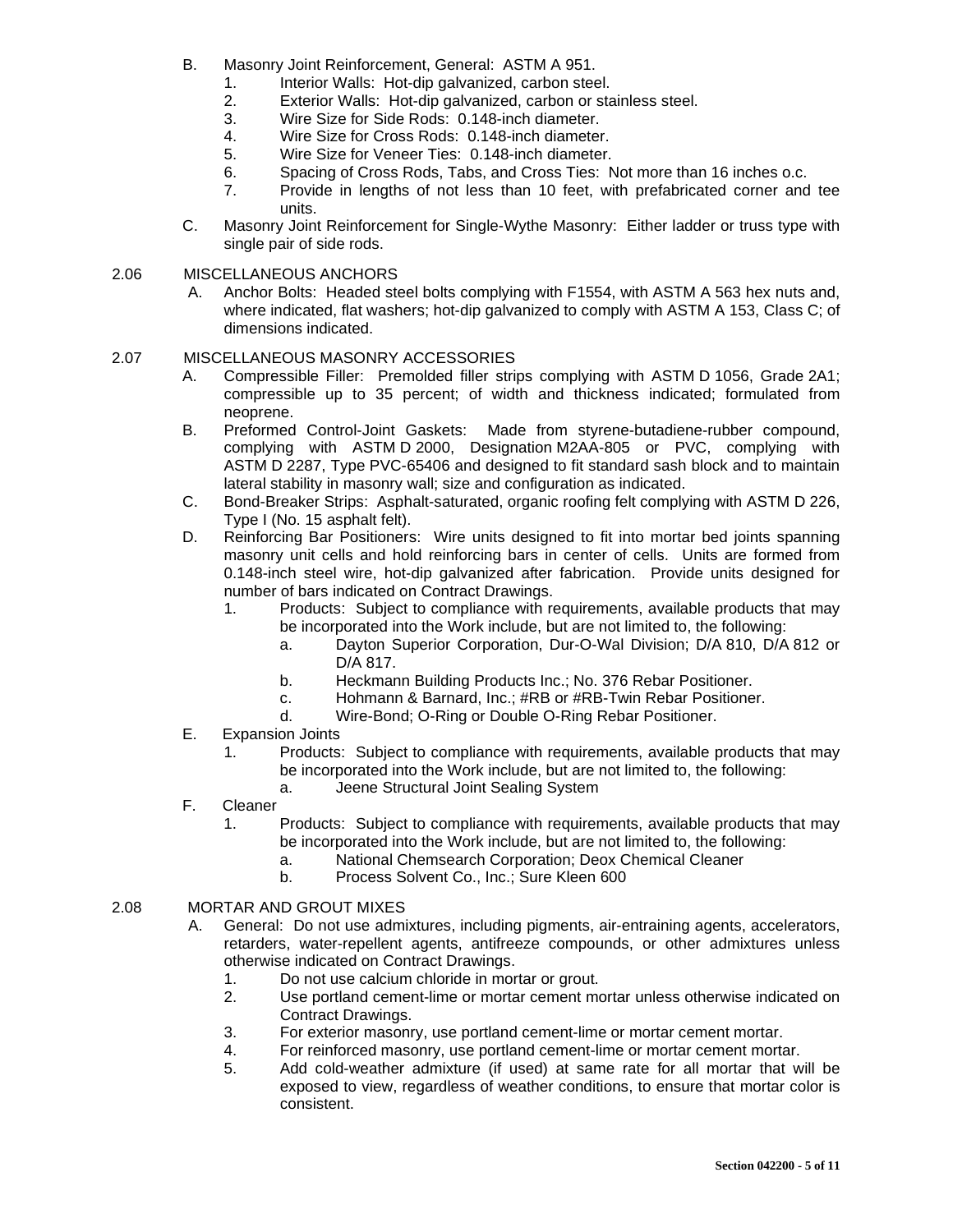- B. Preblended, Dry Mortar Mix: Furnish dry mortar ingredients in form of a preblended mix. Measure quantities by weight to ensure accurate proportions, and thoroughly blend ingredients before delivering to Project site.
- C. Mortar for Unit Masonry: Comply with ASTM C 270, Property Specification. Provide the following types of mortar for applications stated unless another type is indicated on Contract Drawings.
	- 1. For masonry below grade or in contact with earth, use Type S.
	- 2. For reinforced masonry, use Type S.
	- 3. For mortar parge coats, use Type S.
	- 4. For exterior, above-grade, load-bearing and non-load-bearing walls and parapet walls; for interior load-bearing walls; for interior non-load-bearing partitions; and for other applications where another type is not indicated, use Type S.
	- 5. For interior non-load-bearing partitions, Type S.
- D. Grout for Unit Masonry: Comply with ASTM C 476.
	- 1. Use grout of type indicated on Contract Drawings or, if not otherwise indicated, of type (fine or coarse) that will comply with Table 1.15.1 in ACI 530.1/ASCE 6/TMS 602 for dimensions of grout spaces and pour height.
	- 2. Proportion grout in accordance with ASTM C 476, Table 1 or paragraph 4.2.2 for specified 28-day compressive strength indicated, but not less than 2000 psi.
	- 3. Provide grout with a slump of 8 to 11 inches as measured according to ASTM C 143.
	- 4. Add admixtures in accordance with manufacturer's instructions; mix uniformly.
	- 5. Do not use anti-freeze compounds to lower the freezing point of grout.

# **PART 3 - EXECUTION**

## 3.01 EXAMINATION

- A. Examine conditions, with Installer present, for compliance with requirements for installation tolerances and other conditions affecting performance of the Work.
	- 1. For the record, prepare written report, endorsed by Installer, listing conditions detrimental to performance of work.
	- 2. Verify that foundations are within tolerances specified.
	- 3. Verify that reinforcing dowels are properly placed.
- B. Before installation, examine rough-in and built-in construction for piping systems to verify actual locations of piping connections.
- C. Coordinate and make provisions for installation of anchors, bolts, hangers, frames, insulation, dampproofing, and other items built into masonry work.
- D. Proceed with installation only after unsatisfactory conditions have been corrected.

## 3.02 INSTALLATION, GENERAL

- A. Build chases and recesses to accommodate items specified in this and other Sections.
	- 1. Provide no less than 8 inches of masonry between chase or recess and jamb of openings, and between adjacent chases and recesses.
- B. Leave openings for equipment to be installed before completing masonry. After installing equipment, complete masonry to match the construction immediately adjacent to opening.
- C. Use full-size units without cutting if possible. If cutting is required to provide a continuous pattern or to fit adjoining construction, cut units with motor-driven saws; provide clean, sharp, unchipped edges. Allow units to dry before laying unless wetting of units is specified. Install cut units with cut surfaces and, where possible, cut edges concealed.

## 3.03 TOLERANCES

- A. Dimensions and Locations of Elements:
	- 1. For dimensions in cross section or elevation do not vary by more than plus 1/2 inch or minus 1/4 inch.
	- 2. For location of elements in plan do not vary from that indicated by more than plus or minus 1/2 inch.
	- 3. For location of elements in elevation do not vary from that indicated by more than plus or minus 1/4 inch in a story height or 1/2 inch total.
- B. Lines and Levels: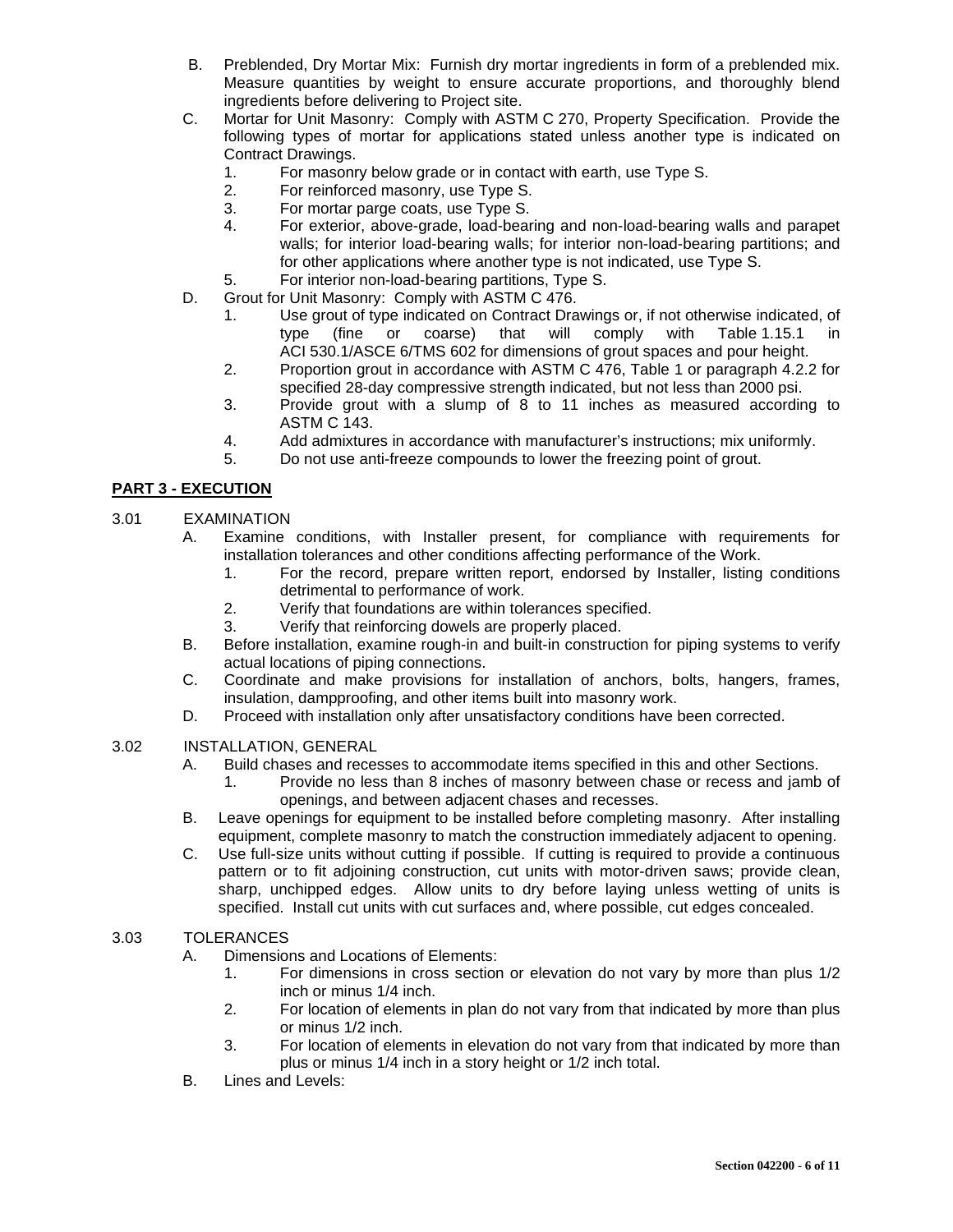- 1. For bed joints and top surfaces of bearing walls do not vary from level by more than 1/4 inch in 10 feet, or 1/2 inch maximum.
- 2. For conspicuous horizontal lines, such as lintels, sills, parapets, and reveals, do not vary from level by more than 1/8 inch in 10 feet, 1/4 inch in 20 feet, or 1/2 inch maximum.
- 3. For vertical lines and surfaces do not vary from plumb by more than 1/4 inch in 10 feet, 3/8 inch in 20 feet, or 1/2 inch maximum.
- 4. For conspicuous vertical lines, such as external corners, door jambs, reveals, and expansion and control joints, do not vary from plumb by more than 1/8 inch in 10 feet, 1/4 inch in 20 feet, or 1/2 inch maximum.
- 5. For lines and surfaces do not vary from straight by more than 1/4 inch in 10 feet, 3/8 inch in 20 feet, or 1/2 inch maximum.
- 6. For vertical alignment of exposed head joints, do not vary from plumb by more than 1/4 inch in 10 feet, or 1/2 inch maximum.
- C. Joints:
	- 1. For bed joints, do not vary from thickness indicated by more than plus or minus 1/8 inch, with a maximum thickness limited to 1/2 inch.
	- 2. For exposed bed joints, do not vary from bed-joint thickness of adjacent courses by more than 1/8 inch.
	- 3. For head and collar joints, do not vary from thickness indicated by more than plus 3/8 inch or minus 1/4 inch.
	- 4. For exposed head joints, do not vary from thickness indicated by more than plus or minus 1/8 inch.

## 3.04 LAYING MASONRY WALLS

- A. Lay out walls in advance for accurate spacing of surface bond patterns with uniform joint thicknesses and for accurate location of openings, movement-type joints, returns, and offsets. Avoid using less-than-half-size units, particularly at corners, jambs, and, where possible, at other locations.
- B. Bond Pattern for Exposed Masonry: Unless otherwise indicated on contract drawings, lay exposed masonry in running bond; do not use units with less than nominal 4-inch horizontal face dimensions at corners or jambs.
- C. Lay concealed masonry with all units in a wythe in running bond. Bond and interlock each course of each wythe at corners. Do not use units with less than nominal 4-inch horizontal face dimensions at corners or jambs.
- D. Stopping and Resuming Work: Stop work by racking back units in each course from those in course below; do not tooth. When resuming work, clean masonry surfaces that are to receive mortar before laying fresh masonry.
- E. Built-in Work: As construction progresses, build in items specified in this and other Sections. Fill in solidly with masonry around built-in items.
- F. Where built-in items are to be embedded in cores of hollow masonry units, place a layer of metal lath, wire mesh, or plastic mesh in the joint below and rod mortar or grout into core.
- G. Provide special jamb units where required to execute window and control joint details. Maintain sealant clearances at doors, windows and other openings.
- H. Provide lintels at opening of masonry work as necessary to form opening for in-wall equipment, through-wall ducts and piping and as otherwise needed to support openings over 8 inches wide.
- I. Fill cores in hollow CMUs with grout 24 inches under bearing plates, beams, lintels, posts, and similar items unless otherwise indicated on Contract Drawings.
- J. Build non-load-bearing interior partitions full height of story to underside of solid floor or roof structure above unless otherwise indicated on Contract Drawings.
	- 1. Support top of wall laterally as indicated on Contract Drawings. Install compressible filler in joint between top of partition and underside of structure above.
	- 2. If not indicated otherwise on Contract Drawings, fasten partition top anchors to structure above and build into top of partition. Grout cells of CMUs solidly around plastic tubes of anchors and push tubes down into grout to provide 1/2-inch clearance between end of anchor rod and end of tube. Space anchors 48 inches o.c. unless otherwise indicated.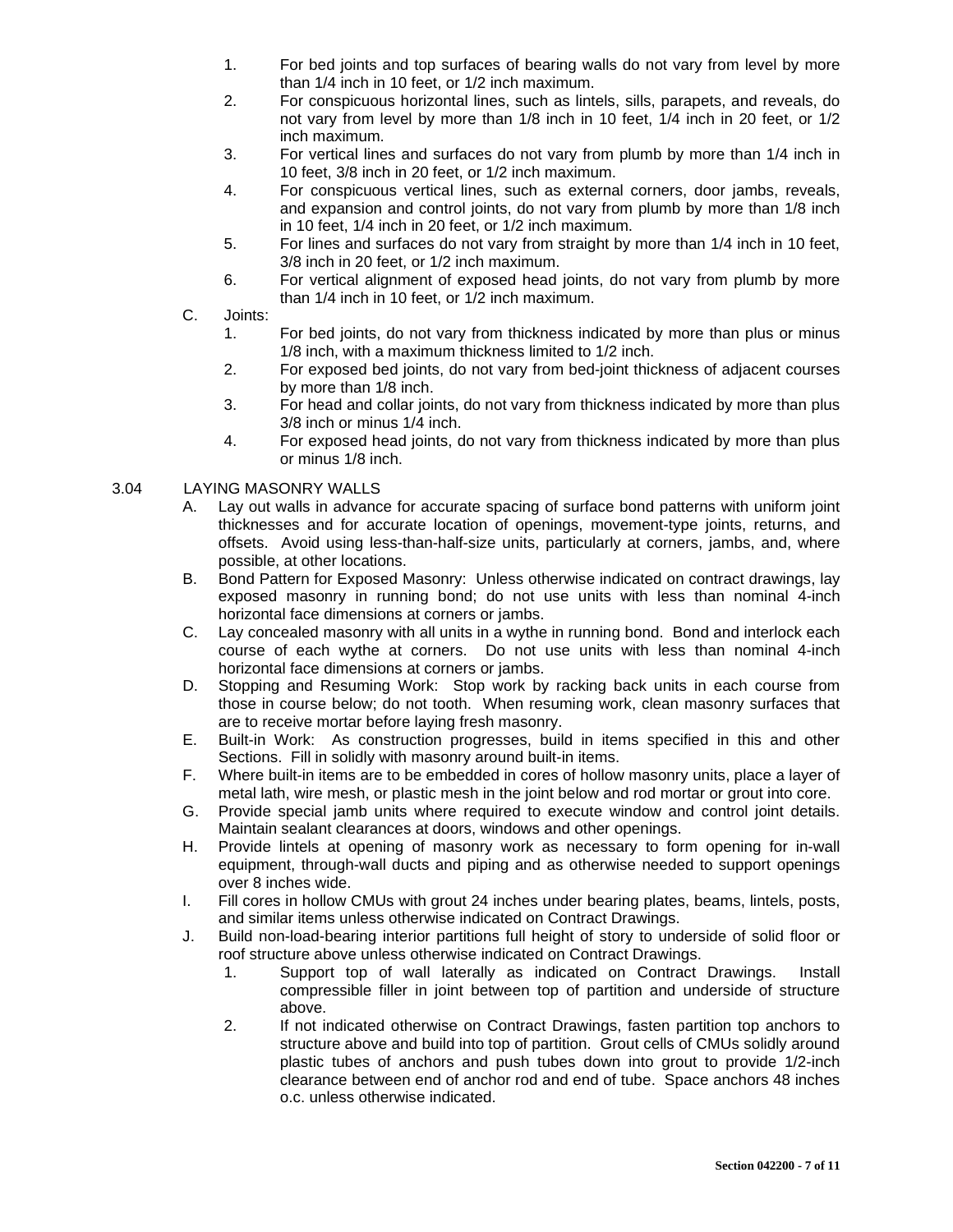3. At fire-rated partitions, treat joint between top of partition and underside of structure above to comply with Section 078446 "Fire-Resistive Joint Systems."

## 3.05 MORTAR BEDDING AND JOINTING

- A. Lay hollow CMUs as follows:
	- 1. With face shells fully bedded in mortar and with head joints of depth equal to bed ioints.
	- 2. With webs fully bedded in mortar in all courses of piers, columns, and pilasters.
	- 3. With webs fully bedded in mortar in grouted masonry, including starting course on footings.
	- 4. With entire units, including areas under cells, fully bedded in mortar at starting course on footings where cells are not grouted.
- B. Lay solid masonry units with completely filled bed and head joints; butter ends with sufficient mortar to fill head joints and shove into place. Do not deeply furrow bed joints or slush head joints.
- C. Set cast-stone trim units in full bed of mortar with full vertical joints. Fill dowel, anchor, and similar holes.
	- 1. Clean soiled surfaces with fiber brush and soap powder and rinse thoroughly with clear water.
- D. Tool exposed joints slightly concave when thumbprint hard, using a jointer larger than joint thickness unless otherwise indicated on Contract Drawings.
- E. Cut joints flush for masonry walls to receive plaster or other direct-applied finishes (other than paint) unless otherwise indicated.

## 3.06 MASONRY-CELL INSULATION

- A. Pour granular insulation into cavities to fill void spaces. Maintain inspection ports to show presence of insulation at extremities of each pour area. Close the ports after filling has been confirmed. Limit the fall of insulation to one story high, but not more than 20 feet.
- B. Install molded-polystyrene insulation units into masonry unit cells before laying units.

## 3.07 MASONRY JOINT REINFORCEMENT

- A. General: Install entire length of longitudinal side rods in mortar with a minimum cover of 5/8 inch on exterior side of walls, 1/2 inch elsewhere. Lap reinforcement a minimum of 6 inches.
	- 1. Space reinforcement not more than 16 inches o.c.
	- 2. Space reinforcement not more than 8 inches o.c. in foundation walls and parapet walls.
	- 3. Provide reinforcement not more than 8 inches above and below wall openings and extending 12 inches beyond openings in addition to continuous reinforcement.
- B. Interrupt joint reinforcement at control and expansion joints unless otherwise indicated.
- C. Provide continuity at wall intersections by using prefabricated T-shaped units.
- D. Provide continuity at corners by using prefabricated L-shaped units.
- E. Cut and bend reinforcing units as directed by manufacturer for continuity at corners, returns, offsets, column fireproofing, pipe enclosures, and other special conditions.

#### 3.08 ANCHORING MASONRY TO STRUCTURAL STEEL AND CONCRETE

- A. Anchor masonry to structural steel and concrete where masonry abuts or faces structural steel or concrete to comply with the following:
	- 1. Provide an open space not less than 1 inch wide between masonry and structural steel or concrete unless otherwise indicated on Contract Drawings. Keep open space free of mortar and other rigid materials.
	- 2. Anchor masonry with anchors embedded in masonry joints and attached to structure.
	- 3. Space anchors as indicated, but not more than 24 inches o.c. vertically and 36 inches o.c. horizontally.

#### 3.09 CONTROL AND EXPANSION JOINTS

A. General: Install control and expansion joint materials in unit masonry as masonry progresses. Do not allow materials to span control and expansion joints without provision to allow for in-plane wall or partition movement.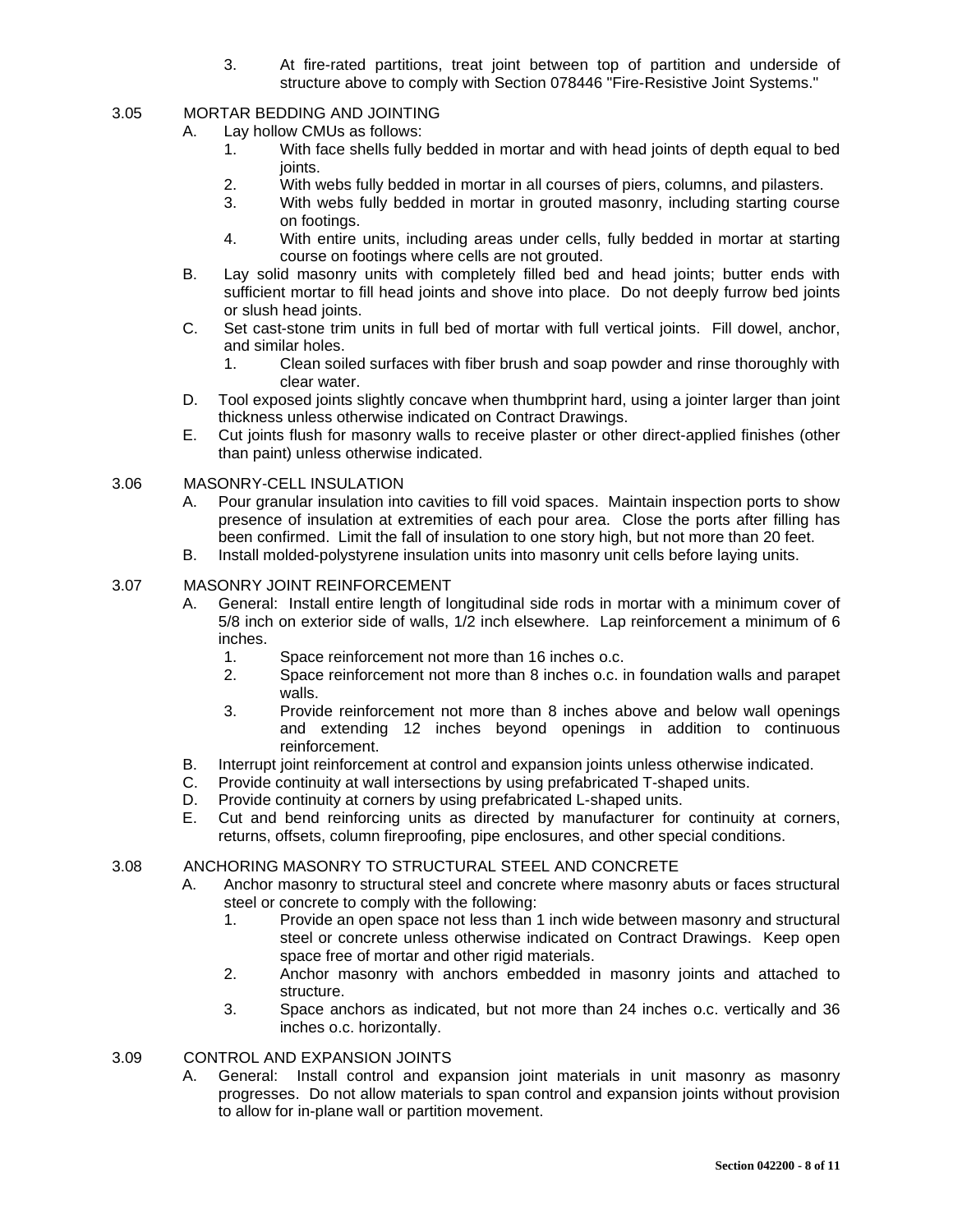- B. Form control joints in concrete masonry using one of the following methods:
	- 1. Locate 3/8 inch wide control joints as indicated on Contract Drawings. Keep vertical joints straight, true and continuous from top to bottom of masonry.
	- 2. Fit bond-breaker strips into hollow contour in ends of CMUs on one side of control joint. Fill resultant core with grout and rake out joints in exposed faces for application of sealant.
	- 3. Install preformed control-joint gaskets designed to fit standard sash block.
	- 4. Install interlocking units designed for control joints. Install bond-breaker strips at joint. Keep head joints free and clear of mortar or rake out joint for application of sealant.
	- 5. Install temporary foam-plastic filler in head joints and remove filler when unit masonry is complete for application of sealant.
	- 6. Reinforcing and grout for bond beams at floor, roof or top of wall shall be continuous through the control joints
- C. At expansion joints, leave full width of joint free of masonry, mortar and reinforcement. Install joint filler material, recessed from face for sealant.

## 3.10 LINTELS

- A. Provide masonry lintels where shown and where openings of more than 12 inches for brick-size units and 24 inches for block-size units are shown without structural steel or other supporting lintels.
- B. Provide minimum bearing of 8 inches at each jamb unless otherwise indicated on Contract Drawings.

## 3.11 FLASHING

- A. General: Install embedded flashing in masonry at lintels, ledges, other obstructions to downward flow of water in wall, and where indicated on Contract Drawings.
- B. Install flashing as follows unless otherwise indicated on Contract Drawings:
	- 1. Prepare masonry surfaces so they are smooth and free from projections that could puncture flashing. Where flashing is within mortar joint, place through-wall flashing on sloping bed of mortar and cover with mortar. Before covering with mortar, seal penetrations in flashing with adhesive, sealant, or tape as recommended by flashing manufacturer.
	- 2. At lintels, extend flashing a minimum of 6 inches into masonry at each end. At heads and sills, extend flashing 6 inches at ends and turn up not less than 2 inches to form end dams.
	- 3. Interlock end joints of ribbed sheet metal flashing by overlapping ribs not less than 1-1/2 inches or as recommended by flashing manufacturer, and seal lap with elastomeric sealant complying with requirements in Section 079200 "Joint Sealants" for application indicated.
	- 4. Install metal drip edges and sealant stops with ribbed sheet metal flashing by interlocking hemmed edges to form hooked seam. Seal seam with elastomeric sealant complying with requirements in Section 079200 "Joint Sealants" for application indicated.
	- 5. Cut flexible flashing off flush with face of wall after masonry wall construction is completed.
- C. Install single-wythe CMU flashing system in bed joints of CMU walls where indicated to comply with manufacturer's written instructions. Install CMU cell pans with upturned edges located below face shells and webs of CMUs above and with weep spouts aligned with face of wall. Install CMU web covers so that they cover upturned edges of CMU cell pans at CMU webs and extend from face shell to face shell.
- D. Install reglets and nailers for flashing and other related construction where they are shown to be built into masonry.

#### 3.12 REINFORCED UNIT MASONRY INSTALLATION

- A. Temporary Formwork and Shores: Construct formwork and shores as needed to support reinforced masonry elements during construction.
	- 1. Construct formwork to provide shape, line, and dimensions of completed masonry as indicated. Make forms sufficiently tight to prevent leakage of mortar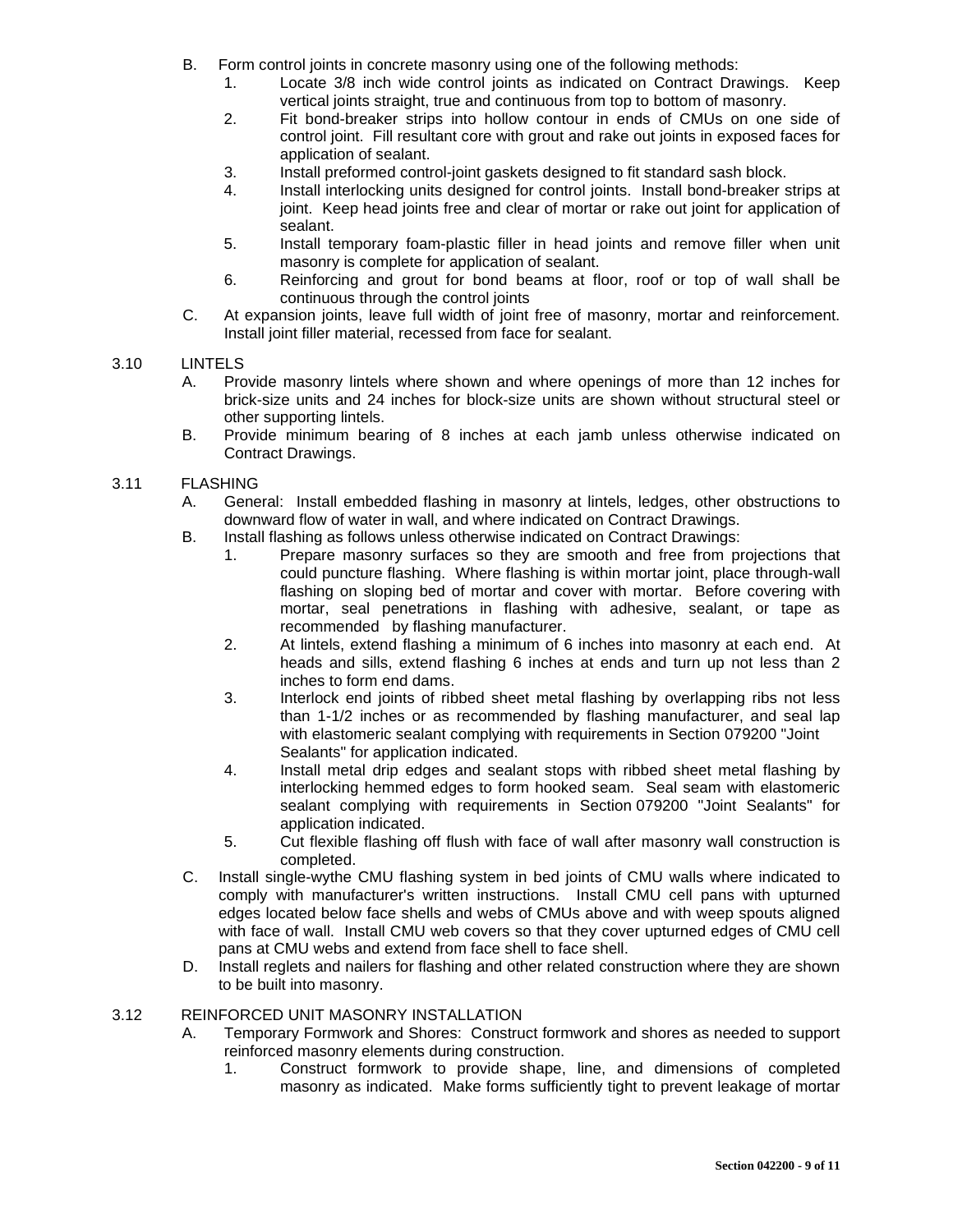and grout. Brace, tie, and support forms to maintain position and shape during construction and curing of reinforced masonry.

- 2. Do not remove forms and shores until reinforced masonry members have hardened sufficiently to carry their own weight and other loads that may be placed on them during construction.
- B. Placing Reinforcement: Comply with requirements in ACI 530.1/ASCE 6/TMS 602. Place steel reinforcement, grouted spaces and bond beams as work progresses and as follows:
	- 1. Accurately position and secure against displacement from locations shown. Horizontal reinforcement may be placed as work progresses. All vertical reinforcing shall be in place prior to grouting and shall be held in position by means of bar positioners as shown on Contract Drawings.
	- 2. Make splices in bars as shown on Contract Drawings. Lapped splices for reinforcement shall be as specified on the Contract Drawings. Provide lap splices of greater lengths when indicated on Contract Drawings. Welded or mechanical splices shall develop 1.25 times the strength of the reinforcement.
- C. Grouting: Do not place grout until entire height of masonry to be grouted has attained enough strength to resist grout pressure.
	- 1. Comply with requirements in ACI 530.1/ASCE 6/TMS 602 for cleanouts and for grout placement, including minimum grout space and maximum pour height.
	- 2. Unless an alternate procedure is approved by the Engineer of Record, the low-lift grouting procedure as noted in the following shall be used in the construction of reinforced unit masonry.
		- a. Units may be laid to a height not to exceed eight feet. If the height exceeds five feet, cleanouts must be used.
		- b. Place vertical steel in cells with enough steel extending to provide proper lap splice.
		- c. Grout cells in five feet high maximum lifts.
		- d. Stop grout 2" below top of masonry when grout is to be stopped for 1 hour or more. All horizontal steel shall be fully embedded in grout.
		- e. Consolidate pours exceeding 12 inches in height by mechanical vibration and reconsolidate by mechanical vibration after initial water loss and settlement has occurred.
		- f. The grouting of any section of wall shall be completed in one day with no interruptions greater than one hour.

## 3.13 BRACING

- A. Provide adequate temporary bracing of masonry walls until it has cured and permanent structural braces (i.e. floor and roof diaphragms, etc.) are in place. Bracing of masonry walls is means and methods of construction and is solely the responsibility of the General Contractor and his masonry sub-contractors. Reference Contract Drawings for additional bracing design requirements.
- B. Allow 16 hours to elapse after completion of masonry walls and columns before allowing uniform floor or roof loading construction.
- C. Allow an additional 48 hours before allowing construction of concentrated loads on masonry walls and columns.

## 3.14 FIELD QUALITY CONTROL

- A. Testing and Inspecting: Owner will engage a qualified testing and inspecting agency to perform tests and inspections as noted below along with inspection schedule items included in the Contract Drawings. Testing agency shall prepare tests and inspection reports and submit to Owner and Owner's Consultants. Allow inspectors access to scaffolding and work areas, as needed to perform tests and inspections. Retesting of materials that fail to meet specified requirements shall be done at Contractor's expense.
- B. Inspections: Level 1 special inspections according to the "International Building Code."
	- 1. Begin masonry construction only after inspectors have verified proportions of site-prepared mortar.
	- 2. Place grout only after inspectors have verified compliance of grout spaces and of grades, sizes, and locations of reinforcement.
	- 3. Place grout only after inspectors have verified proportions of site-prepared grout.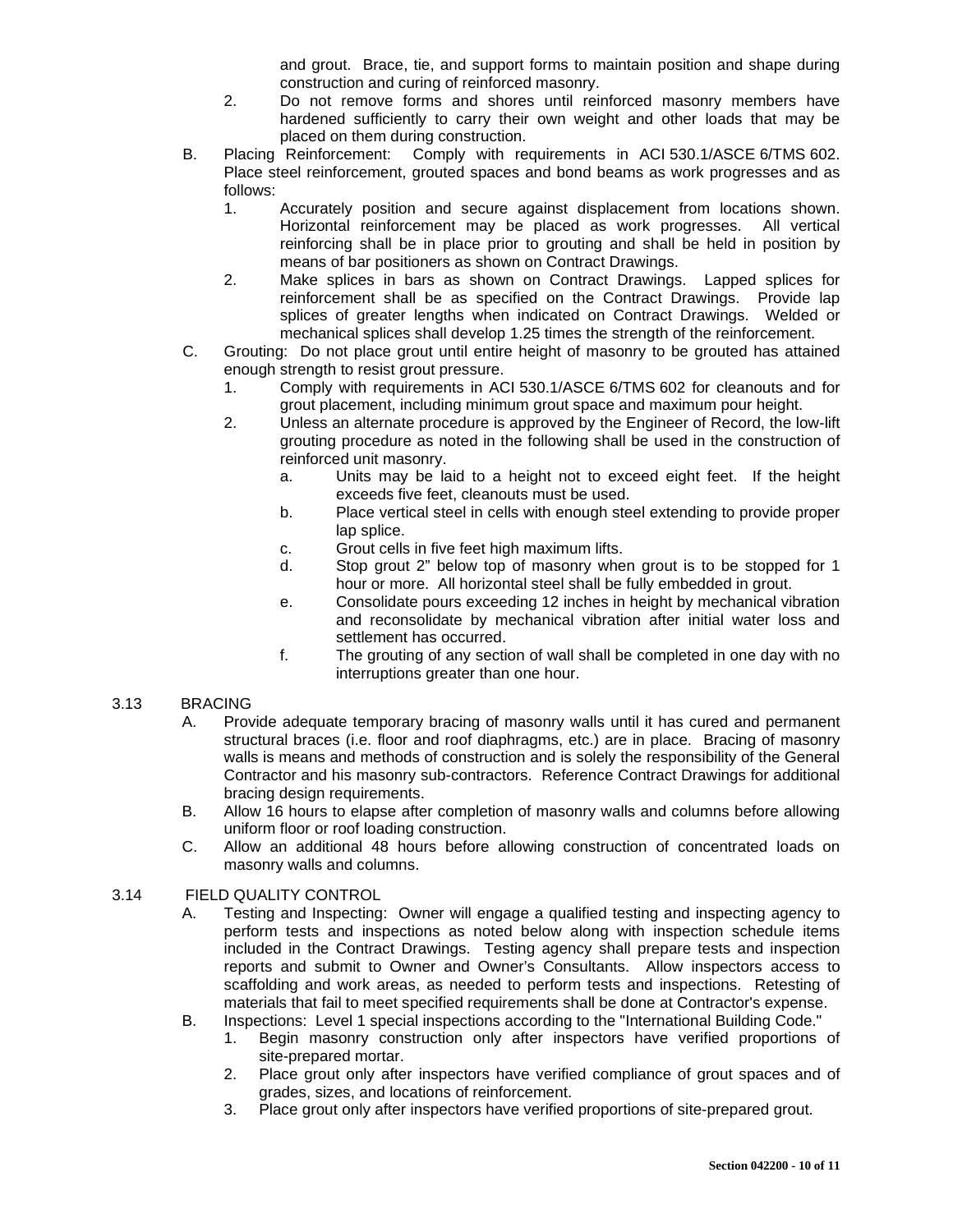- C. Testing Prior to Construction: One set of tests.
- D. Testing Frequency: One set of tests for each 5000 sq. ft. of wall area or portion thereof.
- E. Concrete Masonry Unit Test: For each type of unit provided, according to ASTM C 140 for compressive strength.
- F. Mortar Test (Property Specification): For each mix provided, according to ASTM C 780. Test mortar for mortar air content and compressive strength.
- G. Grout Test (Compressive Strength): For each mix provided, according to ASTM C 1019.
- 3.15 PARGING
	- A. Parge exterior faces of below-grade masonry walls, where indicated on Contract Drawings, in 2 uniform coats to a total thickness of 3/4 inch. Dampen wall before applying first coat and scarify first coat to ensure full bond to subsequent coat.
	- B. Use a steel-trowel finish to produce a smooth, flat, dense surface with a maximum surface variation of 1/8 inch per foot. Form a wash at top of parging and a cove at bottom.
	- C. Damp-cure parging for at least 24 hours and protect parging until cured.
- 3.16 REPAIRING, POINTING, AND CLEANING
	- A. Remove and replace masonry units that are loose, chipped, broken, stained, or otherwise damaged or that do not match adjoining units. Install new units to match adjoining units; install in fresh mortar, pointed to eliminate evidence of replacement.
	- B. Pointing: During the tooling of joints, enlarge voids and holes, except weep holes, and completely fill with mortar. Point up joints, including corners, openings, and adjacent construction, to provide a neat, uniform appearance. Prepare joints for sealant application, where indicated.
	- C. In-Progress Cleaning: Clean unit masonry as work progresses by dry brushing to remove mortar fins and smears before tooling joints.
	- D. Final Cleaning: After mortar is thoroughly set and cured, clean exposed masonry as follows:
		- 1. Remove large mortar particles by hand with wooden paddles and nonmetallic scrape hoes or chisels.
		- 2. Test cleaning methods on sample wall panel; leave one-half of panel uncleaned for comparison purposes. Obtain Architect's approval of sample cleaning before proceeding with cleaning of masonry.
		- 3. Protect adjacent stone and nonmasonry surfaces from contact with cleaner by covering them with liquid strippable masking agent or polyethylene film and waterproof masking tape.
		- 4. Wet wall surfaces with water before applying cleaners; remove cleaners promptly by rinsing surfaces thoroughly with clear water.
		- 5. Clean concrete masonry by cleaning method indicated in NCMA TEK 8-2A applicable to type of stain on exposed surfaces.
- 3.17 MASONRY WASTE DISPOSAL
	- A. Salvageable Materials: Unless otherwise indicated, excess masonry materials are Contractor's property. At completion of unit masonry work, remove from Project site.
	- B. Excess Masonry Waste: Remove excess masonry waste, and legally dispose of off Owner's property.

END OF SECTION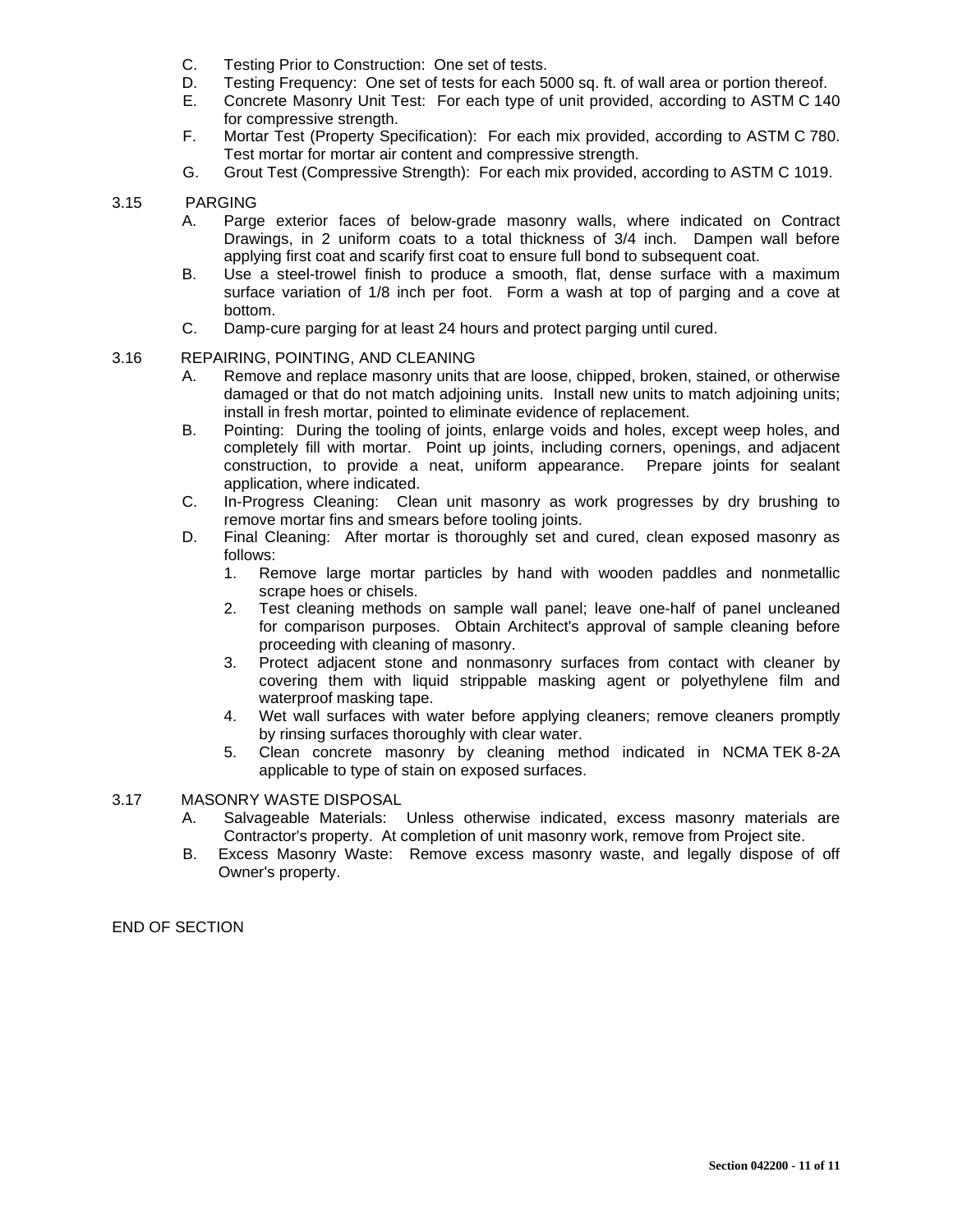## **SECTION 06 10 00 ROUGH CARPENTRY**

#### **PART 1 - GENERAL**

#### 1.1 SUMMARY

- A. This Section includes the following:
	- 1. Framing with the following:
		- a. Dimension Lumber
		- b. Engineered Wood Products
			- 1) Laminated Veneer Lumber (LVL)
			- 2) Parallel Strand Lumber (PSL),
			- 3) Laminated Strand Lumber (LSL)
		- c. Wood-Based Structural-Use Panels
			- 1) Subflooring
			- 2) Underlayment
			- 3) Wall Sheathing
			- 4) Roof Sheathing
			- 5) Backing Panels
		- d. Wood-Preservative Treated Materials
		- e. Fire-Retardant-Treated Materials
		- f. Wall Sheathings
			- 1) Gypsum Wall Sheathing
			- 2) Fiberboard Wall Sheathing
			- 3) Extruded-Polystryrene-Foam Wall Sheathings
	- 2. Fasteners
	- 3. Metal Framing Anchors
	- 4. Wood Furring, Grounds, Nailers, and Blocking

## 1.2 REFERENCES

- A. American Wood Protection [Association \(AWPA\)](http://www.awpa.com/) Publications:
	- 1. C2 "Lumber, Timber, Bridge Ties and Mine Ties Preservative Treatment by Pressure Processes"
	- 2. C9 "Plywood Preservative Treatment by Pressure Process Document Number"
	- 3. M4 "Standard for the Care of Preservative-Treated Wood Products Document Number"

#### B. [ASTM International](http://www.astm.org/) Publications:

- 1. A153 "Standard Specification for Zinc Coating (Hot-Dip) on Iron and Steel Hardware"
- 2. A307 "Standard Specification for Carbon Steel Bolts and Studs, 60 000 PSI Tensile Strength"
- 3. A563 "Standard Specification for Carbon and Alloy Steel Nuts"
- 4. A653 "Standard Specification for Steel Sheet, Zinc-Coated (Galvanized) or Zinc-Iron Alloy-Coated (Galvannealed) by the Hot-Dip Process"
- 5. B117 "Standard Practice for Operating Salt Spray (Fog) Apparatus"
- 6. C27 "Standard Classification of Fireclay and High-Alumina Refractory Brick"
- 7. C208 "Standard Specification for Cellulosic Fiber Insulating Board"
- 8. C578 "Standard Specification for Rigid, Cellular Polystyrene Thermal Insulation"
- 9. C846 "Standard Practice for Application of Cellulosic Fiber Insulating Board for Wall Sheathing"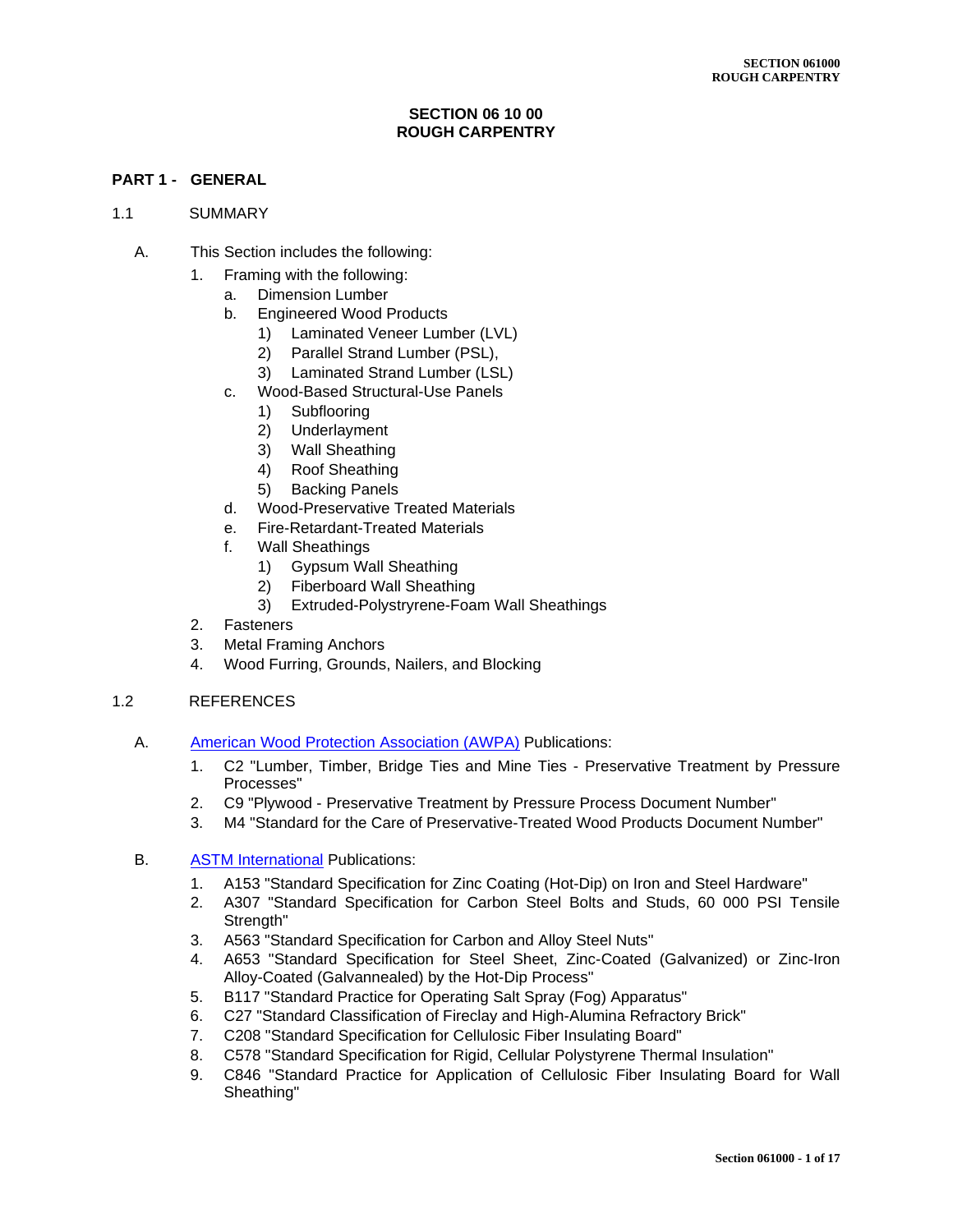- 10. C954 "Standard Specification for Steel Drill Screws for the Application of Gypsum Panel Products or Metal Plaster Bases to Steel Studs from 0.033 in. (0.84 mm) to 0.112 in. (2.84 mm) in Thickness"
- 11. C1177 "Standard Specification for Glass Mat Gypsum Substrate for Use as Sheathing"
- 12. D2559 "Standard Specification for Adhesives for Structural Laminated Wood Products for Use Under Exterior (Wet Use) Exposure Conditions"
- 13. D2898 "Standard Test Methods for Accelerated Weathering of Fire-Retardant-Treated Wood for Fire Testing"
- 14. D5055 "Standard Specification for Establishing and Monitoring Structural Capacities of Prefabricated Wood I-Joists"
- 15. E84 "Standard Test Method for Surface Burning Characteristics of Building Materials"
- 16. E699 "Standard Practice for Evaluation of Agencies Involved in Testing, Quality Assurance, and Evaluating of Building Components"
- 17. F1667 "Standard Specification for Driven Fasteners: Nails, Spikes, and Staples"
- C. [The Engineered Wood Association \(APA\)](http://www.apawood.org/) Publications:
	- 1. Form No. E30, "APA Engineered Wood Construction Guide"

#### 1.3 DEFINITIONS

- A. Rough Carpentry: Carpentry work not specified in other Sections and not exposed, unless otherwise specified.
- B. Dimension Lumber: Lumber of 2 inches nominal or greater but less than 5 inches nominal in least dimension.

#### 1.4 SUBMITTALS

- A. General: Submit the following in accordance with Conditions of Contract and Division 01 Specification Sections.
- B. Product Data: For the following products:
	- 1. Engineered wood products
	- 2. Underlayment
	- 3. Insulating sheathing
	- 4. Metal framing anchors
	- 5. Construction adhesives
- C. Material certificates for dimension lumber specified to comply with minimum allowable unit stresses. Indicate species and grade selected for each use and design values approved by the American Lumber Standards Committee's [\(ALSC\)](http://www.alsc.org/) Board of Review.
- D. Wood treatment data as follows, including chemical treatment manufacturer's instructions for handling, storing, installing, and finishing treated materials:
	- 1. For each type of preservative-treated wood product, include certification by treating plant stating type of preservative solution and pressure process used, net amount of preservative retained, and compliance with applicable standards.
	- 2. For waterborne-treated products, include statement that moisture content of treated materials was reduced to levels indicated before shipment to Project site.
	- 3. For fire-retardant-treated wood products, include certification by treating plant that treated materials comply with specified standard and other requirements as well as data relative to bending strength, stiffness, and fastener-holding capacities of treated materials.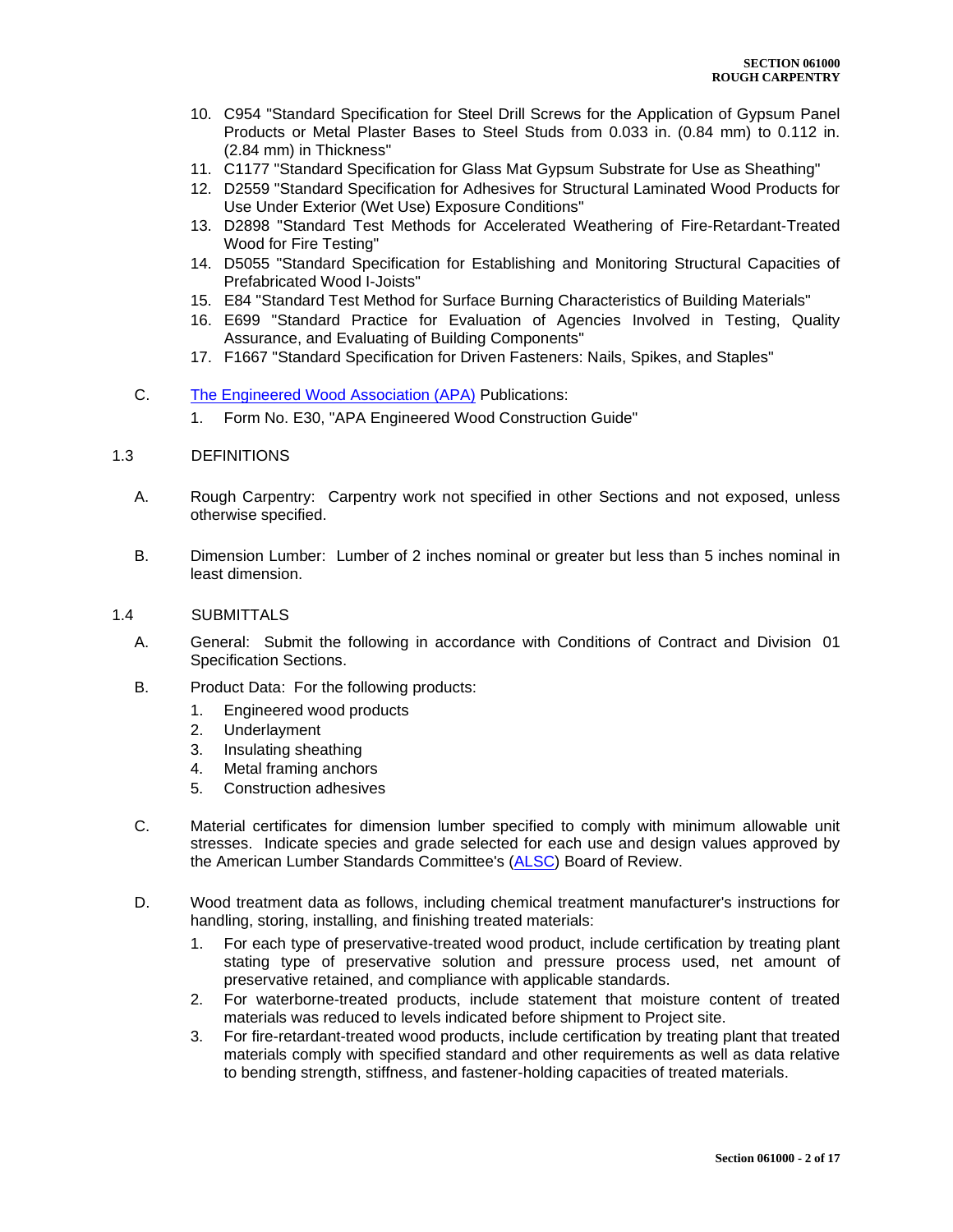- E. Material test reports from a qualified independent testing agency indicating and interpreting test results relative to compliance of fire-retardant-treated wood products with requirements indicated.
- F. Warranty of chemical treatment manufacturer for each type of treatment.
- G. Shop Drawings: For Engineered Wood Framing Systems provide layout drawings indicating materials, member sizes, member spacing and accessories required for proper installation. Drawings shall clearly reference construction details, loading assumptions (including location of loads transferred from other levels), and minimum live load and total load deflection criteria.
	- 1. Where installed products are indicated to comply with certain design loadings, include structural computations, materials properties, and other information needed for structural analysis that has been signed and sealed by a qualified professional engineer responsible for their preparation.
- H. Research or evaluation reports of the model code organization acceptable to authorities having jurisdiction that evidence the following products' compliance with building code in effect for Project.
	- 1. Engineered wood products
	- 2. Metal framing anchors
	- 3. Power-driven fasteners
	- 4. Fire-retardant-treated wood
		- a. National Evaluation Service, Inc.

## 1.5 QUALITY ASSURANCE

- A. Testing Agency Qualifications: To qualify for approval, an independent testing agency must demonstrate to Owner's Representative satisfaction, based on evaluation of agency-submitted criteria conforming to [ASTM](http://www.astm.org/) E699, that it has the experience and capability to satisfactorily conduct the testing indicated without delaying the Work.
- B. Single-Source Responsibility for Fire-Retardant-Treated Wood: Obtain each type of fireretardant-treated wood product from one source and by a single producer.
- C. Single-Source Responsibility for Engineered Wood Products: Obtain each type of engineered wood product from one source and by a single manufacturer.
- D. Engineering Responsibility: Engineered Wood Framing Systems shall be engineered by qualified professional engineer legally authorized to practice in jurisdiction where Project is located.
- E. Product Identification: All Engineered Wood Products System members shall be clearly marked with manufacturer's name, product series, plant identification, date of manufacture, and code compliance.
- F. Installation Review: The Engineered Wood Products System Manufacturer's Technical Representative shall be available to meet with the Contractors to review installation details prior to the beginning of framing. The Contractor shall give notification to the Technical Representative prior to enclosing the framing to provide opportunity for review of the installation.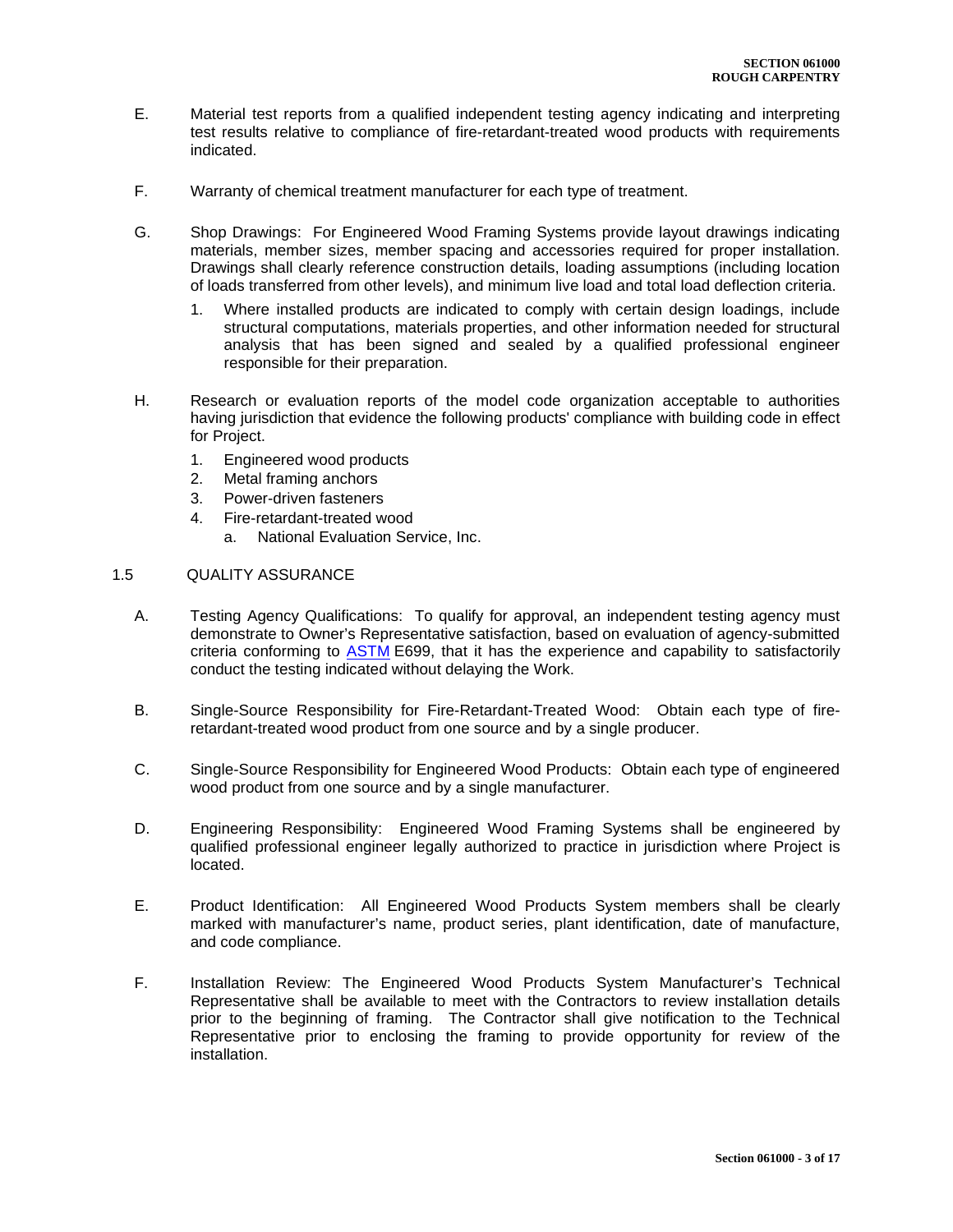#### 1.6 DELIVERY, STORAGE, AND HANDLING

- A. Keep materials under cover and dry. Protect from weather and contact with damp or wet surfaces. Stack lumber, plywood, and other panels. Provide for air circulation within and around stacks and under temporary coverings.
	- 1. For lumber and plywood pressure treated with waterborne chemicals, place spacers between each bundle to provide air circulation.
	- 2. Store Engineered Wood materials on dry surfaces supported on raised wood sticks located every 10 feet. Store TJI joists in an upright position.

#### **PART 2 - PRODUCTS**

- 2.1 LUMBER, GENERAL
	- A. Lumber Standards: Comply with DOC PS 20, "American Softwood Lumber Standard," and with applicable grading rules of inspection agencies certified by [ALSC's](http://www.alsc.org/) Board of Review.
	- B. Inspection Agencies: Inspection agencies, and the abbreviations used to reference them, include the following:
		- 1. Northeastern Lumber Manufacturers Association [\(NELMA\)](http://www.nelma.org/)
		- 2. National Lumber Grades Authority (Canadian) [\(NLGA\)](http://www.nlga.org/)
		- 3. Southern Pine Inspection Bureau [\(SPIB\)](file://OKC-SERVER/Jobs/www.spib.org)
		- 4. West Coast Lumber Inspection Bureau [\(WCLIB\)](http://www.wclib.org/)
		- 5. Western Wood Products Association [\(WWPA\)](file://OKC-SERVER/Jobs/www.wwpa.org)
	- C. Grade Stamps: Provide lumber with each piece factory marked with grade stamp of inspection agency evidencing compliance with grading rule requirements and identifying grading agency, grade, species, moisture content at time of surfacing, and mill.
		- 1. For exposed lumber, furnish pieces with grade stamps applied to ends or back of each piece, or omit grade stamps and provide grade-compliance certificates issued by inspection agency.
	- D. Where nominal sizes are indicated, provide actual sizes required by DOC PS 20 for moisture content specified. Where actual sizes are indicated, they are minimum dressed sizes for dry lumber.
		- 1. Provide dressed lumber, S4S, unless otherwise indicated.
		- 2. Provide dry lumber with 15 percent maximum moisture content at time of dressing for 2 inch nominal thickness or less, unless otherwise indicated.
		- 3. Provide lumber with 15 percent maximum moisture content at time of dressing for 2-inch nominal thickness or less, unless otherwise indicated.

#### 2.2 DIMENSION LUMBER

- A. General: Provide dimension lumber of grades indicated according to the [ALSC](http://www.alsc.org/) National Grading Rule (NGR) provisions of the inspection agency indicated.
- B. Moisture Content: 15 percent maximum for lumber items not specified to receive wood preservative treatment.
- C. Non-Load-Bearing Interior Partitions: Provide framing of the following grade and species:
	- 1. Grade: Construction.
	- 2. Species: Douglas Fir-Larch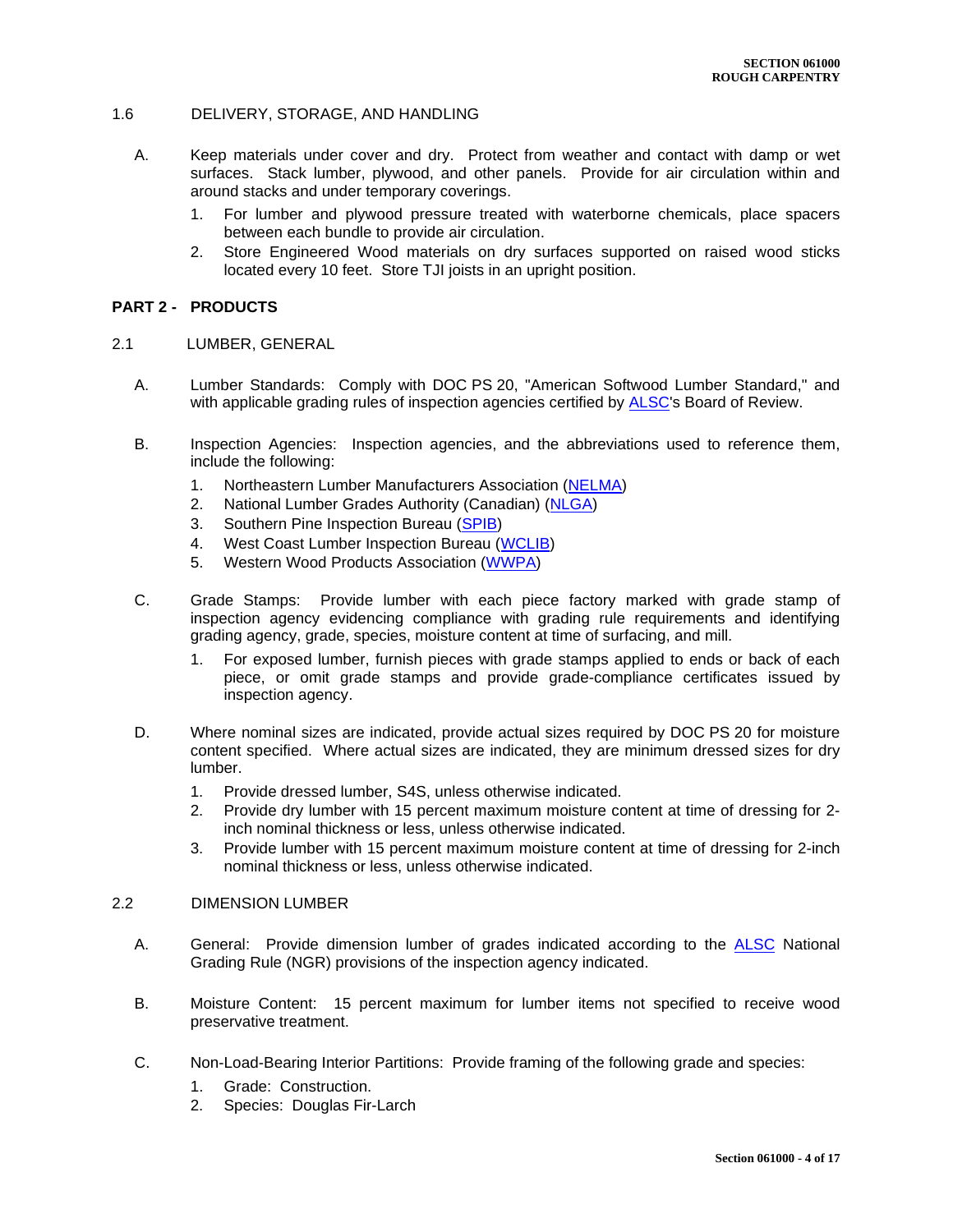- D. Exterior and Load-Bearing Walls: Provide framing of the following grade and species:
	- 1. Grade: No. 2 or better.
	- 2. Species: Douglas Fir-Larch
- E. Ceilings (Non-Load-Bearing): For ceiling framing that does not support a floor, roof, or attic, provide the following grade and species:
	- 1. Grade: Construction or No. 2.
	- 2. Species: Douglas Fir-Larch
- F. Other Framing Not Listed Above: Provide the following grades and species:
	- 1. Grade: No. 2.
	- 2. Species: Douglas Fir-Larch.
- G. Exposed Framing: Provide material hand-selected from lumber of species and grade indicated below for uniformity of appearance and freedom from characteristics that would impair finish appearance.
	- 1. Species and Grade: As indicated above for load-bearing construction of same type.

#### 2.3 MISCELLANEOUS LUMBER

- A. General: Provide lumber for support or attachment of other construction, including cant strips, bucks, nailers, blocking, furring, grounds, stripping, and similar members.
- B. Fabricate miscellaneous lumber from dimension lumber of sizes indicated and into shapes shown.
- C. Moisture Content: 15 percent maximum for lumber items not specified to receive wood preservative treatment.
- D. Grade:
	- 1. For dimension lumber sizes, provide No. 3 or Standard grade lumber per ALSC's NGRs of any species.
	- 2. For board-size lumber, provide one of the following:
		- a. No. 3 Common grade per [NELMA,](http://www.nelma.org/) [NLGA,](http://www.nlga.org/) or WWPA;
		- b. No. 2 grade per SPIB
		- c. Standard grade per [NLGA,](http://www.nlga.org/) [WCLIB](http://www.wclib.org/) or WWPA of any species.

## 2.4 ENGINEERED WOOD PRODUCTS

- A. General: Provide engineered wood products acceptable to authorities having jurisdiction and for which current model code research or evaluation reports exist that evidence compliance with building code in effect for Project.
	- 1. Allowable Design Stresses: Provide engineered wood products with allowable design stresses, as published by manufacturer, which meet or exceed those indicated. Manufacturer's published values shall be determined from empirical data or by rational engineering analysis, and demonstrated by comprehensive testing performed by a qualified independent testing agency.
	- 2. Source Limitations: Obtain each type of engineered wood product from single source from a single manufacturer.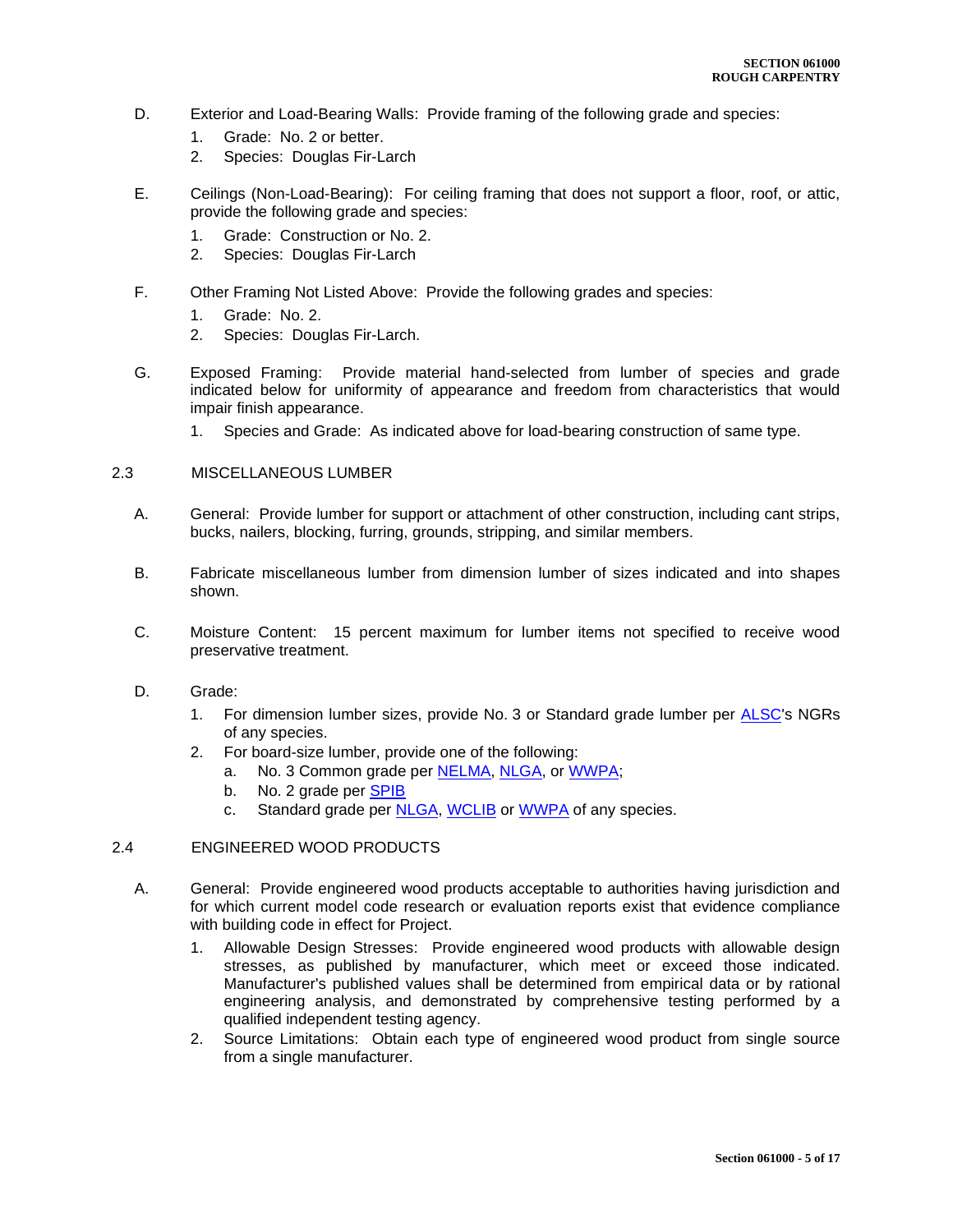- B. Laminated-Veneer Lumber (LVL): Lumber manufactured by laminating wood veneers in a continuous press, evaluated and monitored according to ASTM D 5456, using an exterior-type adhesive complying with [ASTM](http://www.astm.org/) D2559 to produce members with grain of veneers parallel to their lengths.
	- 1. Qualified Manufacturers:
		- a. [ilevel, a Weyerhaeuser Business \(Trus Joist\)](http://www.ilevel.com/) (800-456-4787)
	- 2. Construction: Continuous laminated veneer lumber free from finger or scarf joints. Stress graded veneers bonded with waterproof adhesive with face grain parallel to each adjacent layer. Provide Watershed Overlay coating and edge seal to prevent cupping and moisture damage.
	- 3. Comply with the following requirements:
		- a. Extreme Fiber Stress in Bending: 2600 psi for 12-inch nominal-depth members.
		- b. Modulus of Elasticity: 1,900,000 psi.
		- c. Tension Parallel to Grain: 1555 psi.
		- d. Compression Parallel to Grain: 2510 psi.
		- e. Compression Perpendicular to Grain: 750 psi perpendicular to and 480 psi and parallel to glue line.
		- f. Horizontal Shear: 285 psi perpendicular to and 190 psi parallel to glue line.
	- 4. Design Values:
		- a.  $MOE = 1.9 \times 10^6 \text{ psi.}$
		- b.  $Fb = 2600 \text{ psi}$  (for 12" depth).
		- c.  $Fc1 = 750 \text{ psi.}$
		- d.  $Fv = 285$  psi.
- C. Parallel-Strand Lumber (PSL): Lumber manufactured by laying up wood strands using an exterior-type adhesive complying with [ASTM](http://www.astm.org/) D2559, and cured under pressure to produce members with grain of strands parallel to their lengths and evaluated and monitored according to ASTM D 5456.
	- 1. Qualified Manufacturers:
		- a. [ilevel, a Weyerhaeuser Business \(Trus Joist\)](http://www.ilevel.com/) (800-456-4787)
	- 2. Construction: Continuous parallel strand lumber bonded with waterproof adhesives and formed into billets. Beams shall be of single ply construction and free from finger joints or splices for full length of span.
	- 3. Comply with the following requirements:
	- 4. Extreme Fiber Stress in Bending: 2900 psi for 12-inch nominal-depth members.
	- 5. Modulus of Elasticity: 2,000,000 psi.
	- 6. Tension Parallel to Grain: 2,025 psi.
	- 7. Compression Parallel to Grain: 2900 psi.
	- 8. Compression Perpendicular to Grain: 750 psi perpendicular to and 475 psi and parallel to wide face of strands.
	- 9. Horizontal Shear: 210 psi perpendicular to and 290 psi and parallel to wide face of strands.
	- 10. Design Values:
		- a.  $MOE = 2.0 \times 10^6 \text{ psi.}$
		- b. Fb 2900 psi (for 12" depth).
		- c.  $Fc1 = 750$  psi.
		- d.  $Fv = 290 \text{ psi}$ .
- D. Prefabricated Wood I-Joists (TJI): Units manufactured by bonding stress-graded lumber flanges to wood-based structural-use panel webs with exterior-type adhesives complying with [ASTM](http://www.astm.org/) D2559. Provide units complying with material requirements of and with structural capacities established and monitored according to ASTM D 5055.
	- 1. Qualified Manufacturers: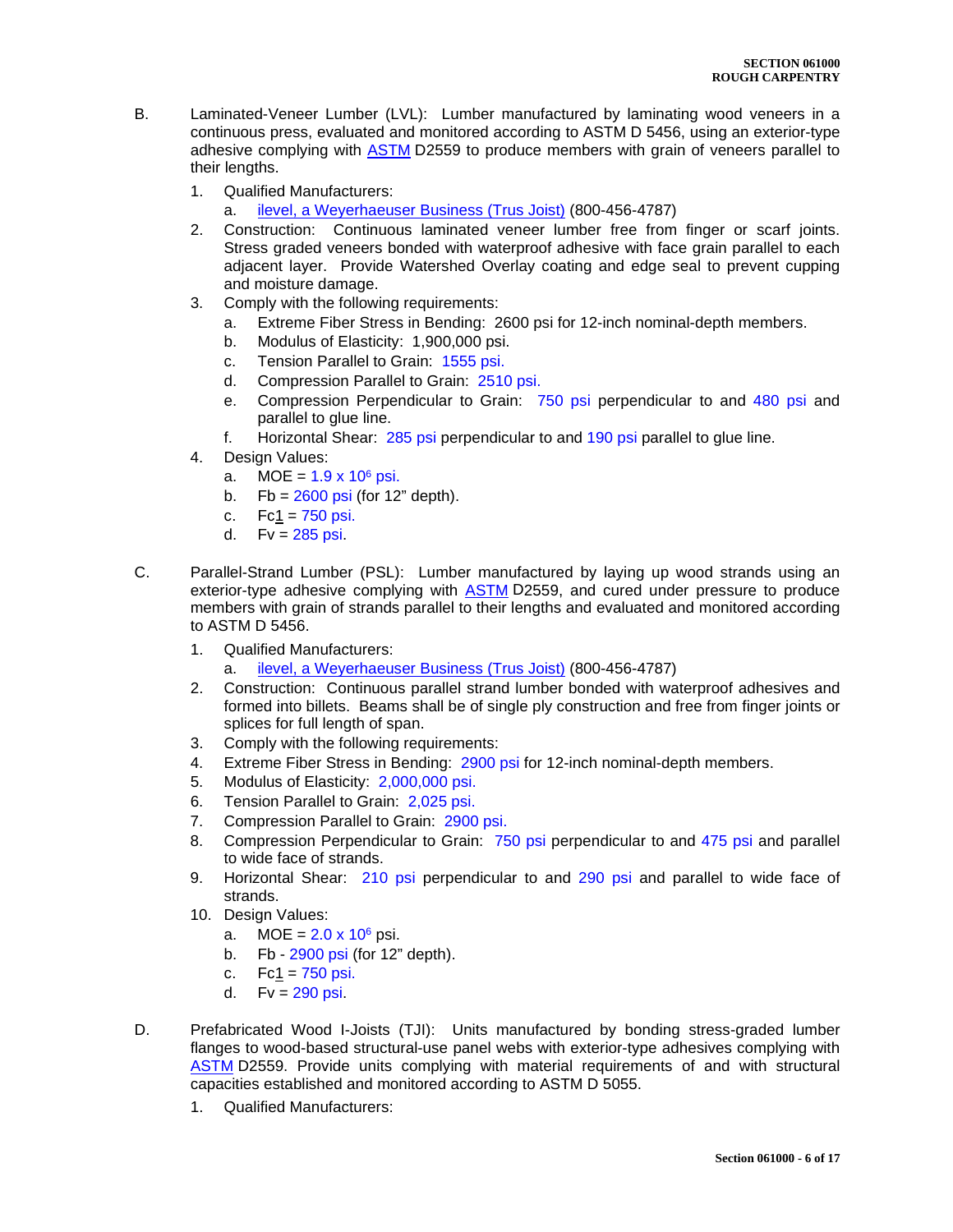a. [ilevel, a Weyerhaeuser Business \(Trus Joist\)](http://www.ilevel.com/) (800-456-4787)

#### 2.5 WOOD-BASED STRUCTURAL-USE PANELS, GENERAL

- A. Structural-Use Panel Standards: Provide either all-veneer, mat-formed, or composite panels complying with DOC PS 2, "Performance Standard for Wood-Based Structural-Use Panels," unless otherwise indicated. Provide plywood panels complying with DOC PS 1, "U.S. Product Standard for Construction and Industrial Plywood," where plywood is indicated.
- B. Trademark: Factory mark structural-use panels with APA trademark evidencing compliance with grade requirements.

#### 2.6 CONCEALED, PERFORMANCE-RATED STRUCTURAL-USE PANELS

- A. General: Where structural-use panels are indicated for the following concealed types of applications, provide [APA-](http://www.apawood.org/)performance-rated panels complying with requirements designated under each application for grade, span rating, exposure durability classification, and edge detail (where applicable).
	- 1. Thickness: Provide panels meeting requirements specified but not less than thickness indicated.
	- 2. Span Ratings: Provide panels with span ratings required to meet "Code Plus" provisions of [APA](http://www.apawood.org/) Form No. E30, "Engineered Wood Construction Guide."
- B. Combination Subfloor-Underlayment: [APA-](http://www.apawood.org/)rated Plywood.
	- 1. Exposure Durability Classification: Exposure 1.
	- 2. Span Rating: Not less than 24.
	- 3. Minimum Thickness: 23/32 inches.
	- 4. Edge Detail: Tongue and grove
	- 5. Surface Finish: Fully sanded face.
- C. Combination Subfloor-Underlayment: Oriented-Stand-Board.
	- 1. Exposure Durability Classification: Exposure 1.
	- 2. Span Rating: Not less than 24.
	- 3. Minimum Thickness: 23/32 inches.
	- 4. Edge Detail: Tongue and grove
- D. Subflooring: [APA-](http://www.apawood.org/)rated plywood sheathing.
	- 1. Exposure Durability Classification: Exposure 1.
	- 2. Span Rating: Not less than 24.
	- 3. Minimum Thickness: 23/32 inches.
	- 4. Edge Detail: Tongue and grove
- E. Subflooring: Oriented-Strand-Board.
	- 1. Exposure Durability Classification: Exposure 1.
	- 2. Span Rating: Not less than 24.
	- 3. Minimum Thickness: 23/32 inches.
	- 4. Edge Detail: Tongue and grove
- F. Wall Sheathing: Where indicated on Drawings, provide [APA-](http://www.apawood.org/)rated plywood sheathing.
	- 1. Exposure Durability Classification: Exposure 1.
	- 2. Span Rating: 16/0
	- 3. Minimum Thickness: As indicated on Drawings.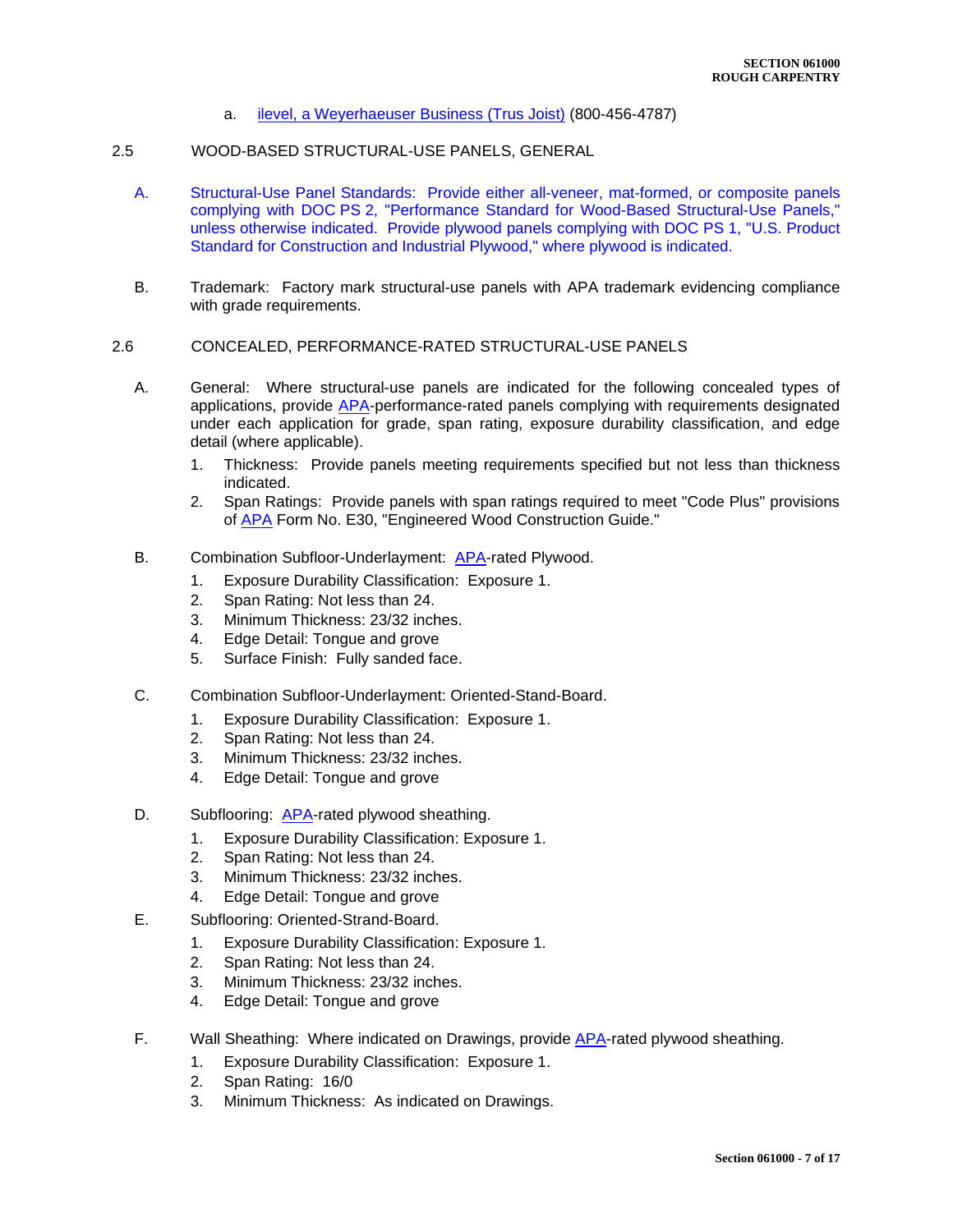- G. Roof Sheathing: [APA-](http://www.apawood.org/)rated plywood sheathing.
	- 1. Exposure Durability Classification: Exposure 1.
	- 2. Span Rating: Not less than 40/20.
	- 3. Minimum Thickness: As indicated on Drawings.

#### 2.7 STRUCTURAL-USE PANELS FOR BACKING

A. Plywood Backing Panels: For mounting electrical or telephone equipment, provide fireretardant-treated plywood panels with DOC PS 1, Grade, C-D Plugged Exposure 1, in thickness indicated or, if not otherwise indicated, not less than 15/32 inch thick.

#### 2.8 STRUCTURAL-USE PANELS FOR UNDERLAYMENT

- A. General: Over smooth subfloors, provide underlayment not less than 1/4 inch thick. Over board or uneven subfloors, provide underlayment not less than 11/32 inch thick.
- B. Plywood Underlayment for Resilient Flooring: For underlayment under 19/32 inch-thick, provide plywood panels with fully sanded face and as follows:
	- 1. Grade: [APA](http://www.apawood.org/) Underlayment Exposure 1.

#### 2.9 WOOD-PRESERVATIVE-TREATED MATERIALS

- A. General: Where lumber or plywood is indicated as preservative treated or is specified to be treated, comply with applicable requirements of [AWPA](http://www.awpa.com/) C2 (lumber) and [AWPA](http://www.awpa.com/) C9 (plywood). Mark each treated item with the Quality Mark Requirements of an inspection agency approved by ALSC's Board of Review.
	- 1. Lumber that is not in contact with the ground and is not used in areas subject to water comply with [AWPA](http://www.awpa.com/) C31 with inorganic boron (SBX).
	- 2. Do not use chemicals containing chromium or arsenic.
	- 3. For exposed items indicated to receive stained finish, use chemical formulations that do not bleed through, contain colorants, or otherwise adversely affect finishes.
- B. Pressure treat above ground items with waterborne preservatives to a minimum retention of 0.25 lb/cu. ft. After treatment, kiln-dry lumber and plywood to a maximum moisture content of 19 and 15 percent, respectively. Treat indicated items and the following:
	- 1. Wood cants, nailers, curbs, equipment support bases, blocking, stripping, and similar members in connection with roofing, flashing, vapor barriers, and waterproofing.
	- 2. Wood sills, sleepers, blocking, furring, stripping, and similar concealed members in contact with masonry or concrete.
	- 3. Wood framing members less than 18 inches above grade.
	- 4. Wood floor plates installed over concrete slabs directly in contact with earth.
- C. Pressure treat wood members in contact with ground or freshwater with waterborne preservatives to a minimum retention of 0.40 lb/cu. ft.
- D. Complete fabrication of treated items before treatment, where possible. If cut after treatment, apply field treatment complying with [AWPA](http://www.awpa.com/) M4 to cut surfaces. Inspect each piece of lumber or plywood after drying and discard damaged or defective pieces.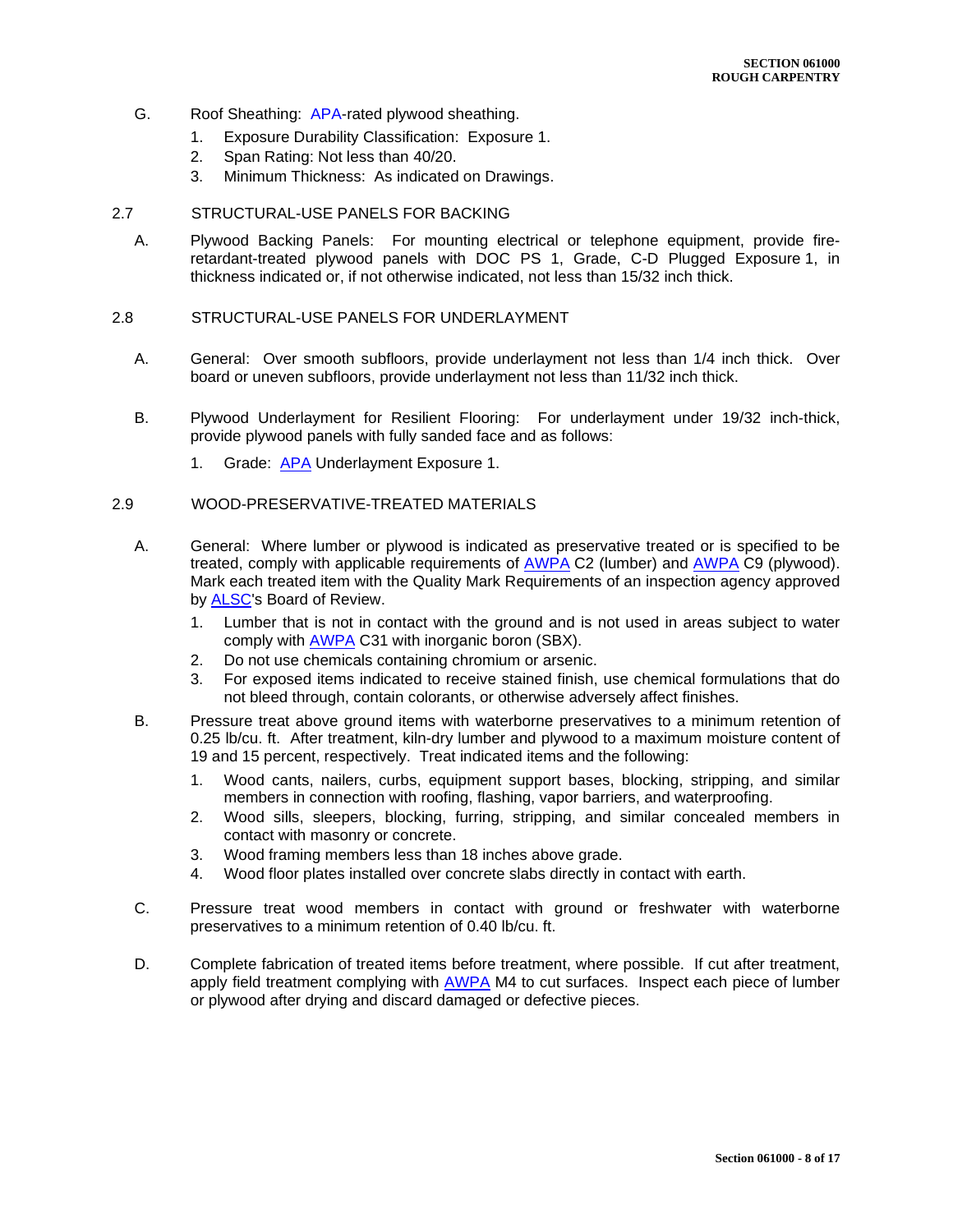## 2.10 FIRE-RETARDANT-TREATED MATERIALS

- A. General: Where fire-retardant-treated wood is indicated, comply with applicable requirements of [AWPA](http://www.awpa.com/) C20 (lumber) and [AWPA](http://www.awpa.com/) C27 (plywood). Identify fire-retardant-treated wood with appropriate classification marking of [UL;](http://www.ul.com/) [SGS U.S. Testing;](http://www.us.sgs.com/) [Timber Products Inspection, Inc.](http://www.tpinspection.com/); or another testing and inspecting agency acceptable to authorities having jurisdiction.
	- 1. Provide fire treated wood in all concealed areas of construction, as shown or indicated on the drawings, and as required by code.
	- 2. Research or Evaluation Reports: Provide fire-retardant-treated wood acceptable to authorities having jurisdiction and for which a current model code research or evaluation report exists that evidences compliance of fire-retardant-treated wood for application indicated.
	- 3. For exposed items indicated to receive stained finish, use chemical formulations that do not bleed through, contain colorants, or otherwise adversely affect finishes.
- B. Interior Type A: For interior locations, use chemical formulation that produces treated lumber and plywood with the following properties under conditions present after installation:
	- 1. Bending strength, stiffness, and fastener-holding capacities are not reduced below values published by manufacturer of chemical formulation under elevated temperature and humidity conditions simulating installed conditions when tested by a qualified independent testing agency.
	- 2. No form of degradation occurs due to acid hydrolysis or other causes related to treatment.
	- 3. Contact with treated wood does not promote corrosion of metal fasteners.
- C. Exterior Type: Use for exterior locations and where indicated. Comply with [ASTM](http://www.astm.org/) D2898.
- D. After treatment, kiln-dry lumber and plywood to a maximum moisture content of 19 and 15 percent, respectively
- E. Inspect each piece of treated lumber or plywood after drying and discard damaged or defective pieces.

#### 2.11 FASTENERS

- A. General: Provide fasteners of size and type indicated that comply with requirements specified in this Article for material and manufacture.
	- 1. Where rough carpentry is exposed to weather, in ground contact, or in area of high relative humidity, provide fasteners with a hot-dip zinc coating per [ASTM](http://www.astm.org/) A153 or of Type 304 stainless steel.
- B. Nails, Wire, Brads, and Staples: [ASTM](http://www.astm.org/) F1667.
- C. Power-Driven Fasteners: ICC NER-272.
- D. Wood Screws: [ASME](http://www.asme.org/) B18.6.1.
- E. Screws for Fastening Wood Structural Panels to Cold-Formed Metal Framing: **[ASTM](http://www.astm.org/)** C954, except with wafer heads and reamer wings, length as recommended by screw manufacturer for material being fastened.
	- 1. For wall and roof sheathing panels, provide screws with organic-polymer or other corrosion-protective coating having a salt-spray resistance of more than 800 hours according to [ASTM](http://www.astm.org/) B117.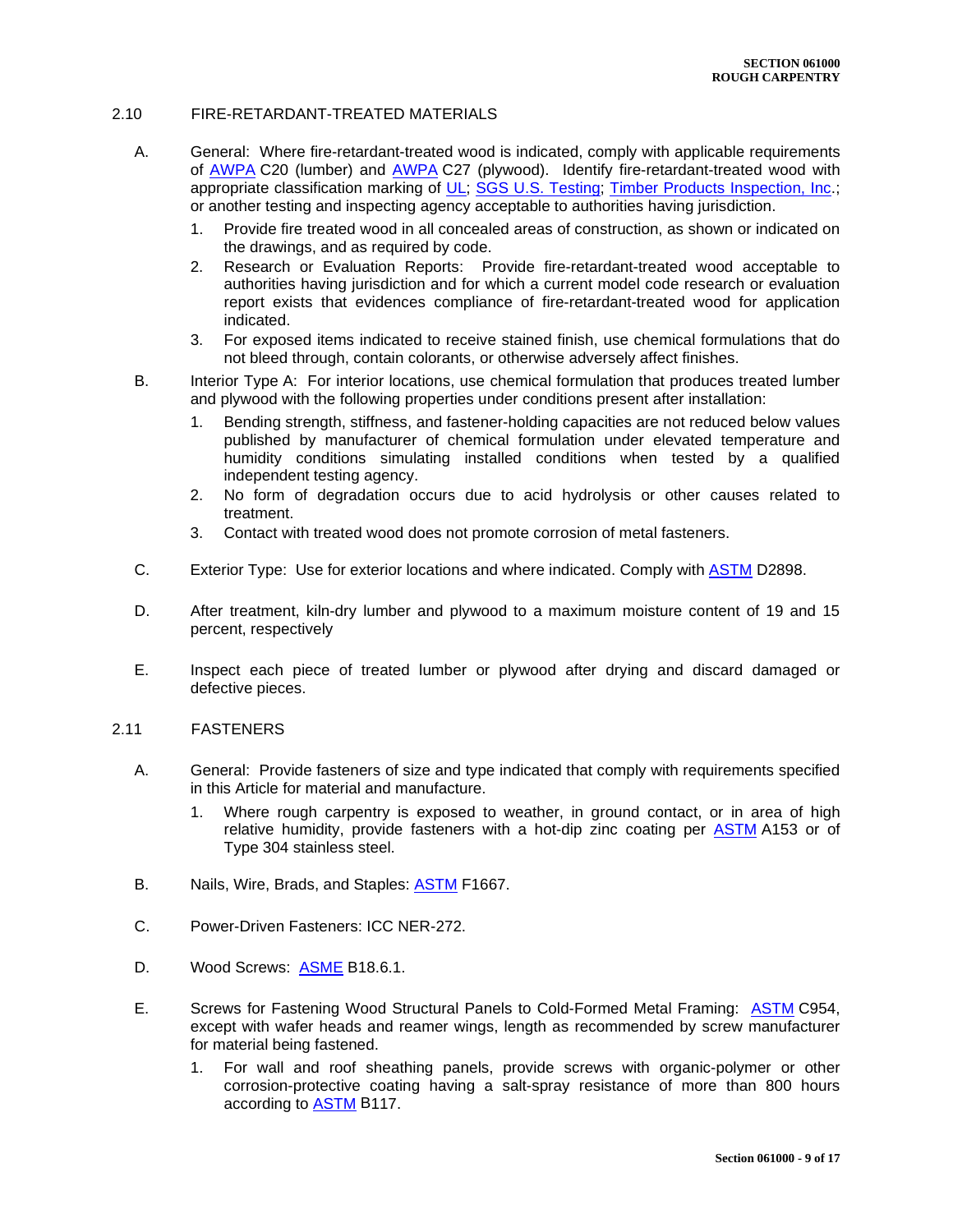- F. Screws for Fastening Gypsum Sheathing to Cold-Formed Metal Framing: Steel drill screws, in length recommended by sheathing manufacturer for thickness of sheathing board to be attached, with organic-polymer or other corrosion-protective coating having a salt-spray resistance of more than 800 hours according to [ASTM](http://www.astm.org/) B117. Attach sheathing to comply with [ASTM](http://www.astm.org/) C954.
- G. Lag Bolts: [ASME](http://www.asme.org/) B18.2.1.
- H. Bolts: Steel bolts complying with [ASTM](http://www.astm.org/) A307, Grade A; with [ASTM](http://www.astm.org/) A563 hex nuts and, where indicated, flat washers.
- 2.12 METAL FRAMING ANCHORS
	- A. Qualified Manufacturers:
		- 1. [Simpson Strong-Tie Company, Inc.](http://www.strongtie.com/) (800-999-5099)
	- B. General: Provide galvanized steel framing anchors of structural capacity, type, and size indicated and as follows:
		- 1. Research or Evaluation Reports: Provide products for which model code research or evaluation reports exist that are acceptable to authorities having jurisdiction and that evidence compliance of metal framing anchors for application indicated with building code in effect for Project.
		- 2. Allowable Design Loads: Provide products with allowable design loads, as published by manufacturer, that meet or exceed those indicated. Manufacturer's published values shall be determined from empirical data or by rational engineering analysis, and demonstrated by comprehensive testing performed by a qualified independent testing agency.
	- C. Galvanized Steel Sheet: Hot-dip, zinc-coated steel sheet complying with [ASTM](http://www.astm.org/) A653, G60 coating designation; structural, commercial, or lock-forming quality, as standard with manufacturer for type of anchor indicated.
	- D. Joist Hangers: As indicated in the drawings.
	- E. Top Flange Hangers: As indicated in the drawings.
	- F. Bridging: Rigid, V-section, nailless type, 0.064 inch thick, length to suit joist size and spacing.
	- G. Post Bases: Adjustable-socket type for bolting in place with standoff plate to raise post 1 inch above base and with 2-inch minimum side cover, socket 0.064 inch thick, standoff and adjustment plates 0.108 inch thick.
	- H. Joist Ties: Flat straps, with holes for fasteners, for tying joists together over supports.
		- 1. Type: As indicated in the drawings.
		- 2. Length: As indicated.
	- I. Rafter Tie-Downs (Hurricane Ties): Bent strap tie for fastening rafters or roof trusses to wall studs below.
		- 1. Type: As indicated in the drawings.
	- J. Floor-to-Floor Ties: Flat straps, with holes for fasteners, for tying upper floor wall studs to band joists and lower floor studs.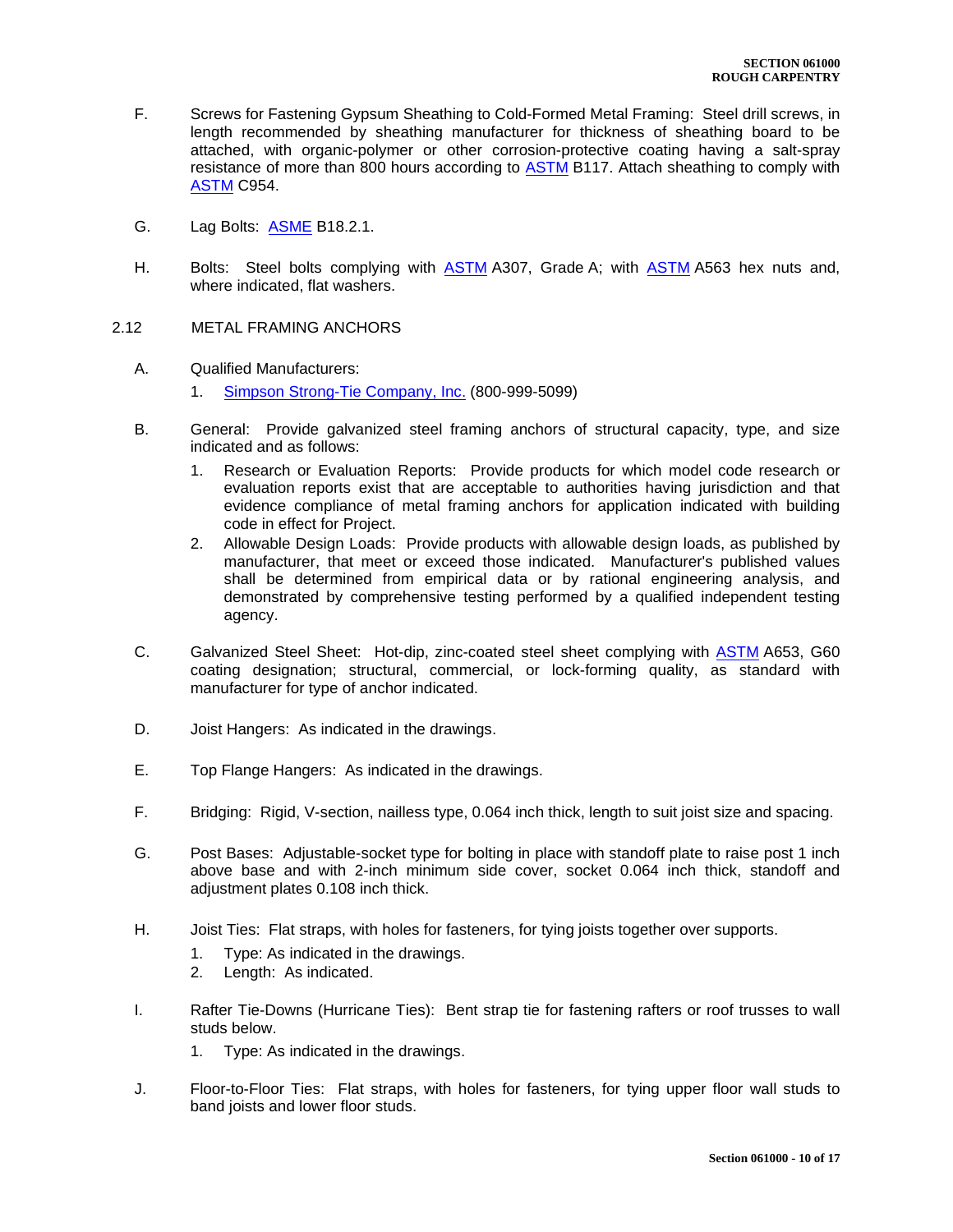- 1. Type: As indicated in the drawings.
- 2. Length: As indicated in the drawings.
- K. Hold-Downs: Brackets for bolting to wall studs and securing to foundation walls with anchor bolts or to other hold-downs with threaded rods and designed with first of 2 bolts placed 7 bolt diameters from reinforced base.
	- 1. Type: As indicated in the drawings.
	- 2. Length: As indicated in the drawings
	- 3. Bolt Diameter: As indicated in the drawings.

#### 2.13 MISCELLANEOUS MATERIALS

- A. Sill-Sealer Gaskets: Glass-fiber-resilient insulation, fabricated in strip form, for use as a sill sealer; 1-inch nominal thickness, compressible to 1/32 inch; selected from manufacturer's standard widths to suit width of sill members indicated.
- B. Adhesives for Field Gluing Panels to Framing: Formulation complying with [APA](http://www.apawood.org/) and [ASTM](http://www.astm.org/) C3498 that is approved for use with type of construction panel indicated by both adhesive and panel manufacturers.
- C. Water-Repellent Preservative: [NWWDA-](http://www.nwwda.org/)tested and -accepted formulation containing 3-iodo-2-propynyl butyl carbonate (IPBC) as its active ingredient.

#### **PART 3 - EXECUTION**

- 3.1 INSTALLATION, GENERAL
	- A. Discard units of material with defects that impair quality of rough carpentry and that are too small to use with minimum number of joints or optimum joint arrangement.
	- B. Set rough carpentry to required levels and lines, with members plumb, true to line, cut, and fitted.
	- C. Fit rough carpentry to other construction; scribe and cope as required for accurate fit. Correlate location of furring, nailers, blocking, grounds, and similar supports to allow attachment of other construction.
	- D. Apply field treatment complying with [AWPA](http://www.awpa.com/) M4 to cut surfaces of preservative-treated lumber and plywood.
	- E. Securely attach rough carpentry work to substrate by anchoring and fastening as indicated in the drawings, complying with the following:
		- 1. "Table 2304.9.1 Fastening Schedule" of the International Building Code.
	- F. Use common wire nails, unless otherwise indicated. Use finishing nails for finish work. Select fasteners of size that will not fully penetrate members where opposite side will be exposed to view or will receive finish materials. Make tight connections between members. Install fasteners without splitting wood; predrill as required.
	- G. Use hot-dip galvanized or stainless-steel nails where rough carpentry is exposed to weather, in ground contact, or in area of high relative humidity.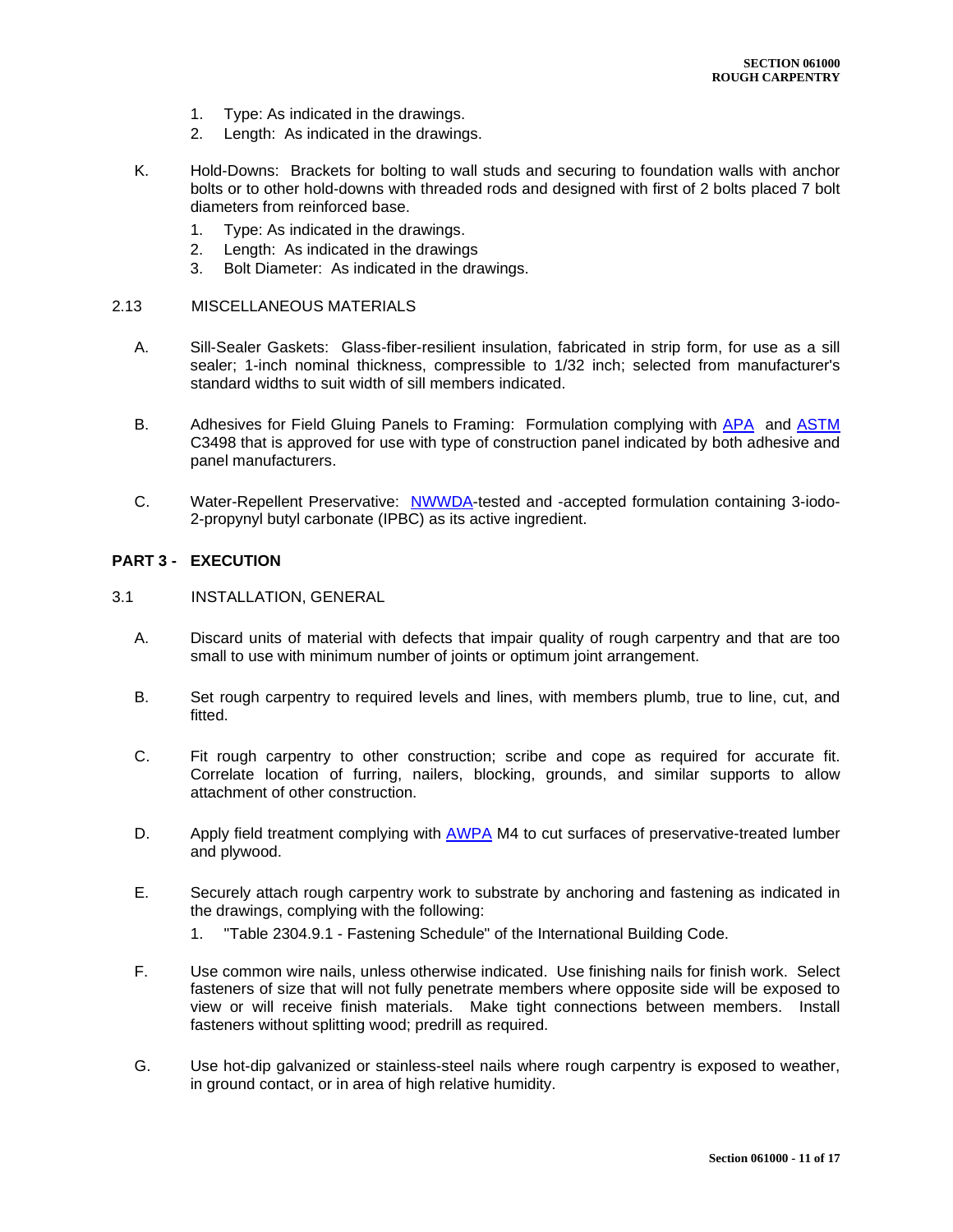H. Countersink nail heads on exposed carpentry work and fill holes with wood filler.

#### 3.2 WOOD GROUNDS, NAILERS, BLOCKING, AND SLEEPERS

- A. Install wood grounds, nailers, blocking, and sleepers where shown and where required for screeding or attaching other work. Form to shapes shown and cut as required for true line and level of attached work. Coordinate locations with other work involved.
- B. Attach to substrates to support applied loading. Recess bolts and nuts flush with surfaces, unless otherwise indicated. Build into masonry during installation of masonry work. Where possible, anchor to formwork before concrete placement.
- C. Install permanent grounds of dressed, preservative-treated, key-beveled lumber not less than 1-1/2 inches wide and of thickness required to bring face of ground to exact thickness of finish material. Remove temporary grounds when no longer required.

#### 3.3 WOOD FURRING

- A. Install plumb and level with closure strips at edges and openings. Shim with wood as required for tolerance of finish work.
	- 1. Firestop furred spaces of walls at each floor level and at ceiling with wood blocking or noncombustible materials, accurately fitted to close furred spaces.
- B. Furring to Receive Plywood Paneling: Install 1-by-3-inch nominal-size furring at 24 inches o.c., horizontally and vertically. Select furring with no knots capable of producing bent-over nails and damage to paneling.
- C. Furring to Receive Gypsum Board: Install 1-by-2-inch nominal-size furring at 16 inches o.c., vertically.
- 3.4 WOOD FRAMING, GENERAL
	- A. Framing Standard: Comply with [AFPA's](http://www.afandpa.org/) "Manual for The Wood Frame Construction Manual (WFCM) for One- and Two-Family Dwellings," unless otherwise indicated.
	- B. Framing with Engineered Wood Products: Install engineered wood products to comply with manufacturer's written instructions.
	- C. Install framing members of size and at spacing indicated.
	- D. Do not splice structural members between supports.
	- E. Firestop concealed spaces of wood-framed walls and partitions at each floor level and at ceiling line of top story. Where firestopping is not inherent in framing system used, provide closely fitted wood blocks of 2-inch nominal-thickness lumber of same width as framing members.
	- F. Comply with Table 2304.9.1 and Section 2304 of the International Building Code for minimum fastening requirements of wood members, and published requirements of metal fastener manufacturer, whichever is more stringent.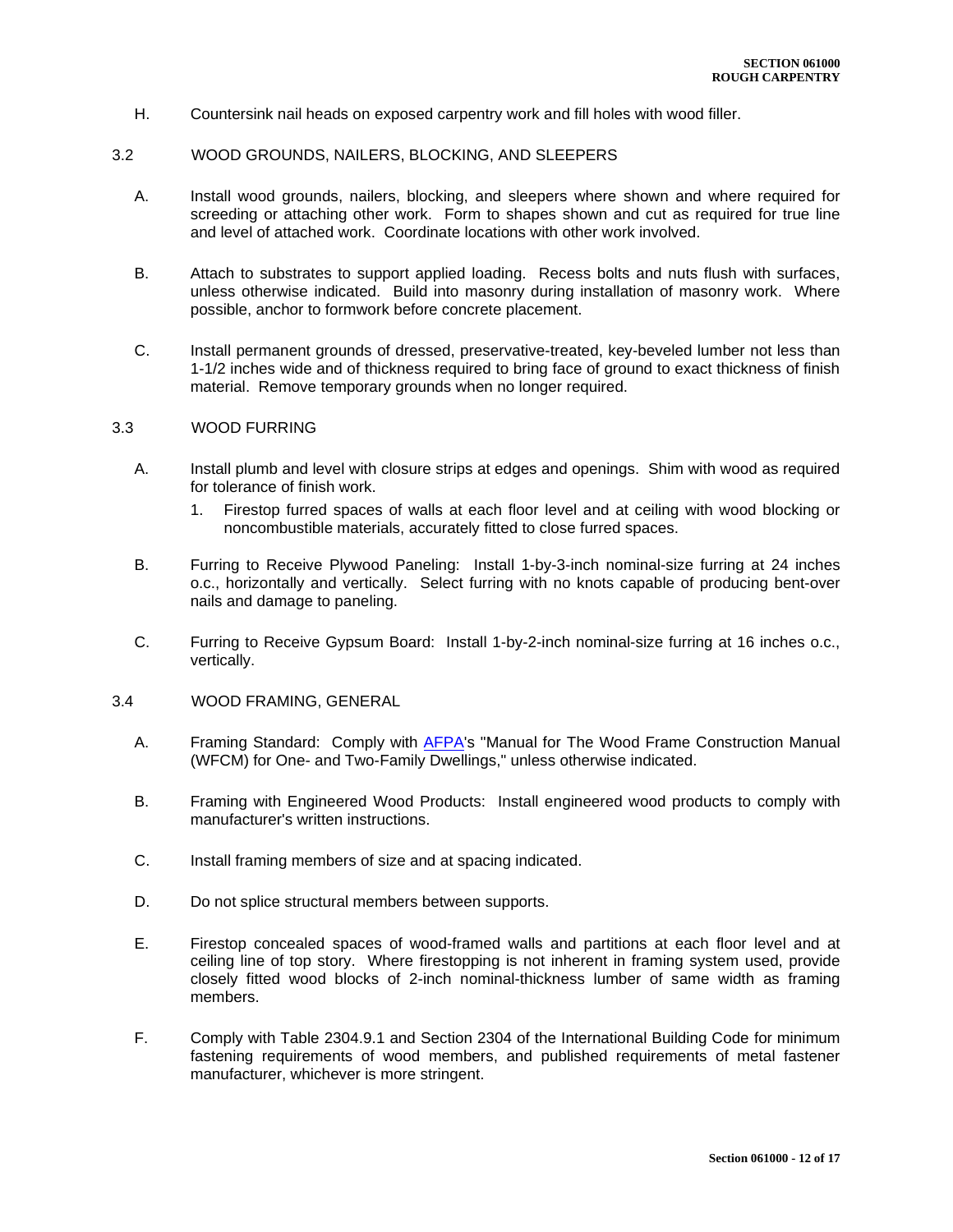#### 3.5 WALL AND PARTITION FRAMING

- A. General: Arrange studs so that wide face of stud is perpendicular to direction of wall or partition and narrow face is parallel. Provide single bottom plate and double top plates using members of 2-inch nominal thickness whose widths equal that of studs; except single top plate may be used for non-load-bearing partitions. Nail or anchor plates to supporting construction, unless otherwise indicated.
- B. Construct corners and intersections with 3 or more studs. Provide miscellaneous blocking and framing as shown and as required to support facing materials, fixtures, specialty items, and trim.
	- 1. Provide continuous horizontal blocking at midheight of single-story partitions and multistory partitions, using members of 2-inch nominal thickness and of same width as wall or partitions.
- C. Frame openings with multiple studs and headers. Provide nailed header members of thickness equal to width of studs. Set headers on edge and support on jamb studs.
	- 1. For non-load-bearing partitions, provide double-jamb studs with headers not less than 4 inch nominal depth for openings 36 inches and less in width, and not less than 6-inch nominal depth for wider openings.
	- 2. For load-bearing walls, provide jamb studs and header as indicated in the drawings. At a minimum, provide double-jamb studs for openings 72 inches and less in width, and triplejamb studs for wider openings. Provide headers of depth shown or, if not shown, as recommended by [AFPA's](http://www.afandpa.org/) "Manual for The Wood Frame Construction Manual (WFCM) for One- and Two-Family Dwellings."
- D. Provide bracing in walls, at locations indicated in the drawings, full-story height, unless otherwise indicated. Provide one of the following:
	- 1. Structural use sheating panels, not less than 48 by 96 inches block at all edges.

## 3.6 FLOOR JOIST FRAMING

- A. General: Install floor joists with crown edge up and support ends of each member with not less than 1-1/2 inches of bearing on wood or metal, or 3 inches on masonry. Attach floor joists as follows:
	- 1. Where supported on wood members, by toe nailing or by using metal framing anchors.
	- 2. Where framed into wood supporting members, by using wood ledgers as shown or, if not shown, by using metal joist hangers.
- B. Fire Cuts: At joists built into masonry, bevel cut ends 3 inches and do not embed more than 4 inches.
- C. Frame openings with headers and trimmers supported by metal joist hangers; double headers and trimmers where span of header exceeds 48 inches.
- D. Do not notch in middle third of joists; limit notches to 1/6 depth of joist, 1/3 at ends. Do not bore holes larger than 1/3 depth of joist; do not locate closer than 2 inches from top or bottom.
- E. Provide solid blocking of 2-inch nominal thickness by depth of joist at ends of joists unless nailed to header or band.
- F. Lap members framing from opposite sides of beams, girders, or partitions not less than 4 inches or securely tie opposing members together. Provide solid blocking of 2-inch nominal thickness by depth of joist over supports.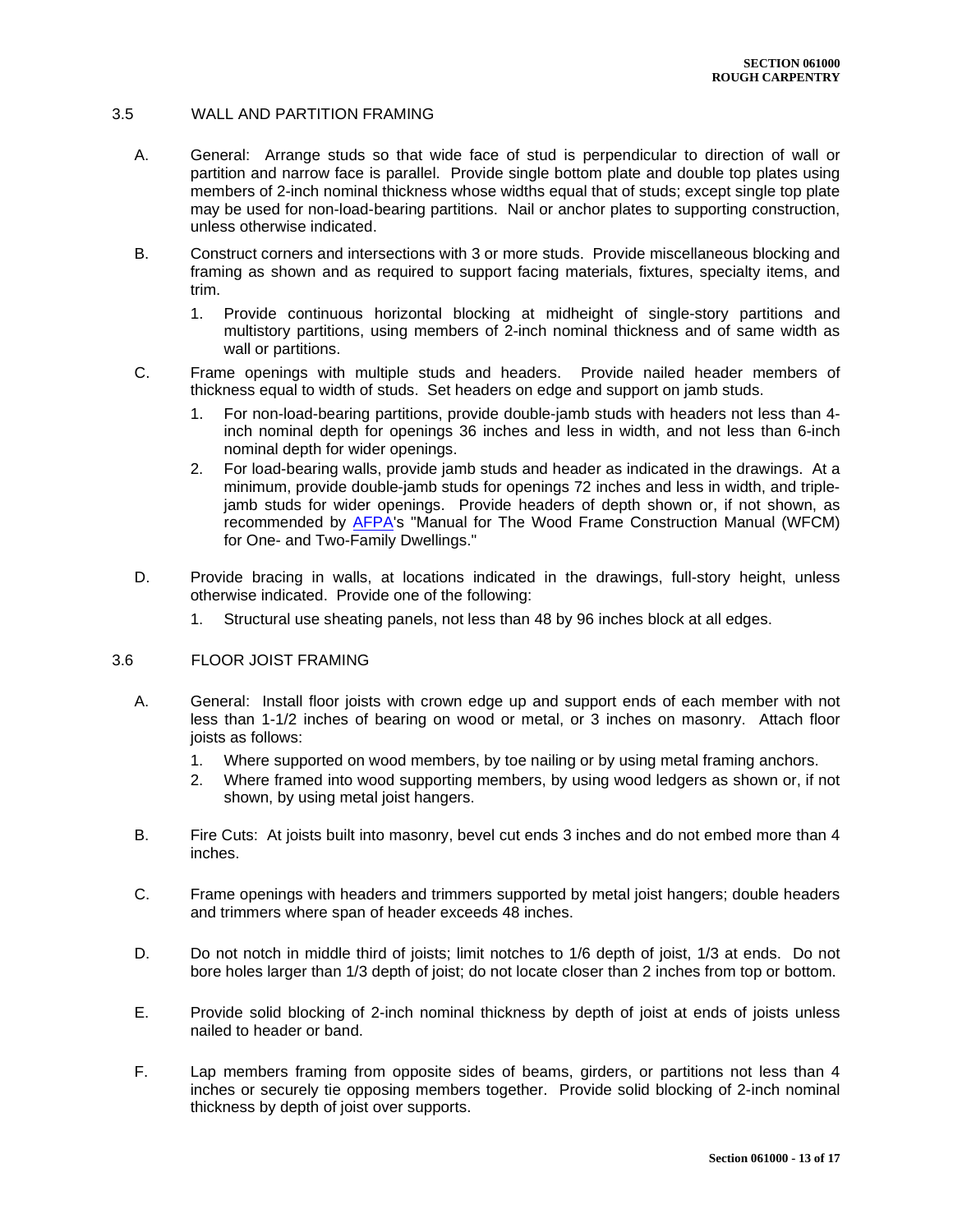- G. Anchor members paralleling masonry with 1/4-by-1-1/4-inch metal strap anchors spaced not more than 96 inches o.c. extending over and fastening to 3 joists. Embed anchors at least 4 inches into masonry with ends bent at right angles 4 inches into grouted masonry.
- H. Under jamb studs at openings, provide solid blocking between joist.
- I. Under non-load-bearing partitions, provide double joists separated by solid blocking equal to depth of studs above.
	- 1. Provide triple joists separated as above, under partitions receiving ceramic tile and similar heavy finishes or fixtures.
- J. Provide bridging of type indicated below, at intervals of 96 inches o.c., between joists.
	- 1. Diagonal wood bridging formed from bevel cut 1-by-3-inch nominal-size lumber, doublecrossed and nailed both ends to joists.
	- 2. Steel bridging installed to comply with bridging manufacturer's written instructions.
	- 3. Bridging may be omitted where joist depth is 12-inch nominal size or less, and where indicated live load is 40 psf or less.
- K. Engineered Wood Beams
	- 1. Comply with manufacturer's written instructions for design, installation, and fastening.
	- 2. Design Loads: Beams shall be sized to support loads indicated on drawings.
	- 3. Allowable deflection:
		- a. Floor Beams: L/360 live load deflection; L240 total load deflection.
		- b. Roof Beams: L/180 total load deflection.
	- 4. Protect wood members from direct contact with concrete or masonry.
	- 5. Refer to manufacturers literature for connection of multiple plies of side loaded beams.

## 3.7 RAFTER AND CEILING JOIST FRAMING

- A. Ceiling Joists: Install ceiling joists with crown edge up and complying with requirements specified above for floor joists. Face nail to ends of parallel rafters.
	- 1. Where ceiling joists are at right angles to rafters, provide additional short joists perpendicular to rafters from wall plate to first joist; nail to ends of rafters and to top plate and nail to first joist or anchor with framing anchors or metal straps. Provide 1-by-8-inch nominal-size or 2-by-4-inch nominal-size stringers spaced 48 inches o.c. crosswise over main ceiling joists.
- B. Rafters: Notch to fit exterior wall plates and toe nail or use metal framing anchors. Double rafters to form headers and trimmers at openings in roof framing, if any, and support with metal hangers. Where rafters abut at ridge, place directly opposite each other and nail to ridge member or use metal ridge hangers.
	- 1. At valleys, provide double-valley rafters of size shown or, if not shown, of same thickness as regular rafters and 2 inches deeper. Bevel ends of jack rafters for full bearing against valley rafters.
	- 2. At hips, provide hip rafter of size shown or, if not shown, of same thickness as regular rafters and 2 inches deeper. Bevel ends of jack rafters for full bearing against hip rafter.
- C. Provide collar beams (ties) as shown or, if not shown, provide 1-by-6-inch nominal-size boards between every third pair of rafters, but not more than 48 inches o.c. Locate below ridge member, at third point of rafter span. Cut ends to fit roof slope and nail to rafters.
- D. Provide special framing as shown for eaves, overhangs, dormers, and similar conditions, if any.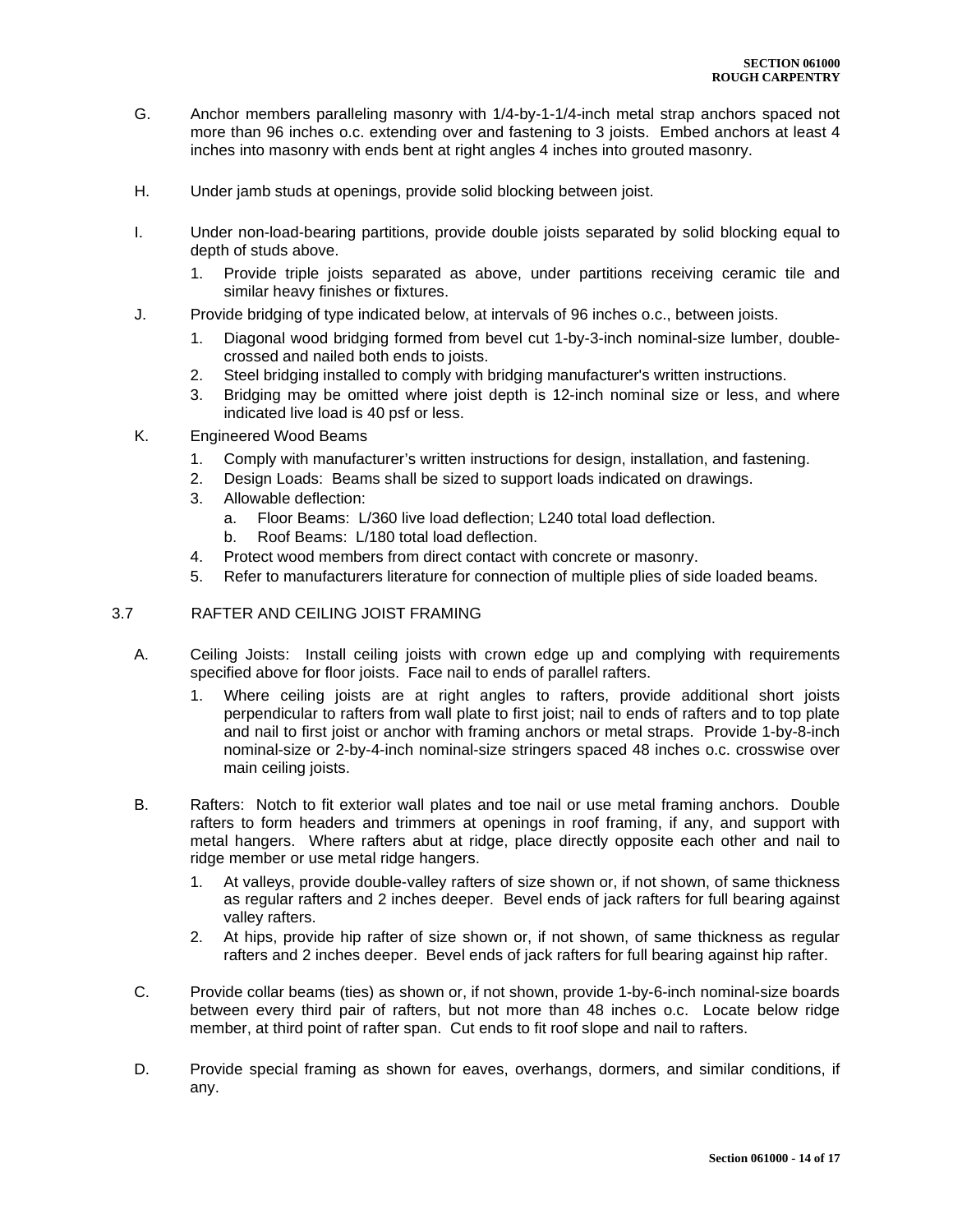- E. Engineered Wood Beams
	- 1. Comply with manufacturer's written instructions for design, installation, and fastening.
	- 2. Design Loads: Beams shall be sized to support loads indicated on drawings.
	- 3. Allowable deflection:
		- a. Floor Beams: L/360 live load deflection; L/240 total load deflection.
		- b. Roof Beams: L/180 total load deflection.
	- 4. Protect wood members from direct contact with concrete or masonry.
	- 5. Refer to manufacturers literature for connection of multiple plies of side loaded beams.

#### 3.8 STAIR FRAMING

- A. Provide stair framing members of size, space, and configuration indicated or, if not otherwise indicated, to comply with the following requirements:
	- 1. Stringer Size:
		- a. Interior 1.5x14 LVL members.
		- b. Exterior 2x12 sawn lumber
	- 2. Notching: Notch stringers to receive treads, risers, and supports; leave at least 7-1/2 inches of effective depth.
	- 3. Stringer Spacing: 16" O.C. maximum
	- 4. Attachment to landing headers: Per drawings notes.
- B. Provide stair framing that does not exceed the following variations between treads and risers within each flight:
	- 1. Adjacent Treads and Risers: 3/16 inch.
	- 2. Between Largest and Smallest Treads and Risers: 3/8 inch.

## 3.9 INSTALLATION OF STRUCTURAL-USE PANELS

- A. General: Comply with applicable recommendations contained in [APA](http://www.apawood.org/) Form No. E30, "APA Engineered Wood Construction Guide," for types of structural-use panels and applications indicated.
	- 1. Comply with "Code Plus" provisions of above-referenced guide.
- B. Securely attach to substrate by fastening as indicated, complying with the following:
	- 1. ICC NER-272 for power-driven fasteners.
	- 2. Table 2304.9.1, "Fastening Schedule," in ICC's "International Building Code."
- C. Do not bridge building expansion joints; cut and space edges of panels to match spacing of structural support elements.
- D. Coordinate sheathing installation with installation of materials installed over sheathing so sheathing is not exposed to precipitation or left exposed at end of the workday when rain is forecast.
- E. Fastening Methods: Fasten panels as indicated below:
	- 1. Combination Subflooring-Underlayment: Glue and nail to framing throughout.
	- 2. Subflooring: Glue and nail to framing throughout.
		- a. Space panels 1/8 inch at edges and ends.
	- 3. Sheathing:
		- a. Nail to wood framing.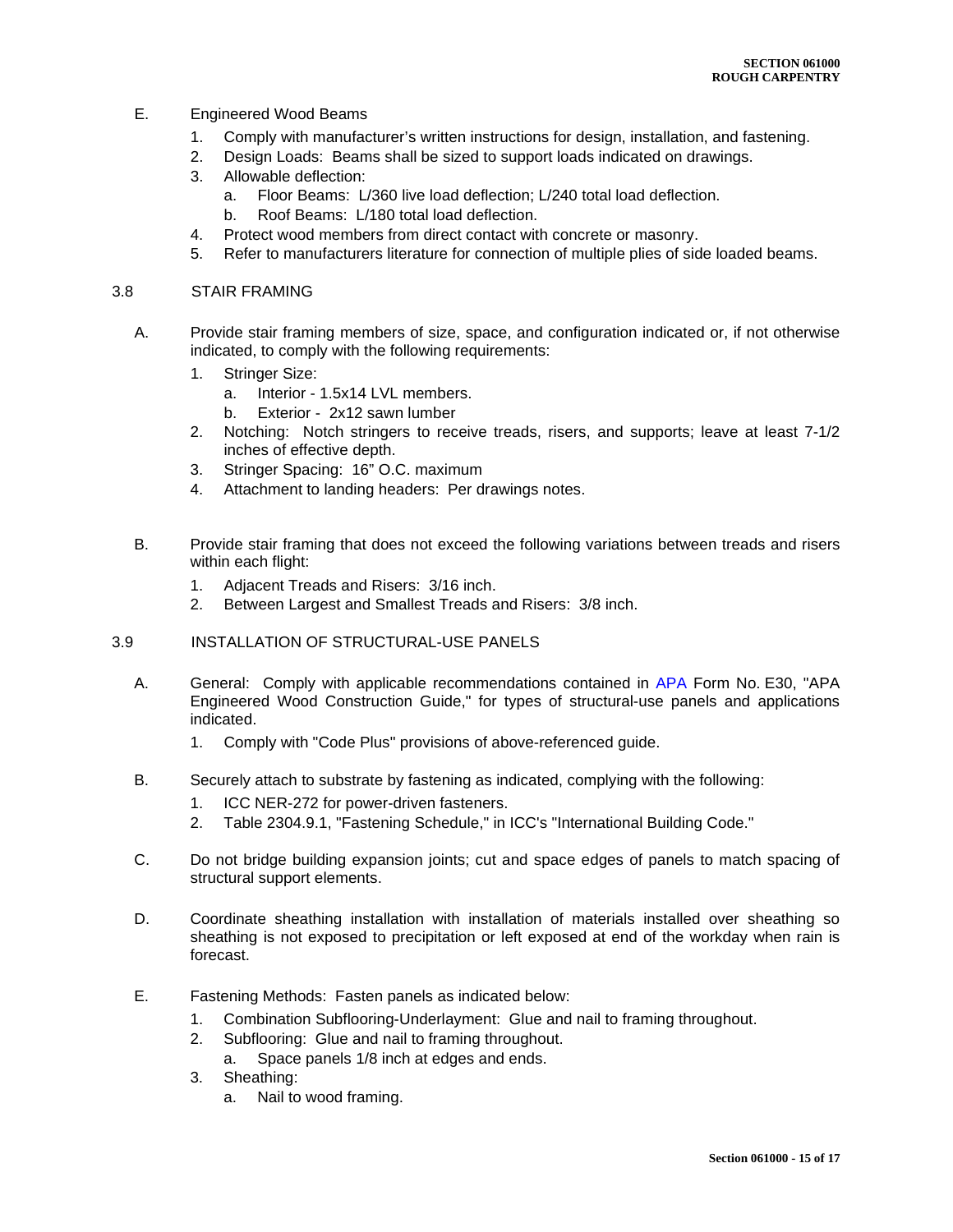- b. Space panels 1/8 inch at edges and ends.
- 4. Underlayment: Nail to subflooring.
	- a. Space panels 1/32 inch at edges and ends.
	- b. Fill and sand edge joints of underlayment receiving resilient flooring just before installing flooring.
- 5. Plywood Backing Panels: Nail or screw to supports.
- 6. Lay-out panels with face grain oriented perpendicular to the supporting members.
- 7. Install roof sheathing with panel cups at all edges.

## 3.10 GYPSUM SHEATHING

- A. General: Install gypsum sheathing to comply with manufacturer's instructions, GA-253, and the following:
	- 1. Cut boards at penetrations, edge, and other obstructions of the work. Fit tightly against abutting construction, except provide a 3/8" setback where non-load-bearing construction abuts structural elements.
	- 2. Coordinate sheathing installation with flashing and joint sealant installation so that these combined materials are installed in the sequence and manner that prevents exterior moisture from passing through completed exterior wall assembly.
	- 3. Apply fasteners so that screw heads bear tightly against face of gypsum sheathing boards, but do not cut into face paper.
	- 4. Do not bridge building expansion joints with gypsum sheathing. Cut and space edges to match spacing of structural support elements.
- B. Vertical Installation: Install four-foot-wide gypsum sheathing boards vertically with vertical edges centered over flanges of studs. Abut ends and edges of each board with those of adjoining boards. Screw-attach boards at perimeter and within field of board to each steel stud a follows:
	- 1. Fasteners spaced approximately 8" o.c. and set-back 3/8" minimum from edges and ends of boards.

#### 3.11 FIBERBOARD SHEATHING INSTALLATION

- A. Comply with [ASTM](http://www.astm.org/) C846 and with manufacturer's written instructions.
- B. Fasten fiberboard sheathing panels to intermediate supports and then at edges and ends. Use galvanized roofing nails; comply with manufacturer's recommended spacing and referenced fastening schedule. Drive fasteners flush with surface of sheathing and locate perimeter fasteners at least 3/8 inch from edges and ends.
- C. Install sheathing vertically with long edges parallel to, and centered over, studs. Install solid wood blocking where end joints do not occur over framing. Allow 1/8-inch open space between edges and ends of adjacent units. Stagger horizontal joints if any.
- D. Cover sheathing as soon as practical after installation to prevent deterioration from wetting.

# 3.12 FOAM-PLASTIC SHEATHING INSTALLATION

- A. Comply with manufacturer's written instructions.
- B. Foam-Plastic Wall Sheathing: Install vapor-relief strips or equivalent for permitting escape of moisture vapor that otherwise would be trapped in stud cavity behind sheathing.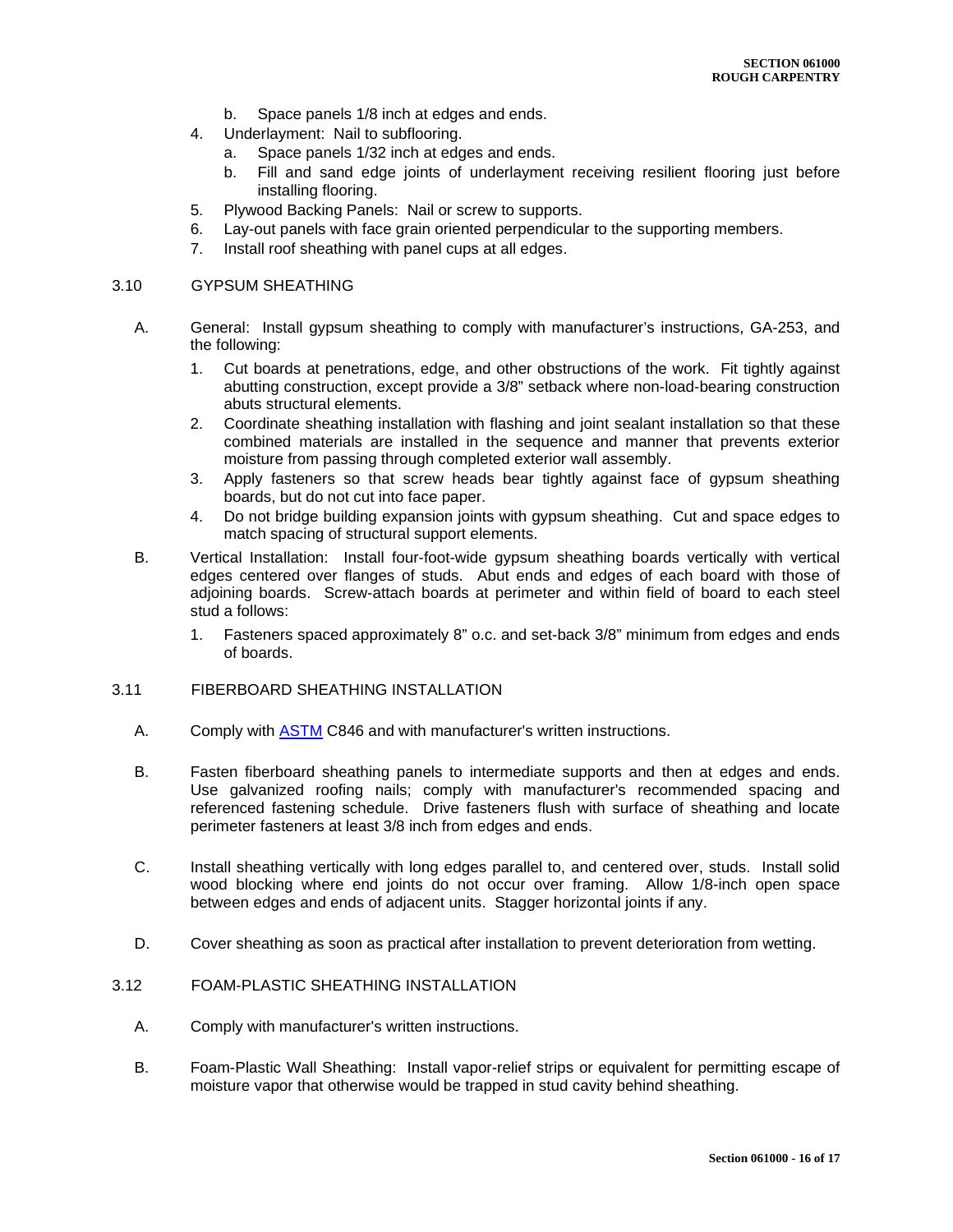# 3.13 PROTECTION

- A. Protect wood that has been treated with inorganic boron from weather. If inorganic boron treated wood becomes wet, apply EPA registered borate treatment to wood surfaces in accordance with manufacturers recommendations.
- B. Protect Gypsum Sheathing from weather by covering exposed exterior surface, if required by manufacturer of gypsum sheathing.

## **END OF SECTION**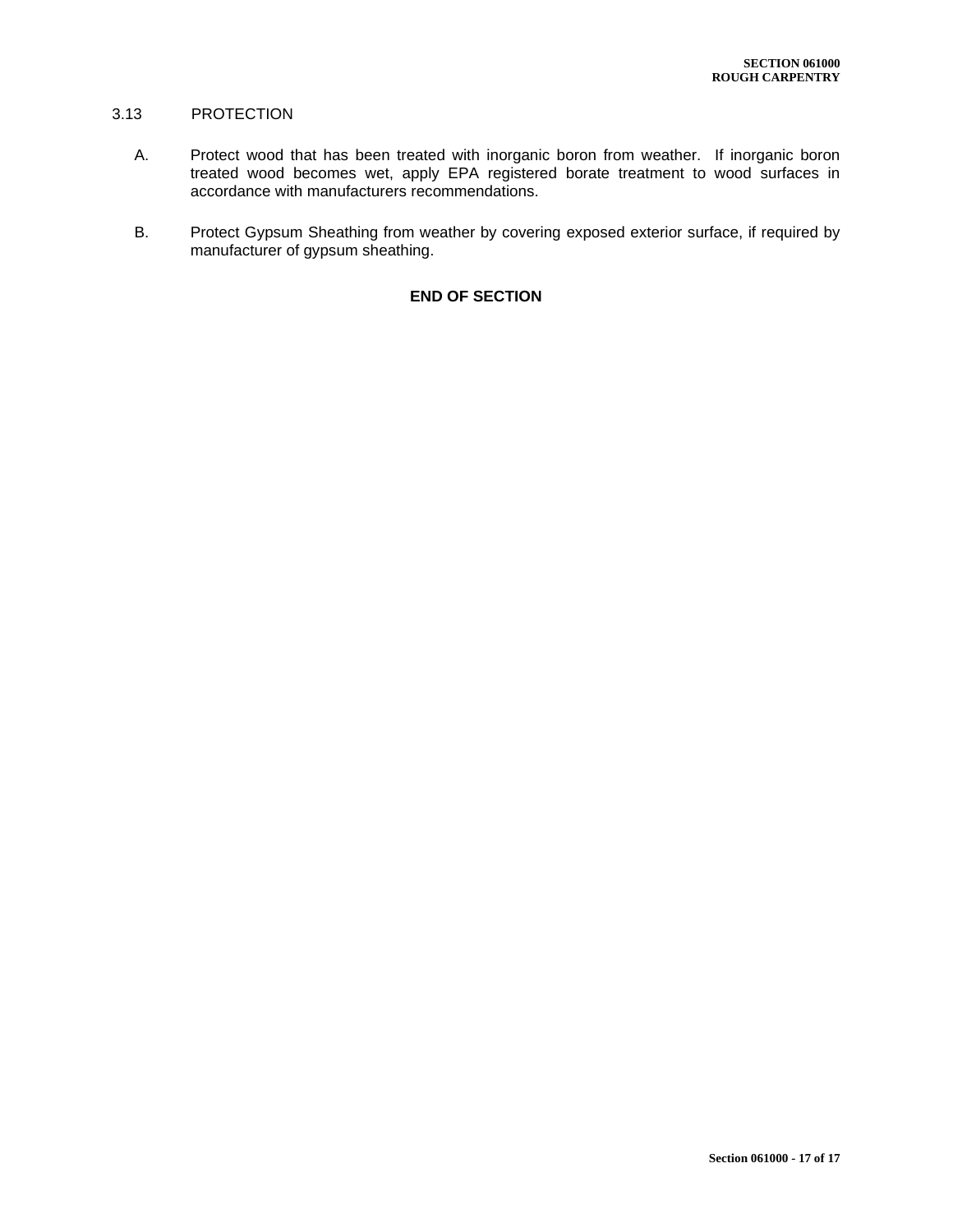## **SECTION 06 17 53 SHOP FABRICATED WOOD TRUSSES**

## **PART 1 - GENERAL**

## 1.1 SUMMARY

- A. Section Includes:
	- 1. Triangular-Pitched Roof Trusses
	- 2. Scissor Roof Trusses
	- 3. Parallel-Chord Roof Trusses, Top-Chord Bearing
	- 4. Parallel-Chord Roof Trusses, Bottom-Chord Bearing
	- 5. Girder Trusses
	- 6. Parallel-Chord Floor Trusses, Top-Chord Bearing
	- 7. Parallel-Chord Floor Trusses, Bottom-Chord Bearing
	- 8. Truss Accessories

## 1.2 REFERENCES

- A. [ASTM International](http://www.astm.org/) Publications:
	- 1. A153 "Standard Specification for Zinc Coating (Hot-Dip) on Iron and Steel Hardware"
	- 2. A307 "Standard Specification for Carbon Steel Bolts and Studs, 60 000 PSI Tensile Strength"
	- 3. A563 "Standard Specification for Carbon and Alloy Steel Nuts"
	- 4. A591 "Standard Specification for Steel Sheet, Electrolytic Zinc-Coated, for Light Coating Weight [Mass] Applications"
	- 5. A653 "Standard Specification for Steel Sheet, Zinc-Coated (Galvanized) or Zinc-Iron Alloy-Coated (Galvannealed) by the Hot-Dip Process"
	- 6. A666 "Standard Specification for Annealed or Cold-Worked Austenitic Stainless Steel Sheet, Strip, Plate, and Flat Bar"
	- 7. A780 "Standard Practice for Repair of Damaged and Uncoated Areas of Hot-Dip Galvanized Coatings"
	- 8. A792 "Standard Specification for Steel Sheet, 55 % Aluminum-Zinc Alloy-Coated by the Hot-Dip Process"
	- 9. F1667 "Standard Specification for Driven Fasteners: Nails, Spikes, and Staples"
- B. [The American Society of Mechanical Engineers](http://www.asme.org/) (ASME) Publications:
	- 1. B18.2.1 "Square and Hex Bolts and Screws, Inch Series"
- C. [American Wood-Preservers's Association \(AWPA\)](http://www.awpa.com/) Publications:
	- 1. C2 "Lumber, Timber, Bridge Ties and Mine Ties Preservative Treatment by Pressure Processes"
	- 2. C9 "Plywood Preservative Treatment by Pressure Process Document Number"
	- 3. M4 "Standard for the Care of Preservative-Treated Wood Products Document Number"
- D. [Truss Plate Institute](http://www.tpinst.org/) (TPI) / [American National Standards Institute](http://www.ansi.org/) (ANSI) Publications:
	- 1. ANSI/TP1 1, "National Design Standard for Metal-Plate-Connected Wood Truss Construction."
	- 2. TPI HIB "Commentary and Recommendations for Handling Installing & Bracing Metal Plate Connected Wood Trusses."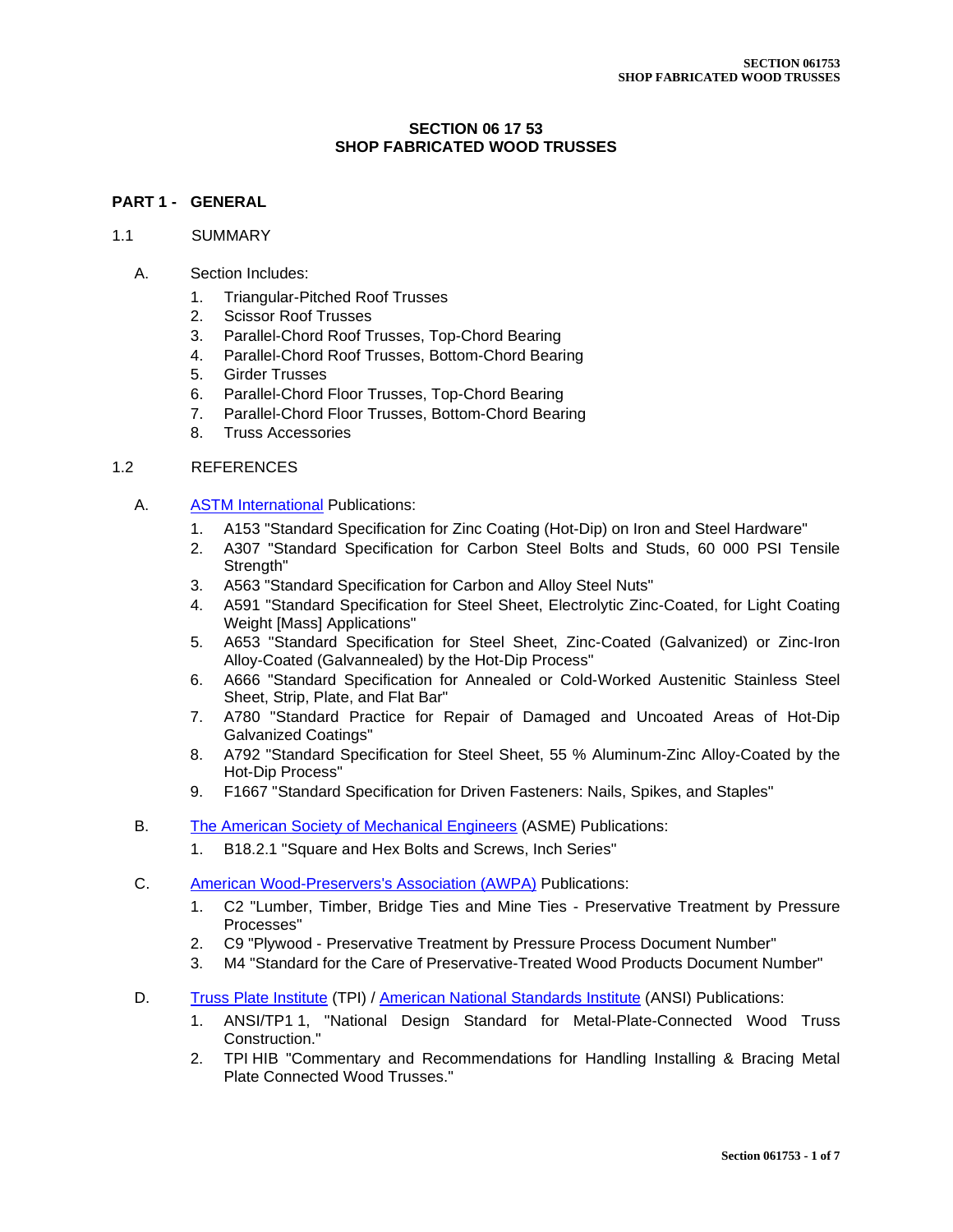3. TPI DSB "Recommended Design Specification for Temporary Bracing of Metal Plate Connected Wood Trusses."

## 1.3 DEFINITIONS

A. Metal-plate-connected wood trusses include planar structural units consisting of metal-plateconnected members fabricated from dimension lumber and cut and assembled before delivery to Project site.

## 1.4 PERFORMANCE REQUIREMENTS

- A. Structural Performance: Engineer, fabricate, and erect metal-plate-connected wood trusses to withstand design loads within limits and under conditions required.
	- 1. Design Loads: As indicated.
	- 2. Design trusses to withstand design loads without deflections greater than the following:
		- a. Roof Trusses: Vertical deflection of 1/240 of span due to total load.
		- b. Roof Trusses: Horizontal deflection at reactions of 1-1/4 inches due to total load.
		- c. Floor Trusses: Vertical deflection of 1/480 of span due to live load.
- B. Engineering Responsibility: Engage a fabricator who uses a qualified professional engineer to prepare calculations, Shop Drawings, and other structural data for metal-plate-connected wood trusses.

#### 1.5 SUBMITTALS

- A. General: Submit the following in accordance with Conditions of Contract and Division 01 Specification Sections:
	- 1. Product Data: For lumber, metal-plate connectors, metal framing connectors, bolts, and fasteners.
	- 2. Shop Drawings detailing location, pitch, span, camber, configuration, and spacing for each type of truss required; species, sizes, and stress grades of lumber to be used; splice details; type, size, material, finish, design values, and orientation and location of metal connector plates; and bearing details.
		- a. To the extent truss design considerations are indicated as fabricator's responsibility, include structural analysis data signed and sealed by the qualified professional engineer responsible for their preparation.
		- b. Include truss Shop Drawings signed and sealed by the qualified professional engineer responsible for their preparation.
	- 3. Product certificates signed by officer of truss fabricating firm certifying that metal-plateconnected wood trusses supplied for Project comply with specified requirements and Shop Drawings.
	- 4. Qualification data for firms and persons specified in "Quality Assurance" Article to demonstrate their capabilities and experience. Include lists of completed projects with project names and addresses, names and addresses of architects and owners, and other information specified.
	- 5. Material test reports from a qualified independent testing agency indicating and interpreting test results relative to compliance of fire-retardant-treated wood products with requirements indicated.
	- 6. Material certificates for dimension lumber specified to comply with minimum allowable unit stresses. Indicate species and grade selected for each use and design values approved by the American Lumber Standards Committee (ALSC) Board of Review.
	- 7. Wood treatment data as follows, including chemical treatment manufacturer's instructions for handling, storing, installing, and finishing treated materials: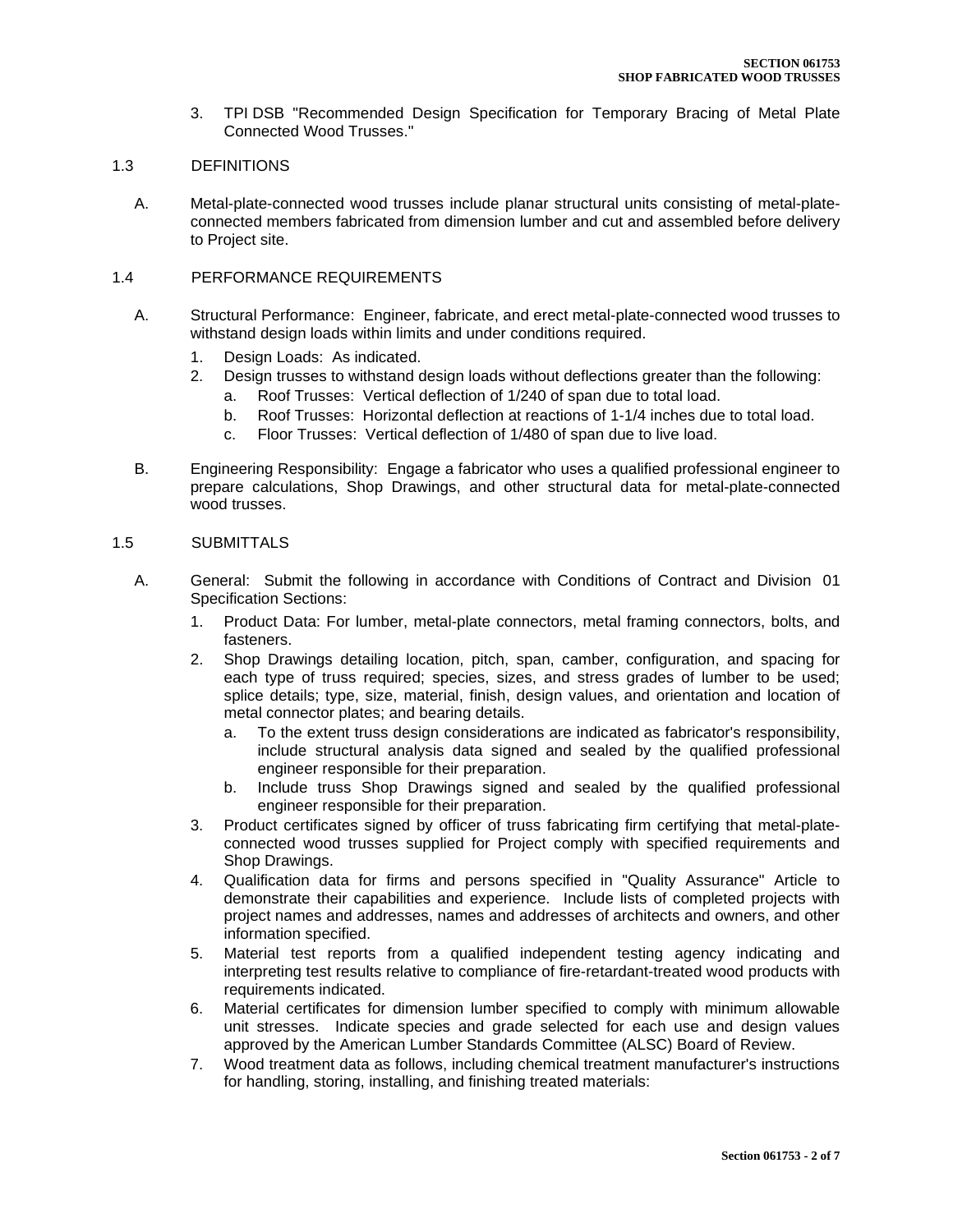- a. For each type of preservative-treated wood product, include certification by treating plant stating type of preservative solution and pressure process used, net amount of preservative retained, and compliance with applicable standards.
- b. For waterborne-treated products, include statement that moisture content of treated materials was reduced to levels indicated before shipment to truss fabricator.
- c. For fire-retardant-treated wood products, include certification by treating plant that treated materials comply with specified standard and other requirements as well as data relative to bending strength, stiffness, and fastener-holding capacities of treated materials, all tested in accordance with ASTM D5664.
- 8. Research or evaluation reports of the model code organization acceptable to authorities having jurisdiction that evidence the following products' compliance with building code in effect for Project.
	- a. Fire-retardant-treated wood
	- b. Metal-plate connectors
	- c. Metal framing connectors

#### 1.6 QUALITY ASSURANCE

- A. Installer Qualifications: An experienced installer with a minimum of five years of experience, who has completed wood truss projects similar in material, design, and extent to that indicated for this Project and with a record of successful in-service performance.
- B. Fabricator's Qualifications: Engage a firm that complies with the following requirements for quality control and is experienced in fabricating metal-plate-connected wood trusses similar to those indicated for this Project and with a record of successful in-service performance:
	- 1. Fabricator participates in a recognized quality-assurance program that involves inspection by SPIB; Timber Products Inspection, Inc.; Truss Plate Institute (TPI); or other independent inspecting and testing agency acceptable to Architect and authorities having jurisdiction.
- C. Comply with applicable requirements and recommendations of the following publications:
	- 1. [ANSI/TP1 1](http://www.tpinst.org/)
	- 2. [TPI](http://www.tpinst.org/) HIB
	- 3. [TPI](http://www.tpinst.org/) DSB
- D. Metal-Plate Connector Manufacturer's Qualifications: A manufacturer that is a member of [TPI](http://www.tpinst.org/) and that complies with [TPI](http://www.tpinst.org/) quality-control procedures for manufacture of connector plates published in [ANSI/TP1](http://www.tpinst.org/) 1.
- E. Single-Source Responsibility for Connector Plates: Provide metal connector plates from one source and by a single manufacturer.
- F. Wood Structural Design Standard: Comply with applicable requirements of [AFPA's](http://www.afandpa.org/) "Manual for The Wood Frame Construction Manual (WFCM) for One- and Two-Family Dwellings."
- G. Single-Source Engineering Responsibility: Provide trusses engineered by metal-plate connector manufacturer to support superimposed dead and live loads indicated, with design approved and certified by a qualified professional engineer.
- H. Professional Engineer Qualifications: A professional engineer who is legally authorized to practice in the jurisdiction where Project is located and who is experienced in providing engineering services of the kind indicated that have resulted in installing metal-plateconnected wood trusses similar to those indicated for this Project and with a record of successful in-service performance.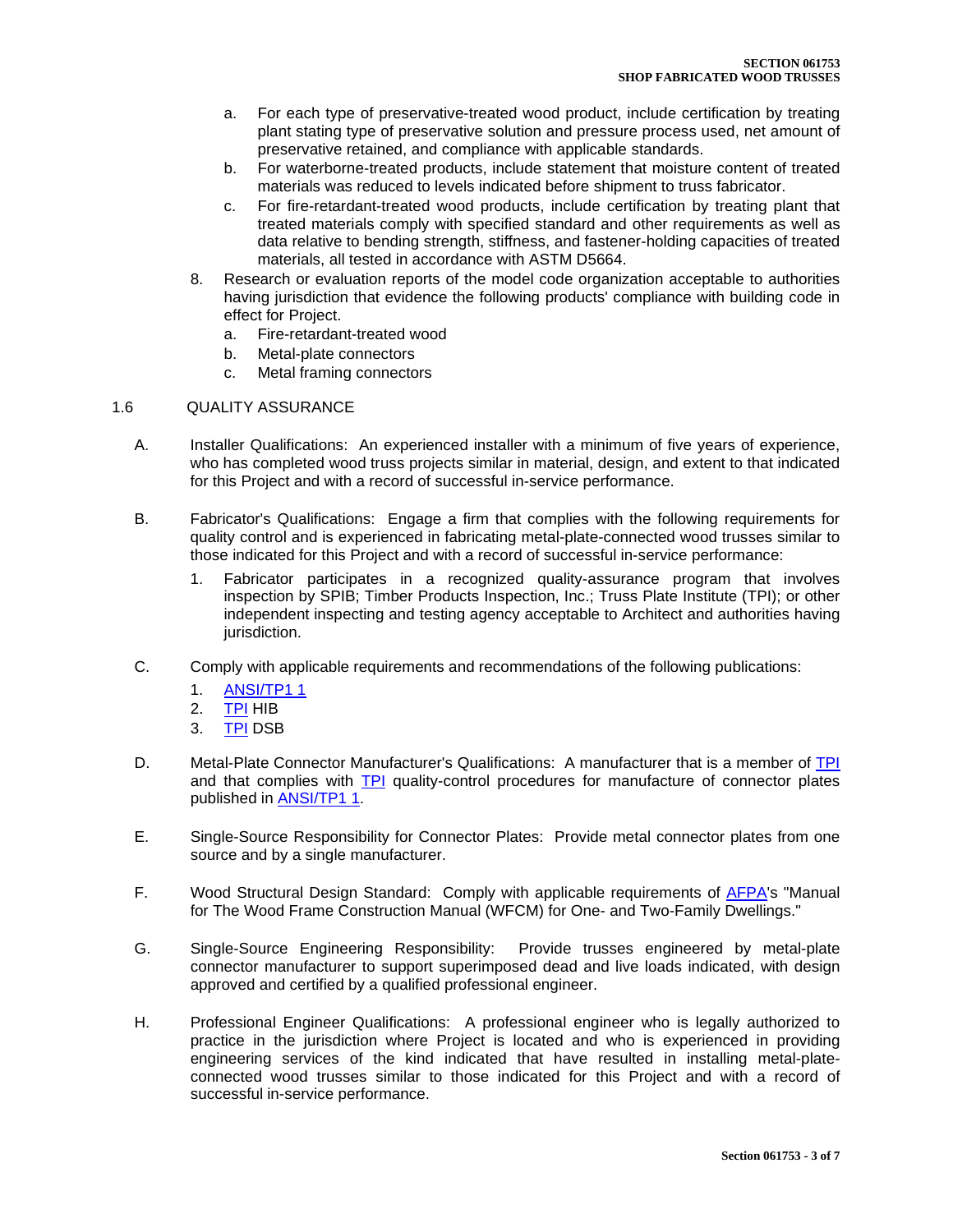#### 1.7 DELIVERY, STORAGE, AND HANDLING

- A. Handle and store trusses with care and comply with manufacturer's written instructions and TPI recommendations to avoid damage and lateral bending.
- B. Inspect trusses showing discoloration, corrosion, or other evidence of deterioration. Discard and replace trusses that are damaged or defective.

#### 1.8 SEQUENCING AND SCHEDULING

A. Time delivery and erection of trusses to avoid extended on-site storage and to avoid delaying progress of other trades whose work must follow erection of trusses.

#### **PART 2 - PRODUCTS**

#### 2.1 DIMENSION LUMBER

- A. Lumber Standards: Comply with DOC PS 20, "American Softwood Lumber Standard," and with applicable grading rules of inspection agencies certified by ALSC's Board of Review.
- B. Inspection Agencies: Inspection agencies, and the abbreviations used to reference them, include the following:
	- 1. Southern Pine Inspection Bureau (SPIB)
- C. Grade Stamps: Provide lumber with each piece factory marked with grade stamp of inspection agency evidencing compliance with grading rule requirements and identifying grading agency, grade, species, moisture content at time of surfacing, and mill.
- D. Provide dressed lumber, S4S, manufactured to actual sizes required by DOC PS 20 for moisture content specified, to comply with requirements indicated below:
	- 1. Provide dry lumber with 19 percent maximum moisture content at time of dressing.
- E. Grade and Species: Provide dimension lumber of any species for truss chord and web members, graded visually or mechanically, and capable of supporting required loads without exceeding allowable design values according to AFPA's "National Design Specification for Wood Construction" and its "Supplement."

#### 2.2 WOOD-PRESERVATIVE-TREATED MATERIALS

- A. General: Where lumber is indicated as preservative treated or is specified to be treated, comply with applicable requirements of [AWPA](http://www.awpa.com/) C2 (lumber). Mark each treated item with the Quality Mark Requirements of an inspection agency approved by [ALSC'](http://www.alsc.org/)s Board of Review.
	- 1. Lumber that is not in contact with the ground and is not used in areas subject to water comply with [AWPA](http://www.awpa.com/) C31 with inorganic boron (SBX).
	- 2. Do not use chemicals containing chromium or arsenic.
- B. Pressure treat aboveground items with waterborne preservatives to a minimum retention of 0.25 lb/cu. ft. After treatment, kiln-dry lumber to a maximum moisture content of 19 percent.
- C. Complete fabrication of treated items before treatment, where possible. If cut after treatment, apply field treatment complying with **AWPA** M4 to cut surfaces. Inspect each piece of lumber after drying and discard damaged or defective pieces.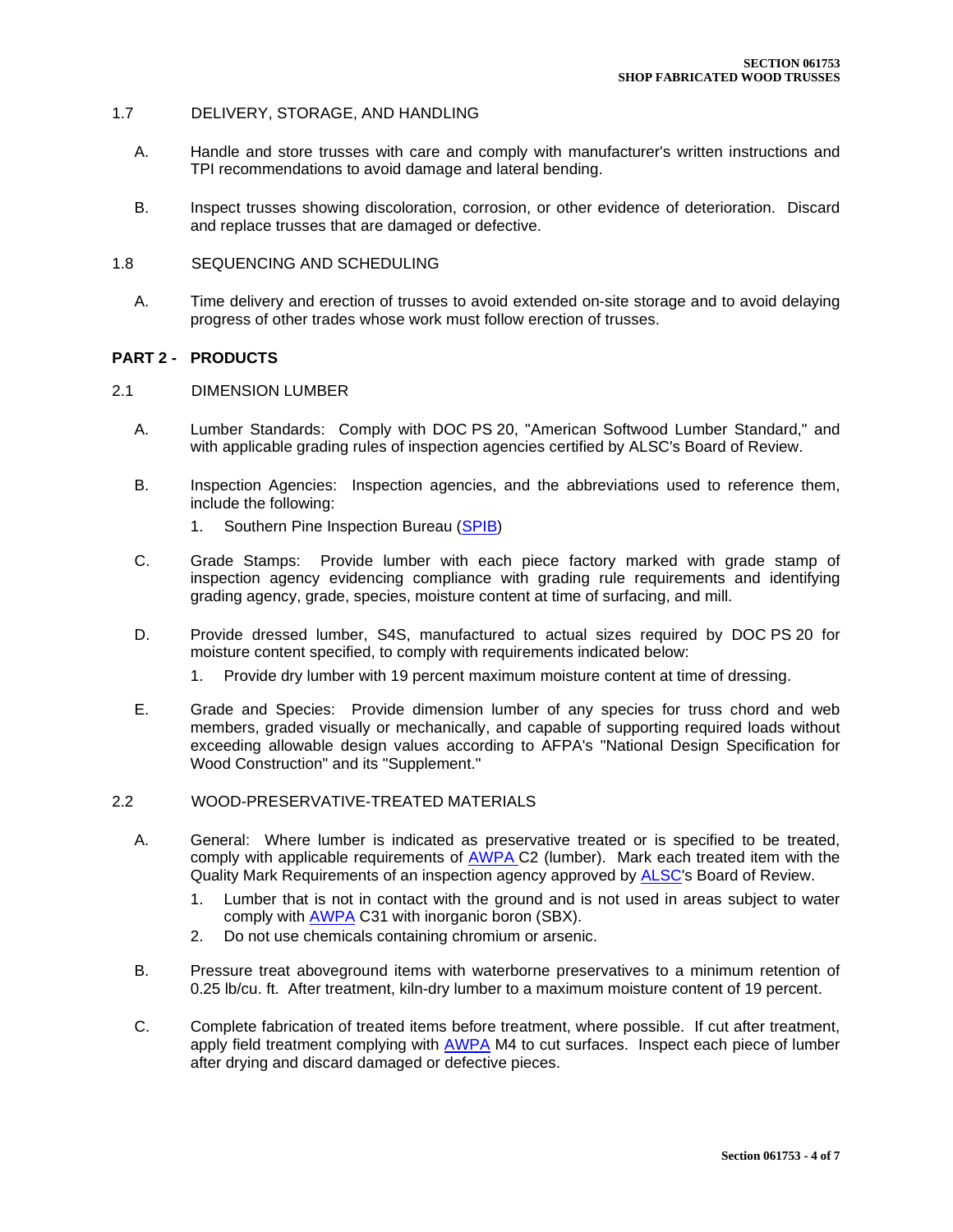### 2.3 METAL CONNECTOR PLATES

- A. General: Fabricate connector plates from metal complying with requirements indicated below.
- B. Interior locations:
	- 1. Hot-Dip Galvanized Steel Sheet: Structural-quality steel sheet, zinc coated by hot-dip process complying with [ASTM](http://www.astm.org/) A653, Structural Steel, (SS), high strength low alloy steel, Type A, G60 coating designation; Grade 33 and not less than 0.0359 inch thick.
	- 2. Electrolytic Zinc-Coated Steel Sheet: [ASTM](http://www.astm.org/) A591, structural-(physical) quality steel sheet, zinc coated by electrodeposition; 33,000-psi minimum yield strength, coating class C, and not less than 0.0474 inch thick.

#### 2.4 FASTENERS

- A. General: Provide fasteners of size and type indicated that comply with requirements specified below for material and manufacture.
	- 1. Where truss members are exposed to weather, in ground contact or in high humidity areas (such as swimming pools), provide fasteners of stainless steel, Type 304 or 316.
- B. Nails, Wire, Brads, and Staples: [ASTM](http://www.astm.org/) F1667.
- C. Power-Driven Fasteners: ICC NER-272.
- D. Wood Screws: [ASME](http://www.asme.org/) B18.2.1.
- E. Lag Bolts and Screws: [ASME](http://www.asme.org/) B18.2.1.
- F. Bolts: Steel bolts complying with **[ASTM](http://www.astm.org/) A307**, Grade A; with **ASTM A563** hex nuts and, where indicated, flat washers.
- G. Truss Tie-Downs: As indicated in drawings.
- H. Roof Truss Clips: Angle clips for bracing bottom chord of roof trusses at non-load-bearing walls, 1-1/4 inches wide by 0.050 inch thick. Clip is fastened to truss through slotted holes to allow for truss deflection.
- I. Floor Truss Hangers: U-shaped hangers, full depth of floor truss, with 1-3/4-inch- long seat; formed from metal strap 0.062 inch thick with tabs bent to extend over and be fastened to supporting member.

### 2.5 METAL FRAMING ANCHORS

- A. General: Provide metal framing anchors of structural capacity, type, size, metal, and finish indicated that comply with requirements specified, including the following:
	- 1. Research or Evaluation Reports: Provide products for which model code research or evaluation reports exist that are acceptable to authorities having jurisdiction and that evidence compliance of metal framing anchors for application indicated with building code in effect for this Project.
	- 2. Allowable Design Loads: Provide products with allowable design loads, as published by manufacturer, that meet or exceed those indicated. Manufacturer's published values shall be determined from empirical data or by rational engineering analysis, and demonstrated by comprehensive testing performed by a qualified independent testing agency.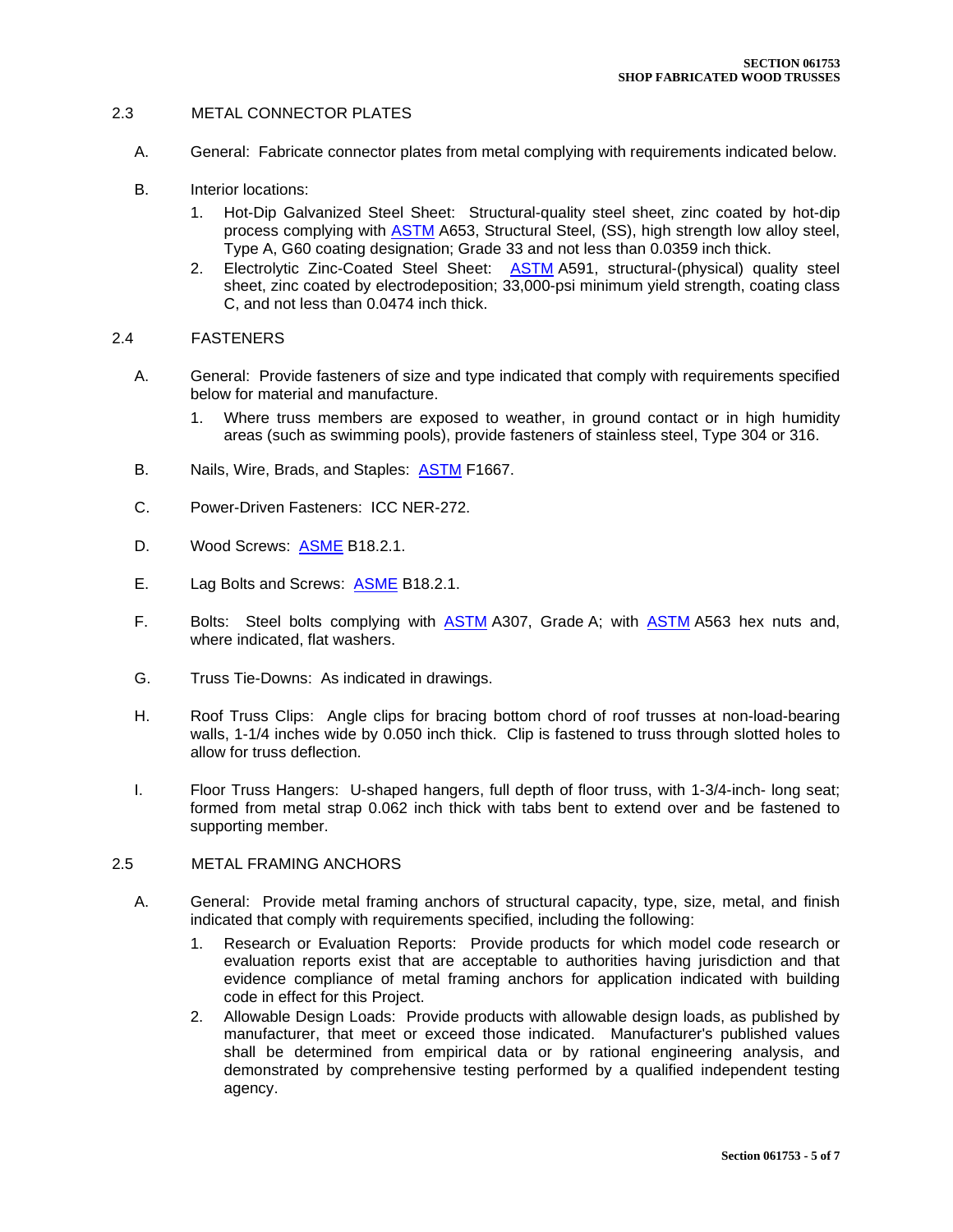- B. Galvanized Steel Sheet: Hot-dip, zinc-coated steel sheet complying with [ASTM](http://www.astm.org/) A653, G60 coating designation; structural, commercial, or lock-forming quality, as standard with manufacturer for type of anchor indicated.
- C. Stainless-Steel Sheet: [ASTM](http://www.astm.org/) A666, Type 304 or 316, chromium nickel steel sheet; 33,000-psi minimum yield strength.
- 2.6 MISCELLANEOUS MATERIALS
	- A. Galvanizing Repair Paint: SSPC-Paint 20 or DOD-P-21035, with dry film containing a minimum of 94 percent zinc dust by weight.
	- B. Protective Coatings: Provide one of the following coating systems:
		- 1. SSPC-Paint 22, epoxy-polyamide primer.
		- 2. SSPC-Paint 16, coal-tar epoxy-polyamide black or dark red paint.
- 2.7 FABRICATION
	- A. Cut truss members to accurate lengths, angles, and sizes to produce close-fitting joints.
	- B. Fabricate metal connector plates to size, configuration, thickness, and anchorage details required to withstand design loadings for types of joint designs indicated.
	- C. Assemble truss members in design configuration indicated using jigs or other means to ensure uniformity and accuracy of assembly with joints closely fitted to comply with tolerances of [ANSI/TP1 1.](http://www.tpinst.org/) Position members to produce design camber indicated.
		- 1. Fabricate wood trusses within manufacturing tolerances of [ANSI/TP1 1.](http://www.tpinst.org/)
	- D. Connect truss members by metal connector plates located and securely embedded simultaneously into both sides of wood members by air or hydraulic press.

#### **PART 3 - EXECUTION**

- 3.1 INSTALLATION
	- A. Do not install wood trusses until supporting construction is in place and is braced and secured.
	- B. Before installing, splice trusses delivered to Project site in more than one piece.
	- C. Hoist trusses in place by lifting equipment suited to sizes and types of trusses required, exercising care not to damage truss members or joints by out-of-plane bending or other causes.
	- D. Install and brace trusses according to recommendations of [TPI](http://www.tpinst.org/) and as indicated.
	- E. Install trusses plumb, square, and true to line and securely fasten to supporting construction.
	- F. Space, adjust, and align trusses in location before permanently fastening and as indicated on Drawings.
	- G. Anchor trusses securely at all bearing points using metal framing anchors. Install fasteners through each fastener hole in metal framing anchor according to manufacturer's fastening schedules and written instructions.